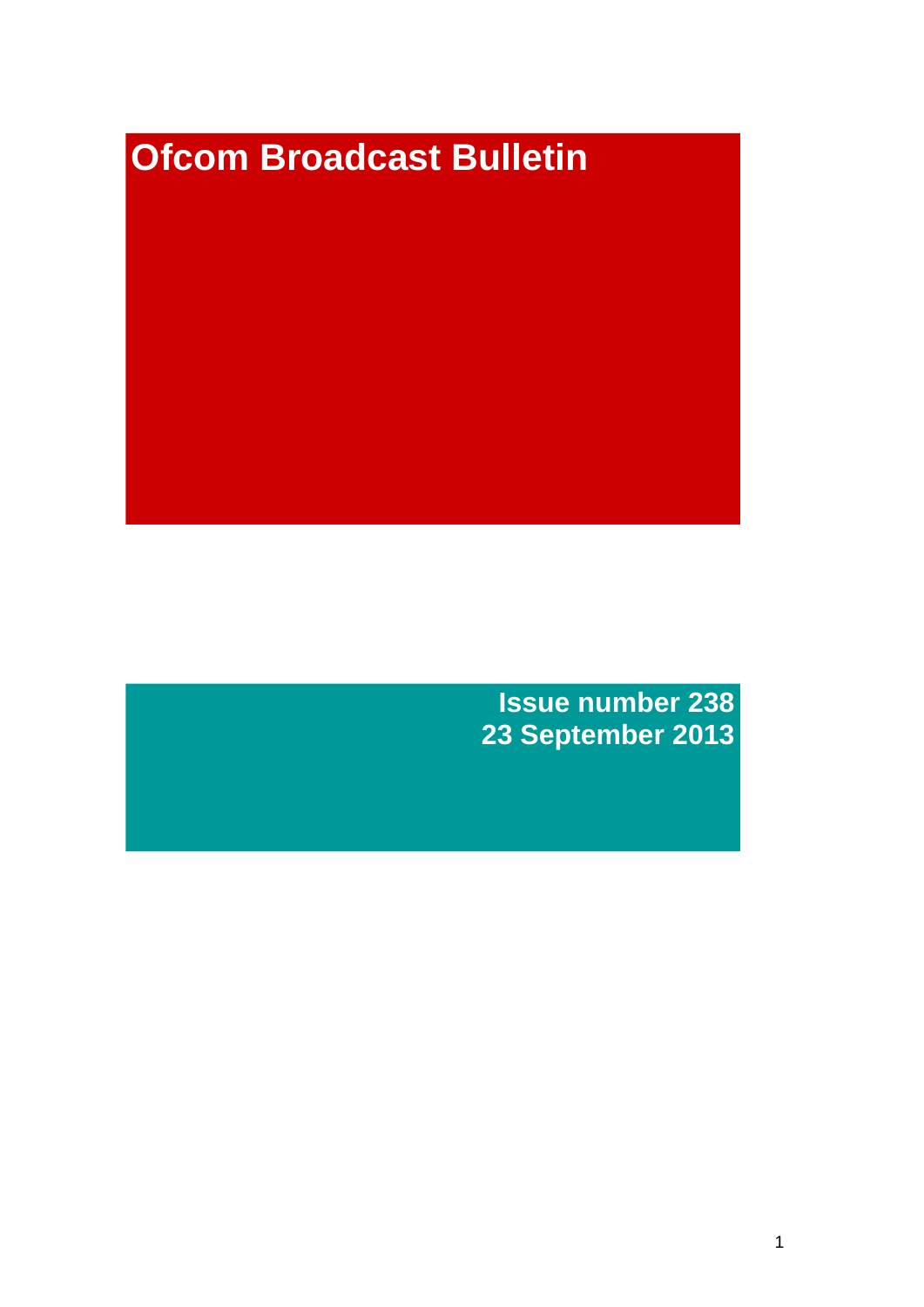# **Contents**

| Introduction                                                                                                                            | 3  |
|-----------------------------------------------------------------------------------------------------------------------------------------|----|
| <b>Standards cases</b>                                                                                                                  |    |
| <u>In Breach</u>                                                                                                                        |    |
| <b>Playboy TV Chat</b><br>Playboy TV Chat, 28 May 2013, 00:00                                                                           | 5  |
| Sponsorship of Al Jazeera Weather Reports by Qatar Airways<br>Al Jazeera, various dates and times                                       | 8  |
| <b>Broadcast Licence Condition cases</b>                                                                                                |    |
| <b>Broadcasting licensees' Relevant Turnover returns</b>                                                                                | 13 |
| <b>Fairness and Privacy cases</b>                                                                                                       |    |
| <u>Upheld in Part</u>                                                                                                                   |    |
| <b>Complaint by Mr Mohammed Nobab Uddin</b><br>News at Ten, ATN Bangla UK, 24 November 2012                                             | 15 |
| <u>Not Upheld</u>                                                                                                                       |    |
| <b>Complaint by Mr David Elkington and</b><br><b>Mrs Jennifer Elkington</b><br>Inside Out West, BBC1 West, 26 November 2012             | 24 |
| <b>Complaint by Mrs Tabassum Ahmed</b><br>Dispatches: How Safe is Your Child's Nursery?,<br>Channel 4, 11 February 2013                 | 47 |
| <b>Complaint by Gordons LLP on behalf of</b><br><b>The Factory Shop Limited</b><br>Secrets of the Shoplifters, Channel 4, 16 April 2013 | 60 |
| <b>Other Programmes Not in Breach</b>                                                                                                   | 65 |
| <b>Complaints Assessed, Not Investigated</b>                                                                                            | 66 |
| <b>Investigations List</b>                                                                                                              | 75 |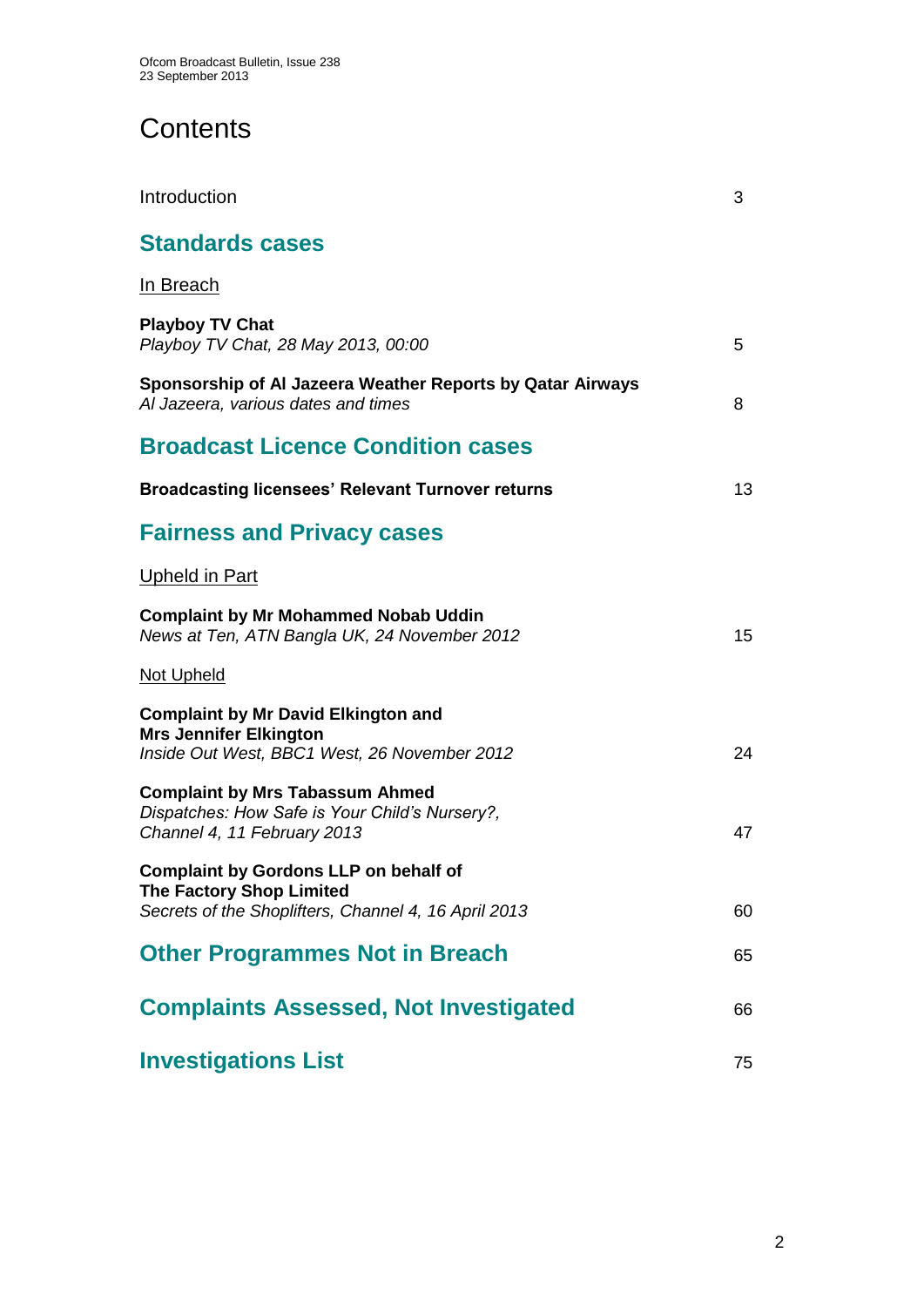# **Introduction**

Under the Communications Act 2003 ("the Act"), Ofcom has a duty to set standards for broadcast content as appear to it best calculated to secure the standards objectives<sup>1</sup>. Ofcom must include these standards in a code or codes. These are listed below. Ofcom also has a duty to secure that every provider of a notifiable On Demand Programme Services ("ODPS") complies with certain standards requirements as set out in the  $Act<sup>2</sup>$ .

The Broadcast Bulletin reports on the outcome of investigations into alleged breaches of those Ofcom codes below, as well as licence conditions with which broadcasters regulated by Ofcom are required to comply. We also report on the outcome of ODPS sanctions referrals made by ATVOD and the ASA on the basis of their rules and guidance for ODPS. These Codes, rules and guidance documents include:

- a) [Ofcom's Broadcasting Code](http://stakeholders.ofcom.org.uk/broadcasting/broadcast-codes/broadcast-code/) ("the Code").
- b) the [Code on the Scheduling of Television Advertising](http://stakeholders.ofcom.org.uk/broadcasting/broadcast-codes/advert-code/) ("COSTA") which contains rules on how much advertising and teleshopping may be scheduled in programmes, how many breaks are allowed and when they may be taken.
- c) certain sections of the [BCAP Code: the UK Code of Broadcast Advertising,](http://www.bcap.org.uk/Advertising-Codes/Broadcast-HTML.aspx) which relate to those areas of the BCAP Code for which Ofcom retains regulatory responsibility. These include:
	- the prohibition on 'political' advertising:
	- sponsorship and product placement on television (see Rules 9.13, 9.16 and 9.17 of the Code) and all commercial communications in radio programming (see Rules 10.6 to 10.8 of the Code);
	- 'participation TV' advertising. This includes long-form advertising predicated on premium rate telephone services – most notably chat (including 'adult' chat), 'psychic' readings and dedicated quiz TV (Call TV quiz services). Ofcom is also responsible for regulating gambling, dating and 'message board' material where these are broadcast as advertising<sup>3</sup>.
- d) other licence conditions which broadcasters must comply with, such as requirements to pay fees and submit information which enables Ofcom to carry out its statutory duties. Further information can be found on Ofcom's website for [television](http://licensing.ofcom.org.uk/tv-broadcast-licences/) and [radio](http://licensing.ofcom.org.uk/radio-broadcast-licensing/) licences.
- e) rules and guidance for both [editorial content and advertising content on ODPS.](http://www.atvod.co.uk/uploads/files/ATVOD_Rules_and_Guidance_Ed_2.0_May_2012.pdf) Ofcom considers sanctions in relation to ODPS on referral by the Authority for Television On-Demand ("ATVOD") or the Advertising Standards Authority ("ASA"), co-regulators of ODPS for editorial content and advertising respectively, or may do so as a concurrent regulator.

[Other codes and requirements](http://stakeholders.ofcom.org.uk/broadcasting/broadcast-codes/) may also apply to broadcasters and ODPS, depending on their circumstances. These include the Code on Television Access Services (which sets out how much subtitling, signing and audio description relevant

<sup>1</sup>  $1$  The relevant legislation is set out in detail in Annex 1 of the Code.

 $2$  The relevant legislation can be found at Part 4A of the Act.

 $3$  BCAP and ASA continue to regulate conventional teleshopping content and spot advertising for these types of services where it is permitted. Ofcom remains responsible for statutory sanctions in all advertising cases.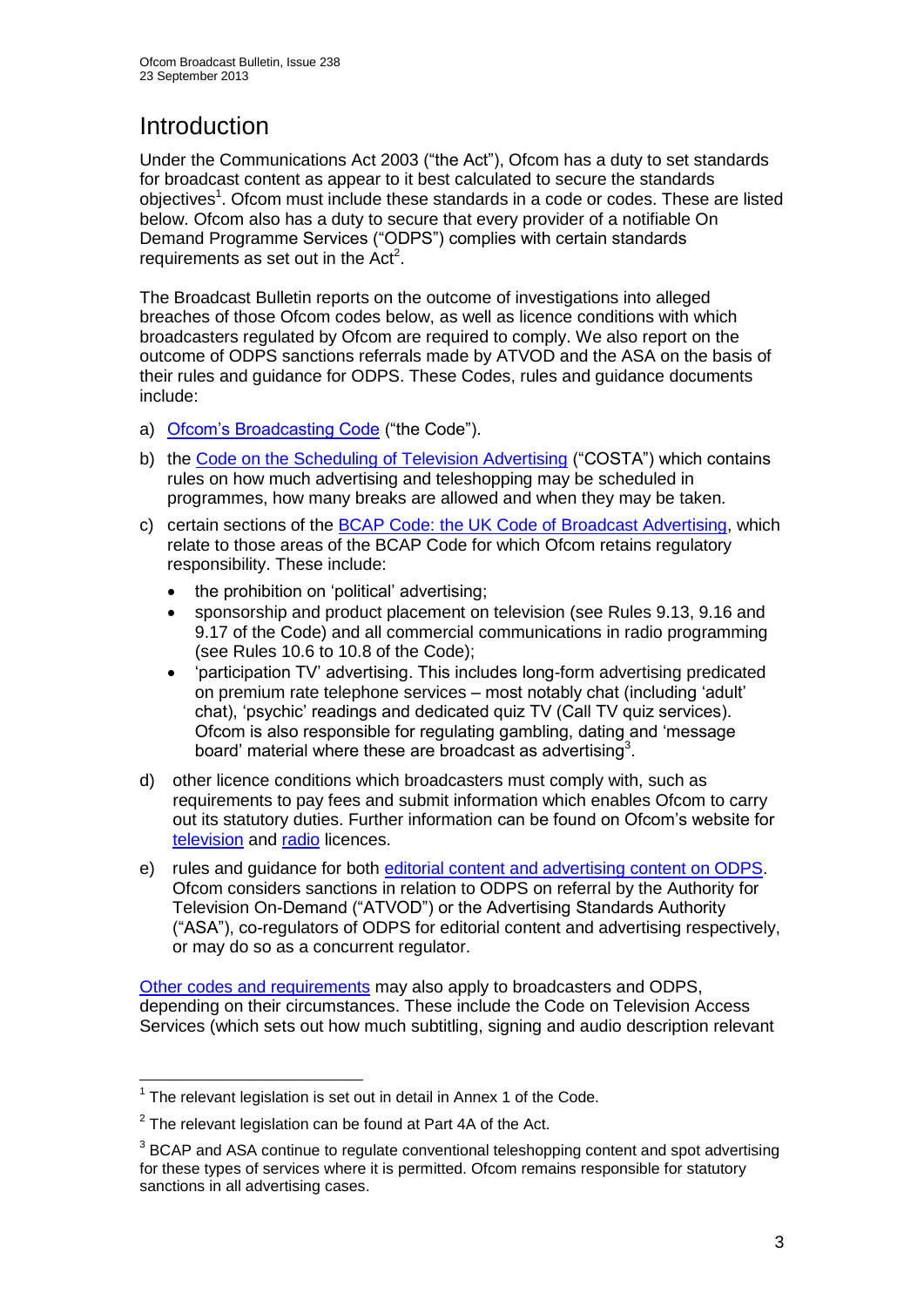licensees must provide), the Code on Electronic Programme Guides, the Code on Listed Events, and the Cross Promotion Code.

**It is Ofcom's policy to describe fully the content in television, radio and on demand content. Some of the language and descriptions used in Ofcom's Broadcast Bulletin may therefore cause offence.**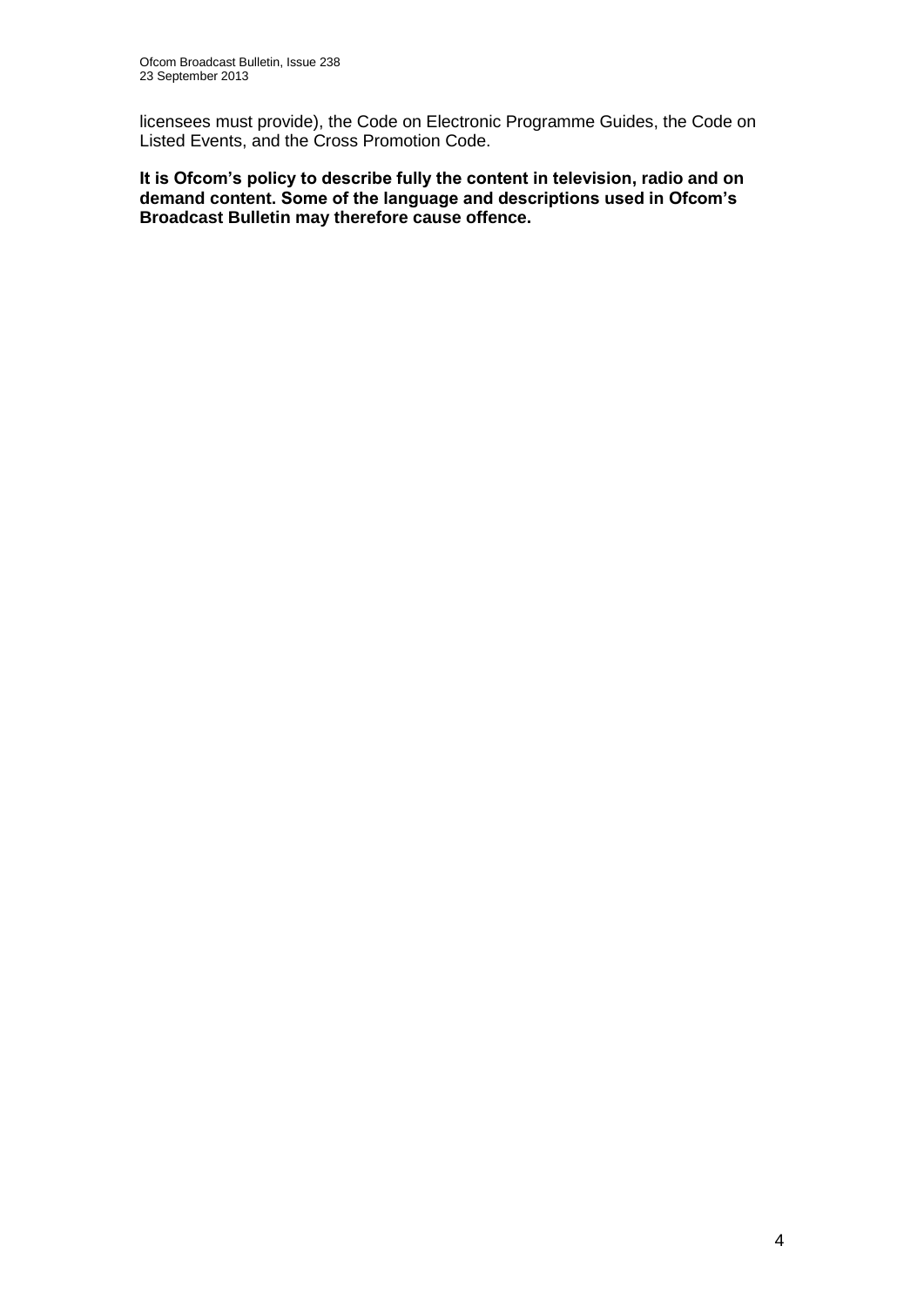# **Standards cases**

## **In Breach**

# **Playboy TV Chat**

*Playboy TV Chat, 28 May 2013, 00:00*

## **Introduction**

Playboy TV Chat is a channel broadcasting on the digital satellite platform (Channel 902) which transmits interactive 'adult chat' advertising content. This service is freely available without mandatory restricted access. Viewers are invited to contact onscreen presenters via premium rate telephony services ("PRS"). The female presenters dress and behave in a sexually provocative way while encouraging viewers to contact the PRS numbers. The licence for this channel is owned by Playboy TV UK/Benelux Limited ("the Licensee").

Ofcom received a complaint that a female presenter was simulating sex on the channel between 00:00 and 00:30.

Ofcom noted that during this time a sequence was shown in which the left hand side of the screen was filled by a door. The right hand side showed a table and a female presenter, partially obscured by the door. The presenter was lying on the table, sometimes on her front and sometimes on her back, with the bottom half of her body hidden by the door but with the naked top half of her body visible to the viewer. The presenter then simulated that she was having sex with an unseen partner behind the door. At one point, the female presenter knelt by the door and simulated that she was performing oral sex on an unseen man behind the door.

All PRS chat-based services, including 'adult chat' services and 'daytime chat' services are defined as long-form advertising and are regulated as advertising. Such services continue to be regulated by Ofcom, but under the UK Code of Broadcast Advertising ("the BCAP Code").

Ofcom considered that the programme raised issues warranting investigation under Rule 4.2 of the BCAP Code, which states:

"Advertisements must not cause serious or widespread offence against generally accepted moral, social or cultural standards."

We asked the Licensee for its comments on how the item complied with Rule 4.2 of the BCAP Code.

## **Response**

The Licensee explained that the producer responsible for this content had decided to use this style of production without informing the studio manager or the other management, and in doing so circumvented the internal guidelines issued by the Licensee. The producer had been under the mistaken belief that the lack of a visible sexual partner meant that the material would be permitted under the BCAP Code. The Licensee informed us that the producer responsible has now been dismissed as a result of this incident.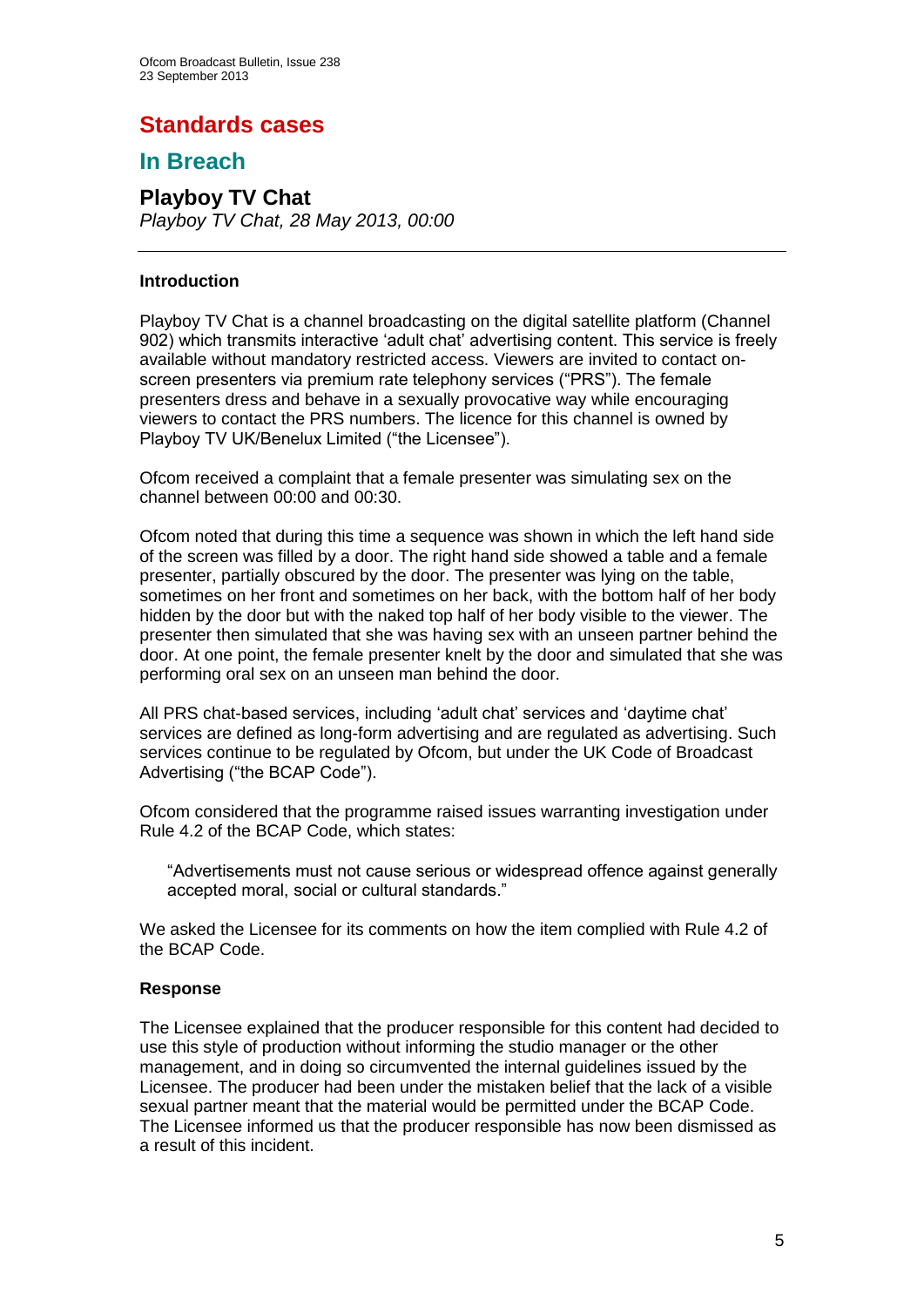The Licensee argued that the level of nudity was very low, and "somewhat tamer than the standard miming of sex acts [in 'adult chat' broadcast advertising]." It also argued that it has had no recorded breaches against its 'adult chat' or 'daytime chat' services since November 2011.

The Licensee clarified this was the only instance where one of its producers had used this style of production in any of its 'adult chat' output, and assured us that it will never be repeated. The Licensee apologised for the error, stated that it takes all compliance issues very seriously, and has updated its internal training manuals in response to this matter.

## **Decision**

1

Under the Communications Act 2003, Ofcom has a duty to set standards for broadcast content as appear to it best calculated to secure the standards objectives, including that "the inclusion of advertising which may be misleading, harmful or offensive in television and radio services is prevented." This objective is reflected in the rules set out in the BCAP Code.

The BCAP Code contains rules which permit 'adult chat' services to be advertised within prescribed times and on free-to-air channels that are specifically licensed by Ofcom for that purpose. But they must carefully circumscribe their content to exclude inappropriate material. These rules apply to both 'daytime' and 'adult chat' services.

When setting and applying the standards in the BCAP Code to provide adequate protection to members of the public from serious or widespread offence, Ofcom must have regard to the need for standards to be applied in a manner that best guarantees an appropriate level of freedom of expression in accordance with Article 10 of the European Convention of Human Rights as incorporated in the Human Rights Act 1998. However, the advertising content of 'adult chat' services has much less latitude than is typically available to editorial material in respect of context and narrative. The primary intent of advertising is to sell products and services, and consideration of acceptable standards will take that context into account.

Rule 4.2 of the BCAP Code states that: "Advertisements must not cause serious or widespread offence against generally accepted moral, social or cultural standards."

On 4 February 2013, Ofcom published revised guidance on the advertising of telecommunications-based sexual entertainment services and PRS daytime chat services (the "Guidance")<sup>1</sup>. The Guidance sets out what Ofcom considers to be acceptable to broadcast on these services post-watershed $2$ . Ofcom has also made clear in a number of published decisions the type of material that is unsuitable to be broadcast in 'adult chat' advertising content which is available without mandatory restricted access.

<sup>1</sup> Ofcom's guidance on the advertising of telecommunications-based sexual entertainment services and PRS daytime chat services updated and reissued on 4 February 2013. See <http://stakeholders.ofcom.org.uk/binaries/broadcast/guidance/bcap-guidance.pdf>

<sup>2</sup> For example, *Elite Nights,* Studio 66 TV 2, issue 223 of Ofcom's Broadcast Bulletin, 4 February 2013 [http://stakeholders.ofcom.org.uk/binaries/enforcement/broadcast](http://stakeholders.ofcom.org.uk/binaries/enforcement/broadcast-bulletins/obb223/obb223.pdf)[bulletins/obb223/obb223.pdf](http://stakeholders.ofcom.org.uk/binaries/enforcement/broadcast-bulletins/obb223/obb223.pdf)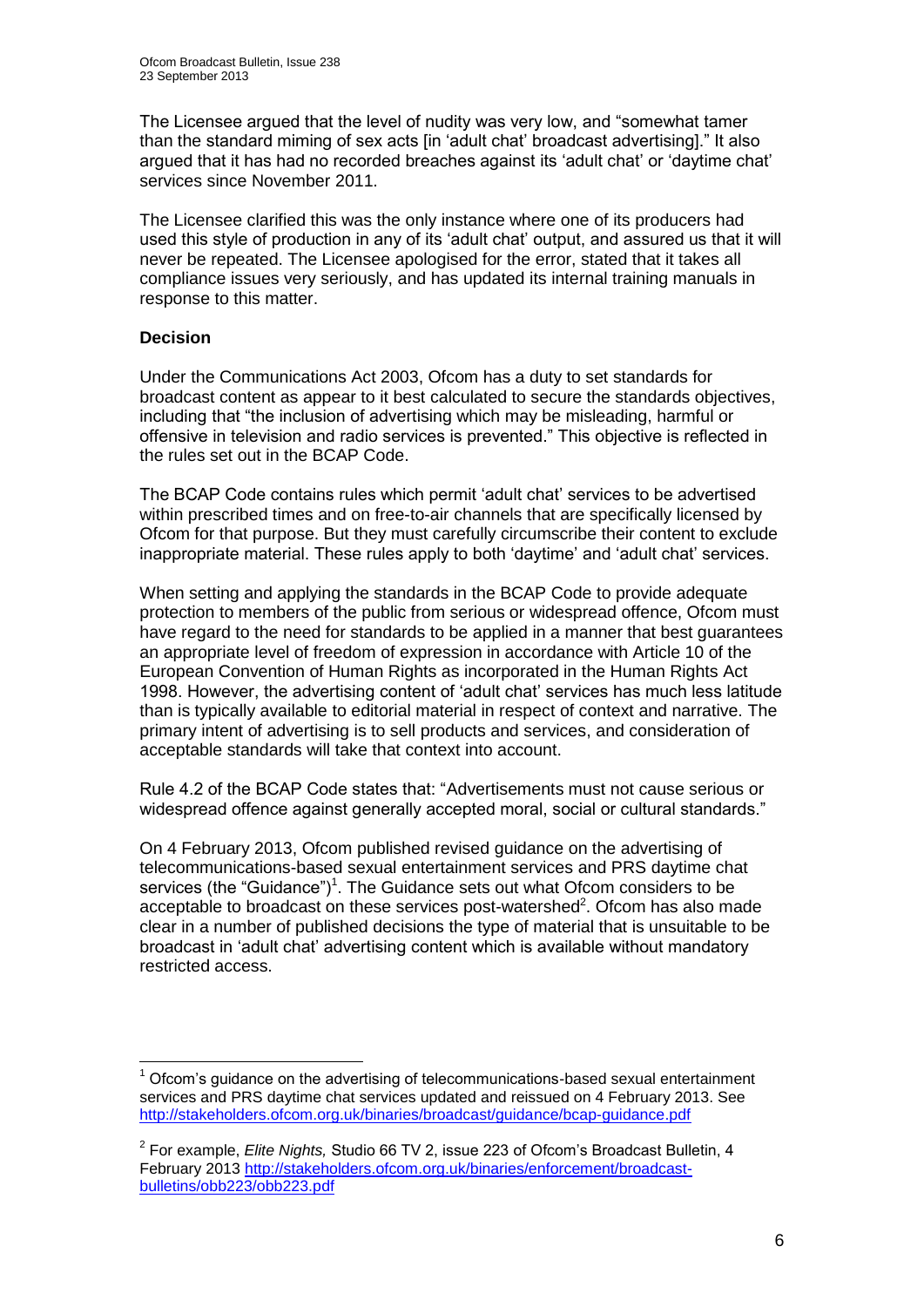The Guidance states that broadcasters should "at no time broadcast images of any real or simulated sex acts (these include vaginal or anal intercourse, masturbation, fellatio or cunnilingus)."

Between 00:00 and 00:30 the female presenter adopted a variety of sexual positions with the clear intention of making viewers think that she was having sex with an unseen partner who was behind the door. The presenter was nude. For the most part she simulated that she was having sex by thrusting backwards and forwards while lying on the table. She also simulated that she was performing oral sex. At one point the impression was given that a man had ejaculated onto her breasts.

Ofcom noted the Licensee's argument that the level of nudity was relatively low. However, in Ofcom's view the intention of the producer and the presenter was to give the impression to viewers that the presenter was taking part in real sexual acts, which was clearly at odds with the Guidance. In Ofcom's view the broadcast of this material in 'adult chat' advertising content was likely to cause serious or widespread offence against generally accepted moral, social or cultural standards.

To assess further under BCAP Code Rule 4.2 whether serious or widespread offence was caused against generally accepted standards, however, Ofcom also took into account whether appropriate scheduling restrictions were applied to this material. Ofcom noted that the content was broadcast well after the 21:00 watershed, and that viewers generally expect on all channels that stronger material will be shown after the 21:00 watershed. Ofcom had regard to the fact that this channel was positioned in the 'adult' section of the Sky EPG and that viewers tend to expect the broadcast of stronger sexual material on channels in this section of the Sky EPG than on other channels in other sections.

However, in this case, given the images so clearly did not comply with the Guidance, the location of the channel in the 'adult' section of the Sky EPG and the time of the broadcast at 00:00 were not sufficient to ensure serious or widespread offence against generally accepted standards was not caused.

Taking into account all the reasons above, Ofcom concluded that relevant scheduling restrictions were not applied so as to ensure that the material broadcast did not cause serious or widespread offence against generally accepted moral, social or cultural standards. Specifically, this content should not have been broadcast within the context of 'adult chat' advertising content that was freely available without mandatory restricted access.

Ofcom noted the apology provided by the Licensee and the assurances given to Ofcom that this was a one-off error which would not occur again. However, this material was clearly in breach of BCAP Code Rule 4.2.

Ofcom has recorded a number of breaches of the BCAP Code by this Licensee since we issued the Guidance. We are therefore requiring the Licensee to attend a meeting at Ofcom to discuss its compliance arrangements.

## **Breach of BCAP Code Rule 4.2**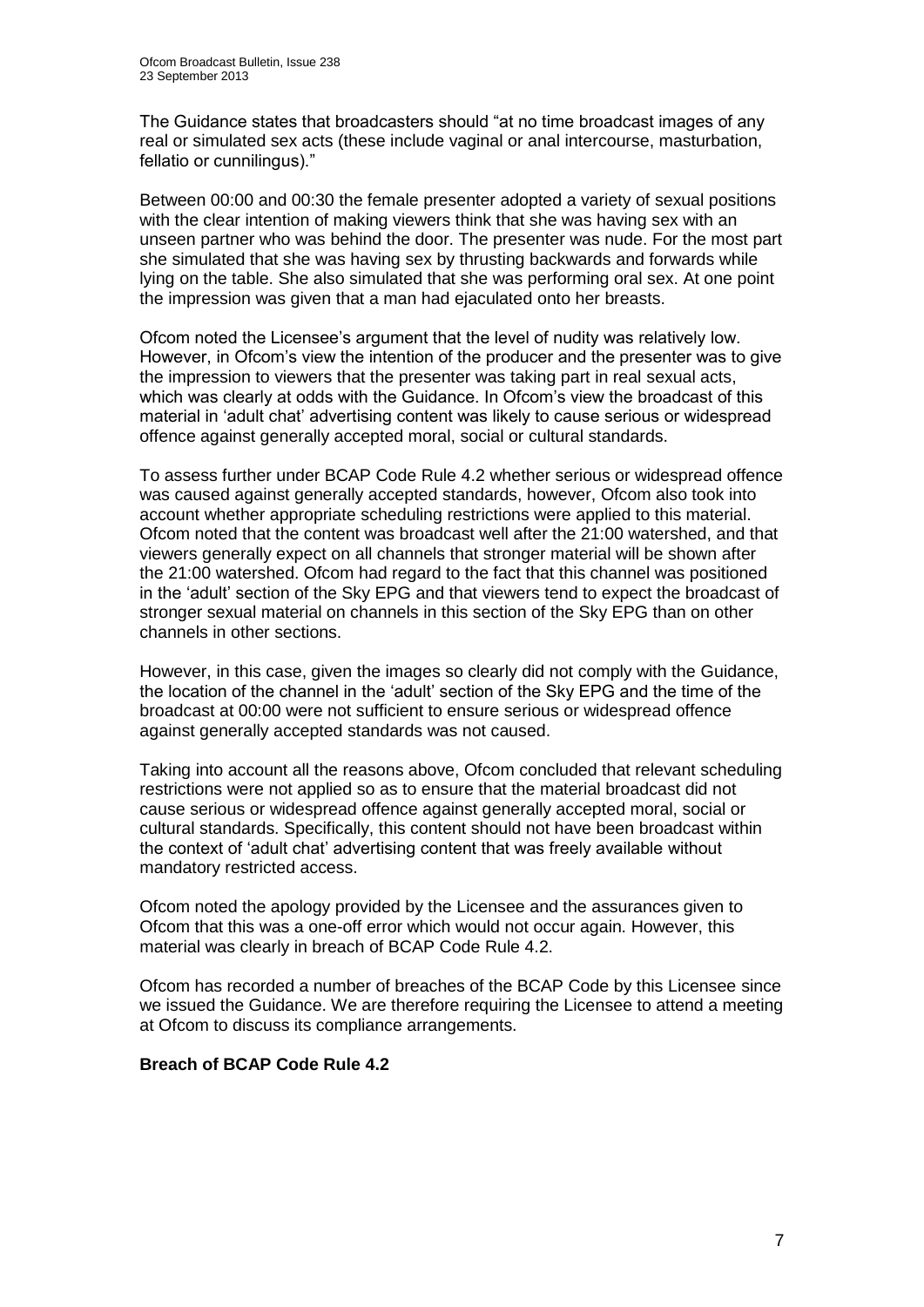# **In Breach**

## **Sponsorship of Al Jazeera Weather Reports by Qatar Airways**

*Al Jazeera, various dates and times*

## **Introduction**

Al Jazeera is an international news channel, originating in the Middle-East but with different language versions being broadcast around the world, including an Englishlanguage version broadcast on the Sky platform and licensed by Ofcom. The licence for Al Jazeera is held by Al Jazeera International Limited ("Al Jazeera" or "the Licensee").

A complainant drew Ofcom's attention to the content of sponsorship credits for Qatar Airways shown around the weather reports broadcast at regular intervals throughout the day, which the complainant considered contravened the Code.

We noted that the weather reports on Al Jazeera, which each lasted approximately 60 seconds, included a ten second opening sponsorship credit and a five second closing sponsorship credit. Several variations of the opening credits were broadcast in rotation.

Ofcom considered seven variations of the opening credits, which included the following voiceovers and visuals:

## Credit One

*"Over the Sea of Japan, as cool conditions persist, you'll find something to whet your appetite."*

The graphics showed an image of an ocean, which transitioned to a shot of a bowl of soup.

## Credit Two

*"As the fog hangs wearily over London, we can offer something to cheer you up".*

The graphics showed fog over a city skyline which gradually changed into steam coming from a hot drink, being drunk by a woman.

## Credit Three

*"As the hot spell extends across the Gulf, we'll still make sure you feel refreshed".*

The graphics showed a shimmering sun which gradually changed into a scoop of yellow ice cream in a bowl.

## Credit Four

*"As the dry condition extends over Amritsar, we'll find a blend of flavours to tempt your palate".*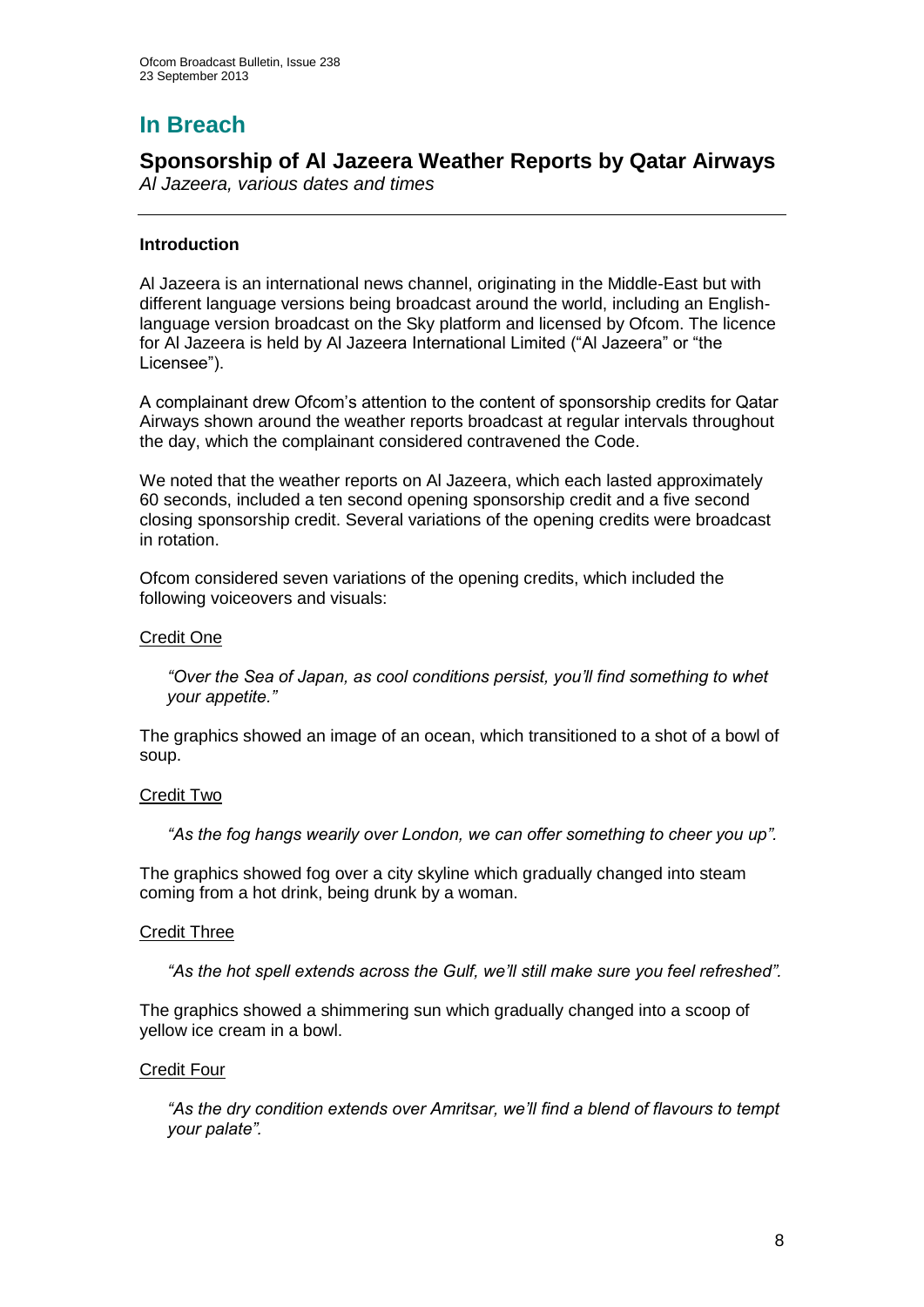The graphic showed an armful of multicoloured bangles, gradually coming into focus which then faded into a plate of sliced fruit.

### Credit Five

*"Over the north of Beijing, as the visibility drops, you'll still see things with perfect clarity".*

The graphics showed a bright sun in a hazy city skyline which changed into an airline cabin reading light that a man was using to read.

#### Credit Six

*"As the clouds roll in across the Mediterranean, you'll still find it easy to drift away".* 

The graphic showed an image of clouds forming, which then transitioned to a white sheet, panning across to reveal a woman asleep.

#### Credit Seven

*"As the rain pours over Johannesburg, we'll keep your spirits up."*

The graphics showed the face of two children laughing and playing in the rain, as the camera zoomed out a man was shown watching the children on an in-flight screen and wearing Qatar Airways headphones.

In each case, after the voiceover, the Qatar Airways logo appeared briefly on screen.

#### Closing Credit

*"Qatar Airways: World's Five Star Airline."*

The graphic focused on the face of a Qatar Airways hostess. The Qatar Airways logo appeared next to her, with the words "*World's 5-star airline"* underneath. The web address "qatarairways.com" also appeared at the bottom of the screen.

Ofcom considered that the opening credits raised issues warranting investigation under Rule 9.19 of the Code, which states that:

"Sponsorship must be clearly identified by means of sponsorship credits. These must make clear

- a) the identity of the sponsor by reference to its name of trade mark; and
- b) the association between the sponsor and the sponsored content".

We also considered that the closing credit raised issues warranting investigation under Rule 9.22(a) of the Code, which states that:

"Sponsorship credits broadcast around sponsored programmes must not contain advertising messages or calls to action."

We therefore requested comments from the Licensee on how the sponsorship credits complied with the relevant rules of the Code.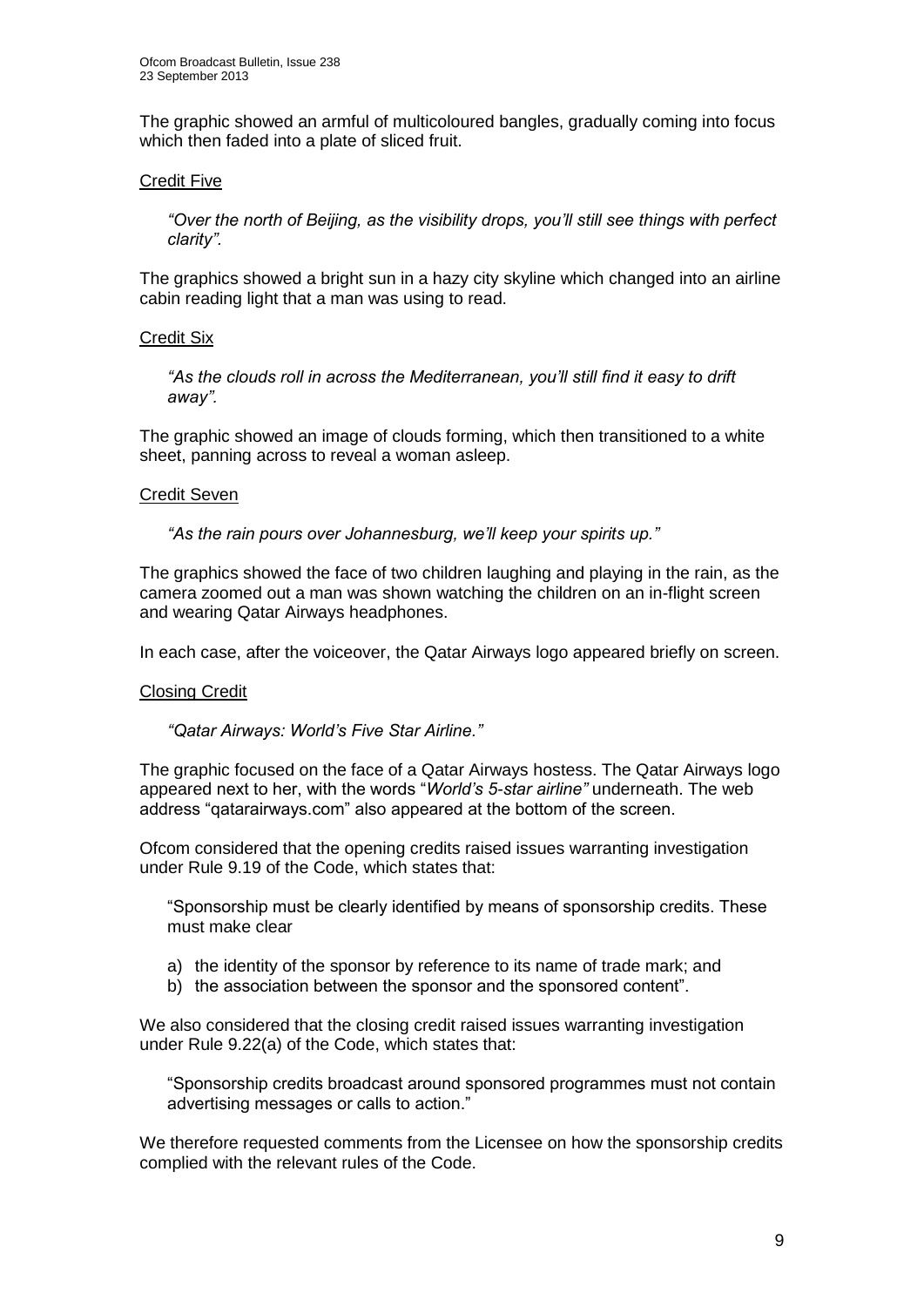## **Response**

The Licensee told us that it took its compliance obligations very seriously. It said that in light of Ofcom's previous decision concerning Qatar Airways' sponsorship of Sky News<sup>1</sup>, the Licensee had already taken the decision to pull the Qatar Airways sponsorship campaign as of 3 July 2013. Al Jazeera said that it had replaced all of the pre-existing credits with new versions which clearly identified the sponsorship arrangement between Qatar Airways and the Al Jazeera weather updates.

The Licensee explained that it had provided "supplementary training" conducted by external legal consultants to its staff in London and Doha on its compliance obligations under the Code in relation to sponsorship and advertising campaigns. In addition, it had put in place new internal compliance procedures to ensure similar issues would not arise in future, including regular checks of long running campaigns.

In relation to Rule 9.19, the Licensee said it believed that the long running nature of the campaign, coupled with the wording used in the credits, meant that viewers would have been aware of the thematic link between the sponsorship credit and programme content.

In relation to Rule 9.22(a), the Licensee stated that the strapline *"World's 5-star Airline"* was a key branding message widely used by Qatar Airways. The Licensee argued that, unlike in other cases in which Ofcom had recorded a breach of Rule 9.22a, the credit did not provide any information about particular products or services offered by Qatar Airways, or represent any form of exhortation to viewers to purchase goods or services from Qatar Airways.

Nevertheless, in order to avoid any possible room for confusion among viewers, the Licensee had decided to remove the strapline from the end credit and taken steps to ensure that the sponsorship arrangement was clearly identified in both the opening and closing credits.

## **Decision**

Under the Communications Act 2003, Ofcom has a statutory duty to set standards for broadcast content as appear to it best calculated to ensure the standards objectives, one of which is "that the international obligations of the United Kingdom with respect to advertising included in television and radio services are complied with". The rules in Section Nine of the Code, among others, reflect this objective.

## Rule 9.19

The AVMS Directive requires sponsored programmes to be "clearly identified as such by the name, logo and/or any other symbol of the sponsor such as a reference to its product(s) or service(s), or a distinctive sign thereof in an appropriate way for programmes at the beginning, during and/or end of the programmes". Such identification is usually achieved by way of sponsorship credits broadcast around sponsored programmes.

The requirements of the AVMS Directive to identify sponsorship arrangements are reflected in Rule 9.19 of the Code which states that sponsorship must be clearly identified by means of sponsorship credits, and that the sponsorship credits must

<sup>1</sup> <sup>1</sup> See finding on sponsorship of Sky News Weather Reports by Qatar Airways, Bulletin 223 <http://stakeholders.ofcom.org.uk/binaries/enforcement/broadcast-bulletins/obb223/obb223.pdf>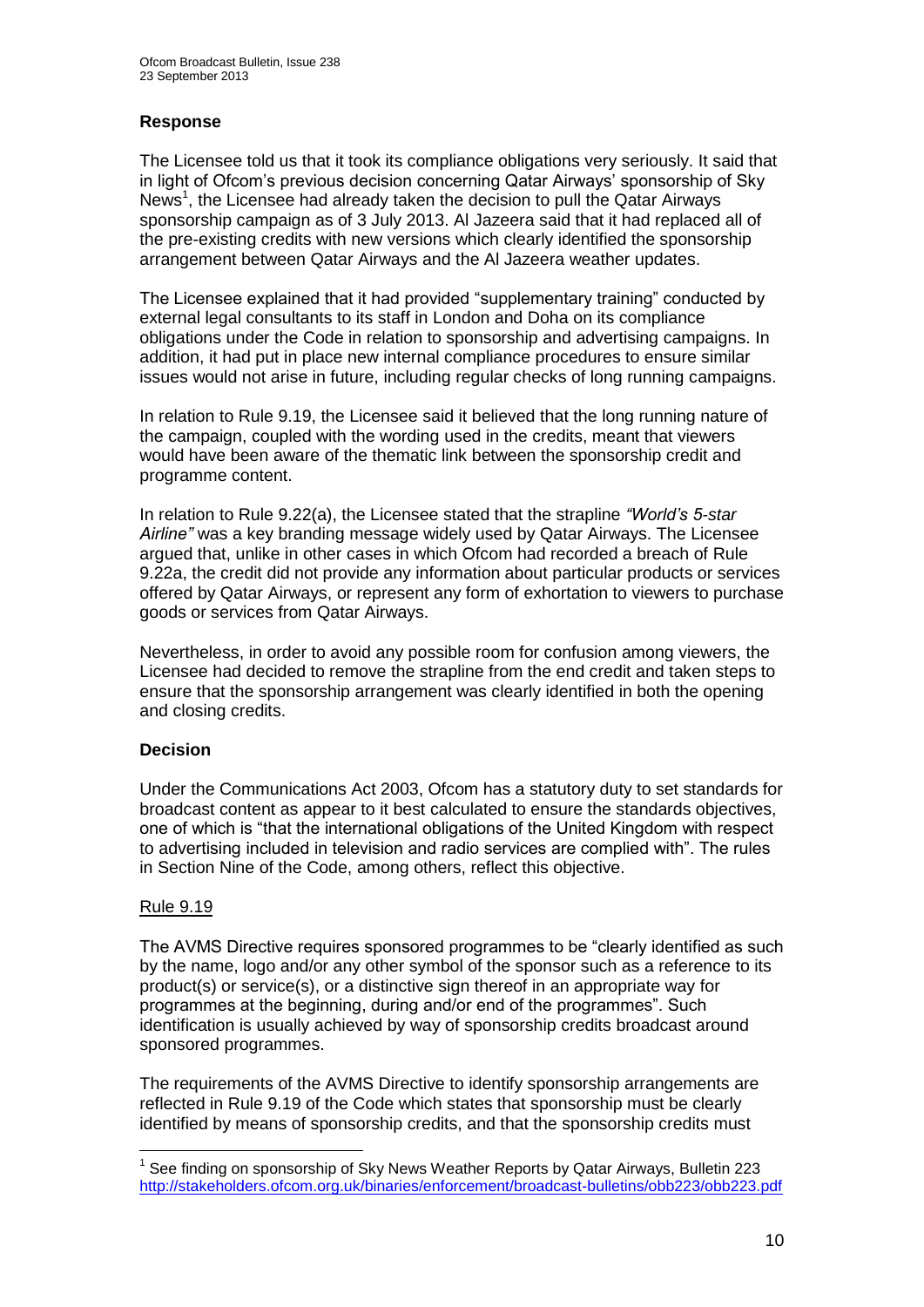make clear the identity of the sponsor, and the association between the sponsor and the sponsored content.

In Ofcom's view, Al Jazeera's argument that the association was clear to the viewer was not sufficient to preclude the Licensee from its obligation to comply with the requirements of Rule 9.19 which are clearly explained in the guidance which accompanies the rule:

"Viewers should be told when a programme is sponsored and who the sponsor is. The sponsor's association with the sponsored content must be clear to the audience in all sponsorship credits. Broadcasters are free to use various and different creative messages to identify sponsorship, for example "sponsored by..."; "in association with..."; "brought to you by...", however, care should be taken to avoid ambiguous statements that may lead to viewer confusion over the nature and purpose of the announcement".

In our view, the ten second opening credits had the appearance of advertisements, and therefore the potential to confuse viewers. Although the credits sought to create thematic links between weather conditions at various locations served by Qatar Airways and services on board Qatar Airways flights, because information to identify the sponsorship arrangement was not included, the distinction between advertising and sponsorship was not sufficiently distinct.

Ofcom noted the Licensee's statement that it had independently decided to remove the credits in question when it became aware of Ofcom's judgment on a similar issue. We also noted the further corrective actions taken by the Licensee in addressing this matter, including the provision of training to remind staff of code compliance obligations and new internal compliance procedures to ensure similar issues do not arise. We also noted the Licensee had apologised to Ofcom for not having taken our guidance around Rule 9.19 into consideration in this case.

However, Ofcom also considered the fact that the Licensee's statement had taken steps to remove credits with effect from 3 July 2013. Our previous finding on this matter, to which the Licensee referred in its representations, was published in Broadcast Bulletin 223 some six months earlier, on 4 February 2013.

We consider that the Licensee should have been aware of the ruling published in February 2013 and taken action to ensure compliance with Rule 9.19 as soon as realistically possible. Instead, however, no action was taken until after we had first sought its views as part of this current investigation. As a result, we found the Licensee in breach of Rule 9.19.

## Rule 9.22(a)

The AVMS Directive limits the amount of advertising a broadcaster can transmit, and requires that advertising is distinguishable from other parts of the programme service. Sponsorship credits are treated as part of the sponsored content and do not count towards the amount of airtime a broadcaster is allowed to use for advertising. To prevent credits effectively becoming advertisements, and therefore increasing the amount of advertising transmitted, broadcasters are required to ensure that sponsorship credits do not contain advertising messages.

Rule 9.22 of the Code therefore requires that sponsorship credits must be distinct from advertising. Sponsorship credits must therefore not contain advertising messages or calls to action.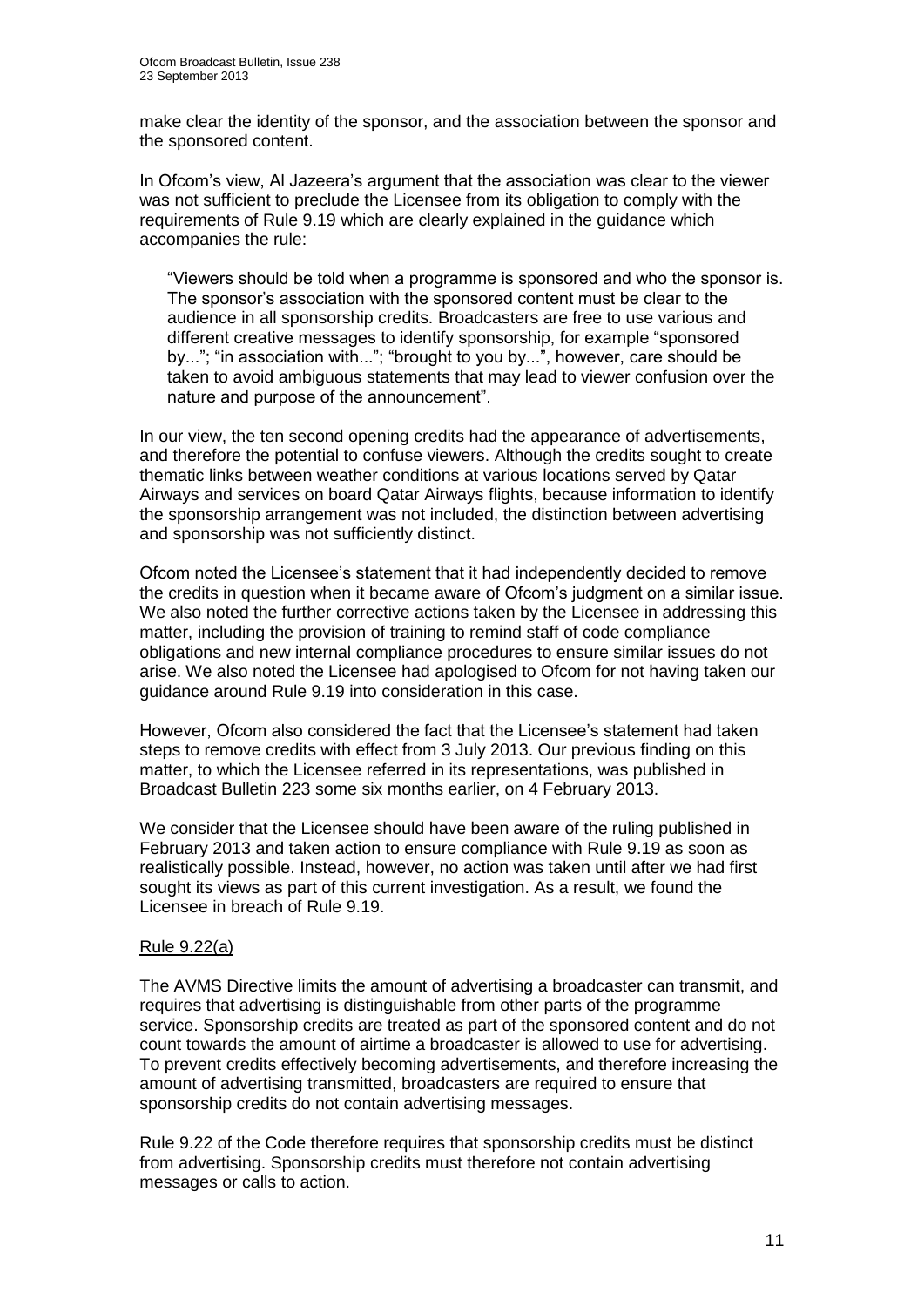Ofcom noted that the closing credit referred to Qatar Airways as *"World's 5-star Airline".* Although we noted the Licensee's argument that this phrase was a common branding message for Qatar Airways, we considered that this strapline amounted to an endorsement of the quality of the service provided by the airline. In our view, the strapline was likely to be interpreted as an advertising message rather than as a means of identifying the company. While we noted the Licensee had now removed the strapline, the credit was in breach of Rule 9.22(a).

## **Breaches of Rules 9.19 and 9.22(a)**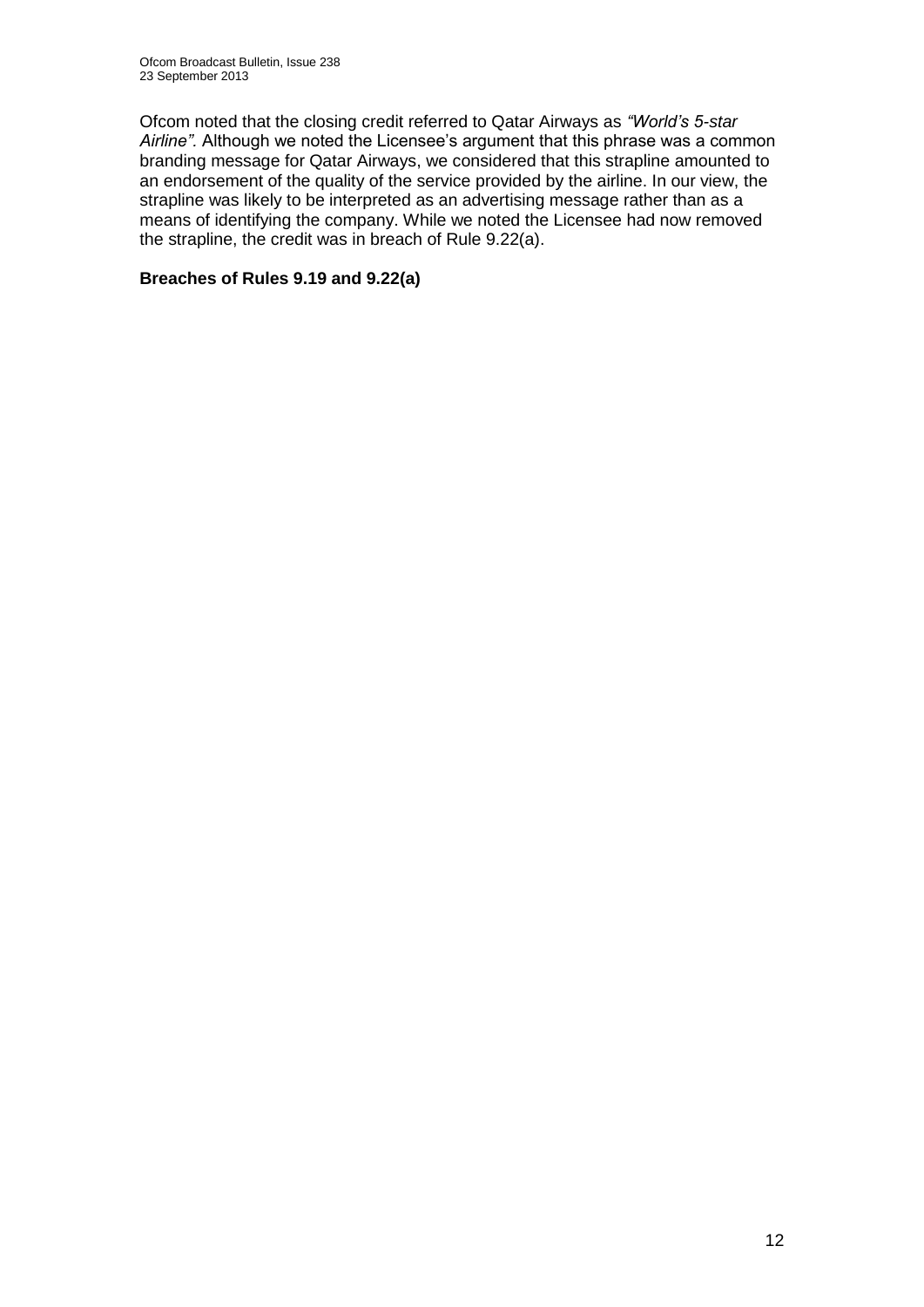# **Broadcast Licence Condition cases**

## **Broadcasting licensees' Relevant Turnover returns**

Ofcom is partly funded by the licence fees it charges television and radio licensees. In setting these fees, Ofcom is under a statutory obligation to ensure that the aggregate amount of fees that are required to be paid by licensees is sufficient to meet the cost of Ofcom's functions relating to the regulation of broadcasting. The principles which Ofcom applies when determining what fees should be paid by licensees are set out in the Statement of Charging Principles. Chief among these principles is that for all television and for national and local analogue radio licensees, the fees they are required to pay are based on a percentage of their turnover from related activities. This is known as Relevant Turnover.

In order to enable Ofcom to charge licensees the appropriate fee, each licensee is required each vear to submit to Ofcom a statement of its Relevant Turnover for the last but one calendar year. This provision of information is a licence requirement. As well as enabling the charging of fees, this information is also used by Ofcom to fulfil its obligations regarding market reporting. It can therefore be seen that submission of Relevant Turnover is an extremely important requirement upon all relevant broadcasting licensees. Failure by a licensee to submit an annual Relevant Turnover return when required represents a serious and fundamental breach of a broadcast licence, as the absence of the information contained in the return means that Ofcom is unable properly to carry out its regulatory duties.

## **In Breach**

The following licensees have failed to submit their Relevant Turnover returns, despite repeated requests for this information. These licensees have therefore been found **in breach** of their licences. As a consequence of this serious and continuing licence breach, Ofcom is putting these licensees on notice that their present contravention of their licences is being considered for the imposition of a statutory sanction, including licence revocation.

| <b>Licensee</b>               | <b>Service Name</b>  |
|-------------------------------|----------------------|
| <b>Cira Media Productions</b> | Cira TV              |
| Passion Broadcasting Limited  | Passion TV           |
| Playjam Limited               | Free & Prize Playjam |
| <b>Poker Channel Limited</b>  | Poker TV             |
| <b>Sunrise TV Limited</b>     | Sunrise TV           |
| The Light Academy             | <b>Believe TV</b>    |
| <b>Wesal TV Limited</b>       | Noor TV              |

## **Resolved**

The following licensees failed to submit their Relevant Turnover return in accordance with the original deadline, but have subsequently submitted a late return. For these licensees, we therefore consider the matter **resolved**.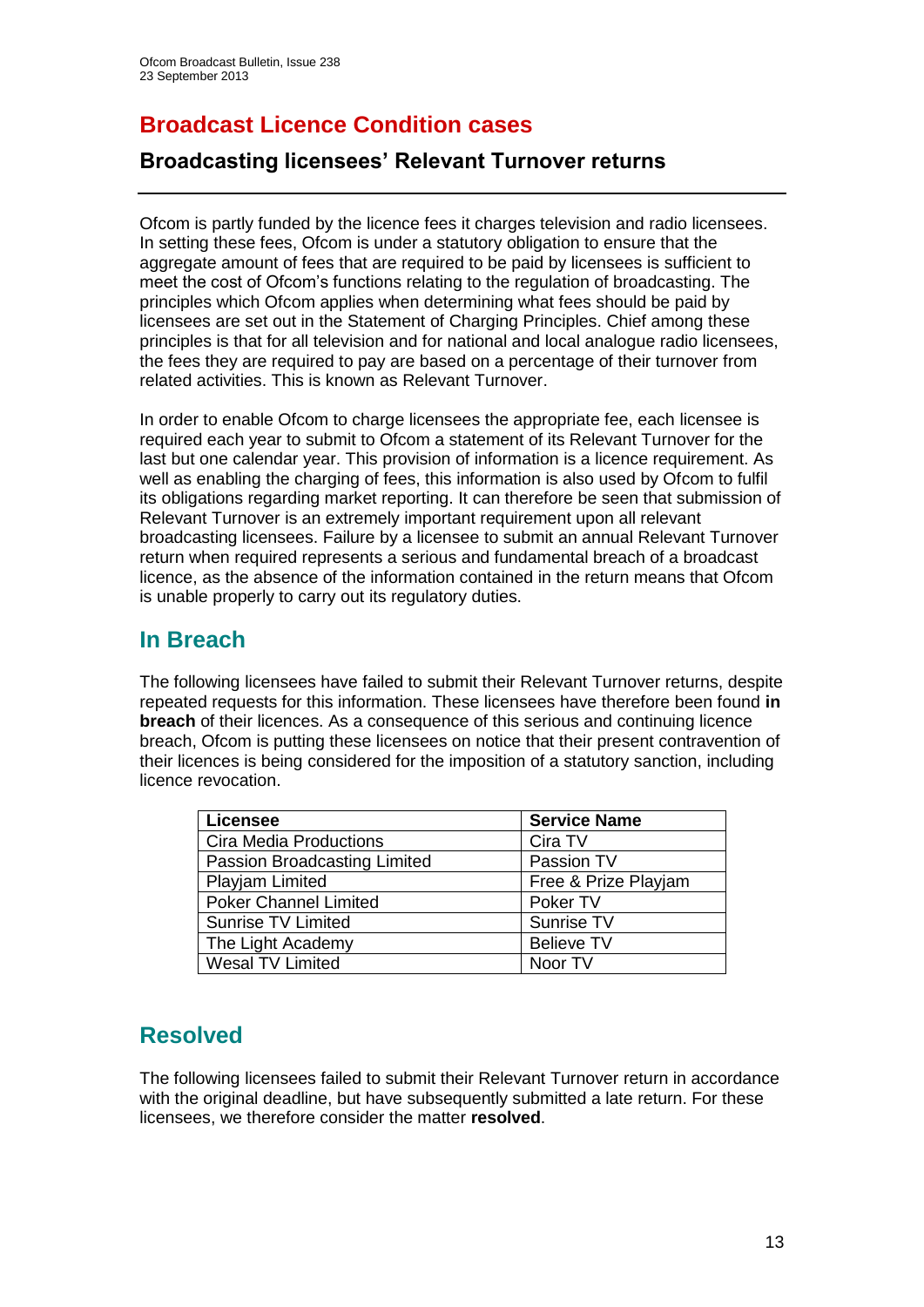| <b>Licensee</b>                   | <b>Service Name</b>       |
|-----------------------------------|---------------------------|
| Al Quds Limited                   | Al Quds Sat               |
| <b>BFTV Limited</b>               | <b>Baby First TV</b>      |
| Harmony Media Enterprises Limited | <b>UKS Fuzion UK</b>      |
| Joint Stock Company Channel One   | <b>Channel One Russia</b> |
| Russia Worldwide                  |                           |
| <b>Live Television Limited</b>    | Storm                     |
| <b>Media Liberty Limited</b>      | Iran Farda                |
| Middlesex Broadcasting Limited    | MATV (Punjabi)            |
| Middlesex Broadcasting Limited    | <b>MATV Music</b>         |
| <b>MSM Asia Limited</b>           | Sony SAB                  |
| Shorts International Limited      | <b>Shorts HD</b>          |
| Sundance Channel (UK) Limited     | <b>Sundance Channel</b>   |
| Tuwa TV                           | Tuwa                      |
| Top Up TV Limited                 | Top Up Data service       |
| <b>TV Enterprises Limited</b>     | <b>NTAI</b>               |
| Up and Coming TV                  | Saama                     |
| Zion the Holy One                 | Olive TV                  |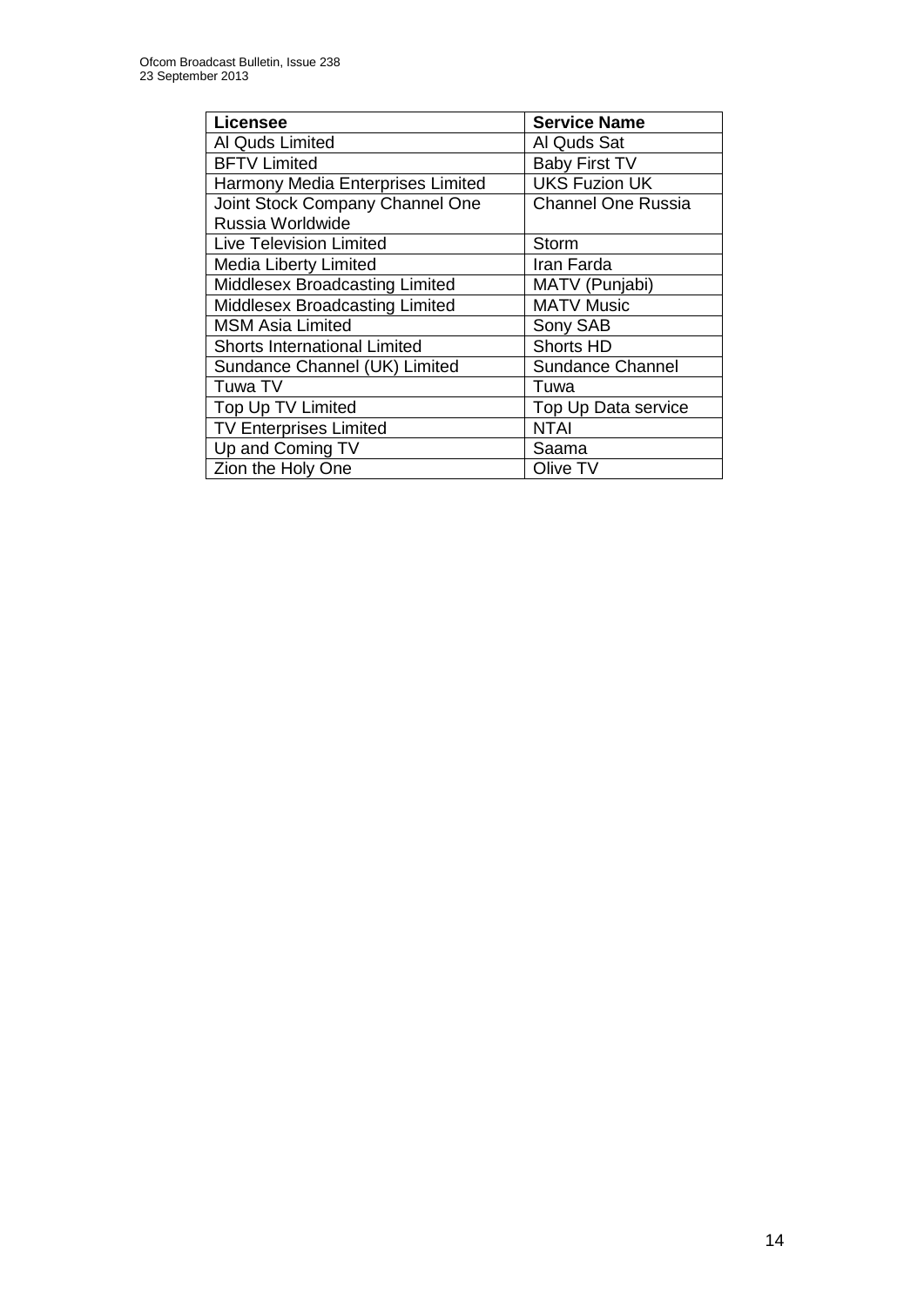# **Fairness and Privacy cases**

## **Upheld in Part**

## **Complaint by Mr Mohammed Nobab Uddin**

*News at Ten, ATN Bangla UK, 24 November 2012*

## **Summary**

Ofcom has upheld in part Mr Mohammed Nobab Uddin's complaint of unjust or unfair treatment in the programmes as broadcast.

The programme featured a report about an organisation called the British Bangladeshi Chamber of Commerce ("the BBCC"), and recent elections held by the organisation to elect members to act as BBCC officials. The report included a number of statements about Mr Uddin and another organisation, the London Bangla Press Club ("the LBPC"). Mr Uddin is the president of the LBPC.

Ofcom found that:

- The broadcaster did not take reasonable care to satisfy itself that certain material facts (notably allegations that the LBPC was a corrupt organisation that allowed non-journalists to join it in order to gain votes for certain candidates in internal elections for official positions) were not presented, omitted or disregarded in a way that resulted in an unfair portrayal of Mr Uddin. This was because Ofcom found that serious allegations of wrong doing had been made against Mr Uddin, but that these allegations were not supported by sufficient evidence. Nor, in Ofcom's view, were the allegations of sufficient public interest to justify broadcasting them in the absence of such evidence.
- The broadcaster failed to provide Mr Uddin with an appropriate and timely opportunity to respond to all the significant allegations made about him in the programme.
- However, Mr Uddin's complaint that he was dealt with unfairly in the programme, and that he was given a misleading impression of the nature of the programme and his contribution to it, was not upheld.

## **Introduction and programme summary**

On 24 November 2012, ATN Bangla UK $1$  ("ATN" or "the Licensee"), a Bengalilanguage television service that provides programming to members of the Bangladeshi community in the UK, broadcast an edition of its nightly news programme, *News at Ten*.

A transcript in English of the relevant part of the programme, translated from the original Bengali and agreed by both parties to the complaint to be a fair and accurate reflection of the relevant section of the programme, was prepared by an independent translation service for Ofcom. Both parties were informed that Ofcom would rely on the translated transcript in considering the complaint. The translated transcript has been used to construct the following introductory paragraphs.

<sup>1</sup> <sup>1</sup> ATN Bangla UK broadcasts on channel 827 on Sky's electronic programme guide.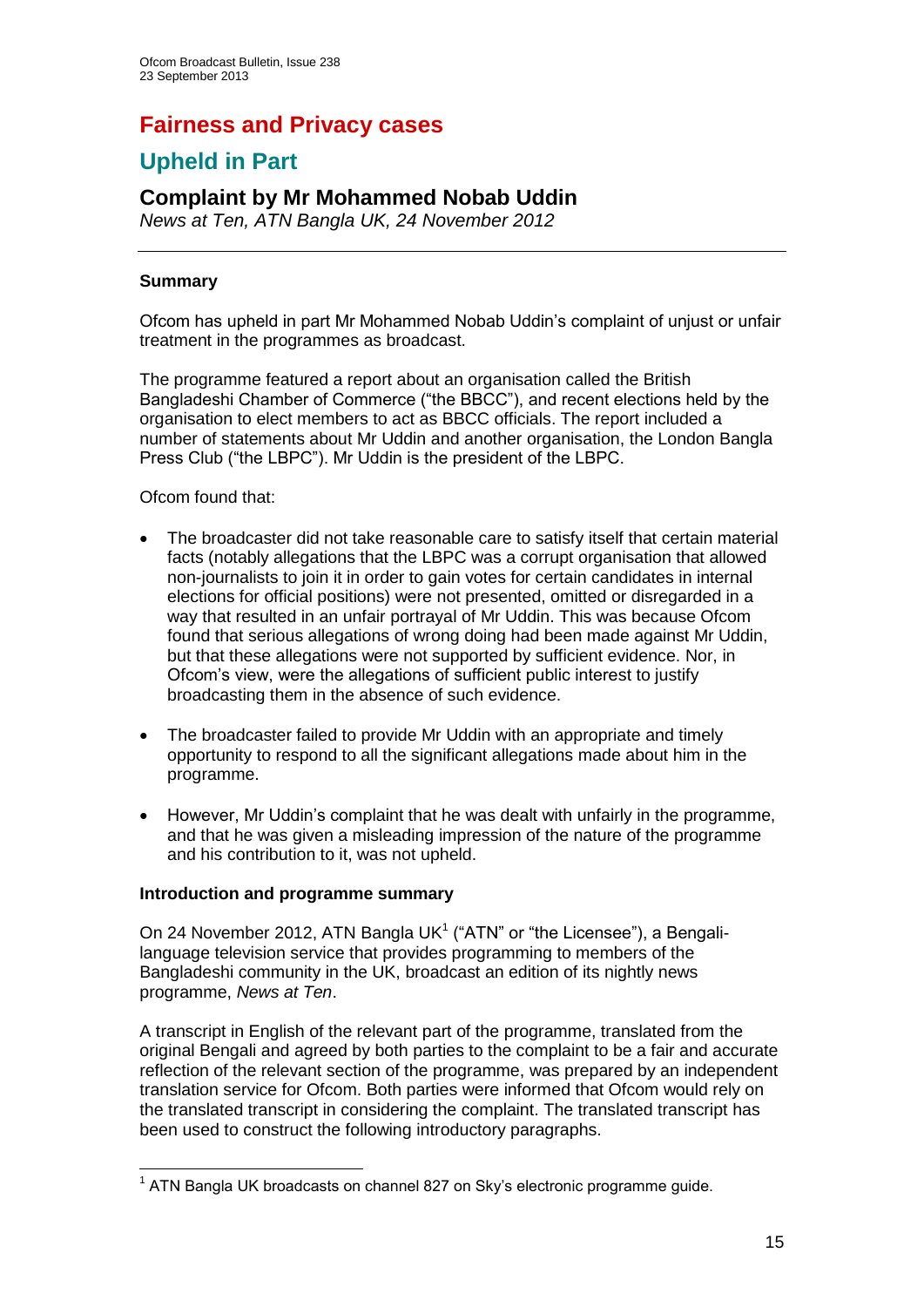The programme included a report about the BBCC. The report focused on recent elections that the BBCC had held to elect a number of its members to act as directors of the organisation. The report began with a studio-based presenter stating that recent comments by Mr Mohammed Nobab Uddin (the complainant) had solicited a *"massive reaction"* from BBCC members, with *"Senior executives* [of the BBCC] *as well as the general members of the organisation* [stating] *that this kind of comment has upset them deeply"*. The comments in question had been made by Mr Uddin a number of days earlier on a different UK-based Bengali-language television channel, Channel S<sup>2</sup>, on 21 November 2012. The *News at Ten* presenter alleged that in these comments Mr Uddin had questioned the *"eligibility"* of certain people to be BBCC members and thus participate in the elections.

The report continued with a series of pre-recorded interview clips in which people, who were identified as BBCC members, commented on Mr Uddin's statements, and made allegations about Mr Uddin, and the LBPC, of which Mr Uddin is its president

In particular, in the report, a person identified as Mr Chowdhury Mahtab, who was described as *"DG, BBCC"*, said that *"*[Mr Uddin] *always talks too much"*, adding:

*"*[h]*ad the question been raised by someone other than him – say the previous chairman of the Press Club...we would have taken it seriously".*

In another clip a person identified as Mr Taj Rahman *"Member, BBCC"* stated:

*"The comments made by an editor, or a chief editor, are very important for the community. So, we should carefully assess before making comment against any organisation".*

At this time, Mr Uddin was not only president of the LBPC, but also the editor of the *Weekly Janomat*, a UK-based Bengali-language newspaper.

In further clips, Mr Mahtab and another person identified as Mr Hafiz Alam Bakhsh*, "Member, BBCC"*, demanded that Mr Uddin apologise for the comments he had made about the BBCC and its members.

Subsequently, the reporter said:

*"Many senior executives of the BBCC are saying that in London Bangla Press Club people may have been enrolled as members who are not journalists. Perhaps Nobab Uddin* [the complainant] *has questioned the eligibility of the BBCC members from that perspective".* 

This comment was made alongside an image of Mr Uddin.

A further clip featuring Mr Mahtab was then shown in which he stated:

*"There are many in the Press Club* [i.e. the LBPC] *who are not real journalists. Obviously I am not ready to comment on that. Many say that some people who distribute the Weekly Janomat to shops have been made members of the LBPC just for their votes. Here we do not make anyone* [a] *member for votes. Our* 

 2 At the time of the broadcast complained of (November 2012) Channel S was broadcasting on Channel 814 of the Sky electronic programme guide.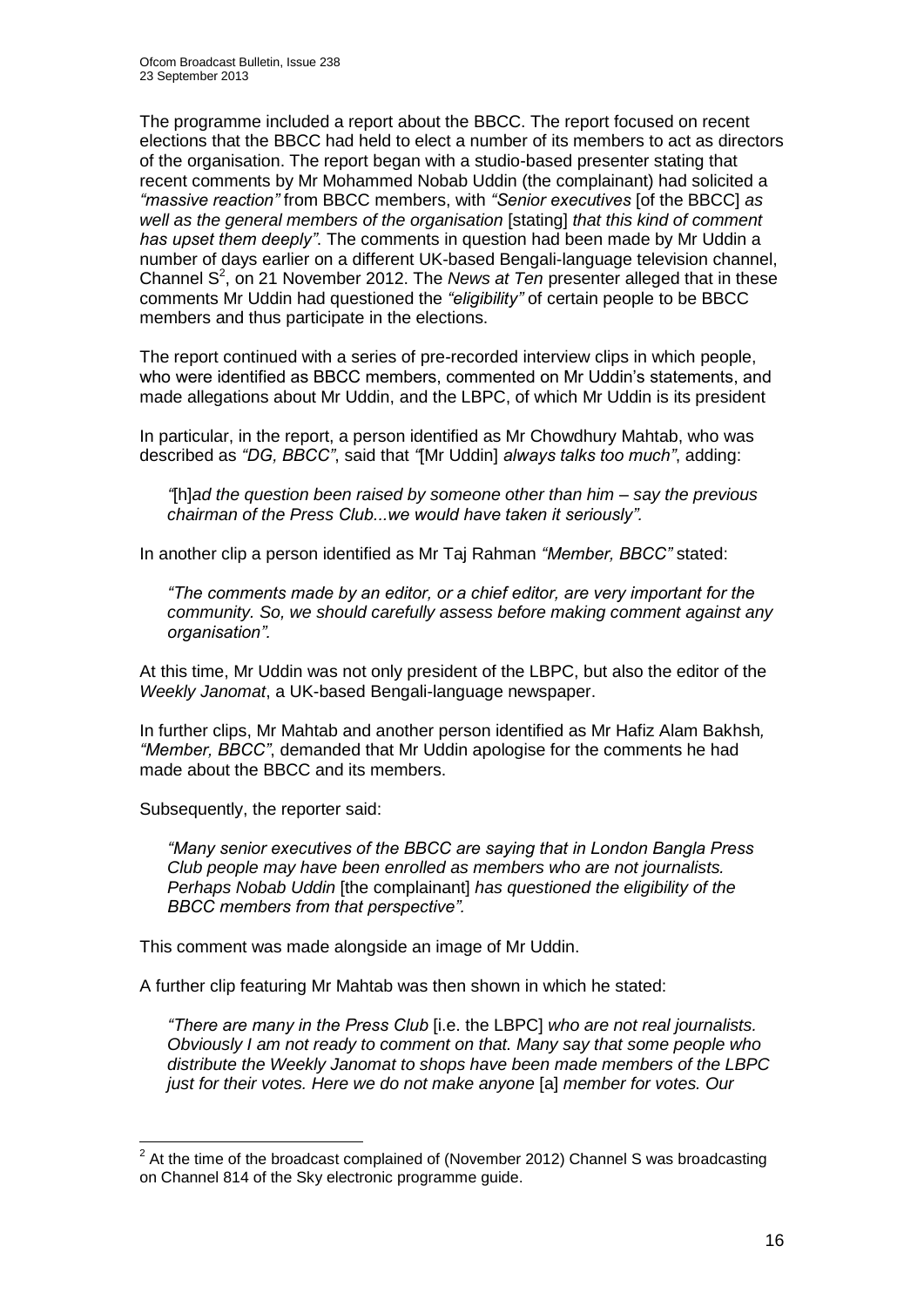*members must have a business. Without* [a] *business, they cannot have a membership".*

This was followed by another video clip in which Mr Bakhsh stated:

*"There are many incidents of corruption in the organisation of which he is the president. There are many members in that organisation who are not even journalists".*

The reporter concluded the item with the following commentary, which was again shown alongside an image of Mr Uddin:

*"Meanwhile when the ATN Bangla UK contacted Nobab Uddin, he informed* [us] *that he has the right to express his opinion. In addition, he informed [us] that his comments in the TV news* [i.e. on Channel S] *may have been broadcast in part. The BBCC was launched in 1991 with an aim to help flourish businesses owned by British Bangladeshis. This organisation has been growing since then. BBCC members have called for watching out against any adverse impact due to comments by anyone".*

## **Summary of the complaint and the broadcaster's response**

Mr Uddin complained that he was treated unjustly or unfairly in the programme as broadcast in that:

- a) Disparaging statements about him were included in the programme which seriously compromised his "social standing as a professional journalist" and made him feel as if he had been "publically humiliated". In particular, Mr Uddin said that:
	- i) allegations of hypocrisy and unprofessionalism were made in the programme against him; and
	- ii) allegations of wrongdoing and corruption were made in the programme in relation to the London Bangla Press Club ("the LBPC"), an organisation with which he was closely connected in his capacity as its president. Mr Uddin added that it was alleged in the programme that the LBPC was corrupt in that it had admitted members who were not journalists in order to secure their votes, in internal elections.

Ellis Taylor Law LLP ("Ellis Taylor"), which responded on behalf of ATN, said that the comments in the programme about Mr Uddin and the LBPC were not unfair because, seen in their proper context, they constituted "reportage" on an ongoing dispute between Mr Uddin and the BBCC. It said that the dispute was initiated by Mr Uddin when he made comments about the membership of the BBCC on Channel S on 21 November 2012, and that this context was clearly set out at the beginning of the relevant report in the presenter's opening commentary.

Ellis Taylor also said that the report was not broadcast with an ill-motivated intention to humiliate Mr Uddin in public. It added that, having chosen to publicly attack the membership of a prestigious organisation (i.e. the BBCC), Mr Uddin might reasonably have expected a robust and wide-ranging reaction.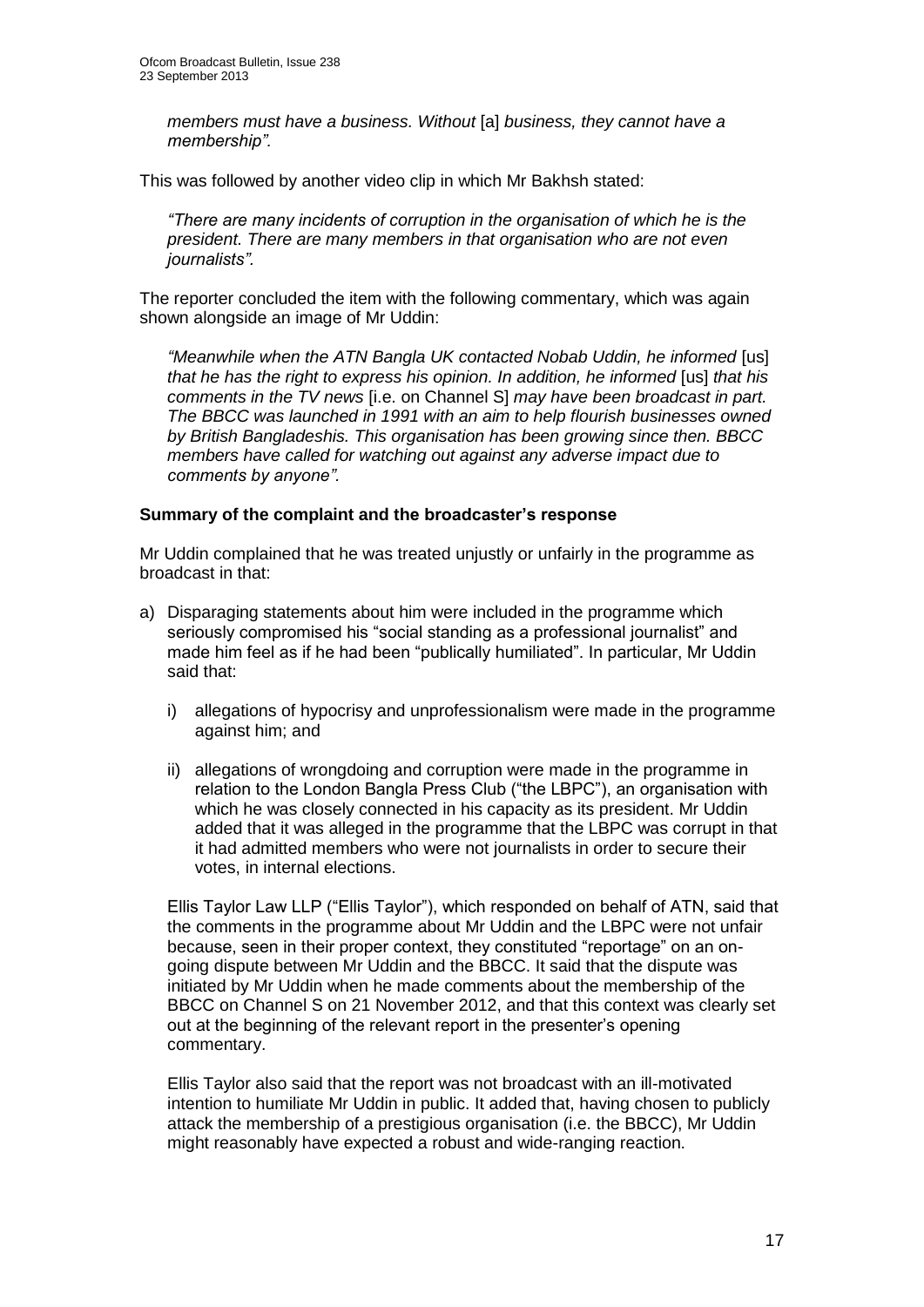Ellis Taylor also argued that the majority of the interview clips in the report consisted of legitimate reaction and comment on, Mr Uddin's initial statements about the BBCC made on Channel S. However, Ellis Taylor accepted that some of the comments in the clips related to Mr Uddin's behaviour and character, rather than his previous statements about the BBCC, and that the interviewees in some of the clips "raised suspicions" about the LBPC. However, Ellis Taylor suggested that Mr Uddin was accustomed to controversy, in that he had a track record of making intemperate remarks about other Bangladeshi organisations for which he had subsequently had to apologise.

b) Mr Uddin's second complaint was that he was not given an opportunity to respond to all of the allegations made in the programme. He said that, although he was contacted by telephone on the day the programme was broadcast by ATN for what he understood to be a pre-interview off the record chat, he was not informed that the programme would include allegations of serious wrong doing against him and the LBPC.

In response, Ellis Taylor disputed that the telephone conversation in question was off the record. Mr Uddin, Ellis Taylor said, was given an opportunity to record an interview to be included in the programme broadcast on 24 November 2012, but he had declined this offer because he was unavailable on the day in question. In addition, Ellis Taylor added that the material complained of formed part of "a running news programme", adding that "ATN Bangla was not responsible for the comments made by other people who were interviewed in connection with the programme". In response to additional questions by Ofcom, Ellis Taylor also confirmed that at the time the programme makers spoke to Mr Uddin prior to the broadcast they had yet to speak to all of the contributors to the relevant section of the programme, and therefore were unaware that some of the interviewees would make "allegations of corruption" against Mr Uddin which would subsequently be included in the programme.

c) Mr Uddin complained that he had made comments to the programme makers, the details of which were included in the programme without his knowledge or permission. Mr Uddin said that these comments were made during what he understood to be a pre-interview off the record research telephone conversation and that he had been led to understand that he would be contacted again later that day for an "on-the-record" recorded interview.

In response, Ellis Taylor confirmed that ATN's News Editor telephoned Mr Uddin on 24 November 2012 to ask him if he wished to give an on-camera interview to be included in that evening's news programme. The programme's reporter had also spoken to Mr Uddin regarding this matter, but Mr Uddin had declined the request for an interview because he said "he was not available for a couple of days". Ellis Taylor said that ATN was adamant that the programme makers had never told Mr Uddin that their conversations with him would be "off-the-record". It added that, in ATN's view, given that Mr Uddin was an experienced journalist, it would have been obvious to him that his comments would be "on-the-record" and that there was a possibility that they might be included in that night's programme.

Ellis Taylor stated that it was during the conversation with the ATN programme reporter (which Mr Uddin considered to be "off-the-record") that Mr Uddin expressed his unhappiness with the way his comments about the BBCC had been reported on Channel S.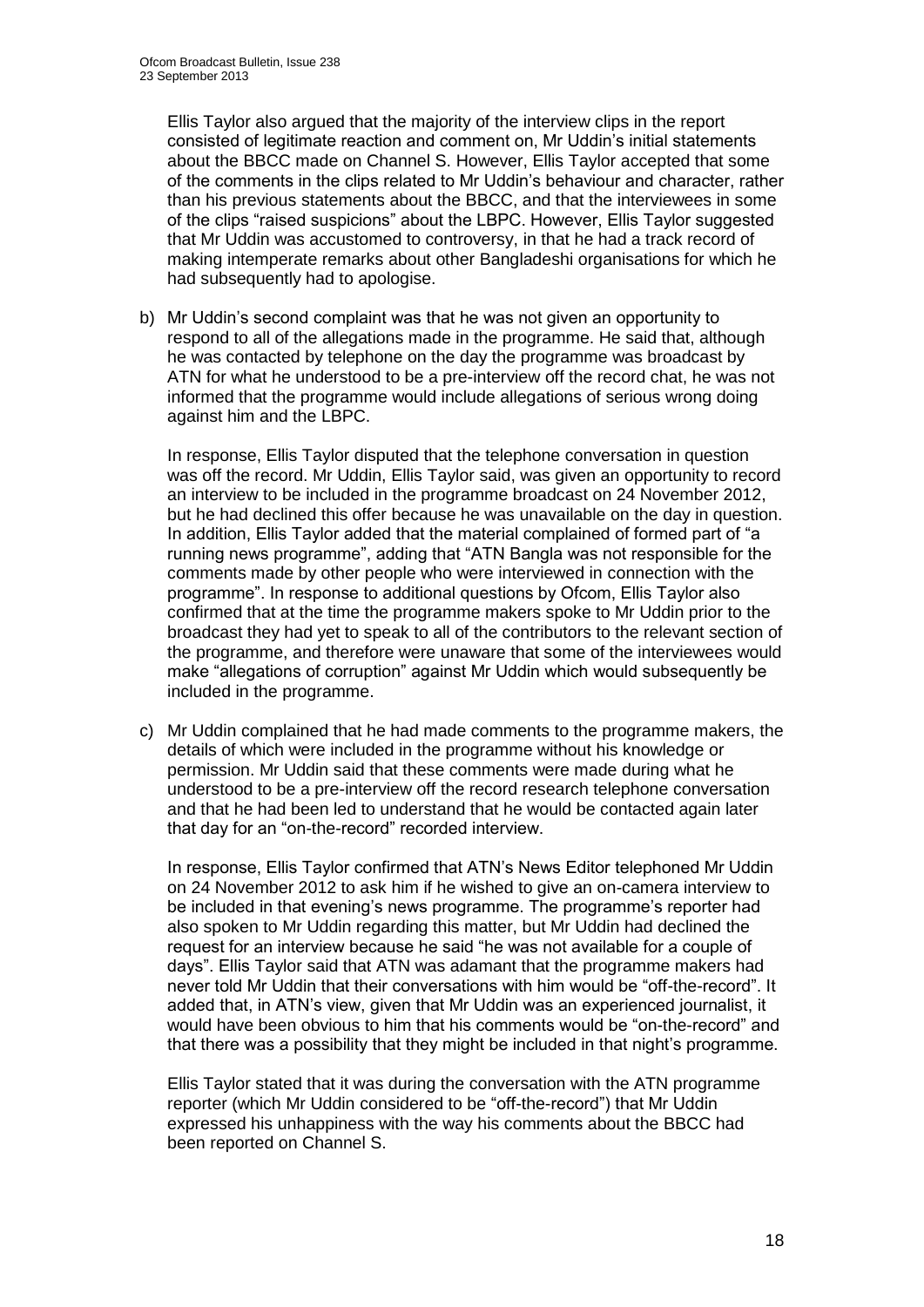## **Decision**

Ofcom's statutory duties include the application, in the case of all television and radio services, of standards which provide adequate protection to members of the public and all other persons from unjust or unfair treatment and unwarranted infringement of privacy in, or in connection with the obtaining of material included in, programmes in such services.

In carrying out its duties, Ofcom has regard to the need to secure that the application of these standards is in the manner that best guarantees an appropriate level of freedom of expression. Ofcom is also obliged to have regard, in all cases, to the principles under which regulatory activities should be transparent, accountable, proportionate and consistent, and targeted only at cases in which action is needed.

When considering the complaint, Ofcom had regard to whether the portrayal of Mr Uddin in the programme complained of was consistent with the broadcaster's obligation to avoid unjust or unfair treatment of individuals in programmes, as outlined in Rule 7.1 of the Ofcom's Broadcasting Code ("the Code"). Ofcom had regard to this Rule when reaching its decision on all the heads of Mr Uddin's complaint as detailed below.

In reaching its decision, Ofcom carefully considered all the relevant material provided by both parties. This included a recording and transcript of the programme as broadcast; a transcript in English of the relevant part of the programme (translated from the original Bengali by an independent service and verified by both parties); and, both parties' written submissions. Ofcom provided the parties with the opportunity to make representations on Ofcom's Preliminary View (which was not to uphold the complaint). Neither party made any representations on the Preliminary View.

a) Ofcom first considered Mr Uddin's complaint, as detailed above under head a) (Summary of the complaint and the broadcaster's response), that he had been treated unjustly or unfairly in the programmes as broadcast.

In considering this head of complaint, Ofcom had regard to whether reasonable care was taken by the broadcaster to satisfy itself that material facts had not been presented, disregarded or omitted in its programmes in a way which was unfair to Mr Uddin (as required by Practice 7.9 of the Code).

Having considered the transcript of the programme closely, Ofcom noted that most of the comments made in the interview clips were reactions to, and comments on, Mr Uddin's statements about the BBCC in his earlier appearance on Channel S. Ofcom noted however that in some of the clips, interviewees' statements went beyond this subject and made disparaging personal remarks about Mr Uddin's character and allegations of corruption and impropriety against the LBPC.

## *Reactions to Mr Uddin's comments about the BBCC*

As noted above, most of the comments made in the interview clips complained of were reactions to, and comments on, Mr Uddin's statements about the BBCC in his earlier appearance on Channel S. Ofcom did not consider these comments, such as Mr Rahman's statement that *"an editor...should carefully assess before making comments against any organisation"*, to raise issues of unfairness, as they were expressions of the individual's opinion on a topical issue. Also these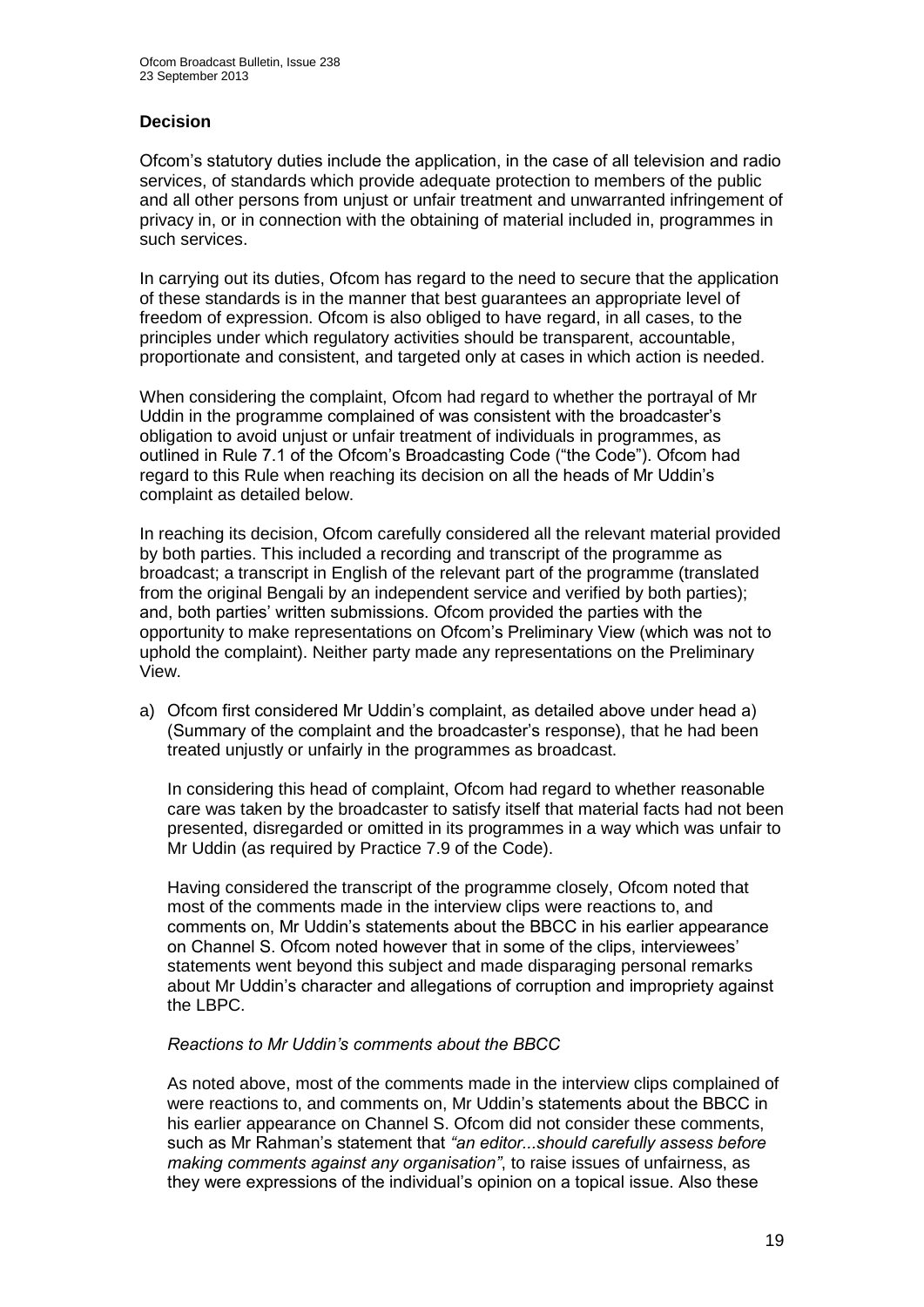comments did not raise any new issues, or constitute specific allegations of wrongdoing or incompetence on the part of Mr Uddin or the LBPC, which were not already part of the public discourse within the Bangladeshi community as a result of Mr Uddin's previous statements on Channel S.

Ofcom therefore limited its further consideration of this head of complaint to the statements in which interviewees made negative comments about Mr Uddin's character or made allegations about the LBPC.

In considering these comments, Ofcom had regard to the broadcaster's right to freedom of expression and the right of the audience served by the broadcaster to receive information and ideas without unnecessary interference.

#### *Disparaging personal remarks against Mr Uddin*

One contributor, Mr Mahtab, described as *"DG, BBCC"*, said that Mr Uddin *"always talks too much"*, and that:

#### *"*[h]*ad the question been raised by someone other than him – say the previous chairman of the Press Club...we would have taken it seriously".*

Ofcom noted that Ellis Taylor stated in its submissions that having chosen to publically attack the membership of the BBCC, Mr Uddin might reasonably have expected a robust and wide-ranging reaction. In relation to this, Ofcom regarded Mr Mahtab's comments to be a criticism of Mr Uddin. This was because they queried his judgement for not having made a careful enough assessment of the situation before allegedly questioning the *"eligibility"* of certain people to be BBCC members and thus participate in the organisation's internal elections.

However, when considered within the context of an ongoing and "robust" debate between well-known members of London's Bangladeshi community, a debate in which heated exchanges had taken place, Ofcom took the view that, when considered alongside Mr Uddin's earlier comments on Channel S, the inclusion of these statements in the programme did not result in unfairness to Mr Uddin.

## *Allegations of corruption*

Ofcom went on to consider the statements in which serious allegations of wrong doing were made against the LBPC, and by extension its president, Mr Uddin.

For example in one clip, a Mr Mahtab stated:

*"There are many in the Press Club* [i.e. the LBPC] *who are not real journalists. Obviously I am not ready to comment on that. Many say that some people who distribute the Weekly Janomat to shops have been made members of the LBPC just for their votes. Here we do not make anyone* [a] *member for votes. Our members must have a business. Without* [a] *business, they cannot have a membership".*

While in another a Mr Bakhsh, described as *"Member, BBCC"*, stated:

*"There are many incidents of corruption in the organisation of which he is the president. There are many members in that organisation who are not even journalists".*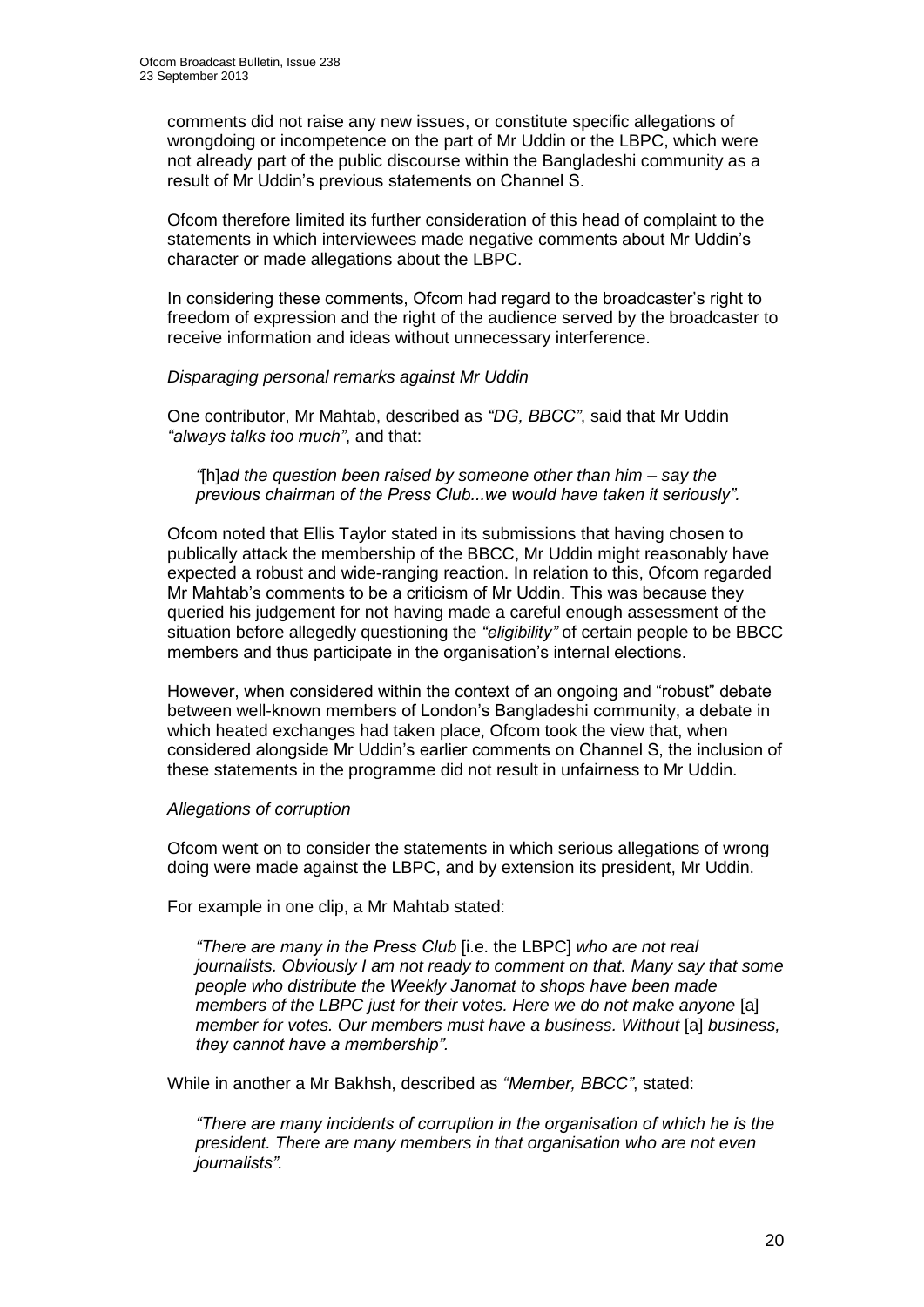In Ofcom's view, even though these statements were clearly made as counter allegations to Mr Uddin's earlier comments about the BBCC on Channel S, they were not merely refutations of Mr Uddin's earlier comments about the BBCC elections, but instead amounted to a number of new allegations, about an organisation that had not already featured in Mr Uddin's previous appearance on Channel S.

Ofcom noted that at no point did the broadcaster present any material evidence to support the allegations being made against the LBPC. Nor did the broadcaster attempt to represent either the LBPC's or Mr Uddin's response (as the LBPC's president) to these serious allegations of corruption. In addition, Mr Uddin was not given an opportunity to respond to these specific allegations (see head b) below for a detailed consideration of this aspect of the complaint).

Ofcom therefore considered that the comments alleging impropriety and corruption on the part of the LBPC amounted to allegations of wrongdoing against an organisation with which Mr Uddin was closely connected, in his role as president. Ofcom's view was also that the statements suggested that in view of the problems which allegedly existed in his own organisation (the LBPC), Mr Uddin was being hypocritical when he levelled similar allegations against the BBCC during his contribution to the programme on Channel S.

Consequently, taking all these factors into account, Ofcom concluded that in relation to the comments made against the LBPC, the broadcaster did not take reasonable care to satisfy itself that the material facts surrounding the allegations of corruption were not presented, disregarded or omitted in a way that was unfair to Mr Uddin.

Ofcom found that Mr Uddin was treated unfairly in the programme as broadcast with respect to the inclusion of the claims about the allegations of corruption in the LBPC and that this head of complaint should be upheld.

b) Next Ofcom considered Mr Uddin's complaint that he was not given an appropriate or timely opportunity to respond to the allegations made in the programme.

In assessing this head of complaint, Ofcom paid particular regard to Practice 7.11 of the Code which states that if a programme alleges wrongdoing or incompetence or makes other significant allegations, those concerned should normally be given an appropriate and timely opportunity to respond.

For the reasons given in the decision at head a) above, Ofcom considered that the statements made in the programmes about the LBPC amounted to allegations of wrongdoing against the LBPC, and given his role as its president, Mr Uddin in particular.

Ofcom first considered whether Mr Uddin had been given an appropriate and timely opportunity to respond to the allegations made against him and the LBPC in the programme. In the programme the presenter stated:

*"ATN Bangla-UK contacted Nobab Uddin, he informed* [us] *that he has the right to express his opinion. In addition he informed* [us] *that his comments in the TV news may have been broadcast in part".*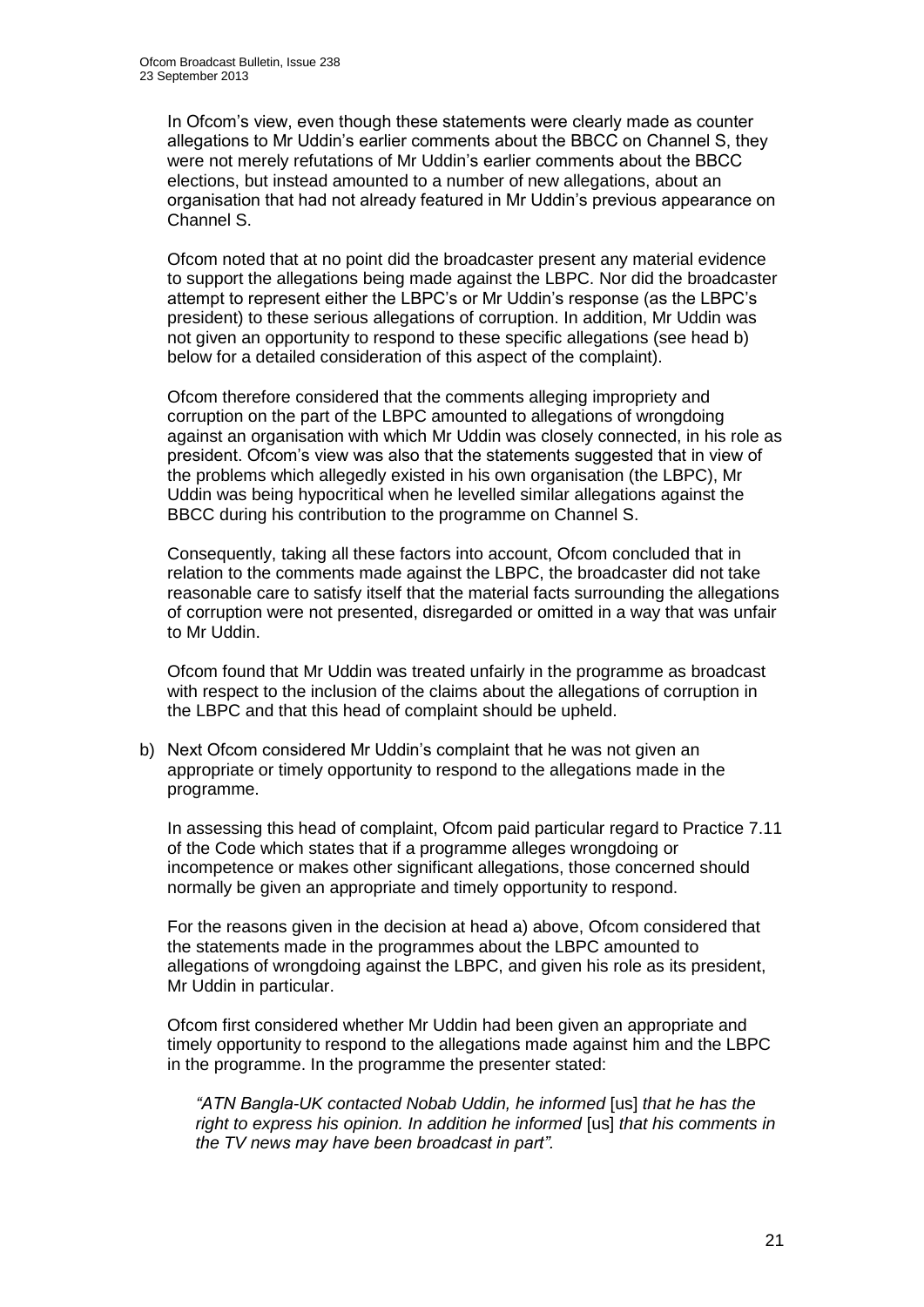However, Ofcom also noted that in its submission on behalf of ATN, Ellis Taylor stated:

"[o]ur client did not know when they spoke to Mr Uddin that allegations of corruption would be made as they spoke to Mr Uddin prior to speaking to the other parties..."

Consequently, Ofcom considered that while Mr Uddin had been given the opportunity to respond to some of the comments and allegations ATN intended to include in the programme (i.e. those that related to his earlier remarks about the BBCC on Channel S), Mr Uddin had not been made fully aware by ATN of all the allegations to be made against him. In particular, it was clear from Ellis Taylor's submissions that the allegations of hypocrisy and corruption against Mr Uddin and the LBPC were not put to Mr Uddin during the pre-broadcast telephone conversation on 24 August 2012, because at the time of the call, ATN had not recorded the video clips for the report and thus did not know that the contributors would make these allegations.

Ofcom considered Ellis Taylor's submissions that the programme was "a running news programme" and that "ATN Bangla was not responsible for the comments made by other people who were interviewed in connection with the programmes".

Ofcom fully recognises that there are be occasions when newsworthy events unfold rapidly and when it is not possible for programme makers to contact all relevant parties for comment before an item is first broadcast. However, it is Ofcom's view that when (as here) a broadcast contains significant allegations against a person, the broadcaster has a duty normally to give that person an appropriate and timely opportunity to respond. The fact that the allegations are made by interviewees and not directly by the broadcaster does not diminish the broadcaster's responsibility to ensure that its broadcast does not result in unfairness in this respect.

Ofcom noted that at no time during the programme did the studio presenter make clear to viewers that neither Mr Uddin nor another representative of the LBPC had been able to respond to the allegations of corruption made by the contributors to the report. Ofcom also considered that the allegations could not reasonably be considered to be so time sensitive or so in the public interest, that the broadcaster was justified in broadcasting them, without first giving Mr Uddin a timely and appropriate opportunity to respond.

Therefore, Ofcom found that Mr Uddin was treated unfairly in the programme as broadcast in this respect and that this head of complaint should be upheld.

c) Finally, Ofcom considered Mr Uddin's complaint that comments he made during a telephone conversation with ATN employees on 24 November 2012 were included in the programme without his knowledge or consent. When considering this head of Mr Uddin's complaint Ofcom had regard to Practice 7.2, which requires broadcasters to deal fairly with contributors unless exceptionally it is justified not to; and Practice 7.3, which includes the requirement for broadcasters to inform contributors about the nature and purpose of a programme and the kind of contribution they are expected to make.

Ofcom noted from the transcript of the programme that towards the end of the report, the reporter stated: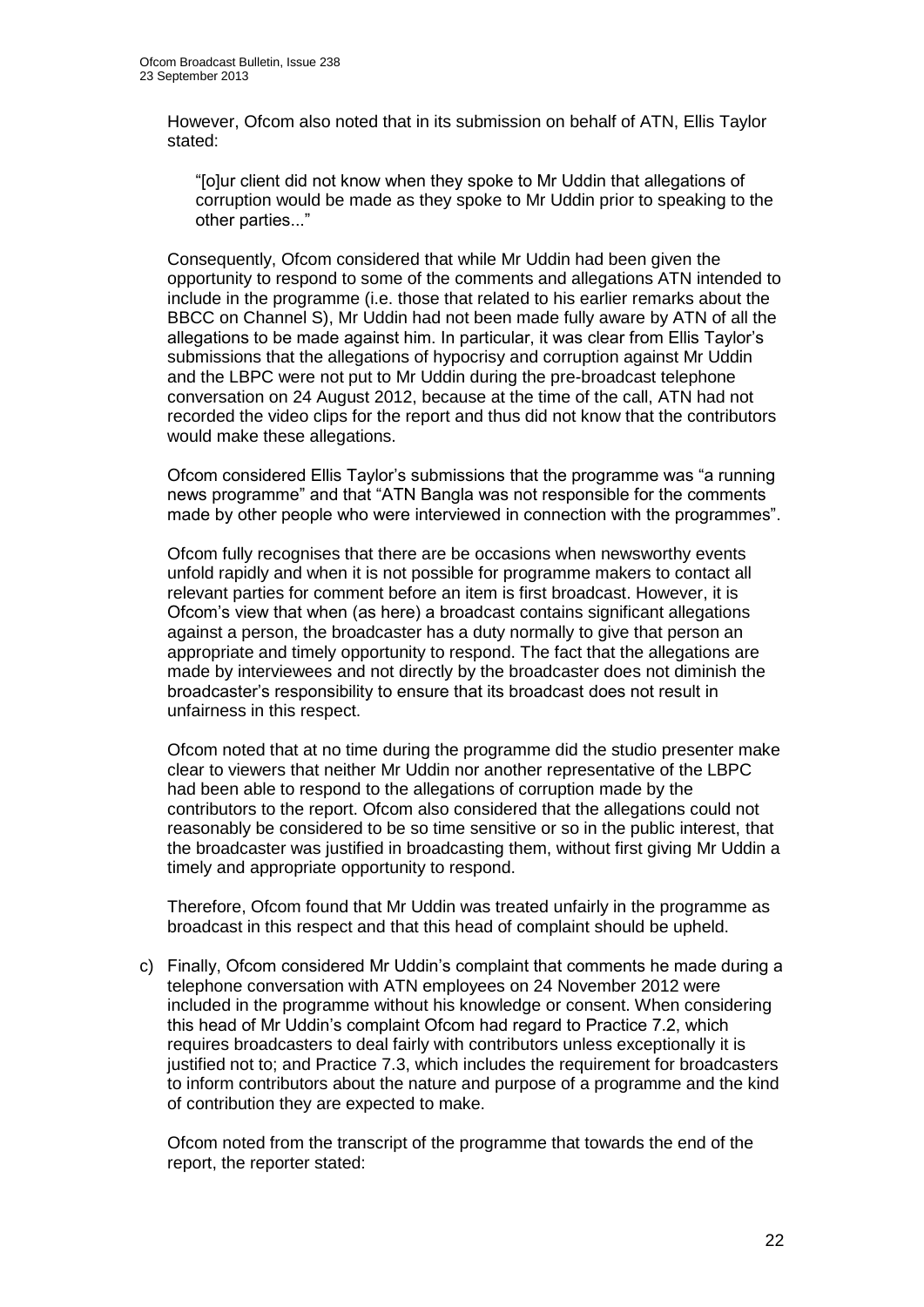*"Meanwhile when the ATN Bangla-UK contacted Nobab Uddin, he informed* [us] *that he has the right to express his opinion. In addition, he informed* [us] *that his comments in the TV news may have been broadcast in part"*.

Ofcom also noted that in his complaint Mr Uddin stated that he had understood his conversation with ATN employees to be an off-the-record pre-interview background chat. It noted too that in its representations on behalf of ATN, Ellis Taylor stated that Mr Uddin was never assured "that the conversation would be off record" and that "as an experienced journalist" it "would have been absolutely obvious...that his comments would be on the record and that they would be used in the programme complained of".

In view of the above, Ofcom concluded that there was a factual dispute between the parties with regard to the nature of events that took part on 24 November 2012, with Mr Uddin on the one hand stating that he considered his remarks to be off the record, and ATN on the other stating that Mr Uddin's comments were on the record. In the absence of any material evidence to support either party's version of events, and in view of Ofcom's opinion that the comments of Mr Uddin referred to immediately above did not seem to reveal anything about Mr Uddin which might be unfair to him if broadcast, Ofcom did not uphold this head of complaint.

**Accordingly, Ofcom has upheld in part Mr Uddin's complaint of unjust and unfair treatment in the programmes as broadcast.**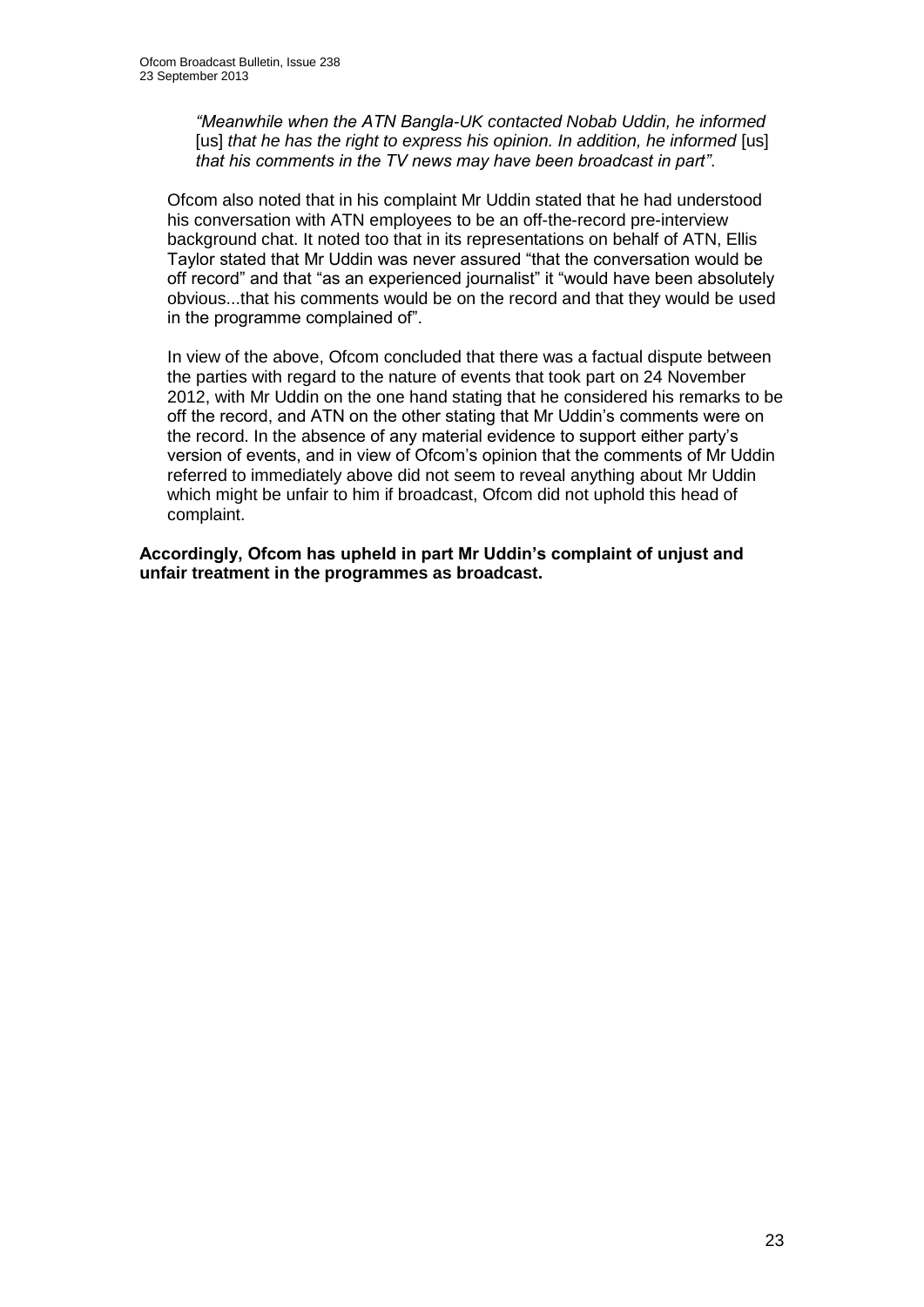# **Not Upheld**

## **Complaint by Mr David Elkington and Mrs Jennifer Elkington**

*Inside Out West, BBC1 West, 26 November 2012*

## **Summary**

Ofcom has not upheld Mr and Mrs Elkington's complaint of unjust or unfair treatment and unwarranted infringement of privacy.

This edition of *Inside Out West* included a report on the Jordan Codices ("the Codices"), approximately 70 small metal volumes found in caves in Jordan in 2005 and 2007 that have been claimed to be the earliest examples of Christian writing and the foundation of the New Testament. The programme's presenter stated that the find created a media storm at the time and that at the centre of the media attention was *"David Elkington, Gloucestershire's own 'Indiana Jones', an adventuring scholar who, with his wife, brought the so-called Codices from the Middle East to the West Country"*. The programme questioned the authenticity of the Codices and the credentials of Mr Elkington.

Ofcom concluded that:

- The programme makers dealt with Mr and Mrs Elkington fairly by providing sufficient information about the nature and purpose of the programme to them.
- The programme makers took reasonable care in satisfying themselves that material facts relating to Mr Elkington's character were not presented, disregarded or omitted in a way that was unfair and that the omission of Professor Saad's comments about Mr Elkington was not unfair.
- Mr and Mrs Elkington had been given an adequate and appropriate opportunity to respond to the allegations made in the programme.
- Mr and Mrs Elkington did not have a legitimate expectation of privacy in relation to the obtaining of material included in the programme and in the programme as broadcast given that their home was not filmed by the programme makers and information about the location of their house was not disclosed in the programme.

## **Introduction and programme summary**

On 26 November 2012, BBC1 West broadcast an edition of *Inside Out West*, its regional current affairs and investigative programme. This edition included a report on the Jordan Codices approximately 70 small metal volumes found in caves in Jordan in 2005 and 2007 that have been claimed to be the earliest examples of Christian writing and the foundation of the New Testament. The programme's presenter stated that the find created a media storm at the time and that at the centre of the media attention was *"David Elkington, Gloucestershire's own 'Indiana Jones', an adventuring scholar who, with his wife, brought the so-called Codices from the Middle East to the West Country"*.

The presenter went on to question whether the Codices were authentic and claimed that it had *"discovered that not only could the Codices be fake, but that the man behind them* [Mr Elkington] *is far from what he seems".* The programme said that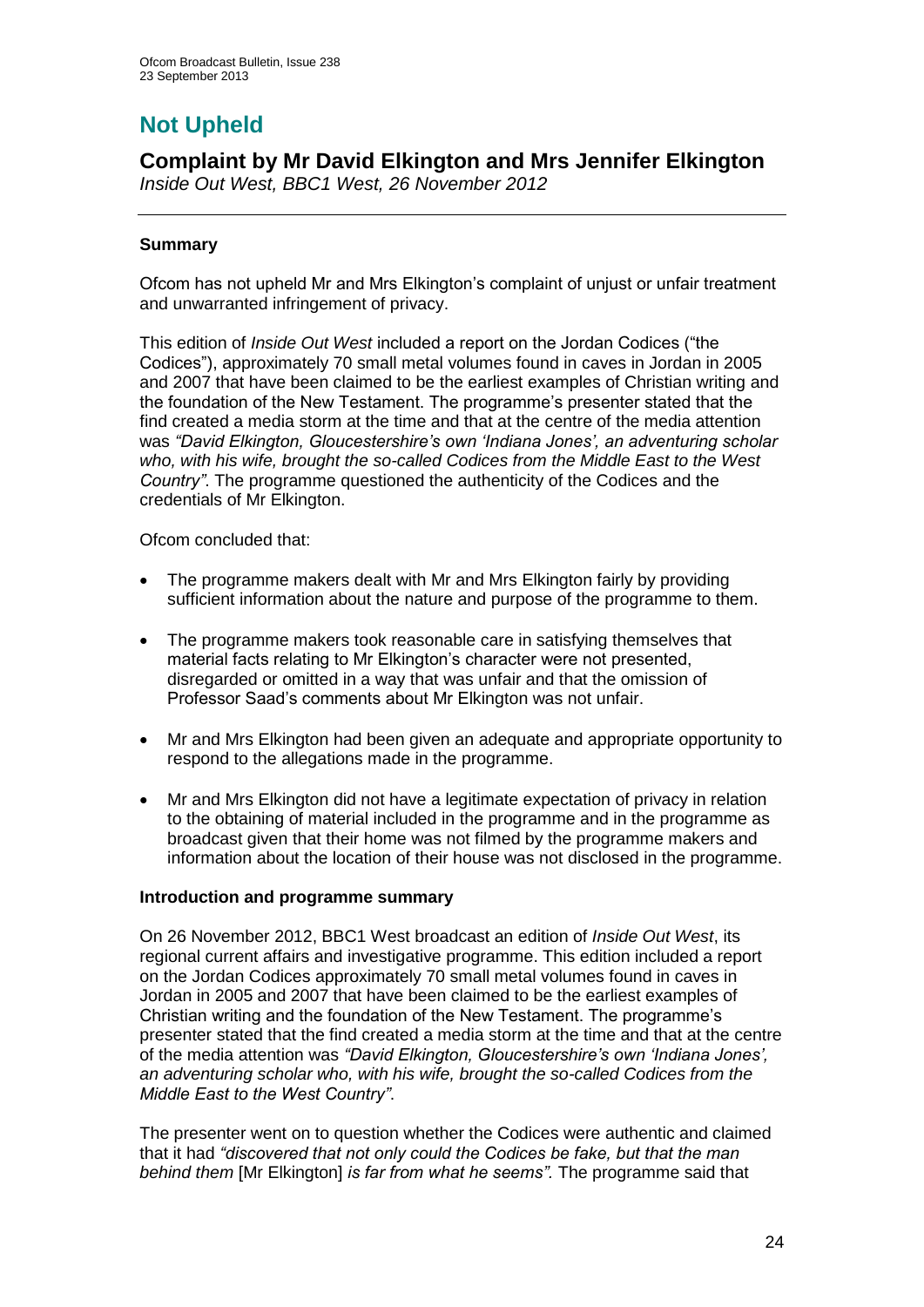when the Codices were discovered, experts from Europe went to examine them. Archive interview footage of Mr Elkington and his wife was shown in which he described himself as *"an Egyptologist by training and a historian, expert on linguistics ancient and not so modern".* A biography page taken from Mr Elkington's literary agent's website was shown on which it was claimed that Mr Elkington had trained under a leading curator of a *"leading archaeological museum"* (i.e. the Petrie Museum of Egyptian Archaeology, University College London), had written a highly acclaimed academic thesis, and had lectured across the world.

The programme included an interview with Mr Robert Feather, a metallurgist, who had planned to examine the Codices with Mr Elkington in the Middle East. Mr Feather said that he did not go on the trip with Mr Elkington as he had asked him to sign a non-disclosure agreement that would, effectively, have assigned all rights in what Mr Feather may wish to write about the Codices to Mr Elkington. Mr Feather said that, in the event, he went to the Middle East on his own and was able to examine two of the Codices. He said that he was sceptical that they were ancient texts because the copper binding seemed *"suspect"*.

The programme included interview footage of Dr Peter Thonemann, a lecturer in ancient history at the University of Oxford, who said that Mr Elkington had asked him to give his expert opinion on the Codices and, especially, his opinion on a Greek inscription on a particular Codex. Dr Thonemann said that upon seeing the inscription he was convinced that the Codices were a modern forgery, made within the last 20 to 30 years. He said that Mr Elkington accepted that this particular Codex was a fake, but had insisted that the others in the collection could be authentic. Dr Thonemann said that he was surprised when, six months later, he saw Mr Elkington giving interviews about the Codices. He said that they appeared to be the product of the same workshop as the one he had examined and was absolutely certain that they were also fakes.

The presenter said that Mr Elkington insisted that Dr Thonemann was wrong and that testing of the Codices revealed that they were *"old"* and that he was working with a team of international experts carrying out further work on them. The presenter said that Mr Elkington provided the programme with the names of two members of his team: one declined to take part in the programme; and the other would only contribute if her interview was not edited in any way. The presenter said that her offer was declined. The presenter went on to say that while publicising the Codices, Mr Elkington had said that he had had to go into hiding *"in the Gloucestershire countryside because of alleged death threats"* from those wanting the Codices for themselves. The presenter stated too that Mr Elkington was planning to release a book entitled *"Divine Revelation"*.

At this point in the programme, the presenter posed the question whether Mr Elkington was the right person to be testing the authenticity of the Codices and said that the programme had discovered that Mr Elkington's credentials did not *"stack up"*, namely, that:

- he was not a high flying academic and did not have recognised qualifications in the field;
- the woman he claimed he had trained under was not the curator of a leading archaeological museum;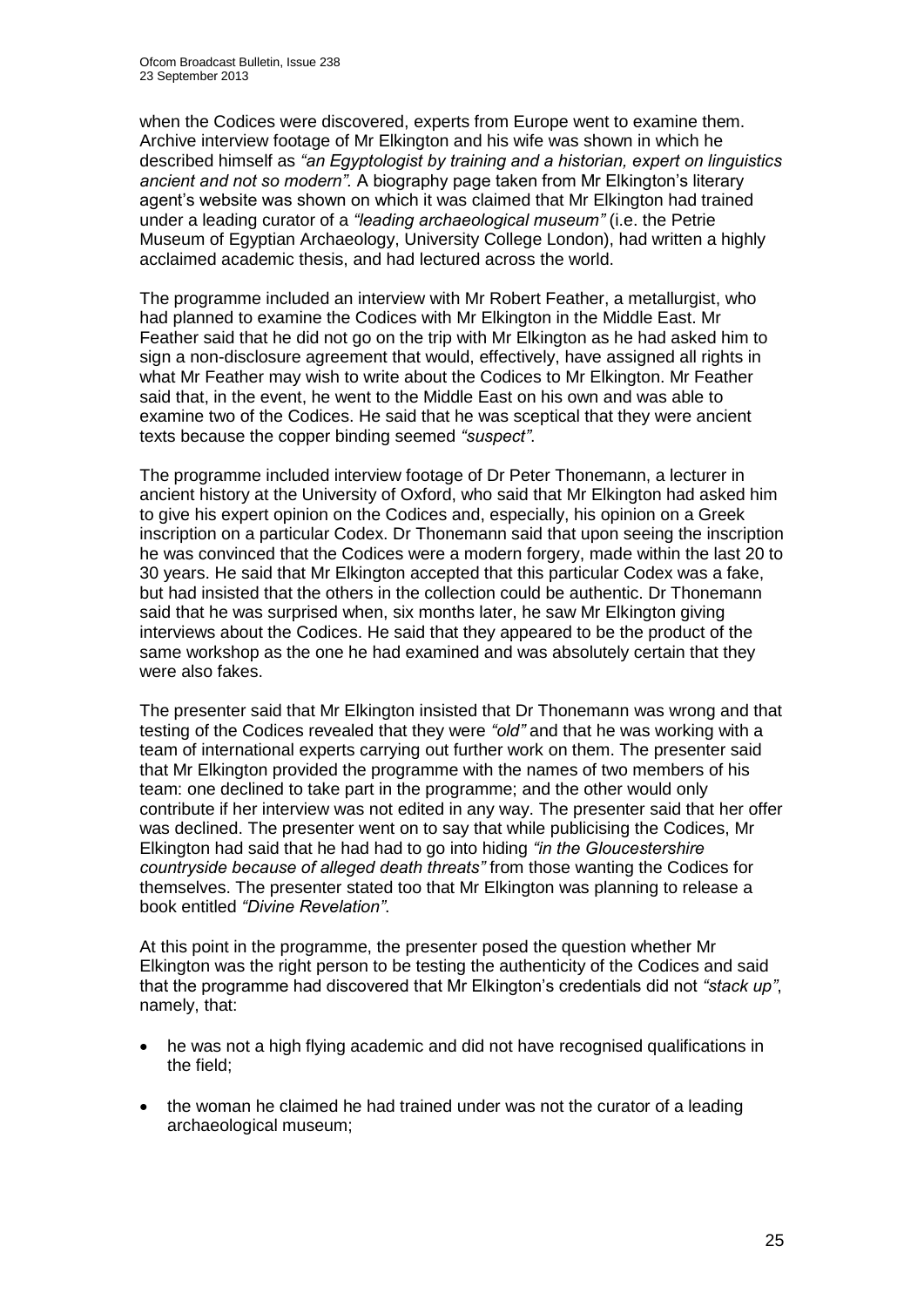- the British School of Egyptology of which he was a member was nothing more than a club for enthusiastic amateurs; and
- his *"highly acclaimed"* academic thesis was, in fact, a self-published book that had sold *"poorly".*

The presenter then stated that Mr Elkington's writing partner had taken him to the small claims court to recover a £5,000 debt and that over the years Mr Elkington had taken thousands of pounds in investments to make a film based on his theories. This was accompanied by footage of an investment agreement signed by Mr Elkington. Another contributor to the programme, Mr Edward Lawrence, was then introduced in the programme as Mr Elkington's *"estranged son from a former relationship"* who said of Mr Elkington:

*"He's a very good story teller. He said he was studying for a doctorate at Oxford University. He also told me that I was Maori prince of some tribe in New Zealand".*

Mr Lawrence went on to say that although Mr Elkington was a good story teller, he was surprised to see him on the news talking about the Codices *"not just claiming that he was an archaeologist, but that the media embraced him, supported him. It was a sensationalised story that did well for him".*

The presenter stated that Mr Elkington had raised financial backing from wealthy investors impressed by his claims including Princess Elizabeth of Yugoslavia who had paid him *"tens of thousands of pounds"*. However, the presenter said that they had since *"fallen out"* and that she no longer thought the Codices were real. The programme also stated that the Israeli Antiquities Authority had expressed doubt over the Codices' authenticity and that the Jordanian Government was *"still to make an official announcement about them"*. Also, the owner of the Codices had denied Mr Elkington any further access to them.

Towards the end of the report, the presenter said that the programme makers had wanted to speak to Mr Elkington about his background and his current work on the Codices, but that he had declined to appear on camera. Extracts of a statement from Mr Elkington were then read out, and captioned on screen:

*"In a statement he told us he has 'had to make clear on several occasions that I was neither 'Doctor' nor 'Professor' Elkington, but plain 'Mr'...I am not a descendant of a Maori prince. However, my family is connected to the Maori tribes of the same name...(I)* acknowledge *a small personal debt to (Princess) Elizabeth which...has never been disputed and will be paid back in full...(I) never claimed to have had any formal qualifications and have been largely self taught...(I) have always been upfront about this".*

The report concluded with the presenter stating that Mr Elkington's role in the secret of the Codices was only going to add to the mystery.

Throughout the report, archive footage of Mr Elkington and his wife was shown.

#### **Summary of the complaint and the broadcaster's response**

Unjust or unfair treatment

Mr Elkington complained that he and his wife were treated unjustly or unfairly in the programme as broadcast in that: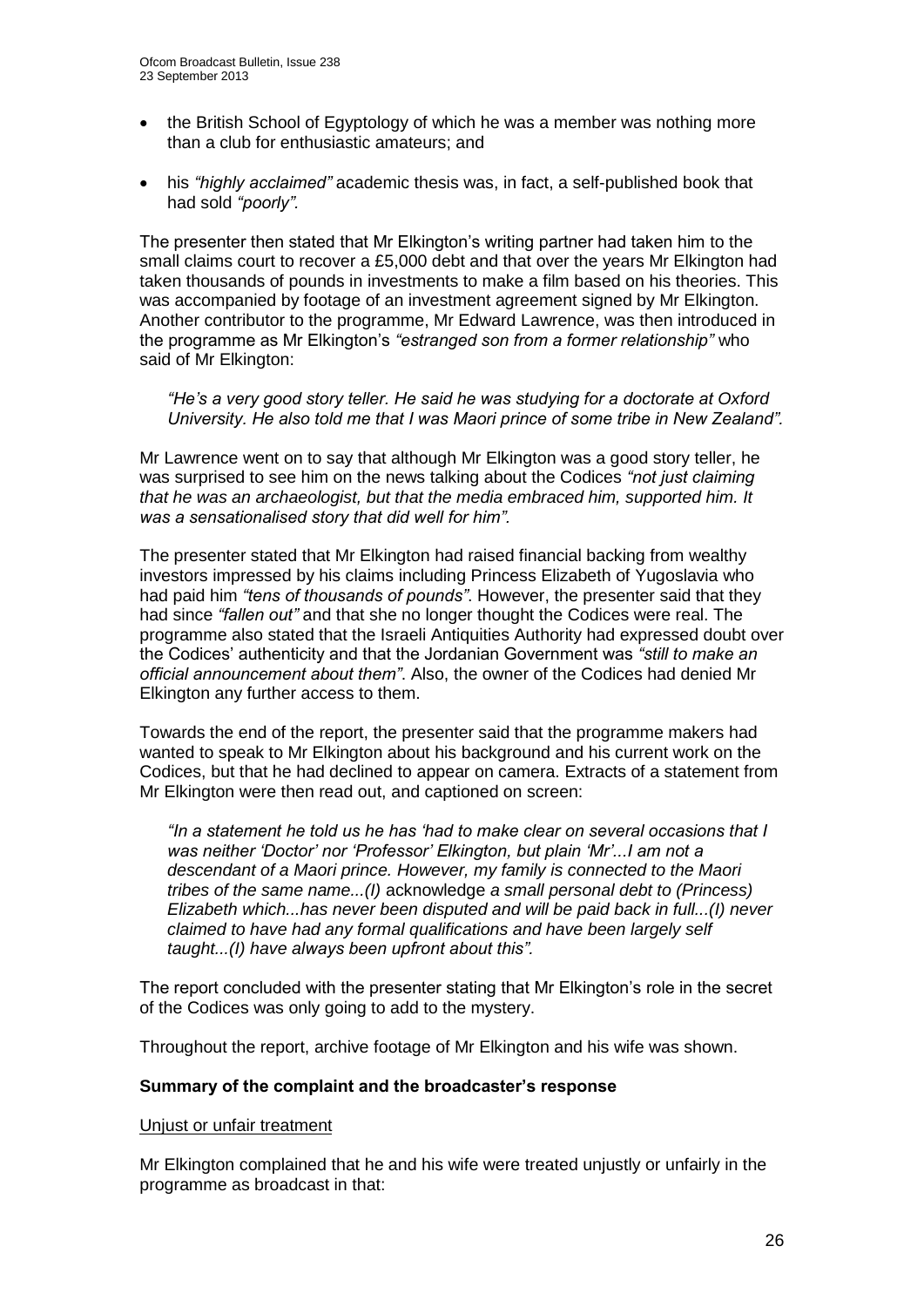a) The programme makers did not deal with Mr and Mrs Elkington fairly as potential contributors to the programme.

Mr Elkington said that when he was initially contacted by the programme makers, he was told that they wanted to make a programme purely on the historical aspect of the Codices. He agreed in principle to contribute so long as the subject and the academic team investigating the Codices were treated with respect. Mr Elkington said that the following day, a third party had reported to Mr and Mrs Elkington that the programme makers had visited the village in which they had once lived and had branded Mr Elkington a "conman" to those they sought to interview. Mr Elkington said that the interviewees were made aware that this was the basis of the programme.

Mr Elkington said that the programme makers' motives as presented to him were deceptive in order to elicit his personal views and other information which could be misconstrued as they were on the programme. He said that the personal angle had nothing to do with the discovery of the Codices, nor how he and his wife had been represented in the media. Mr Elkington said that had he known that the purpose of the programme was to question his personal integrity and character he would not have spoken with the programme makers at all.

In response, the BBC said that it believed the nature and content of the programme was clearly explained to Mr Elkington in a series of conversations and emails prior to broadcast and that he could have been in no doubt about the scope of the programme. The BBC said that the claims about his conduct were put to him on the telephone and confirmed in writing by email, and he was given an appropriate and timely opportunity to respond. The BBC submitted a timeline of contacts and the transcripts of telephone conversations and emails between the programme makers and Mr Elkington to Ofcom and stated that they showed that Mr and Mrs Elkington were made fully aware of the nature and scope of the programme and, as a result, there was no unfairness to Mr Elkington or his wife.

The BBC said that it initially contacted Mr Elkington on 6 November 2012 through Ms Hilary Baker, who was acting as Mr Elkington's personal representative. A request was made to speak to Mr Elkington about contributing to a proposed television report. No specific details were given about the nature of the report. The BBC said that Mr Elkington returned the call the same day. The call was recorded for note taking purposes, as were all subsequent phone calls between Mr Elkington and the programme makers. The programme makers told Mr Elkington that they were considering producing a report about the Codices given that Mr Elkington was living in its catchment area. During the conversation, Mr Elkington acknowledged that *"some questions have been raised* [about the Codices] *that are very good and…do need to be answered"* and sought and received reassurance that the programme would be open minded. The BBC said that there was a discussion about any forthcoming news events linked to the Codices and, at Mr Elkington's request, an agreement was reached to meet in person two days later.

The BBC said that the initial telephone call was for research purposes and gave the programme makers an opportunity to hear what claims Mr Elkington was currently making about the Codices. It said that while the programme makers were already investigating claims about Mr Elkington's background and had gathered *prima facie* evidence concerning such claims, they were not in a position to put any allegations to Mr Elkington at that point. It said that much of the evidence on which the final film was based did not emerge until after this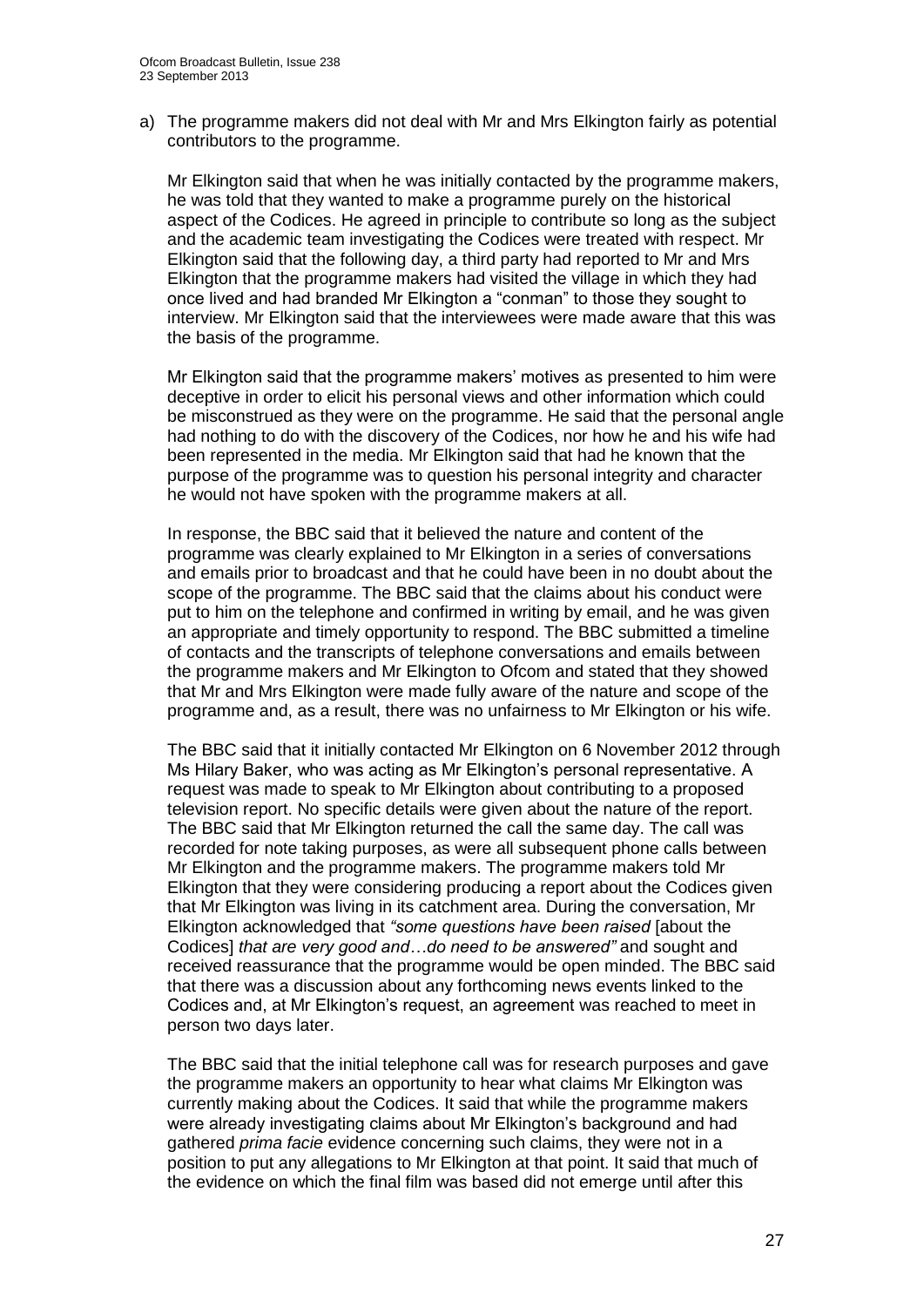initial call and no detail from this first telephone contact with Mr Elkington was used in the programme itself.

The BBC said that the following day (i.e. 7 November 2012), the programme makers (specifically, the Investigations Producer) spoke to three local people about the allegations surrounding Mr Elkington and made it clear that this was what they were investigating. However, the Investigative Producer did not recall using the word "conman". The BBC said that on the same day, Mr Elkington informed the programme makers that he did not think the time was right to go ahead with an interview but said: *"let's see what happens in the next few weeks"*.

The BBC stated that the contact between the programme makers and Mr Elkington as outlined above clearly demonstrated that Mr Elkington was aware of the allegations the programme was intending to make about him and he was given an appropriate opportunity to respond to them. It said that when the programme makers telephoned Mr Elkington the following week on 13 November 2012, they were explicit about the nature of the planned report and had told Mr Elkington of the programme's interest in his credentials and the claims surrounding his background. The BBC highlighted excerpts of the exchange between the programme makers and Mr Elkington:

Mr Elkington: "What is the, what is the editorial take on this?

Programme makers: Well basically looking into, um, you know, the arguments over whether the Codices are authentic or whether they are not authentic. And then also looking into the claims obviously that have been made about your involvement and your background as well".

The BBC said that the programme makers provided a further explanation to Mr Elkington about why they believed the programme was justified in examining his background:

"It, it's not so much, I suppose, your personal life, I think what we're looking at is whether, um, you are perhaps as a…whether your credentials are as good as you say they are and therefore whether you are the right person to be making these statements".

The BBC said that Mr and Mrs Elkington have consistently represented themselves as experts who were at the heart of the discovery of the Codices despite, as the programme makers discovered, no longer having access to the collection. It said that their involvement was, therefore, relevant to the story. The BBC said that much of the previous media coverage had focused on the couple as a direct result of the original press release they released which claimed:

*"The team involved in bringing the find to the world's attention has been led by David Elkington, a British scholar of the early Christian period and of ancient religious history. David has been supported by his wife Jennifer…In announcing the find, David Elkington said: "It is an enormous privilege to be able to reveal this discovery to the world"".*

The BBC said that although Mr Elkington had complained that he would not have spoken to the programme makers at all if he had known the purpose of the report, the evidence set out above did not support his claim. The BBC said that on 13 November 2013 Mr Elkington had proposed a filmed interview after a lengthy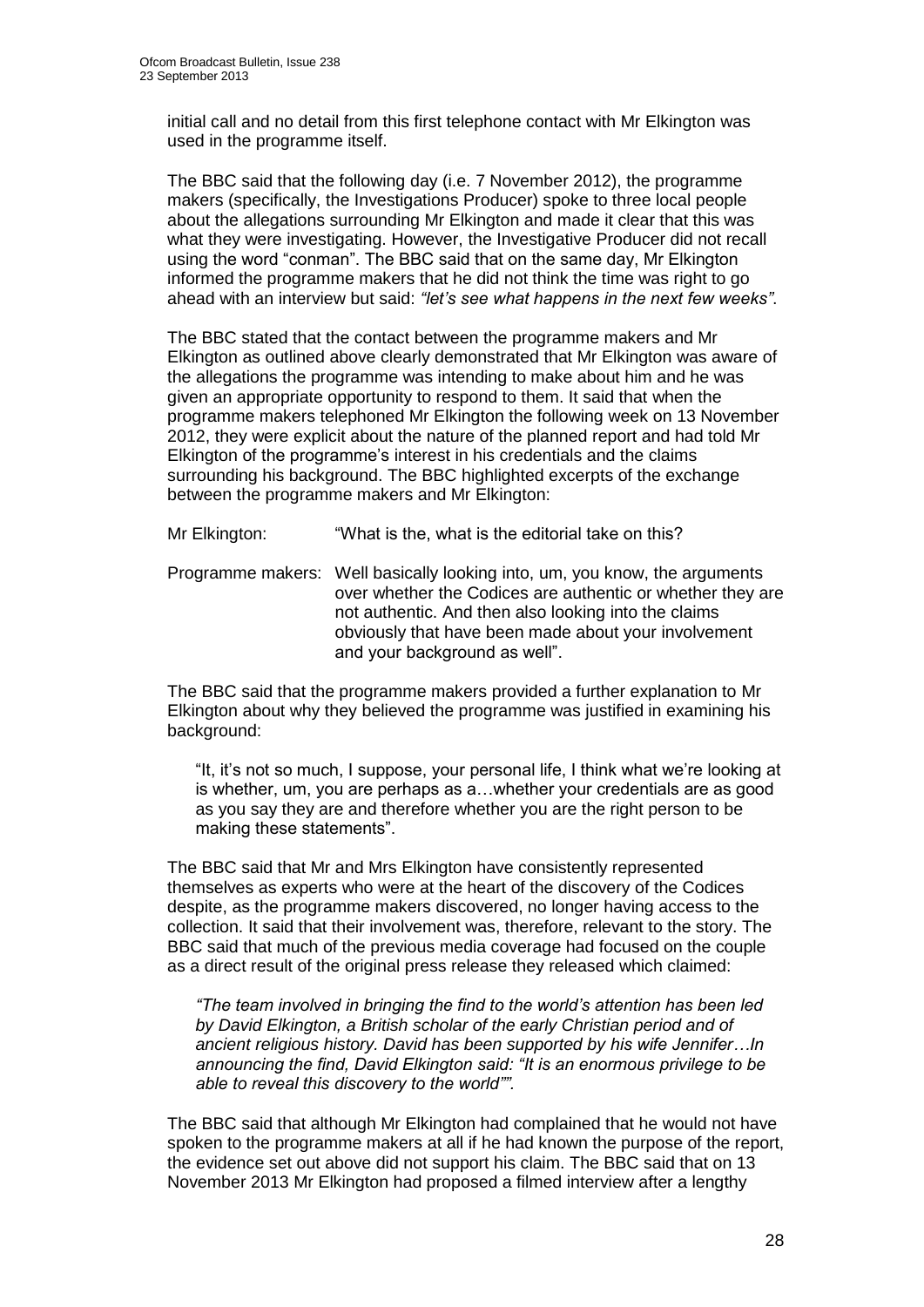discussion about the nature and scope of the programme. The BBC said that it was also made clear to Mr Elkington by a programme producer that he would be offered a right of reply by telling him:

"Because I'm being very clear that, um you know, I want to give you this right of reply, um, you know we are obviously basing our claims on evidence as opposed to…"

The BBC said that the programme makers followed up their telephone call to Mr Elkington the same day with an email confirming that the report was looking at questions raised over the authenticity of the Codices and Mr Elkington's claims about them, the funding of his work, and his background and credentials. The email stated that:

"As discussed, we are making a film looking at the Jordan Codices and at your involvement with them.

As mentioned, the film focuses on two main areas:

- 1) The questions raised over the authenticity of the Codices, the claims you have made about them and the funding of your work.
- 2) Your own background and credentials, including the various claims made by you over the years, your involvement in a number of failed media projects and the financial complaints arising as a result of those projects and others.

We would like to offer you the chance to address these points in detail in a filmed interview."

The BBC said that it gave Mr Elkington every opportunity to put his case to the programme makers and that the programme makers had extended their offer of a filmed interview up to the day before transmission on 26 November 2012. In addition, the BBC said that further emails put detailed allegations to Mr and Mrs Elkington for response in writing. It said that an email was sent to Mr Elkington on 16 November 2012 in which the following points were set out:

"You have a background of making false or exaggerated claims which include claiming to be being a qualified Professor, a doctorate student at Oxford University, a student of the curator of the Petrie Museum, a Carthusian Monk, a descendant of a Maori Prince and a former Catholic Priest.

You claim to have studied at the British School of Egyptology, which is misleading because it was never a formally recognised academic body but a group for amateurs.

You have a history of falling out with former supporters, including the publishers of your book 'In the Name of the Gods' and its co-author, who claims to have won a small claims court judgement for £5,000 against you for not paying him for his services.

'In the Name of the Gods' is not a "highly-acclaimed academic thesis" as stated in Curtis Brown's biography of you but is in fact a self-published book which did not sell well.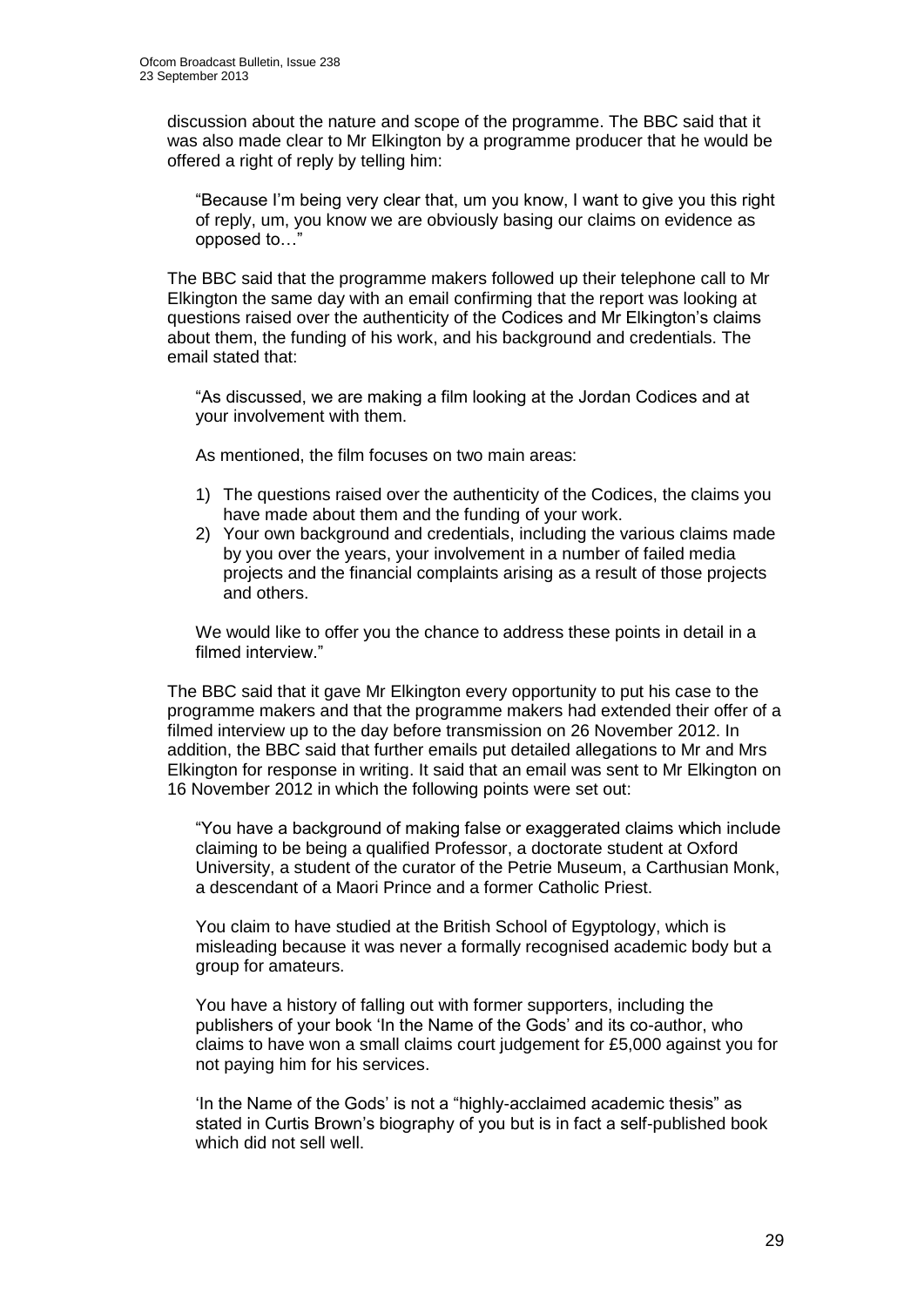You have worked on a number of film and television projects, which have failed to materialise.

You were a director of Bradford on Avon Films Company Ltd, which took thousands of pounds from investors and the BBC has seen no evidence that those investors received a return.

In 2009, you attempted to have relevant parties sign a confidentiality agreement that would in effect allow you to exploit the media coverage of the Jordan Codices.

Despite criticism of your experience and knowledge in this area, you plan to release a book about the Codices, entitled Divine Revelation, and hope to develop a film based on that book.

Your current work on the Jordan Codices and your lifestyle have been funded by a series of benefactors and you have a history of living off the financial support of well-wishers and supporters.

You claim to have a large team of international experts working directly with you on the Codices, but you have only be able to confirm Dr Margaret Barker and Professor Philip Davies as members. Can you provide additional evidence of other experts working with you on this project?

The current owner of the Codices, [Mr] Hassan Saeda, and his former partner, [Mr] Ilan Shibli, no longer work with you or allow you access to the collection.

We are keen to ensure that the programme is as fair and balanced as possible and would therefore like to offer you the opportunity to respond to these points in writing".

The BBC said that further points were put to Mr Elkington in another email sent on 22 November 2012, including:

"You still owe Princess Elizabeth of Yugoslavia £90,000, which she loaned you to finance your work and expenses. She now believes the Codices are fake.

In 2008, you told your son Edward Lawrence that he was related to Lawrence of Arabia.

In June 2007, you attended Amonbe's 1st International Assembly in Monaco, organised by Peter von Schoenborn, as a Professor.

On your CV, you claim to have trained under Julia Samson, curator of the Petrie Museum, despite Julia Samson never being a curator of the Petrie Museum but a honorary research associate.

On your CV, you claim to have been an "advisor" to Dr Mike Ibison of Princeton University regarding linguistics and symbolism. Dr Ibison says this claim is exaggerated and gives a false impression.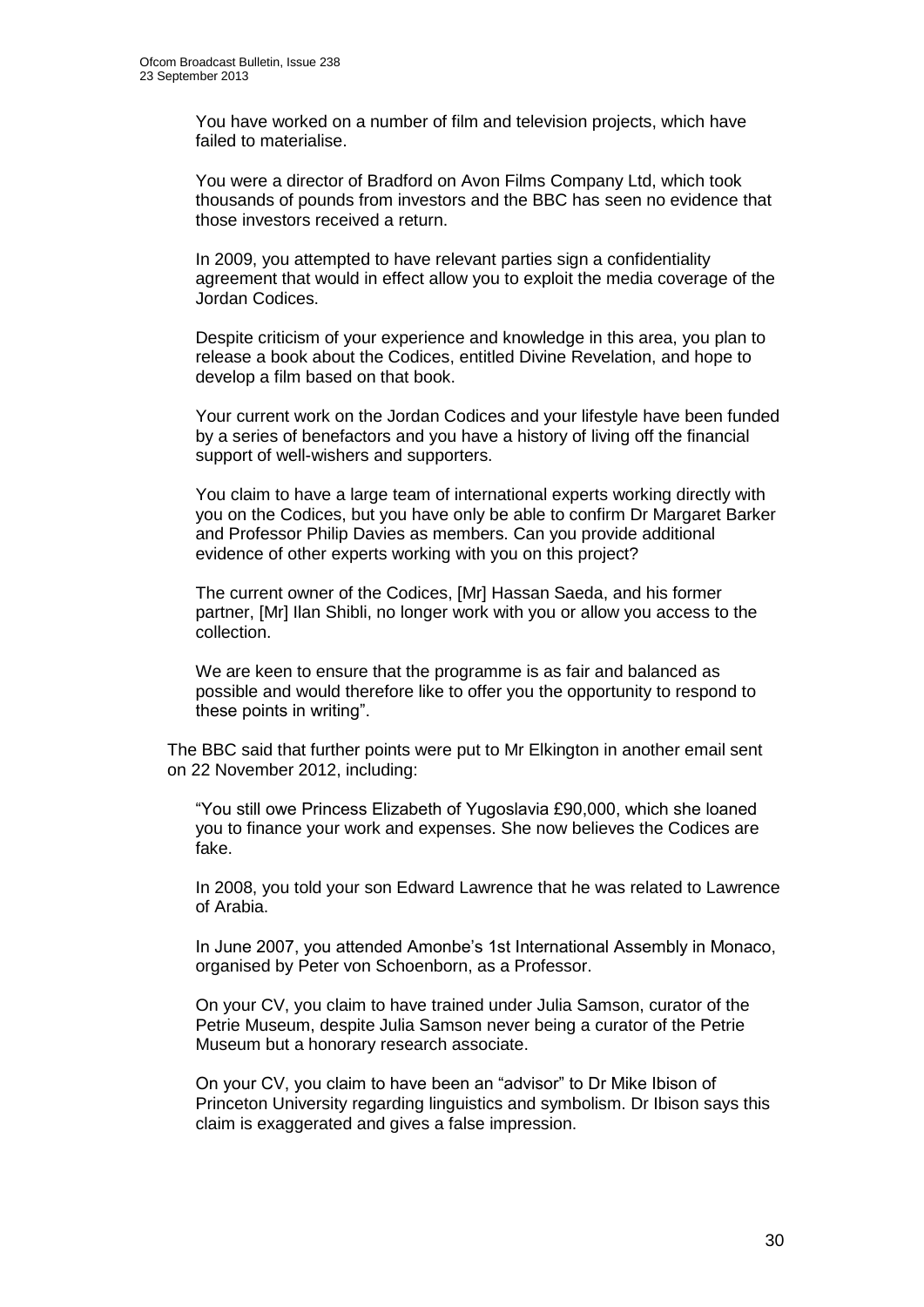We cannot find any evidence of you having any higher or further education qualification. We would be grateful if you could supply us with details of any such qualifications you may have".

The BBC said that this contact between the programme makers and Mr Elkington demonstrated that it had dealt with him, and his wife, fairly.

- b) The programme examined Mr Elkington and his character in a manner which was unfair to him and his wife. In particular, Mr Elkington said that:
	- Mr Lawrence, Mr Elkington's son, was given free rein to make comments about his character, despite the fact that they had never had a relationship or had been in contact with each other for many years. Mr Elkington said that he had only met Mr Lawrence three times between March and June 2008.

In response, the BBC said that there was a clear editorial justification for including a contribution from Mr Elkington's son. It said that Mr Lawrence had first-hand experience of his father's history of story-telling and embellishing the truth. However, the BBC said that viewers were made fully aware of the nature of the relationship between the two men and were therefore able to draw their own inferences about Mr Lawrence's objectivity. The programme said:

*"One person who knows about David Elkington's habit of embellishing the truth is Edward Lawrence, his estranged son from a former relationship. Mr Elkington has had little contact with his son, but they have met up over the years…"*

The BBC said that Mr Lawrence was not given "free rein" to make comments about Mr Elkington's character. It said that he had made two comments about his father that had been substantiated by other sources and a single comment about his reaction to the media coverage of his father's involvement with the Codices. It said that Mr Elkington himself had acknowledged to the programme makers in the telephone conversation on 13 November 2012 that he liked to tell stories and that he had made bogus claims in jest:

"I may have said out of jest, I've often turned round and said that you know I come from a titled family. I come from a long line of [misters], I come, you know I've said all that sort of stuff…"

The BBC said that the programme makers had put the anecdotes given by his son to Mr Elkington and had offered him a right of reply. It said that his response was represented in the programme fairly.

 The programme portrayed a contract with Bradford on Avon Films as being a bill of debt that Mr Elkington owed to a third party. This was inaccurate and cast a negative view on his character.

In response, the BBC said that the programme did not show a bill of debt but an investment of £4,000 into an "Investment into the Development of the film 783 Awakening Sound and associated products". The programme stated: *"And over the years he's taken thousands of pounds as investment to make a film based on his theories, a project he says is now on hold".* The BBC said that this was a statement of fact and in no way be considered to be unfair to Mr Elkington.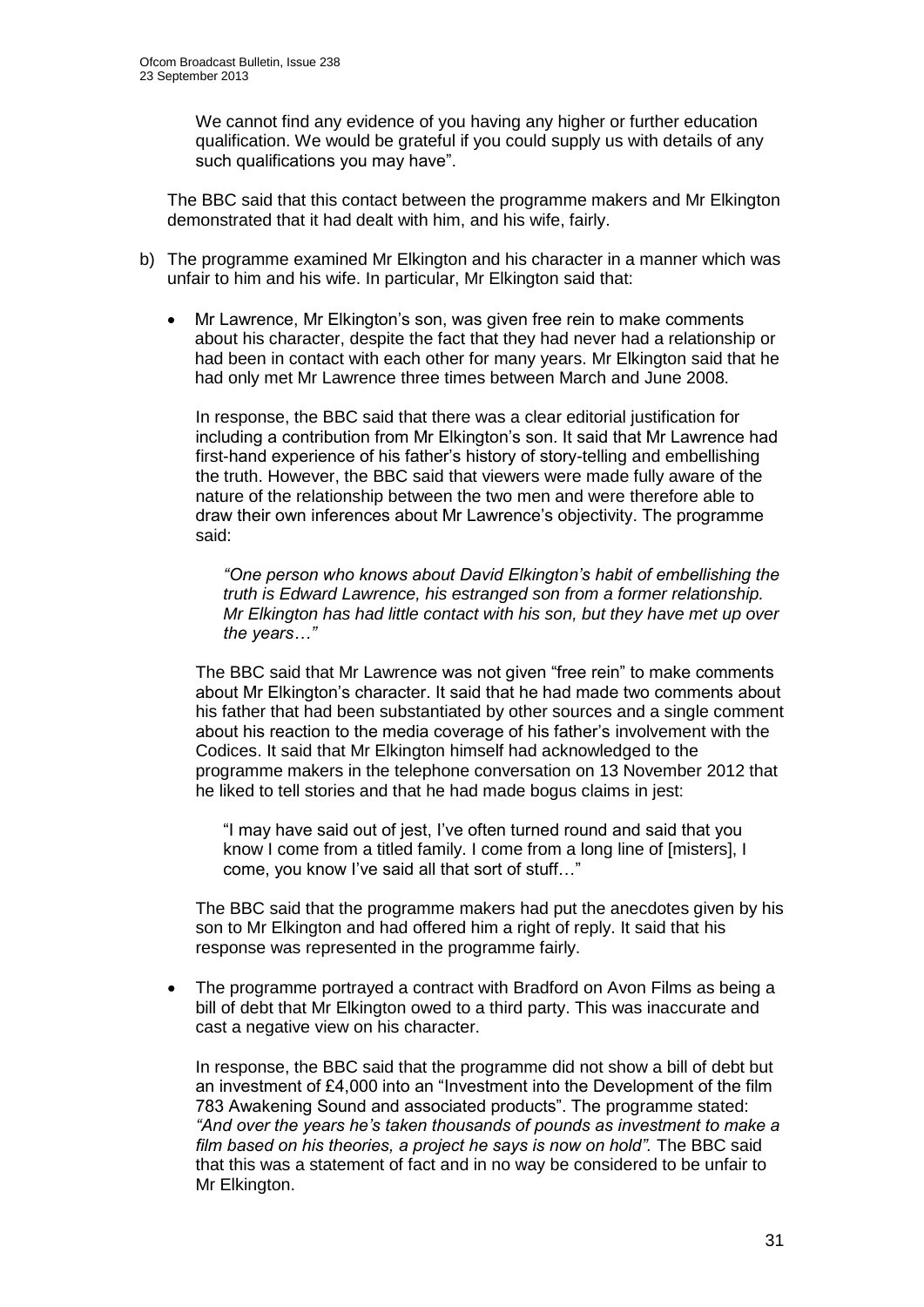The BBC said that the programme makers had spoken to a number of separate investors who had confirmed that they had invested money in film and media projects set up by Mr Elkington which had not come to fruition.

 The programme wrongly accused Mr Elkington of calling himself "Doctor" or "Professor" when he was not entitled to do so, which was incorrect. Mr Elkington said that these titles had been attributed to him accidently and without his knowledge. He said that the title "Professor" was often used out of respect in European circles and meant to contribute as a teacher, rather than being an academic title.

In response, the BBC said that the weight of the evidence gathered by the programme makers, which principally came from talking to people who knew Mr Elkington, indicated that he was content for such errors to be perpetuated and took no action to correct any misapprehension that organisations may have had about his academic qualifications or achievements.

The BBC said that the programme did not say that Mr Elkington claimed to be a professor, though there was a visual reference to the Amonbe conference website which listed him as "Professor". The BBC said that Mr Elkington was given a right of reply to the suggestion that he was allowing people to refer to him as "Professor" and the programme reported his response as follows:

*"In a statement he told us he has "had to make it clear on several occasions that I was neither Doctor nor Professor Elkington but plain 'Mr'"".* 

 The programme alleged, wrongly, that Mr Elkington had been involved in a number of failed media projects. Mr Elkington said that he had put the programme makers in contact with some of the "shareholders" in his projects who had confirmed that the projects were "ongoing, not failed".

In response, the BBC said that the programme did not allege that Mr Elkington had been involved in a number of failed projects. It said that the programme makers had spoken to a number of people who had invested tens of thousands of pounds in total in projects set up by Mr Elkington, but who had said that they had not received a return on their investments. This, the BBC said, was reflected in the programme. The BBC said that this specific allegation was put to Mr Elkington in the email of 16 November 2012 and that he had confirmed in his reply of 20 November 2012 that:

"Indeed, I have an on-going media project (singular) which cannot be considered 'a failure', as it is still very much active, though at present this project to which I have been working towards, is in hibernation due to present commitments".

c) The programme omitted to include the statement made by Professor Zaid al Saad, former Head of Antiquities of Jordan, to the programme makers in support of Mr and Mrs Elkington's efforts and that they had acted in a "morally upright manner" and had shown "great integrity".

Mr Elkington said that Professor Saad had given a full statement to the programme makers and that, when they pressed him for further information, Professor Saad had told them that he had said as much as he wanted. However,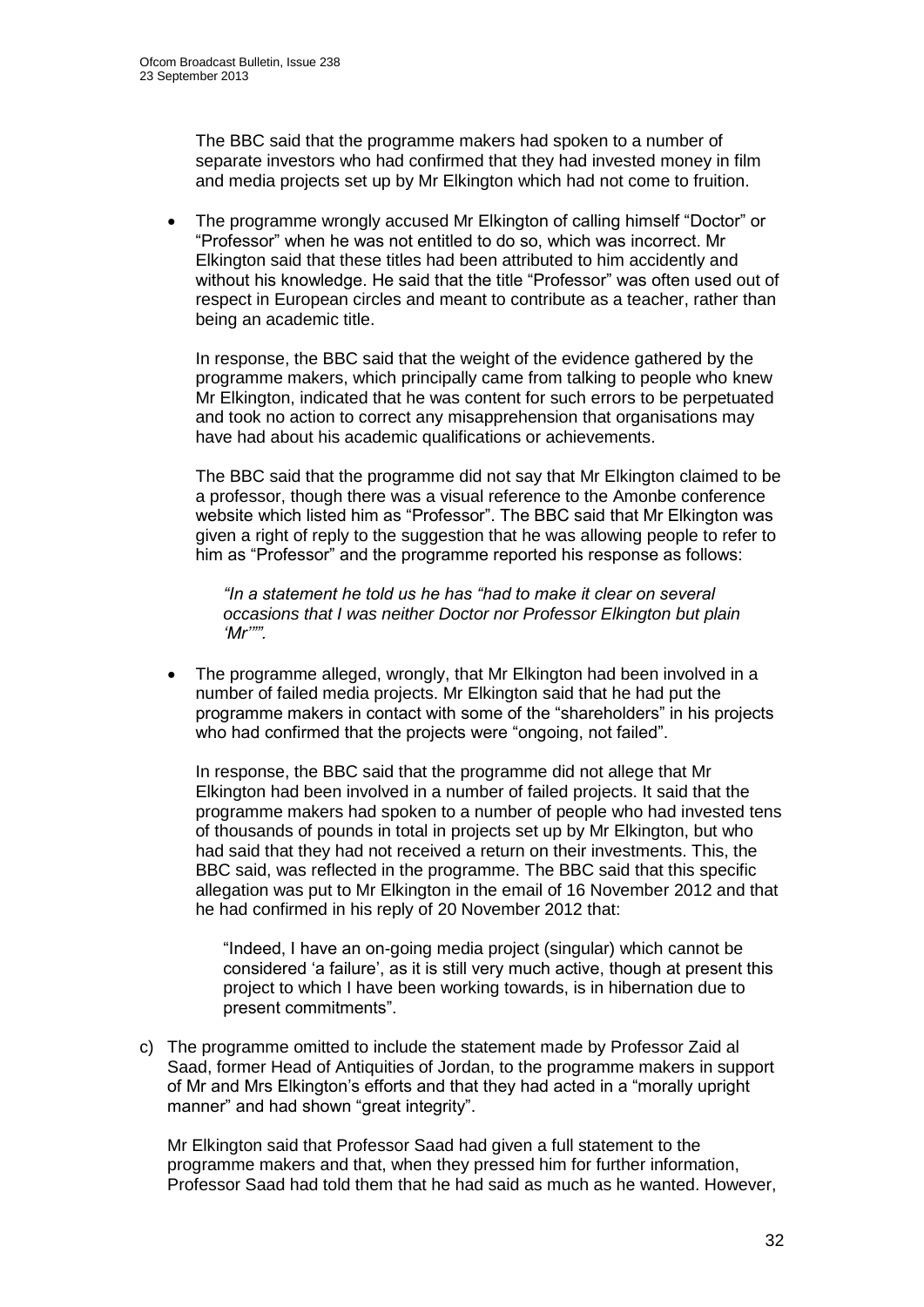the programme makers had taken this to mean that he did not want to contribute to the programme. Mr Elkington said that the BBC had chosen to ignore Professor Saad's statement which left the programme unbalanced and unfair to Mr and Mrs Elkington.

In response, the BBC said that the programme makers had contacted Professor Saad to find out if he could give them an update on the position of the Jordanian Department of Antiquities on the authenticity of the Codices. Professor Saad confirmed that it was his understanding that an official announcement would be made in due course but said he was not in a position to comment because he no longer worked for the department. The BBC said that at no stage did Professor Saad tell the programme makers that either Mr or Mrs Elkington had acted in a "morally upright manner" or show "great integrity".

The BBC said that Professor Saad had confirmed that he regarded Mr Elkington as "credible", but had also made it clear they had different areas of interest and were considering the Codices from different perspectives. It said that there was, therefore, no unfairness in omitting Professor Saad's brief comments made in passing about Mr Elkington.

d) Mr and Mrs Elkington were not given an opportunity to respond to the allegations made in the programme.

In response, the BBC said that Mr and Mrs Elkington were given a clear explanation of the allegations that were being made about them. It said that they were given substantial time and a number of opportunities to respond to the allegations and they were contacted several times by the programme makers via email and the telephone. The BBC said that Mr Elkington was sent emails that detailed the allegations about him and he subsequently provided the programme makers with a written response on 20 November 2012. This response was accurately and fairly reflected in the programme.

#### Unwarranted infringement of privacy

e) Mr Elkington complained that his and his wife's privacy was unwarrantably infringed in connection with the obtaining of material included in the programme in that the programme makers turned up at Mr and Mrs Elkington's private address and began to film outside their property. Mr Elkington said that he and his wife were living under "police supervision" owing to the controversial and sensitive nature of the Codices' discovery and threats having been made. He also said that his landlord had told the programme makers that they did not have permission to film as where they were filming was not a right of way.

By way of background to the complaint, Mr Elkington said that he and his wife had agreed with the programme makers to respond to the allegations to be made in the programme in an interview that would be held in his literary agent's office in London. Instead, Mr Elkington said that the BBC resorted to a "witch hunt" and tracked them down to their home and filmed there.

In response, the BBC said that it was not true that the programme makers turned up outside Mr Elkington's private address, or carried out any filming outside his home. It said that a number of "pieces to camera" were recorded in the area but, as was evident from the programme as broadcast, the background to this filming was non-specific and gave no indication of Mr and Mrs Elkington's address.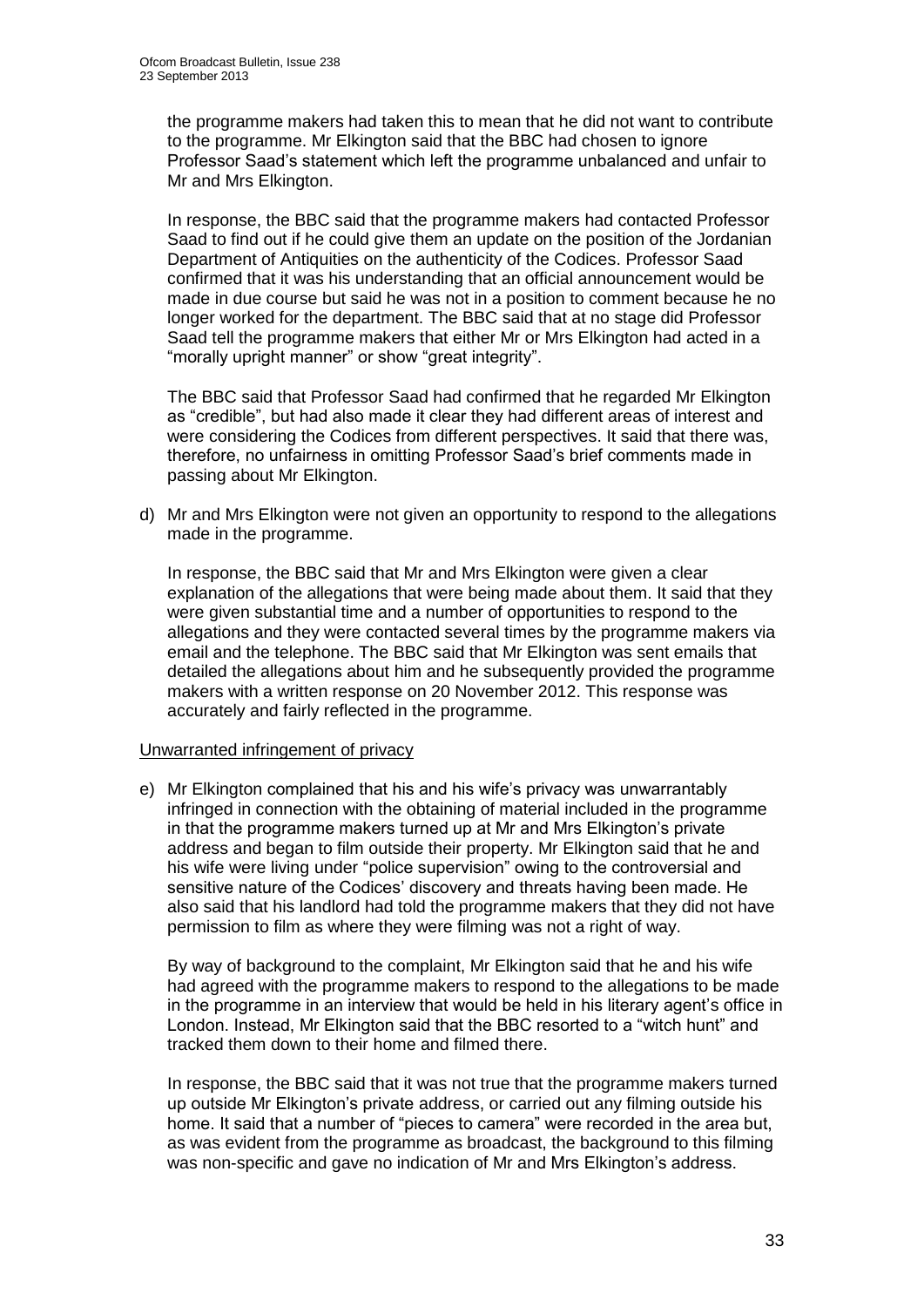The BBC said that the programme makers had been aware of Mr and Mrs Elkington's concerns about safety, which was confirmed by the police, and so care was taken not to reveal the location of their home. It said that none of the broadcast images revealed their house, its entrance from the road, or any identifying details. The BBC said that all the footage filmed for the programme was taken at a location in Gloucestershire that was entirely unconnected to Mr and Mrs Elkington's address.

The BBC said that at one stage of the filming process, the programme makers were told they were filming on private property as they were recording a "piece to camera" on a path several hundred yards from Mr and Mrs Elkington's home. It said that the programme makers immediately moved location and none of the material filmed was used in the programme as broadcast.

The BBC also said that Mr and Mrs Elkington's address was already in the public domain. It said that in March 2011, Mr and Mrs Elkington had invited The Telegraph Online to their address and were photographed "in their remote Gloucestershire hideaway"*.* Also, an article in the Gloucestershire Echo on 4 June 2011 had published details of their address.

The BBC said that the programme makers made it clear to Mr Elkington in their telephone conversation of 13 November 2012 that the programme makers would be happy to conduct an interview at the office of Mr Elkington's literary agent. It said that the purpose of visiting Gloucestershire was purely to film a number of "pieces to camera" in the broad vicinity of his home.

f) Mr Elkington also complained that his and his wife's privacy was unwarrantably infringed in the programme as broadcast in that the programme disclosed their whereabouts. Mr Elkington said that the police had warned the programme makers that they would be in "breach of the law" if the footage was broadcast, but the programme disregarded that warning.

In response, the BBC said that the programme did not disclose the whereabouts of Mr and Mrs Elkington's home and so it could not be said to have infringed their privacy. The BBC said that the programme makers spoke to the Gloucestershire Police press office about safety concerns and took appropriate action to ensure the programme as broadcast did not disclose the location of Mr and Mrs Elkington's home.

## **Representations on Ofcom's Preliminary View**

Ofcom prepared a Preliminary View in this case that Mr and Mrs Elkington's complaint of unjust or unfair treatment and unwarranted infringement of privacy should not be upheld. In commenting on the Preliminary View, Mr and Mrs Elkington submitted representations which were either not relevant to the issues raised by the entertained complaint, or simply restated the points made in the entertained complaint. Ofcom sets out below only the main points made by Mr and Mrs Elkington in their representations on the Preliminary View that were directly relevant to the complaint responded to by the broadcaster and considered by Ofcom. Mr and Mrs Elkington's and the BBC's representations were, in summary, as follows.

#### *Summary of Mr and Mrs Elkington's representations*

Mr and Mrs Elkington again stated that Professor Saad had given the programme makers a lengthy interview in which he confirmed the status of the discovery as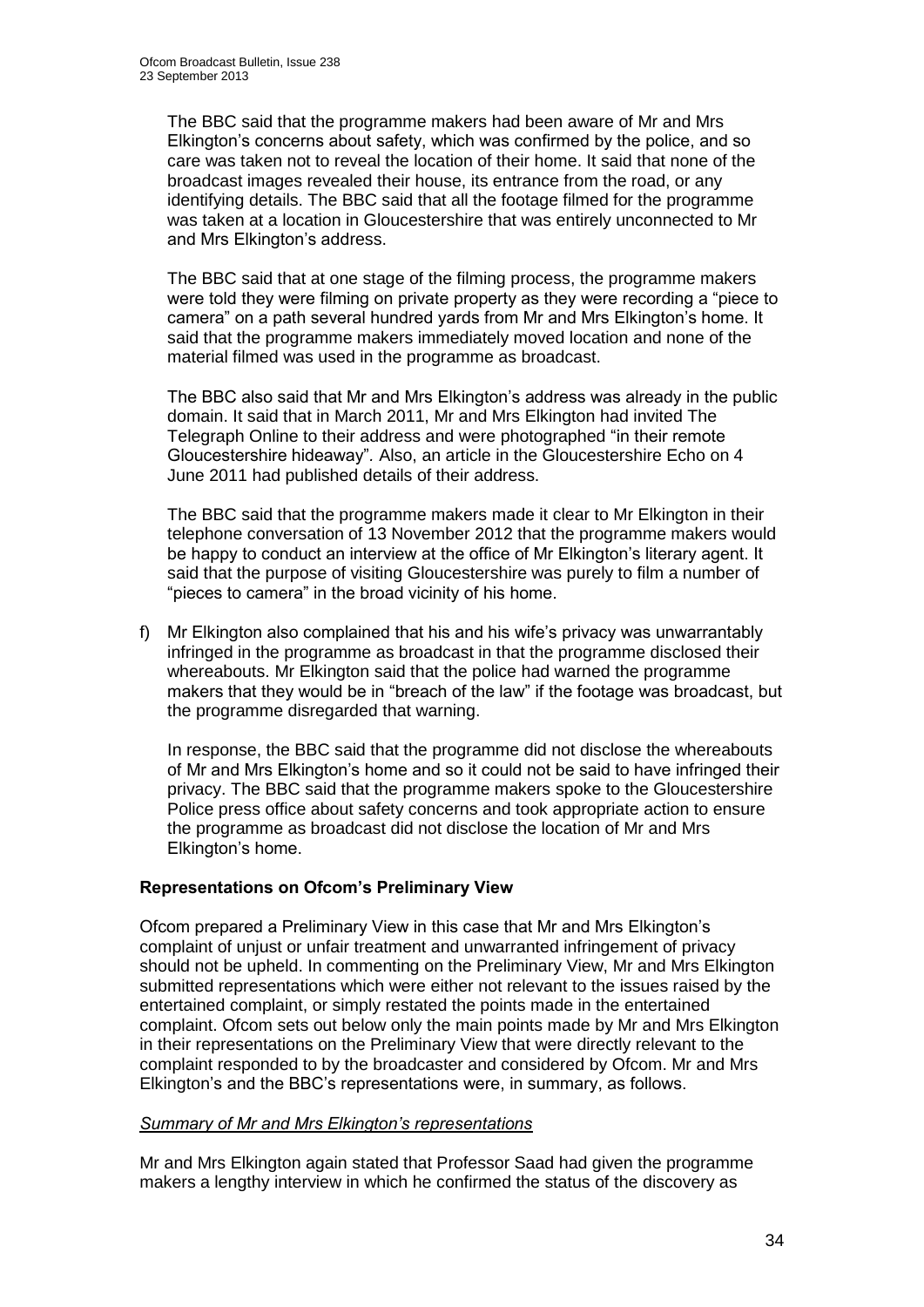authentic. They said that, although Professor Saad had terminated the interview when the programme makers asked questions of a personal nature about Mr Elkington, he had given his permission for the programme makers to air what he had already stated in the interview. Mr and Mrs Elkington said that the programme makers had told them that Professor Saad had not given his permission for his comments to be aired. This, they said, was false and designed to mislead.

Mr and Mrs Elkington said that the Preliminary View stated that they had "'no right to privacy' as the discovery [of the Codices] is a matter of public interest". They said that these were two separate issues and at no stage had they sought to merge the two. Mr and Mrs Elkington said that the discovery had nothing to do with their private lives, perhaps with the exception that they used their own resources and time to pursue it.

## *Summary of the BBC's representations*

The BBC said that much of Mr and Mrs Elkington's representations appeared to be a restatement of the original complaint to Ofcom and so it did not intend to offer any further comments. However, it did state that, in the BBC's view, there was no requirement to include contributions from all those who were interviewed by the programme makers, whether supportive or not of Mr and Mrs Elkington. It said that the requirement was to ensure there was no unfairness to Mr and Mrs Elkington and it said that its statement in response to the complaint (summarised above) explained how that was achieved.

## **Decision**

Ofcom's statutory duties include the application, in the case of all television and radio services, of standards which provide adequate protection to members of the public and all other persons from unjust or unfair treatment and unwarranted infringement of privacy in, or in connection with the obtaining of material included in, programmes in such services.

In carrying out its duties, Ofcom has regard to the need to secure that the application of these standards is in the manner that best guarantees an appropriate level of freedom of expression. Ofcom is also obliged to have regard, in all cases, to the principles under which regulatory activities should be transparent, accountable, proportionate and consistent and targeted only at cases in which action is needed.

In reaching its decision, Ofcom carefully considered all the relevant material provided by both parties. This included a recording of the programme as broadcast and transcript, both parties' written submissions and accompanying documentation. It also included the parties' representations on Ofcom's Preliminary View.

When considering complaints of unjust or unfair treatment, Ofcom has regard to whether the broadcaster's actions ensured that the programme as broadcast avoided unjust or unfair treatment of individuals and organisations, as set out in Rule 7.1 of Ofcom's Broadcasting Code ("the Code"). Ofcom had regard to this Rule when reaching its decision on the individual heads of complaint detailed below.

## Unjust or unfair treatment

a) Ofcom first considered the complaint that the programme makers did not deal with Mr and Mrs Elkington fairly as potential contributors to the programme.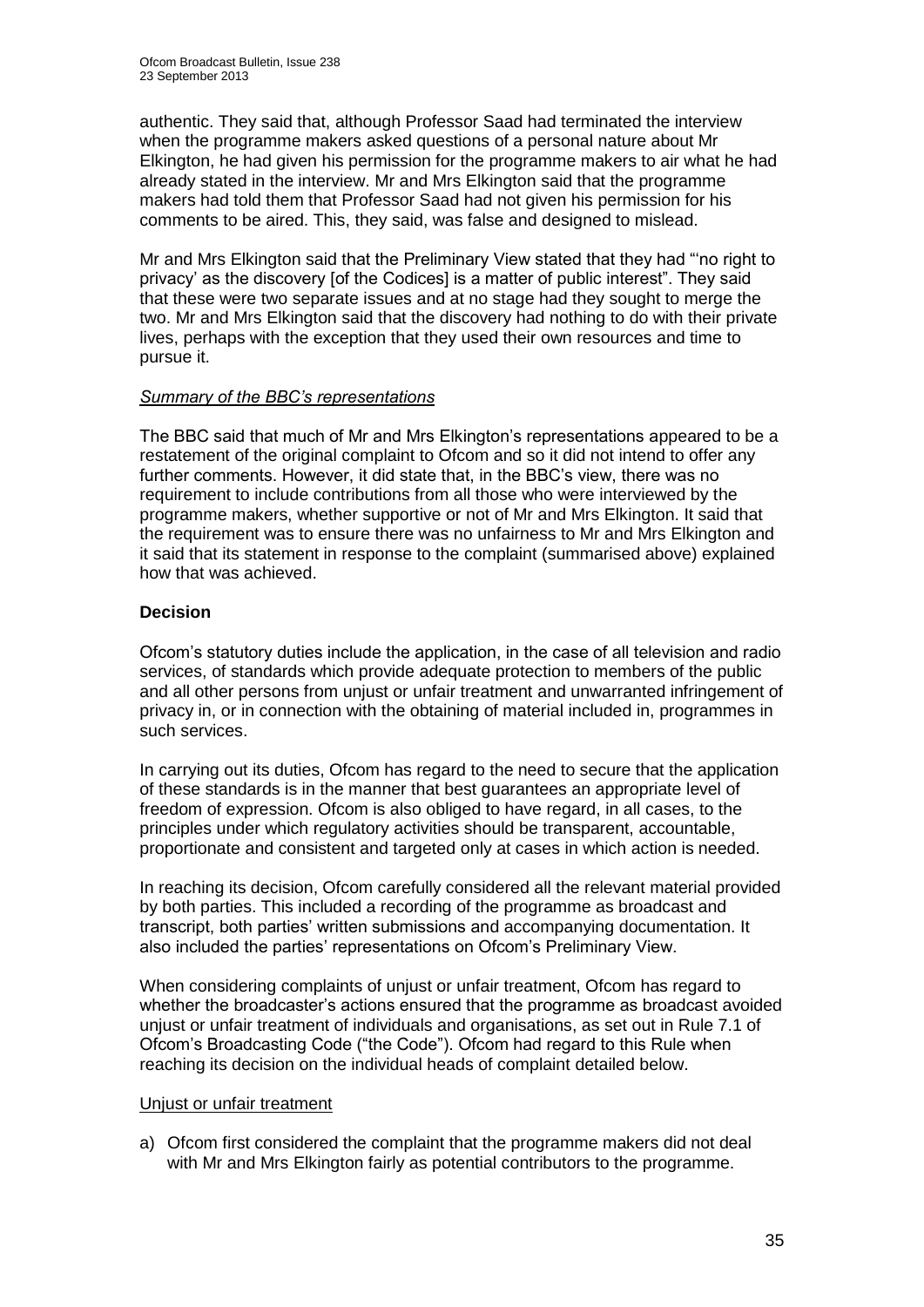In considering this head of the complaint Ofcom had regard to Practice 7.2 of the Code which states that broadcasters and programme makers should normally be fair in their dealings with potential contributors to programmes unless, exceptionally, it is justified to do otherwise. It also had regard to Practice 7.3 which sets out that in order for a person who is invited to contribute to a programme to be able to make an informed decision about taking part, they should be given sufficient information about: the programme's nature and purpose; their likely contribution; be informed about the areas of questioning and wherever possible, the nature of other contributors; and any significant changes to the programme that might affect their decision to contribute.

In essence, potential contributors to a programme should be given sufficient information about the programme's nature and purpose for them to be able to make an informed decision about whether or not to take part. It is important to note that, in Ofcom's view, consent is a continuum that applies from the start of a contributor's participation and continues until their involvement is concluded. Therefore in assessing whether a contributor has given informed consent for their participation, Ofcom will not only look at the information that was provided to the contributor prior to the recording of the contribution (that has been made available for its consideration), but where possible Ofcom will also consider the contribution itself.

Ofcom therefore examined how the programme was described to Mr and Mrs Elkington by the programme makers and examined the email correspondence and notes taken to record the numerous telephone conversations between Mr Elkington and the programme makers.

Ofcom noted that on 6 November 2012, the programme makers made their initial contact with Mr Elkington in a telephone conversation. The programme makers said that it was intending to broadcast a report about the Jordan Codices, but seemed not to discuss the programme in further detail. Ofcom noted that Mr Elkington said that there remained questions to be answered about the Codices and that he had asked the programme makers to be open minded when reporting on the topic. Ofcom noted that the programme makers gave Mr Elkington such an assurance. Mr Elkington asked to meet the programme makers in person two days later and Ofcom noted that the programme makers did so.

Ofcom considered that this initial contact, if viewed in isolation, would not have been sufficient to explain the nature and purpose of the programme to the complainants. However, Ofcom noted that this conversation was only the initial conversation in a series of conversations and email correspondence between the programme makers and Mr Elkington and that none of the information gleaned by the programme makers in this initial conversation was used in the programme.

Ofcom noted that the following day, 7 November 2012, the Investigations Producer spoke to three local people about the allegations surrounding Mr Elkington, but his recollection was that at no point did he use the term "conman" as alleged by Mr and Mrs Elkington in their complaint. Ofcom noted too that Mr Elkington had told the programme makers that he did not want to contribute to the programme at that juncture, but that he left the option open by saying: "let's see what happens in the next few weeks".

On 13 November 2012, the programme makers and Mr Elkington spoke again on the telephone. In this conversation, Ofcom noted that Mr Elkington had asked "what is the editorial take on this?" to which the programme makers replied that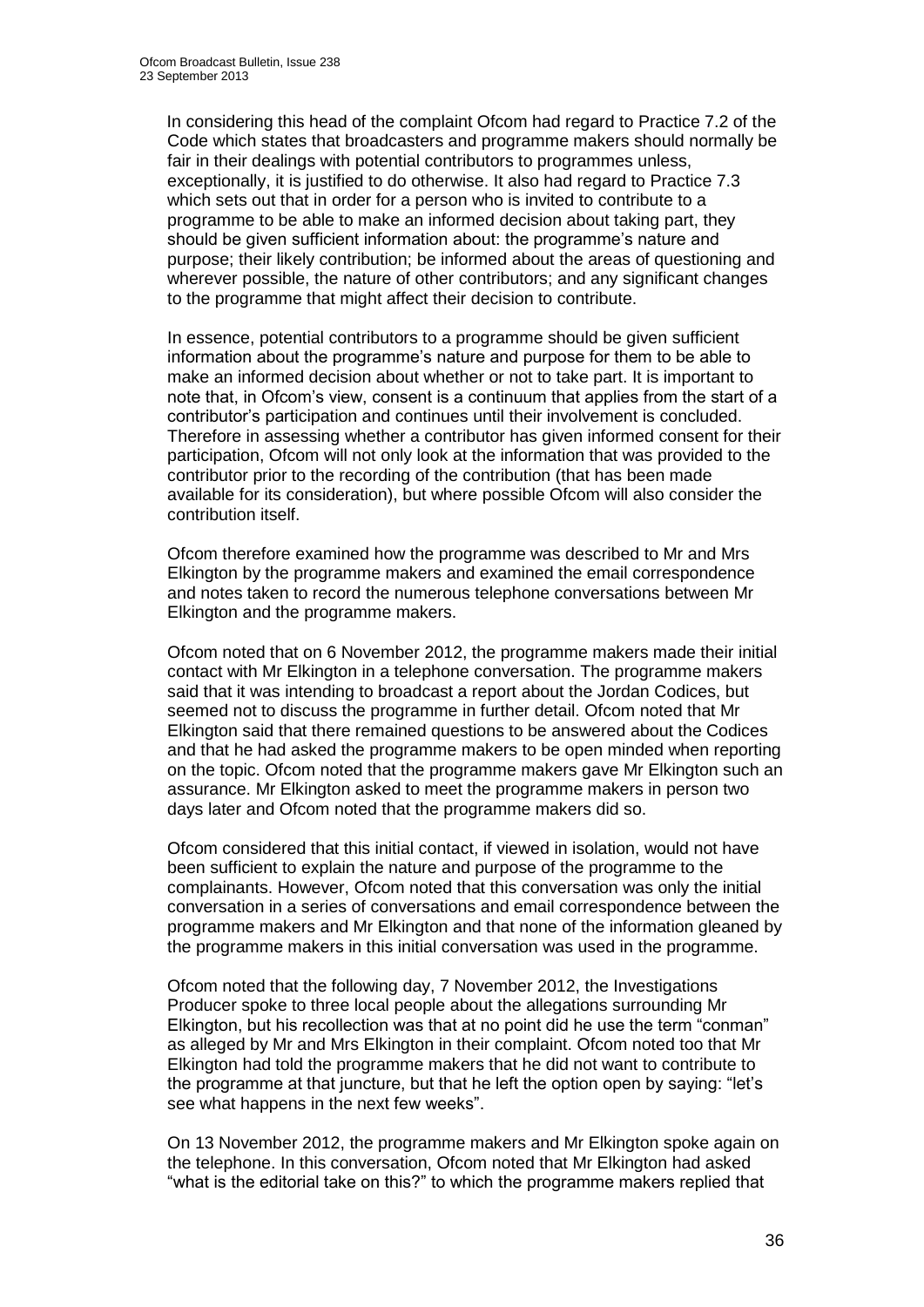they would be looking into: "the arguments over whether the Codices are authentic or whether they are not authentic [and] the claims...that have been made about your involvement and your background...[and] whether your credentials are as good as you say they are and therefore whether you are the right person to be making these statements". Ofcom noted that the programme makers followed up this conversation with an email to Mr Elkington summarising what had been said: "[a]s discussed, we are making a film looking at the Jordan Codices and at your involvement with them". This email went on to explain that the programme would focus on questions raised over the authenticity of the Codices, the claims Mr Elkington had made about them and the funding of his work. It also said that the programme would focus on Mr Elkington's background and credentials, including his involvement in a number of "failed media projects and the financial complaints arising as a result of those projects and others".

Ofcom considered from that above dialogue between the programme makers and Mr Elkington that he could be regarded as having been reasonably informed about what the programme would be investigating.

Ofcom noted further that on 16 November 2012, the programme makers sent Mr Elkington two more emails relating the allegations that the programme would be addressing and which sought his response. The contents of both these emails are set out in detail in head a) of the "Summary of the complaint and the broadcaster's response" section above.

Ofcom considered that these emails set out comprehensively, in nineteen individual points, the allegations that the programme would be looking in to. In Ofcom's view, Mr Elkington would have had a clear and unequivocal understanding of what the purpose of the programme was and the nature of any contribution to the programme he was willing to make (namely, to answer the allegations and present his side of the story).

Ofcom then went on to compare what Mr Elkington had been told by the programme makers about the programme prior to broadcast, and the content of the programme broadcast itself, to ascertain whether or not he had been given information about the allegations to be made which was sufficient enough to avoid unfairness to him and his wife. In this respect, Ofcom noted that the programme included a report on the Codices and stated that the focus of the media attention surrounding the Codices was on Mr Elkington who it described as *"Gloucestershire's own 'Indiana Jones', an adventuring scholar who, with his wife, brought the so-called Codices from the Middle East to the West Country"*. Ofcom noted that the programme questioned the authenticity of the Codices and stated that: *"not only could the Codices be fake, but that the man behind them* [Mr Elkington] *is far from what he seems".* 

The programme questioned whether Mr Elkington was the right person to be testing the authenticity of the Codices and stated that it had discovered that Mr Elkington's credentials did not *"stack up"*. The programme also discussed how Mr Elkington's writing partner had taken him to the small claims court to recover a £5,000 debt and how over the years Mr Elkington had taken thousands of pounds in investments to make a film based on his theories. It also discussed his relationship with his son, Mr Lawrence, the financial support received from Princess Elizabeth of Yugoslavia and their subsequent falling out, and how other authorities had cast doubt over the authenticity of the Codices.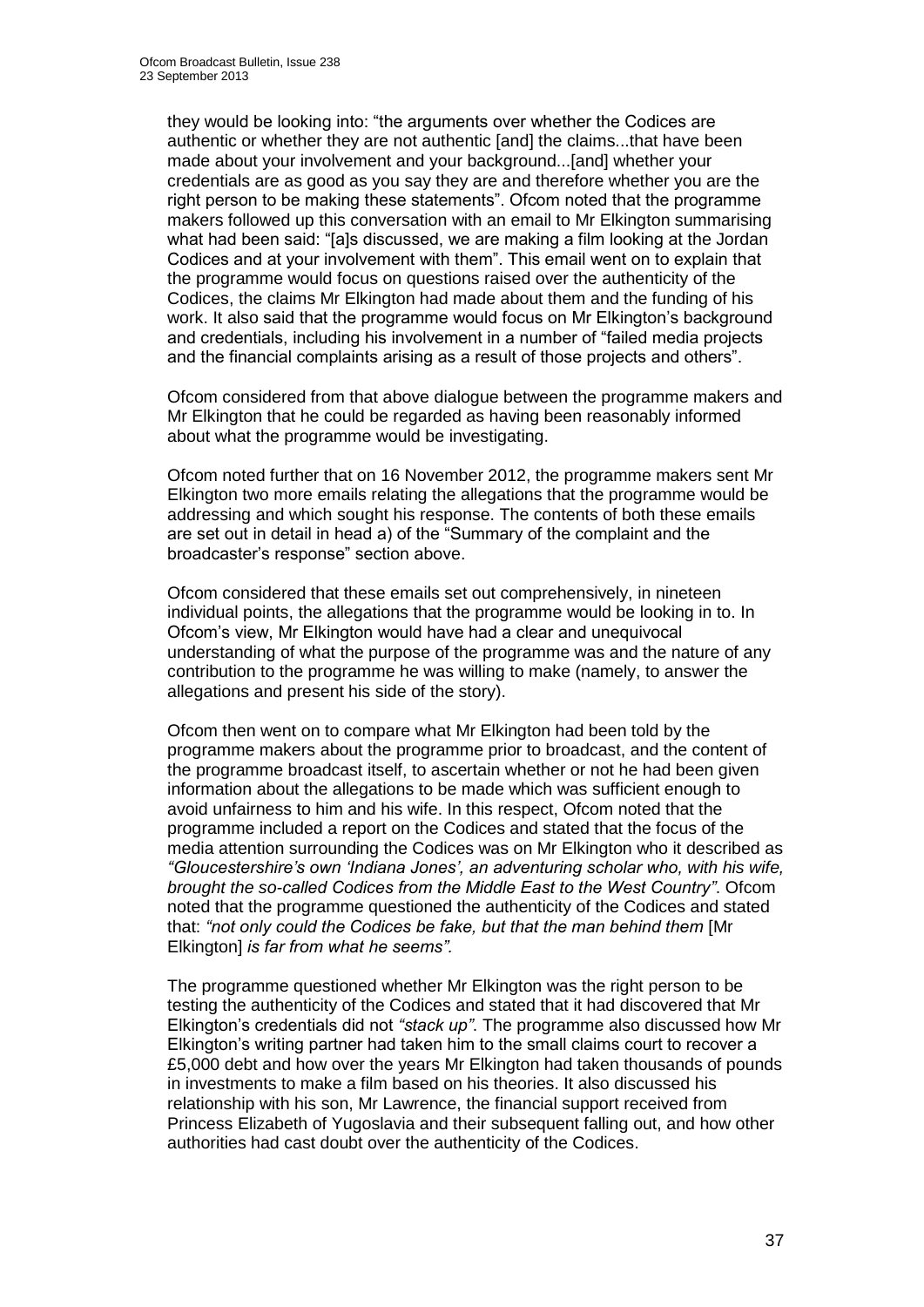Given these factors, Ofcom considered that it was clear that the allegations made in the programme accorded with and reflected the information given to Mr Elkington by the programme makers in the telephone conversations and email correspondences prior to broadcast. Ofcom therefore found that Mr Elkington had been given sufficient information about the programme to be able to make an informed decision as to whether or not to participate in the programme.

Ofcom considered therefore that there was no unfairness to Mr and Mrs Elkington in this respect.

b) The programme examined Mr Elkington and his character in a manner which was unfair to him and his wife.

When considering this head of complaint, Ofcom had due to regard to Practice 7.9 of the Code. This states that before broadcasting a factual programme, broadcasters should take reasonable care to satisfy themselves that material facts have not been presented, disregarded or omitted in a way that is unfair to an individual or organisation.

In reaching its decision on whether Mr Elkington was portrayed in a way that resulted in unfairness to him and his wife in the programme as broadcast, Ofcom considered the following points particularised by Mr Elkington in his complaint in order to reach an overall conclusion.

 Mr Lawrence, Mr Elkington's step son, was given free rein to make comments about his character, despite the fact that they had never had a relationship and had not been in contact with each other for many years. Mr Elkington said that he had only met Mr Lawrence three times between March and June 2008.

It is important to note that it is not Ofcom's role to resolve disputes of fact or to determine the veracity or otherwise of one particular view points or opinion over another. Rather, Ofcom's role is to consider whether the programme makers took reasonable steps to satisfy themselves that material facts relating to Mr and Mrs Elkington were not presented, disregarded or omitted in a manner in the programme that was unfair to them.

In relation to the contribution of Mr Elkington's son, Mr Lawrence, Ofcom noted that he was introduced in the programme as being:

*"One person who knows about David Elkington's habit of embellishing the truth is Edward Lawrence, his estranged son from a former relationship. Mr Elkington has had little contact with his son but they have met up over the years…"* 

In Ofcom's view, this introduction indicated clearly to viewers that the relationship between Mr Lawrence and Mr Elkington was not, on the face of it, an amicable one and that it was likely that Mr Lawrence's viewpoint in relation to his father was not given from an impartial perspective.

Ofcom then noted what Mr Lawrence had said in the programme about his father: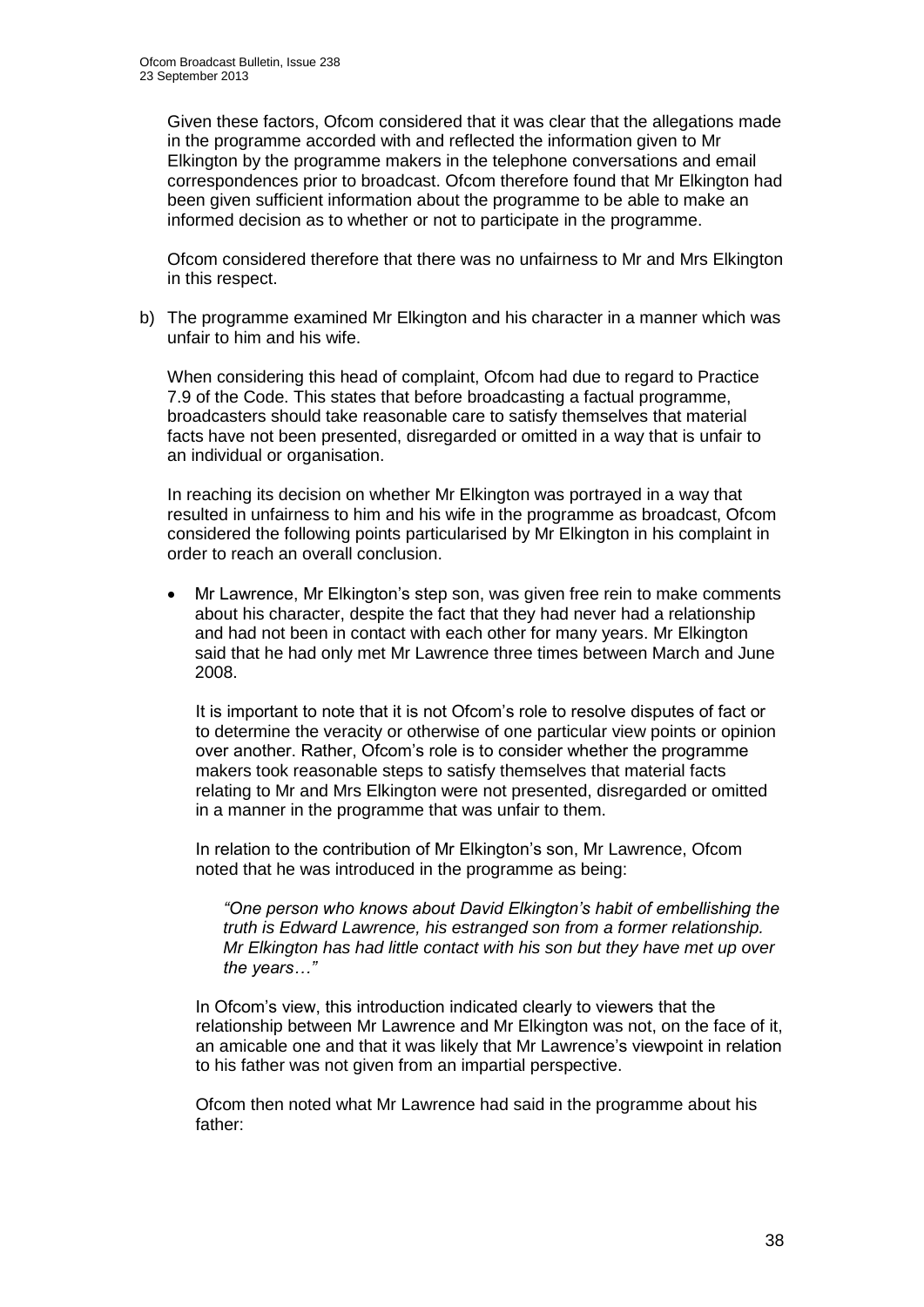*"He's a very good story teller. He said he was studying for a doctorate at Oxford University. He also told me that I was Maori prince of some tribe in New Zealand".*

In relation to Mr Lawrence's claims about what Mr Elkington had told him in the past about his qualifications and his family lineage, Ofcom noted that Mr Elkington had told the programme makers in a telephone conversation on 13 November 2013 that:

"I may have said out of jest, I've often turned round and said that you know I come from a titled family. I come from a long line of [misters], I come, you know I've said all that sort of stuff…"

Ofcom noted too that Mr Elkington's statement in relation to his son's comments pertaining to being a Maori prince was included in the programme:

*"I am not a descendant of a Maori Prince. However, my family is connected to the Maori tribes of the same name".*

Having considered the comments made by Mr Lawrence in the programme along with Mr Elkington's response to those claims that were put to him by the programme makers before the broadcast of the programme, Ofcom considered that no unfairness could arise from the comments made by Mr Lawrence in relation to Mr Elkington's lineage that Mr Elkington himself accepted he had made. Furthermore, Ofcom considered that the programme makers had summarised Mr Elkington's response to Mr Lawrence's claims in the programme and had presented it in a way that fairly reflected his own viewpoint.

Ofcom considered therefore that the broadcaster had taken reasonable care when presenting Mr Lawrence's comments not to do so in a way that was unfair to Mr and Mrs Elkington.

 The programme portrayed a contract with Bradford on Avon Films as being a bill of debt that Mr Elkington owed to a third party. This was inaccurate and cast a negative view on his character.

Ofcom noted what was said in the programme in relation to this issue:

*"And over the years he's taken thousands of pounds as investment to make a film based on his theories, a project he says is now on hold".*

Ofcom noted that at no stage of the programme was the document described as a bill of debt.

Accompanying this commentary in the programme was an image of an agreement of investment (dated 27 February 2007 and signed by Mr Elkington, "as Bradford on Avon Films Co Ltd") entitled "Investment into the Development of the film 783 Awakening Sound and Associated products" for the sum of £4,000. A copy of this document was provided to Ofcom which noted that one of the clauses in it stated:

"That the investor will receive an equity share of all net returns from the film and associated product. This equity share will be that proportion of the Film Production Budget represented by £4000".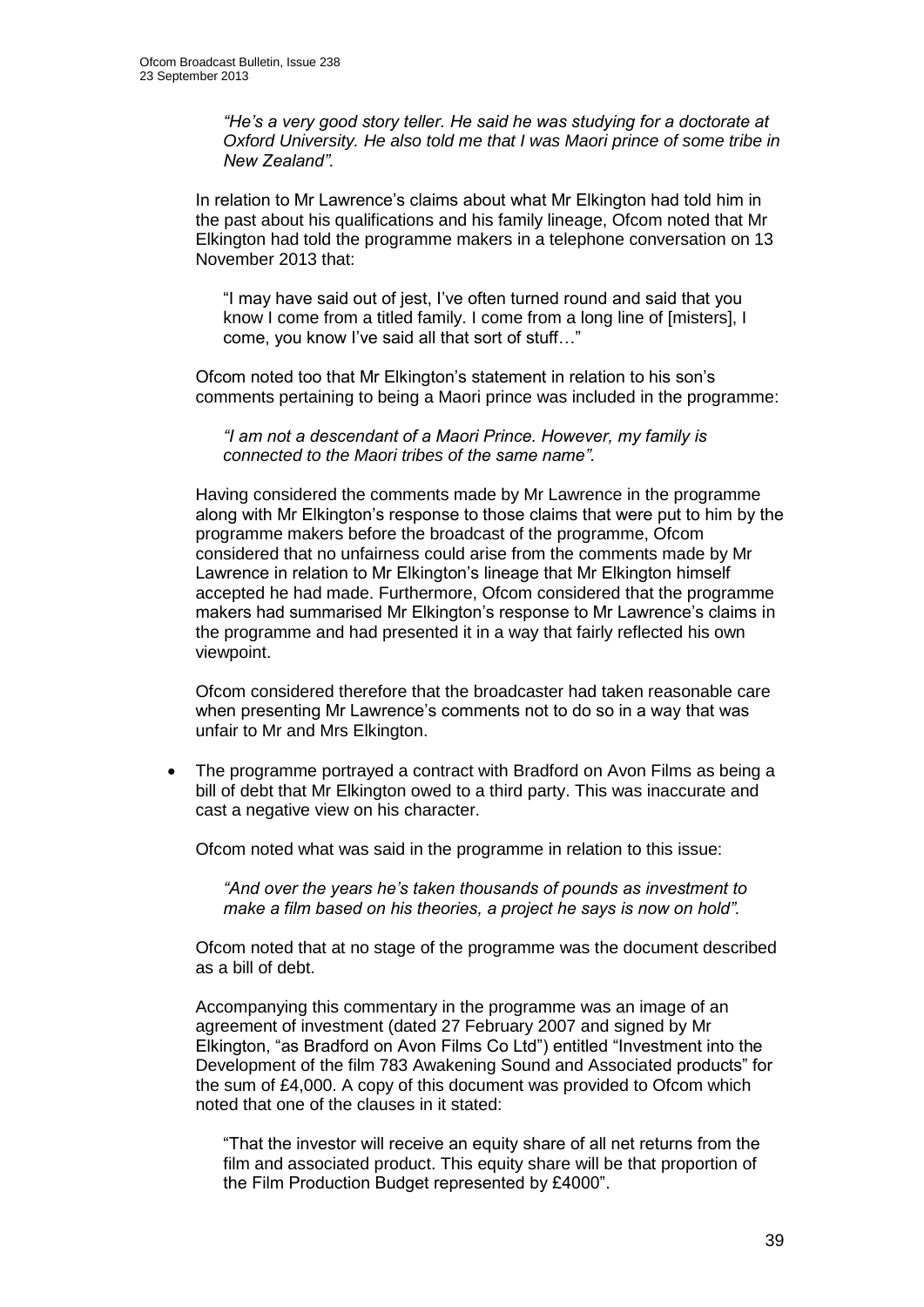Ofcom understood that the accuracy of the document was not disputed by the parties to the complaint.

Ofcom also noted that in an email dated 20 November 2012, Mr Elkington said in response to a question relating to a number of his film and television projects that the programme makers claimed had failed to materialise that:

"I have an ongoing media project (singular), which cannot be considered 'a failure' as it is still very much active, though at present this project…is in hibernation due to present commitments".

Given the above factors, Ofcom considered that the programme makers had accurately reflected the particulars of the agreement and that an investment of "thousands of pounds" had been agreed to in relation to a film production budget. It also considered that the programme had fairly reflected Mr Elkington's stance that he considered that the film project was *"on hold"* or, in his own words, "hibernation".

Ofcom considered therefore that the broadcaster had taken reasonable care when presenting the detail relating to this agreement not to do so in a way that was unfair to Mr and Mrs Elkington.

 The programme wrongly accused Mr Elkington of calling himself "Doctor" or "Professor" when he was not entitled to do so, which was incorrect.

Ofcom noted that the programme did not state that Mr Elkington claimed to be a "professor" or "Doctor". However, it did question his credentials and it showed an image from a conference website that listed him as "Professor".

Ofcom noted that the programme makers had given Mr Elkington the opportunity to comment about the use of these titles and his response was summarised in the programme. In particular, Mr Elkington said in an email of 20 November 2012, that he:

"…had to make it clear on several occasions that I was neither Doctor nor Professor Elkington but plain Mr".

The programme also included the following statement made by Mr Elkington in his response:

"[I have] never claimed to have had any formal qualifications and have been largely self-taught...[I have] always been upfront about this".

Given the factors above, while the programme did not expressly state that Mr Elkington used the academic titles himself, Ofcom took the view that the programme made the suggestion that he was, at least, content for those titles to be attributed to him by others without correcting the mistake. Ofcom considered that it was clear from the programme also that the programme makers had put this allegation to Mr Elkington, and that he had responded that he had no formal qualifications and that he had to make clear "on several occasions" that he was neither a "Doctor" nor a "professor", and that this was a mistake made by others which he had to correct. Mr Elkington's response was summarised in the programme and would have left viewers in no doubt that he maintained that he had never claimed he had any formal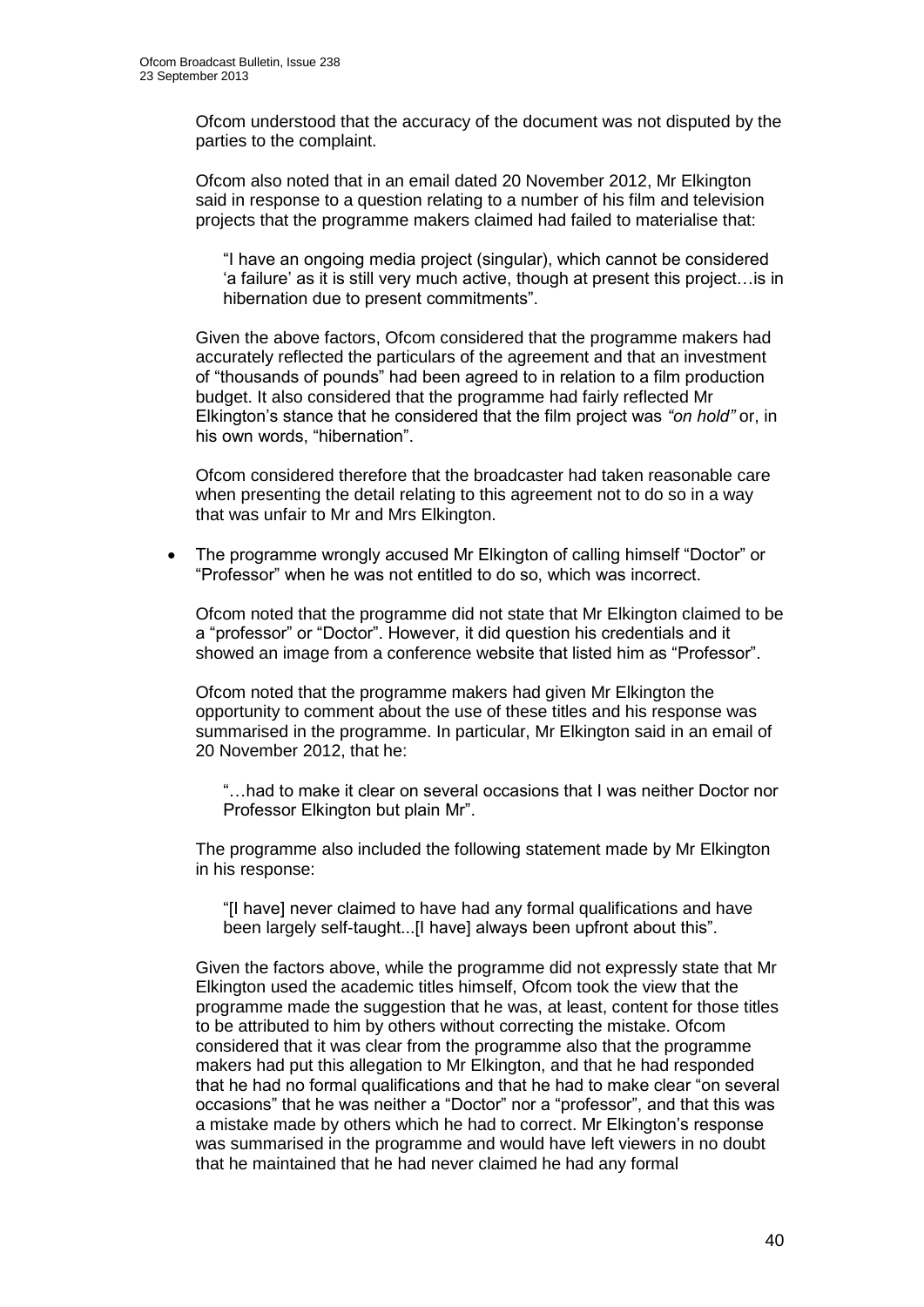qualifications, and that he had had to make it clear that he was neither "Doctor nor Professor Elkington".

Ofcom considered therefore that the broadcaster had taken reasonable care when presenting the issue of Mr Elkington's formal academic qualifications not to do so in a way that was unfair to Mr and Mrs Elkington.

 The programme alleged, wrongly, that Mr Elkington had been involved in a number of failed media projects. Mr Elkington said that he had put the programme makers in contact with some of the "shareholders" in his projects who had confirmed that the projects were "ongoing, not failed".

Ofcom noted that the programme did not state that Mr Elkington had been involved in any media projects that had "failed", but had made reference to Mr Elkington having sought investment from people in order to fund certain projects. In particular, Ofcom noted the following extract from the programme:

"Mr Elkington is now planning to release a book on the Codices called 'Divine Revelation' and hopes to make a film. In the meantime, he's using the Codices to raise money to support him in his work. He even made a direct appeal on American radio".

The programme then included an excerpt from an American radio programme in which Mr Elkington could be heard appealing for investment for further excavation to take place in Jordan. Ofcom noted too that the programme stated that Mr Elkington had received an investment from Princess Elizabeth of Yugoslavia and that she was yet to receive a return on that investment. Ofcom noted that the programme included a statement from Mr Elkington in relation to Princess Elizabeth which said:

"(I) acknowledge a small personal debt owed to (Princess) Elizabeth, which…has never been disputed and will be paid back in full…"

As already considered above, Mr Elkington, when asked by the programme makers about a number of film and television projects they claimed had failed to materialise, he had responded that one media project was "still very much active", but was in "hibernation" at the current time due to other commitments. From this response, Ofcom took the view that Mr Elkington accepted that this particular project that he was involved in had not yet come to fruition. It considered that it was reasonable, therefore, for the programme to refer to the investment and other projects that Mr Elkington was involved with and it had fairly reflected his position in relation to them.

Ofcom considered therefore that the broadcaster had taken reasonable care when presenting the issue of Mr Elkington's projects not to do so in a way that was unfair to Mr and Mrs Elkington.

Having taken all of the above factors into account and considered each of the particular points of complaint, Ofcom took the view that, overall, the broadcaster had taken reasonable care in satisfying itself that material facts (as specified in the points above) had not been presented, disregarded or omitted in a way that portrayed Mr and Mrs Elkington unfairly. Ofcom also considered that the broadcaster had presented a summary of Mr Elkington's statement in response to some of the allegations towards the end of the report, and it considered that Mr Elkington's point of view and his position were fairly summarised and presented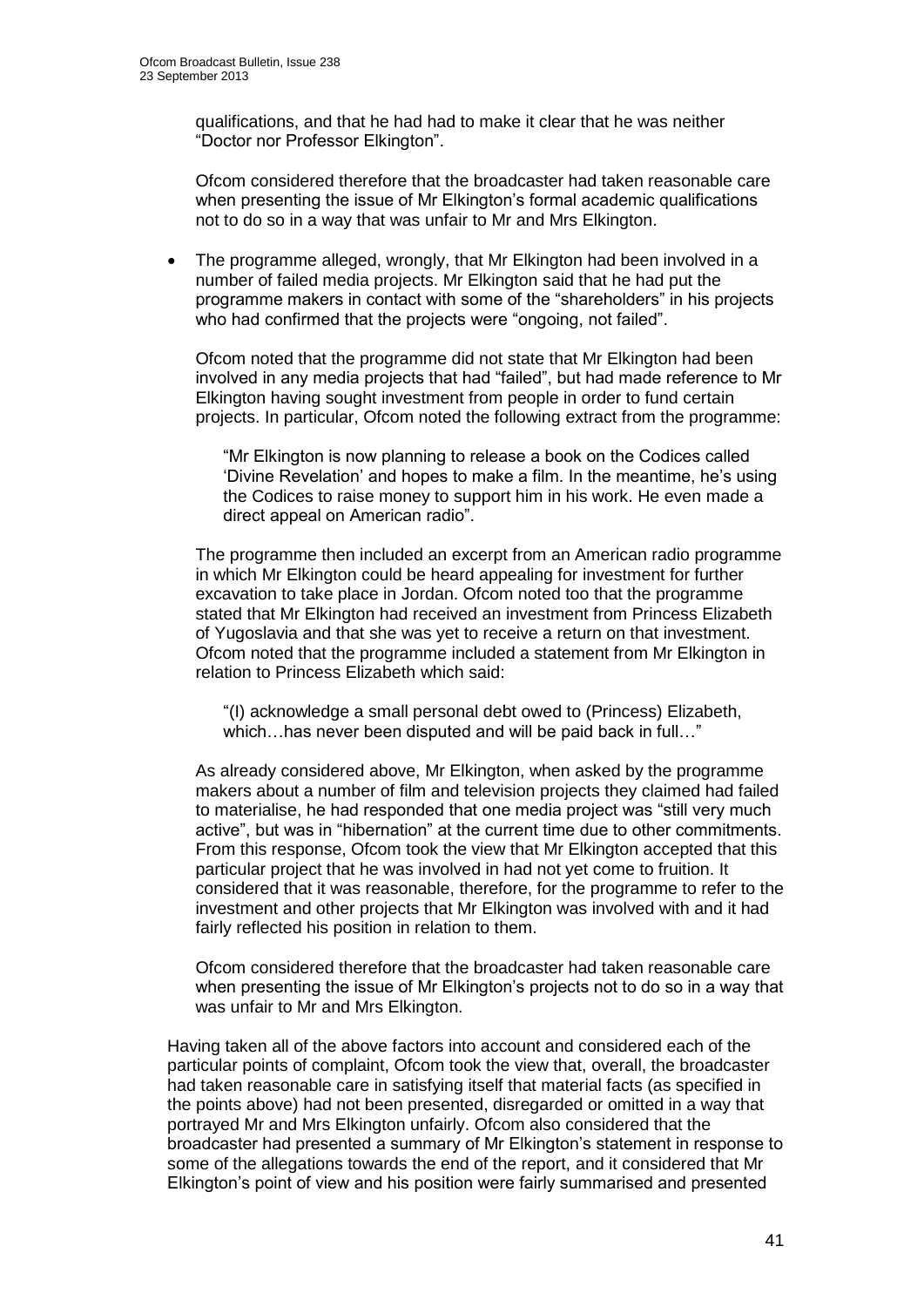in a manner that enabled viewers to reach their own conclusions on the issues raised in the report.

Ofcom considered therefore that there was no unfairness to Mr and Mrs Elkington in this respect.

c) The programme omitted to include the statement made by Professor Saad, former Head of Antiquities of Jordan, to the programme makers in support of Mr and Mrs Elkington's efforts and that they had acted in a "morally upright manner" and had shown "great integrity".

Ofcom recognises that programme makers and broadcasters can legitimately select whether or not to include particular pieces of information or material in a programme. Ultimately, this is an editorial decision for broadcasters to make prior to the broadcast of a programme. However, broadcasters must ensure that material facts are presented fairly. Therefore, Ofcom had regard to Practice 7.9 of the Code when assessing whether material facts, i.e. Professor Saad's statement, was omitted in a way that was unfair to Mr and Mrs Elkington.

Ofcom noted that the programme did not refer to Professor Saad at any stage during the report.

From the complaint made by Mr Elkington, Ofcom noted that he contended that Professor Saad had told the programme makers that Mr and Mrs Elkington had acted in a "morally upright manner" and had shown "great integrity". Ofcom noted from the BBC's statement in response to the complaint that the programme makers had contacted Professor Saad and had recorded their conversation with him. The BBC had said that the programme makers said that at no point in their conversation did Professor Saad say that Mr Elkington had acted in a "morally upright manner" or had shown "great integrity". Instead, the BBC said that Professor Saad had told the programme makers that Mr Elkington was "credible", but also said that he had different areas of interest to Mr Elkington and was considering the codices from a different perspective.

Given the factors detailed above and on the strength of the comments made by the BBC in its statement to Ofcom about what was said by Professor Saad in his conversation with the programme makers about Mr Elkington, Ofcom considered that Professor Saad did not provide an unequivocal endorsement of Mr Elkington or his work on the Codices. On this basis, Ofcom considered that there was no obligation for the programme makers to make reference in the programme to the comments made by Professor Saad in conversation with the programme makers. Ofcom therefore considered that the broadcaster had taken reasonable care in satisfying itself that material facts had not been presented, disregarded or omitted in a way that was unfair to Mr and Mrs Elkington.

Ofcom noted the comments made by Mr and Mrs Elkington in relation to this head of complaint, namely that the programme makers had misled them about the reasons for omitting Professor Saad's interview comments. Ofcom considered that its Preliminary View had been clear in explaining that, from the material submitted by the BBC, Professor Saad had not provided an unequivocal endorsement of Mr Elkington or his work on the Codices and that there was no obligation on the programme makers to include Professor Saad's comments in the programme. Ofcom considered that Mr and Mrs Elkington's representations did not provide any further material that persuaded it to reconsider and alter its Preliminary View not to uphold this head of complaint.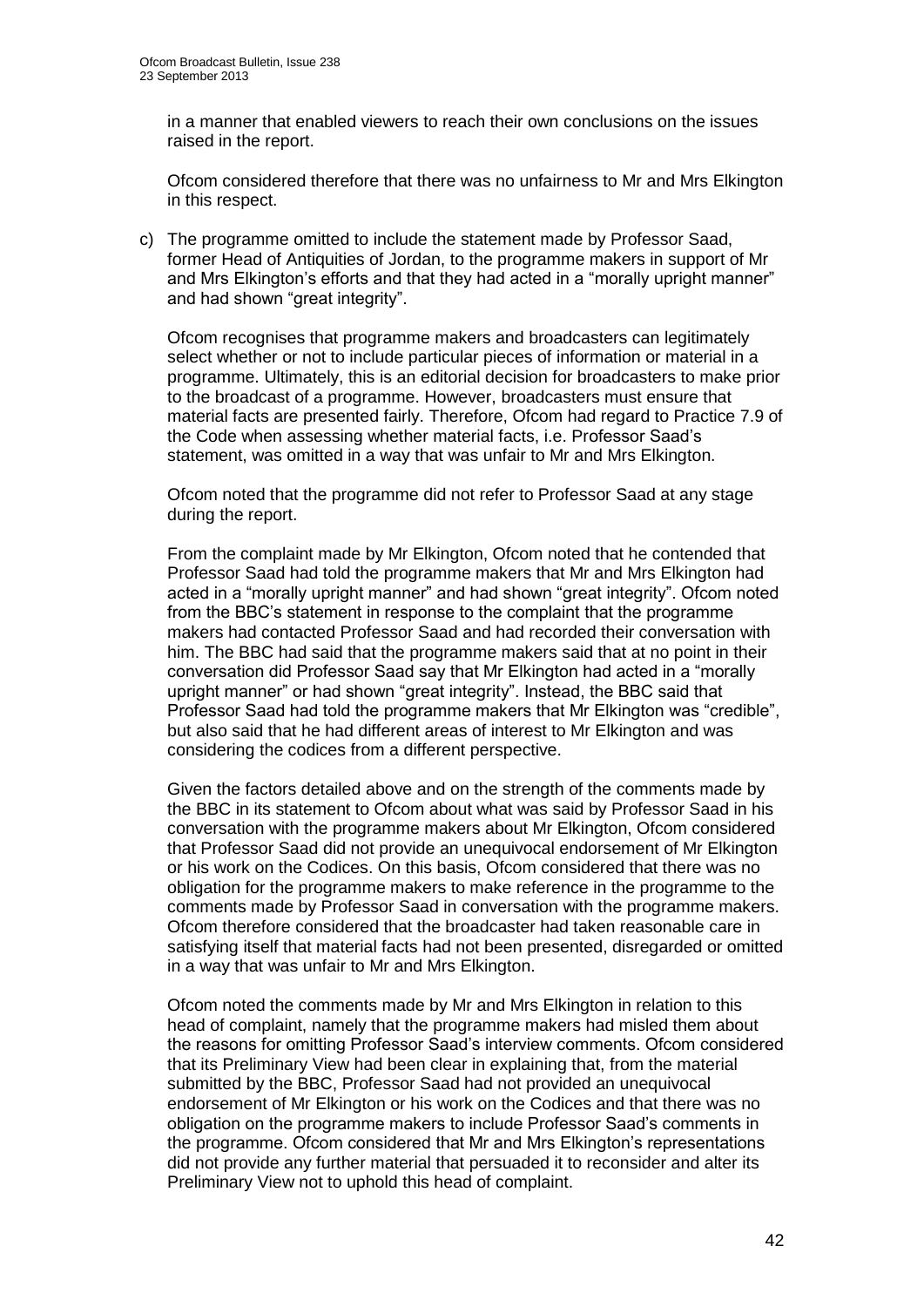Ofcom considered therefore that there was no unfairness to Mr and Mrs Elkington in this respect.

d) Mr and Mrs Elkington were not given an opportunity to respond to the allegations made in the programme.

In assessing this head of complaint, Ofcom had regard to Practice 7.11 of the Code which states that if a programme alleges wrongdoing or incompetence or makes other significant allegations, those concerned should normally be given an appropriate and timely opportunity to respond.

Ofcom first examined the steps taken by the programme makers to provide Mr and Mrs Elkington with an opportunity to respond to the allegations about Mr Elkington that the programme intended to make.

Ofcom noted that the programme makers initially contacted Mr Elkington's public relations representative on 6 November 2012 and that on the same day Mr Elkington spoke with the programme makers directly. This telephone conversation and all subsequent telephone conversations were recorded by the programme makers for note-taking purposes. A copy of the notes was provided to Ofcom. In relation to this particular telephone conversation, Ofcom noted that the programme makers had described the programme as being about *"a piece about the codices… kind of covering the story from the background…".* The following day the programme makers contacted Mr Elkington who told them that he did not want to conduct an interview with the programme makers. On 13 November 2012, Ofcom noted that the programme makers contacted Mr Elkington again and explained that the programme would be looking into "the arguments over whether the codices are authentic" and "the claims that have been made about your involvement and your background...whether your credentials are as good as you say they are, and therefore whether you are the right person to be making these statements".

During this conversation, Mr Elkington said that he would be prepared to be interviewed on condition that he would have sight of the questions to be asked in advance and to have his lawyers present. Ofcom noted that on the same day the programme makers emailed Mr Elkington informing him of the two main areas of the report which were described as:

"The questions raised over the authenticity of the Codices, the claims you have made about them and the funding of your work [and] your own background and credentials, including the various claims made by you over the years, your involvement in a number of failed media projects and the financial complaints arising as a result of those projects and others".

Ofcom noted that Mr Elkington acknowledged receipt of this email on 14 November 2012 and on the following day that the programme makers contacted Mr Elkington again with a view to organising the interview, but that Mr Elkington then declined to be interviewed.

Ofcom noted that in an email dated 16 November 2012, the programme makers sent Mr Elkington a list of points they wanted him to respond to (see head a) in the "Summary of the complaint and the broadcaster's response" section above for the detail of the email). The deadline given to Mr Elkington to reply was 20 November 2012 (which was six days before the programme was broadcast).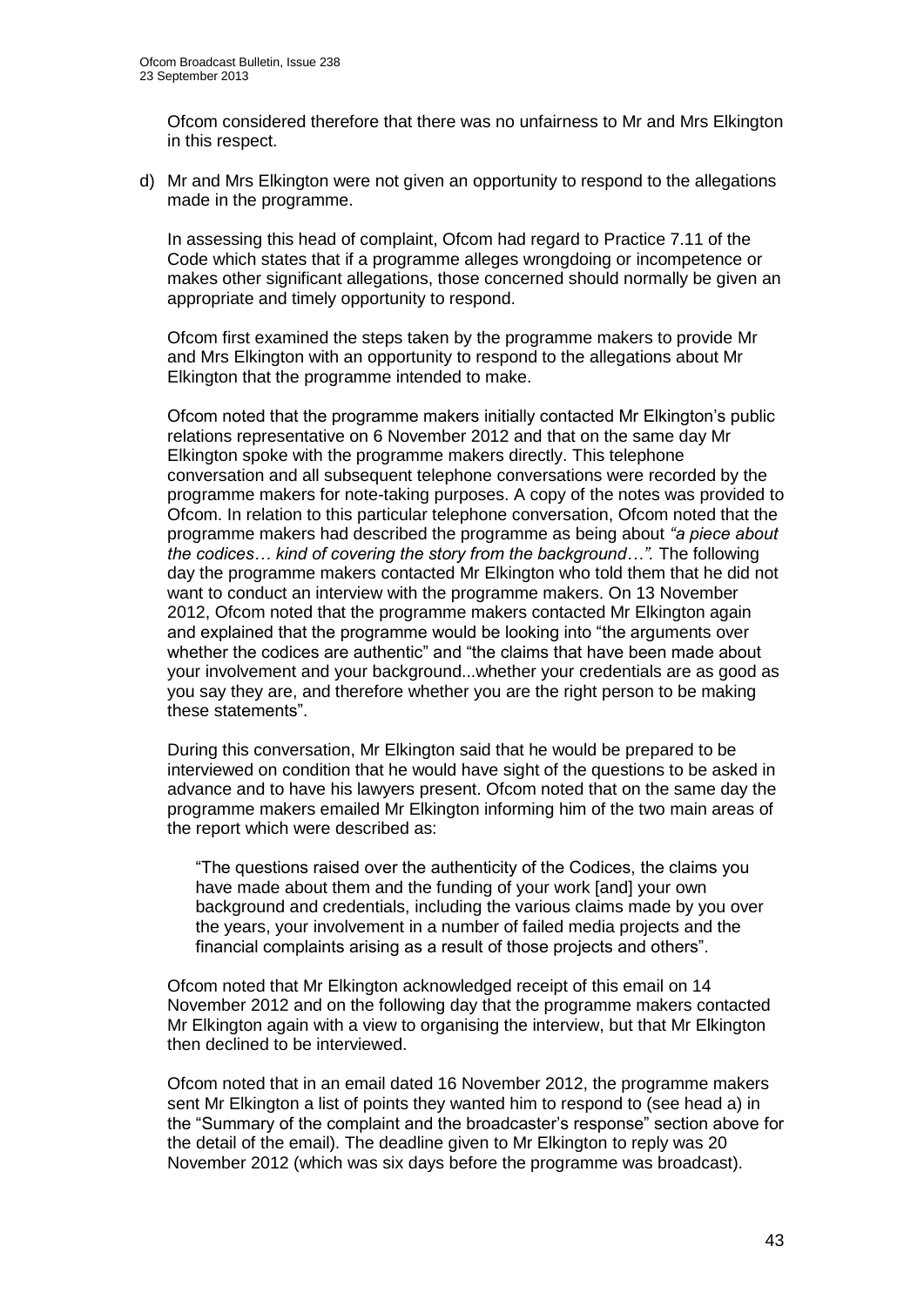Ofcom noted that Mr Elkington did respond on the same day and that his response addressed the particular points raised by the programme makers.

Ofcom noted that further points were put to Mr Elkington by the programme makers on 22 November 2012 (the detail of this email is set out at head a) of the "Summary of the complaint and the broadcaster's response" above). The programme makers gave Mr Elkington a deadline to respond of 23 November 2012 and Ofcom noted that he provided a detailed response to all of the points raised on the deadline date.

Given the factors set out above, Ofcom considered that the programme makers had given Mr Elkington (and through him, his wife) an appropriate and timely opportunity to respond to the allegations that they intended to make in the programme. Ofcom considered that the programme makers and Mr Elkington had conducted detailed discussions about the programme and Mr Elkington's potential contribution to it for a period of 20 days before the programme was broadcast. Having examined the email correspondence and the notes of the telephone conversations referred to above, Ofcom was satisfied that Mr Elkington had been able to address all the points raised by the programme makers in advance of transmission and that a summary of his response was reflected in the programme.

Ofcom considered therefore that there was no unfairness to Mr and Mrs Elkington in this respect.

### Unwarranted infringement of privacy

In Ofcom's view, the individual's right to privacy has to be balanced against the competing rights of the broadcasters to freedom of expression. Neither right as such has precedence over the other and where there is a conflict between the two, it is necessary to intensely focus on the comparative importance of the specific rights. Any justification for interfering with or restricting each right must be taken into account and any interference or restriction must be proportionate.

This is reflected in how Ofcom applies Rule 8.1 of the Code which states that any infringement of privacy in programmes, or in connection with obtaining material included in programmes, must be warranted.

e) Mr Elkington complained that his and his wife's privacy was unwarrantably infringed in connection with the obtaining of material included in the programme in that the programme makers turned up at Mr and Mrs Elkington's private address and began to film outside their property. Mr Elkington said that he and his wife were living under "police supervision" owing to the controversial and sensitive nature of the Codices' discovery and threats having been made. He also said that his landlord had told the programme makers that they did not have permission to film as where they were filming was not a right of way.

In considering whether or not Mr and Mrs Elkington's privacy was unwarrantably infringed in the making of the programme, Ofcom had regard to Practice 8.5 of the Code which states that any infringement of privacy in the making of a programme should be with the person's and or organisation's consent, unless it is warranted. Ofcom also had regard to Practice 8.4 of the Code which states that broadcasters should ensure that images filmed in a public place are not so private that prior consent is required, unless broadcasting without their consent is warranted. It also had regard to Practice 8.9 which states that the means of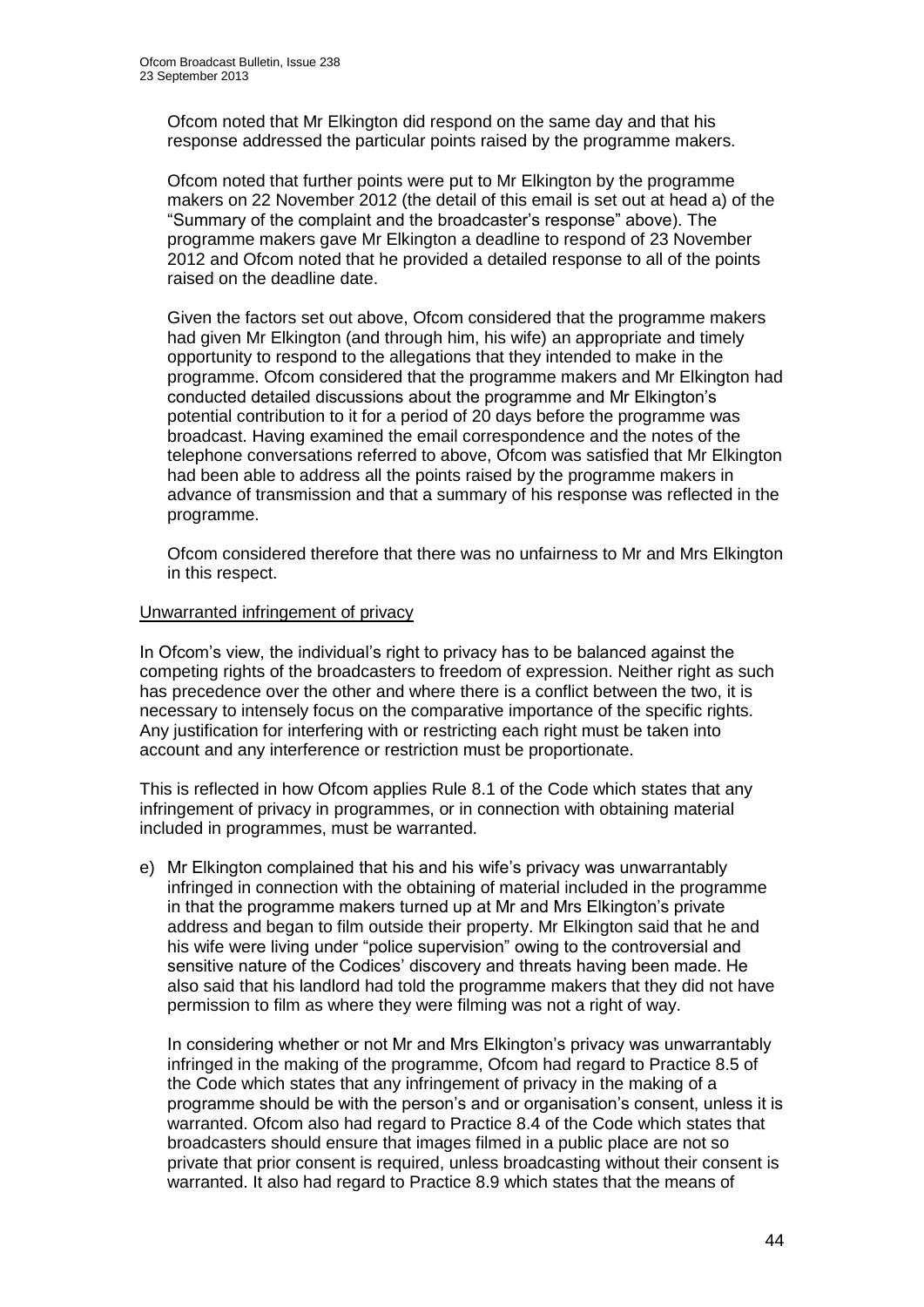obtaining material must be proportionate in all the circumstances and in particular to the subject matter of the programme.

In order to establish whether or not Mr and Mrs Elkington's privacy was unwarrantably infringed in this respect, Ofcom first assessed the extent to which he had a legitimate expectation of privacy in respect of the filming of his home.

From the BBC's statement in response to the complaint, Ofcom noted that it said that the programme makers did not film any footage of Mr and Mrs Elkington's home. The BBC stated too that the programme makers had been filming "several hundred yards" away from their home and on private property, though that private property did not, it said, belong to Mr and Mrs Elkington, but to their landlord. Ofcom further noted from the BBC's statement that, as soon as the programme makers became aware that they were filming on private property, they moved. In any event, Ofcom understood from the BBC's statement that none of the footage filmed at this location was used in the programme as broadcast.

Ofcom recognised that filming an individual's home may, in some circumstances, give rise to an expectation of privacy. However, in light of the factors set out by the BBC in its statement in response about the circumstances in which the filming had taken place, Ofcom considered that the filming had not captured any information relating to Mr and Mrs Elkington or their home that could be reasonably regarded as being private or of a nature that would attract a degree of privacy in the circumstances. For these reasons, Ofcom considered that Mr and Mrs Elkington did not have a legitimate expectation in connection with the obtaining of material included in the programme.

Having reached this conclusion, Ofcom considered that it was not necessary for it to consider whether any infringement in to Mr and Mrs Elkington's privacy was warranted.

Ofcom concluded therefore that there was no unwarranted infringement of Mr and Mrs Elkington's privacy in connection with the obtaining of material included in the programme as broadcast.

f) Ofcom next considered Mr and Mrs Elkington's complaint that their privacy was unwarrantably infringed in the programme as broadcast in that the programme disclosed their whereabouts. Mr Elkington said that the police had warned the programme makers that they would be in "breach of the law" if the footage was broadcast, but the programme disregarded that warning.

In assessing this complaint, Ofcom had regard to Practice 8.2 of the Code which states that information which discloses the location of a person's home or family should not be revealed without permission unless it is warranted. Ofcom also had regard to Practice 8.6 of the Code which states that if the broadcast of a programme would infringe the privacy of a person or organisation, consent should be obtained before the relevant material is broadcast, unless the infringement of privacy is warranted.

In considering whether or not Mr and Mrs Elkington's privacy was unwarrantably infringed in the programme as broadcast, Ofcom assessed the extent to which they had a legitimate expectation of privacy in relation to the footage broadcast in the programme.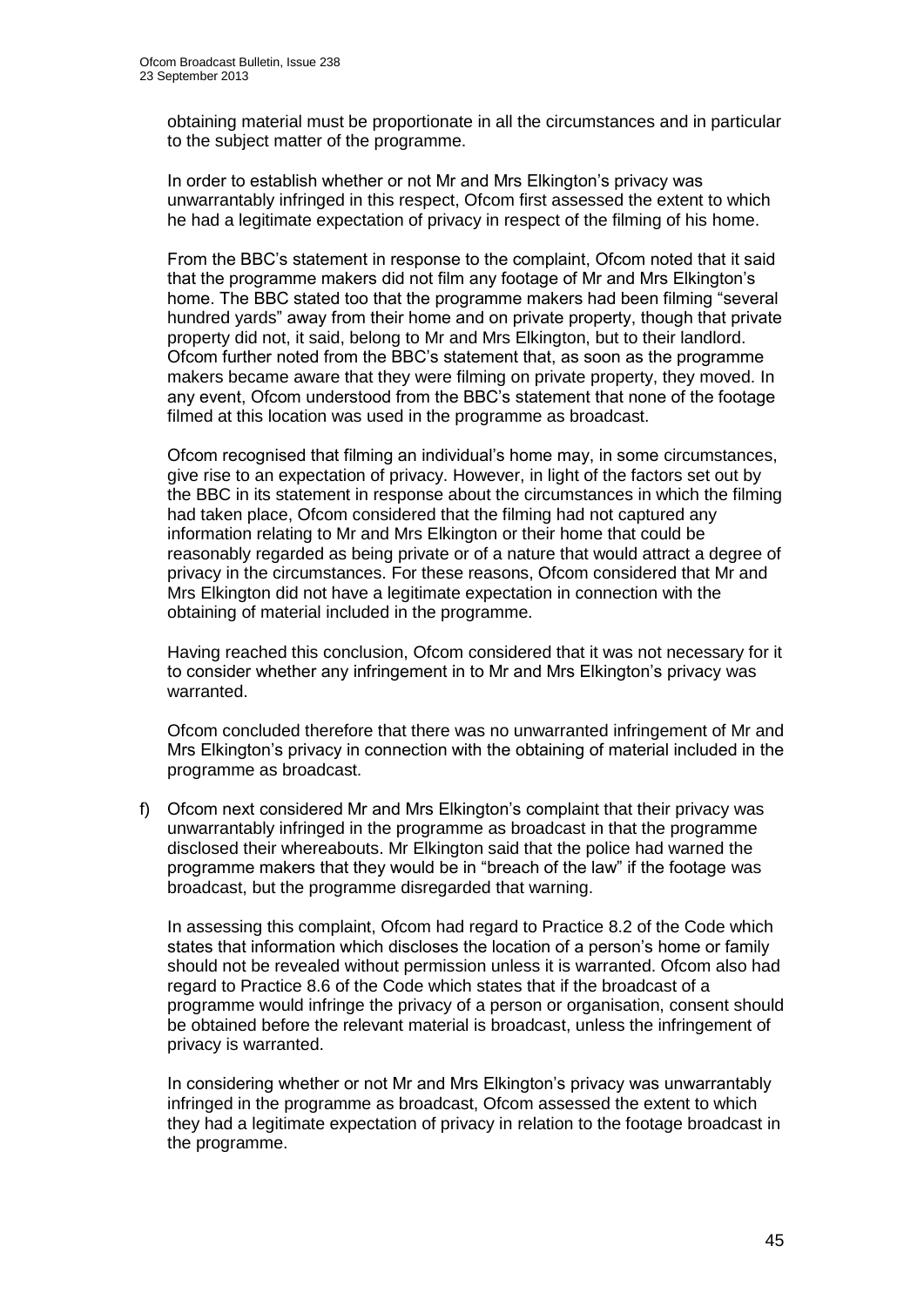Ofcom noted that footage of Mr and Mrs Elkington's home was not shown in the programme. Neither their address nor any other identifying features relating to their home or its location, were given in the programme apart from a reference to them living in the *"Gloucestershire hills"*. Ofcom also took note that the location of Mr and Mrs Elkington's home was already in the public domain. In particular, it noted that Mr and Mrs Elkington had been interviewed and photographed in their home by The Telegraph Online in March 2011 and that their address had been published by local press in June 2011.

Ofcom recognised that the filming and subsequent broadcast of footage of an individual's home may give rise to an expectation of privacy. However, for the reasons set out above, Ofcom considered that, in the circumstances of this case, Mr and Mrs Elkington did not have an expectation of privacy in relation to the information and footage included in the programme as broadcast.

Ofcom noted Mr and Mrs Elkington's representations that the Preliminary View suggested that they had "'no right to privacy' as the discovery [of the Codices] is a matter of public interest". It is clear from Ofcom's decision that the reasons for finding that Mr and Mrs Elkington did not have a legitimate expectation of privacy was that the filming and the subsequent broadcast of the programme had not captured or disclosed any information relating to Mr and Mrs Elkington or their home that could be reasonably regarded as being private or of a nature that would attract a degree of privacy in the circumstances. Ofcom was therefore not persuaded by Mr and Mrs Elkington's representations to alter its Preliminary View not to uphold their complaint of unwarranted infringement of privacy in respect to the obtaining of material included in the programme and in the programme as broadcast.

Having reached this conclusion, Ofcom considered that it was not necessary for it to consider whether any infringement in to Mr and Mrs Elkington's privacy was warranted.

Given all the factors referred to above, Ofcom concluded that Mr and Mrs Elkington did not have a legitimate expectation of privacy in relation to the information relating to their whereabouts broadcast in the programme. Ofcom concluded therefore that there had been no unwarranted infringement of Mr and Mrs Elkington's privacy in the broadcast of the programme.

Having considered all the relevant representations on Ofcom's Preliminary View from both parties, Ofcom considered that nothing raised in Mr and Mrs Elkington's submissions amounted to sufficient grounds for Ofcom to reconsider its position and alter its conclusion set out in its Preliminary View, which was not to uphold their complaint of unjust or unfair treatment and unwarranted infringement of privacy.

**Accordingly, Ofcom has not upheld Mr and Mrs Elkington's complaint of unjust or unfair treatment and unwarranted infringement of privacy in connection with the obtaining of material included in the programme and in the programme as broadcast.**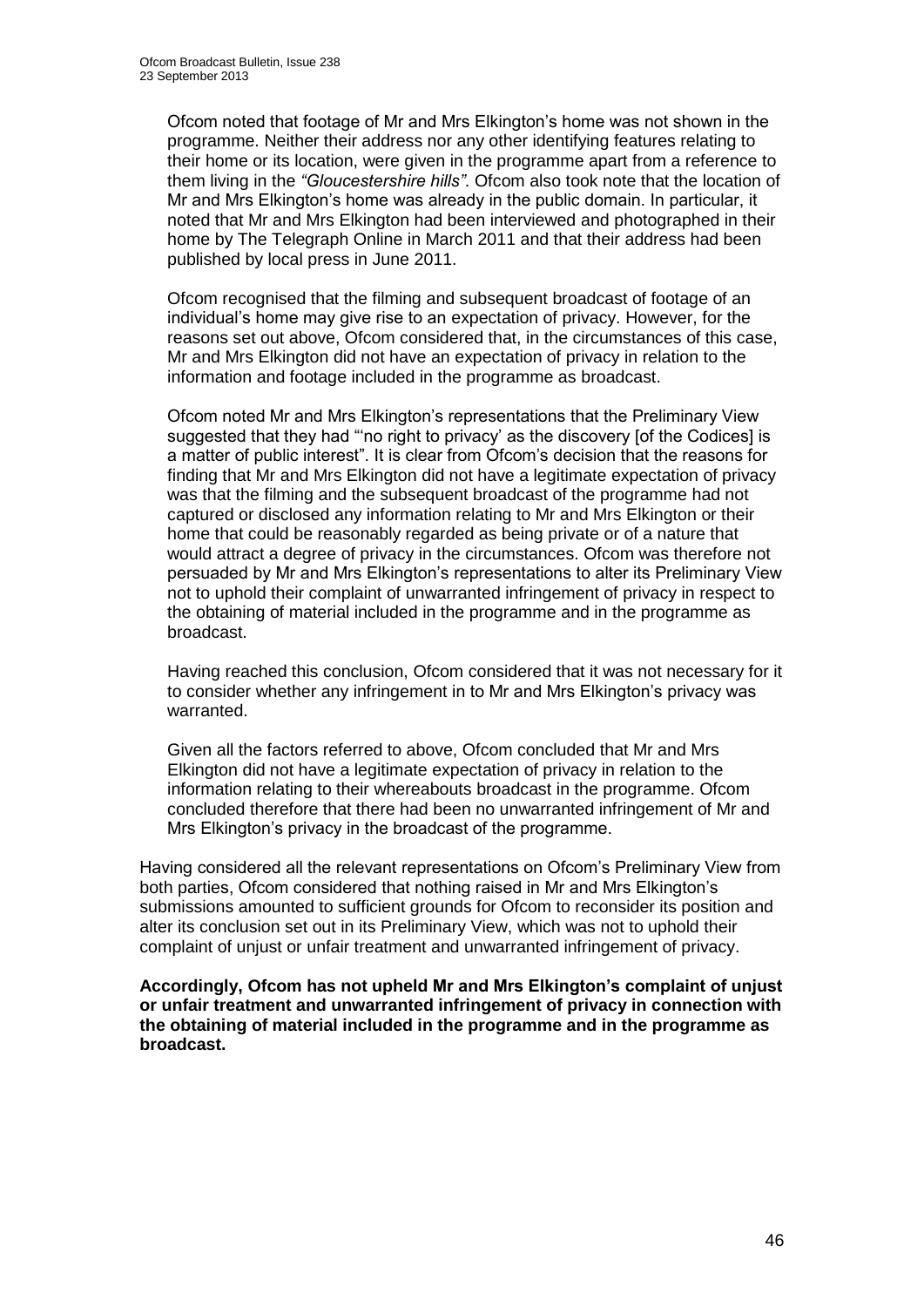# **Not Upheld**

## **Complaint by Mrs Tabassum Ahmed**

*Dispatches: How Safe is Your Child's Nursery?, Channel 4, 11 February 2013*

### **Summary**

Ofcom has not upheld the complaint of unjust or unfair treatment and unwarranted infringement of privacy in the programme as broadcast made by Mrs Tabassum Ahmed.

This edition of *Dispatches* examined the practice of children's nurseries that have poor Ofsted records "re-registering" with Ofsted under new names. One re-registered nursery featured in the programme was the My World Nursery (formerly named the Little Hippos Nursery). The programme included secretly filmed footage of Mrs Tabassum Ahmed, the current director of the My World Nursery, as she spoke to an undercover reporter posing as a parent who was considering sending his child to the nursery.

### Ofcom found that:

- The broadcaster took reasonable care to satisfy itself that the programme did not present, disregard or omit material facts, with regard to the portrayal of Mrs Ahmed in a way that resulted in unfairness to her; and her contribution to the programme was not unfairly edited.
- There was no unwarranted infringement of Mrs Ahmed's privacy in the programme as broadcast because the intrusion into her privacy was warranted by the public interest.

### **Introduction and programme summary**

On 11 February 2013, Channel 4 broadcast an edition of its investigative current affairs programme *Dispatches*. This edition, entitled *How Safe is Your Child's Nursery?*, asked whether parents could trust that their child's nursery was safe even though all nurseries are regulated by Ofsted. The programme examined the practice of the "re-registering" of nurseries. This is when a nursery which has previously received a poor Ofsted inspection report(s) and/or where a child has been seriously harmed as a result of an accident sets itself up under a new name. The programme said that these re-registered nurseries were often located in the same building as the old nursery and either had the same manager or a new manager who was closely linked to that person. In these circumstances, the only material difference between the old and the newly re-registered nursery was the name. The programme also said that parents considering sending children to re-registered nurseries would find it difficult to access any history of previous complaints or critical Ofsted reports associated with the nursery prior to its re-registration under a new name.

One of the stories featured in the programme was that of Eshan Ahmed, a child who was severely injured after he fell from the top of a fire escape at Little Hippos Nursery in the Newton area of Birmingham ("Little Hippos"). The programme said that the then owner of Little Hippos, Mr Irshad Ahmed (no relation to Eshan Ahmed), tried to persuade Eshan's mother that the accident had occurred during a fire-drill. However, during the prosecution which followed, the court heard that Mr Irshad Ahmed had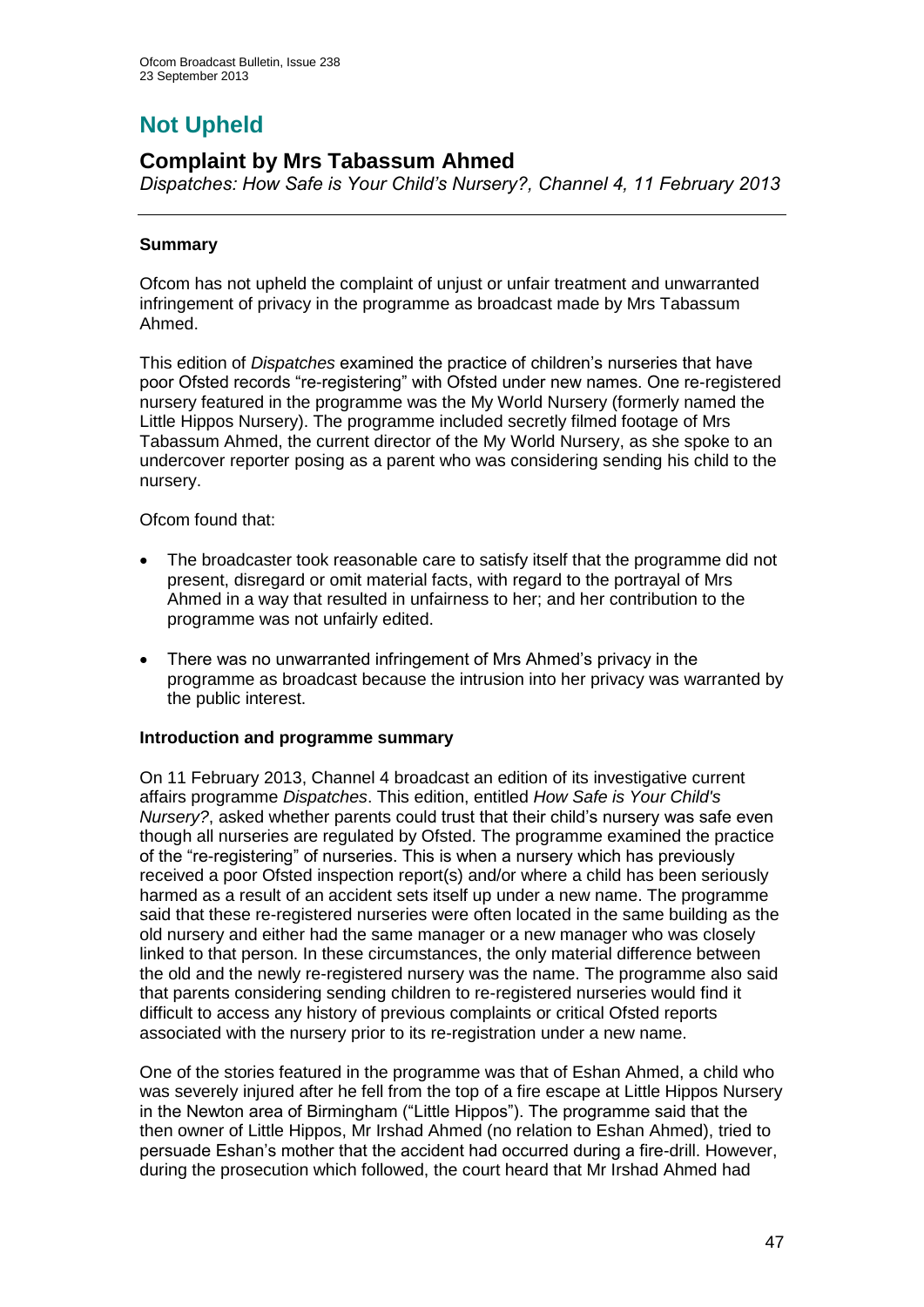lied. The nursery was subsequently fined £16,000 for breaching health and safety legislation.

The programme explained that after the prosecution the nursery changed its name to *"My World"*. The presenter said: *"There's now no direct link to the accident or history of complaints at Little Hippos. On company records Irshad Ahmed is no longer linked to the nursery".*

The programme then showed some secretly filmed footage of the My World Nursery ("My World") including images of and comments made by Mrs Tabassum Ahmed.

Commentary: *"When we went undercover the nursery seemed to have turned a corner. A new manager was in place and also a new owner, Tabassum Ahmed*.

**Reporter** 

(undercover): *What about Mr Ahmed the Director, is he...?*

- Mrs T Ahmed: *No, we are, we are the one that take over from Mr Ahmed. You know. I'm the one who's take over. I bought this...*
- Reporter: *Oh, oh OK, alright.*
- Mrs T Ahmed: *I bought this company from Mr Ahmed...It's, it's not called Little Hippos it's called My World Nursery.*
- Commentary: *What Mrs Ahmed forgot to mention was the small fact that Mr Ahmed, the man she bought the nursery from, is her husband".*

The presenter, Mr Morland Sanders, went on to say *"the past and present owners may be married but according to the paperwork the two nurseries are completely unrelated"*. He then discussed the similarity between the websites of the Little Hippos and My World nurseries.

In the broadcast, Mrs Sabrina Ahmed (Eshan's mother) expressed her view that when the ownership of a nursery stays within the same family, Ofsted should not allow the nursery to re-register as if it was a completely new nursery.

At the end of this section of the programme Mr Sanders explained that Mr Irshad Ahmed declined to make a formal response to the claims made in relation to him in the programme. However, he did say: *"the nursery changed its name and is under new ownership and due to the bad publicity suffered by the previous name* [it] *did not wish to carry this forward. There is nothing sinister about this. It is purely a business decision"*. Mr Ahmed added that he was planning to appeal the health and safety conviction to which he previously pleaded guilty. The presenter also said that Mrs Tabassum Ahmed declined to comment but that she provided the programme with several testimonies from parents who said that they were happy with her nursery.

### **Summary of the complaint and the broadcaster's response**

Unjust or unfair treatment

a) Mrs Tabassum Ahmed complained that she was treated unjustly or unfairly in the programme as broadcast because she was unfairly portrayed. In particular, Mrs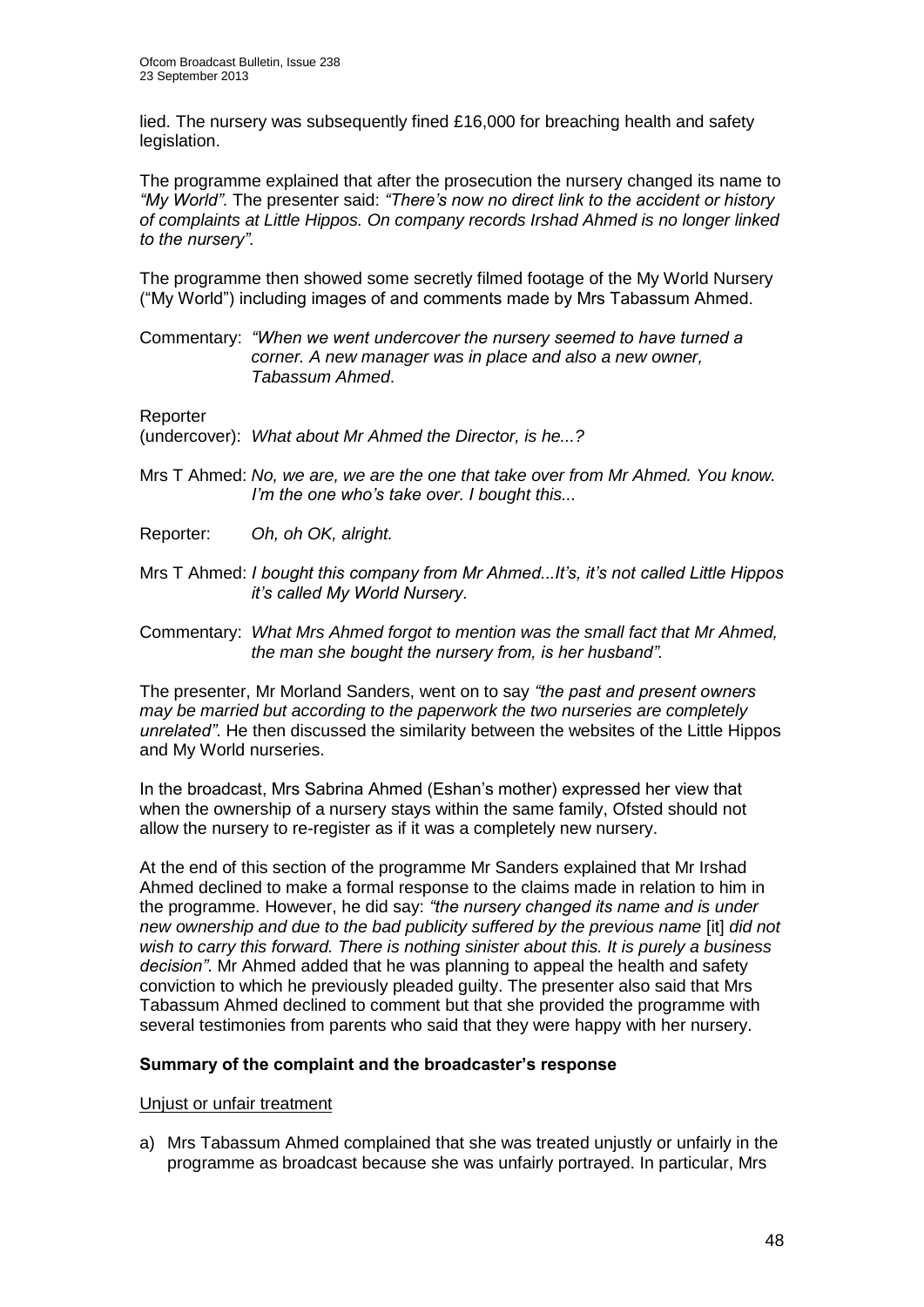1

Ahmed said that her statement<sup>1</sup> was severely edited and that although the undercover reporter asked her if she was a director of the nursery (to which she replied that she was) he did not ask her to whom she was married. She also said that there was no evidence that she had done anything wrong and she had not been found guilty of anything.

Before responding to the specifics of Mrs Ahmed's fairness complaint, Channel 4 set out the history of the Little Hippos nursery. The broadcaster said that the programme, which included secretly filmed footage, investigated the shortcomings of a system in which parents were not able to see a comprehensive history of previous complaints in relation to nurseries to which they were considering sending their children. It said that Little Hippos had a history of complaints upheld by Ofsted in relation to both the quality of care and child welfare. In particular, in November 2010 Ofsted reported that following an unannounced visit, it found that the nursery was "not providing adequate supervision of children at all times and that no recent risk assessments have been undertaken in relation to fire safety and security on the premises." As a result, the nursery was told to "conduct a risk assessment and take all reasonable steps to ensure that hazards to children were 'kept to a minimum'". Channel 4 said that, despite this Ofsted requirement, the nursery continued to use a steep iron fire exit with gaps in the stairs and no side protection as a routine (i.e. nonemergency) way of getting in and out of the nursery.

Channel 4 said that on 31 March 2011, Eshan Ahmed, a three year old boy attending the nursery, fell down the fire escape and was left in a coma and that on the day of the accident Mr Irshad Ahmed (the director of Little Hippos) told Ms Sabrina Ahmed (Eshan Ahmed's mother) that the child had fallen during a fire drill. The broadcaster said that the subsequent health and safety trial found this to be a lie; that there was no fire drill; and, in fact, the nursery had been using the fire escape as an exit which was unsafe. The trial also found that Mr Ahmed had asked staff from the nursery to lie (which one of three staff members subsequently did). Channel 4 also said that Mr Ahmed was convicted of offences under the Health and Safety at Work Act and was fined  $£20,000^2$ . The judge condemned this as an "accident waiting to happen" and the court heard how the attempted cover-up had been "utterly cynical".

The broadcaster said that since the accident there had been two changes to the company which owned Little Hippos. Just before the case came to trial the ownership of the holding company for the nursery was changed from Little Hippos Multicultural Nursery and Day Care Centre Limited to Little Hippos Newton Limited; and Mr Irshad Ahmed resigned his directorship. (It added that Mr Ahmed's business partner (from another business) appeared to be the owner of the company.) Channel 4 said that this second change meant that when the nursery re-registered, its failings were no longer immediately apparent on the Ofsted website.

Channel 4 also said that subsequently the company which ran Little Hippos had become part of My World Nurseries and that on its website My World Nurseries stated that it had taken over Little Hippos and brought a "fresh new approach to operations". It added that Mr Irshad Ahmed did not appear in any of the

<sup>1</sup> Ofcom understands Mrs Ahmed's reference to her "statement" to relate to the secretly filmed footage of her speaking to the undercover reporter.

 $2$  Ofcom observed that the programme claimed that the fine was £16,000 rather than £20,000.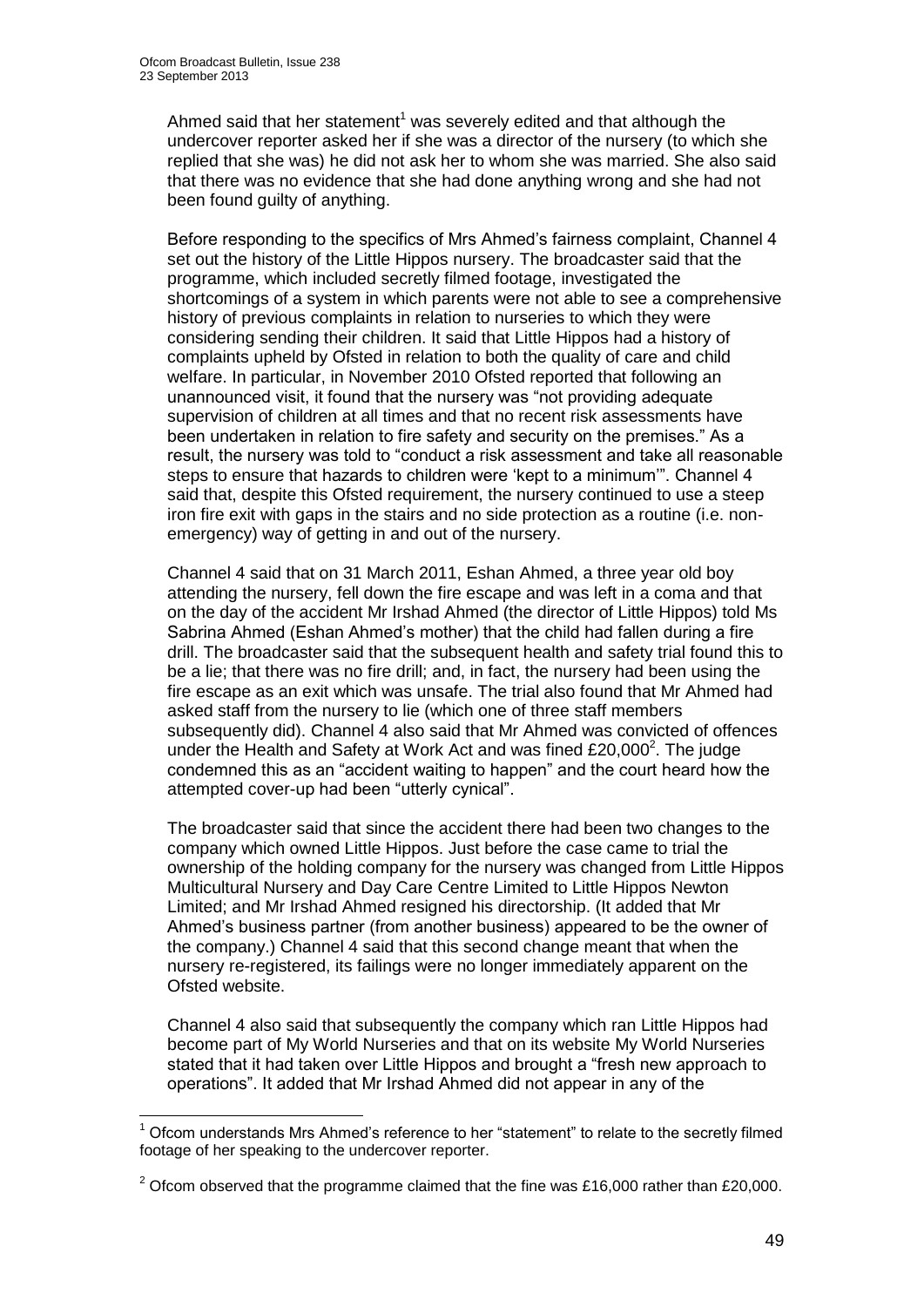documents of incorporation for My World Nurseries lodged with Companies House but his wife, the complainant Mrs Tabassum Ahmed, was one of the directors. The broadcaster said that the notes of the programme maker who secretly filmed inside the nursery (while posing as a parent interested in sending his daughter to the nursery) stated that staff had confirmed that Mr Irshad Ahmed was the owner. Channel 4 also said that, although not named on the nursery's website, Mr Ahmed was named as the person to contact in job advertisements for the nursery and the website was registered in his name.

Turning to the particulars of Mrs Tabassum Ahmed's complaint of unfair treatment, Channel 4 acknowledged that it had secretly filmed Mrs Ahmed and noted that it had provided a copy of the unedited recording (including the footage of Mrs Ahmed and a transcript of this) to Ofcom. It said that this unedited footage showed that Mrs Ahmed was specifically asked about Mr Ahmed and stated that *"no, we are the one that take over from Mr Ahmed. But it's not called Little Hippos, it's called My World Nursery but we are the one with the new director so yeah. It is a good experience."* The undercover reporter then explained that he was slightly "confused" before Mrs Ahmed quickly interjected to say it was *"My World now* [and] *Little Hippos has been finished".* The broadcaster said that the section of Mrs Ahmed's contribution which was included in the programme closely represented her position as set out in the unedited footage.

Channel 4 said that, following filming, the producers of the programme sent Mrs Ahmed a detailed letter which explained what the programme was investigating and described the programme in general and the particular segment in which she would feature. At the end of the letter the producers asked her for a specific response to and explanation of the following:

- Why the nursery changed its name and especially if it was to distance itself from previous criticism from Ofsted and the serious accident involving Eshan Ahmed;
- Why, if the nursery had had a genuine change of ownership, it was using testimonials on its website which were granted to the predecessor company; and
- Why Mrs Ahmed was not open about the fact that she had taken over from her husband as the director of My World Nursery.

In response Mrs Ahmed said that she had not hidden the fact that she was Mr Ahmed's wife but nor was she obliged to provide details of their relationship. She also said that she had registered the company as an individual and that she should not be included in the programme. Following this response, the programme makers asked Mrs Ahmed if she wanted to provide a formal statement to be considered for inclusion in the programme. Mrs Ahmed's response to this was to send letters of endorsement from parents whose children attend the nursery. The commentary in the programme stated that Mrs Ahmed declined to comment but instead provided testimonies from parents who were happy with the nursery.

Channel 4 argued that, given the above, it strongly disagreed with Mrs Ahmed's contention that her "statement" (i.e. the secretly filmed footage of her comments) was severely edited. It said that the section of Mrs Ahmed included in the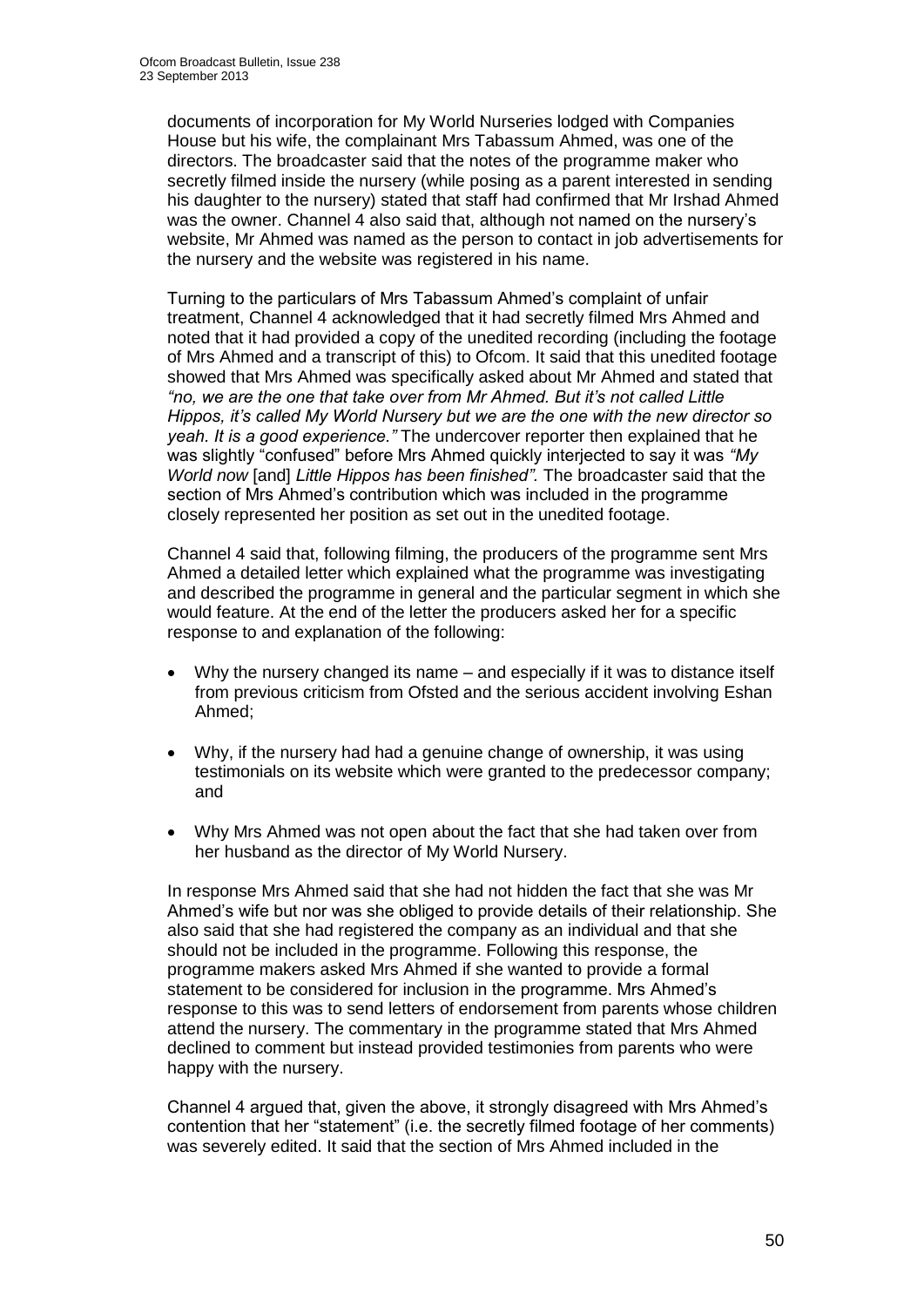programme was a fair and accurate reflection of the unedited footage and communication between the programme makers and Mrs Ahmed.

It also argued that the programme did not suggest that Mrs Ahmed had "done anything wrong" or that she had been "found guilty of anything". However, it did question Mrs Ahmed's judgement in failing to mention who her husband was when she was engaged in a conversation with a prospective parent. While Mrs Ahmed was not asked explicitly who her husband was (because doing so would have been incongruous and compromised the undercover reporter) she was, as set out above, asked about Mr Ahmed and Little Hippos.

Channel 4 said that it was vital for parents thinking of sending their children to My World to know about the familial connection between the director of Little Hippos, where serious incidents had previously taken place (including but not limited to Eshan Ahmed's critical accident) and whose management had been severely criticised by the judge at the health and safety trial, and the current director of the "new" nursery. It added that although the programme did not suggest that there was any mismanagement or incompetence under Mrs Ahmed's ownership, this familial connection should have been brought to the attention of prospective parents so that they could decide if they felt comfortable sending their children to that nursery. However, the connection was not evident from the "new" website or available from Ofsted's records, particularly when, as at the time of filming, My World was not registered with Ofsted. Channel 4 said that although Mrs Ahmed maintained that My World was a "new company" it still continued to trade on the past accolades of Little Hippos. It also said that the almost identical appearance of the two websites coupled with the lack of information available about the company structure and history was likely to have been confusing for many parents. Channel 4 argued that Mrs Ahmed should have been more transparent about the history of Little Hippos and the fact that she had taken over the company from her husband and thereby apprised parents of important facts about the nursery so that they could make informed decisions in relation to the provision of care for their children.

### Unwarranted infringement of privacy

b) Mrs Tabassum Ahmed complained that her privacy was unwarrantably infringed in the programme as broadcast because footage of her (which was filmed secretly) was shown in the programme without justification. Mrs Ahmed acknowledged that she had taken the nursery over from her husband but said that this information had not been hidden from anyone. In addition, Mrs Ahmed questioned why her face was included in the programme when the faces of people from the other nursery featured were not. Mrs Ahmed suggested that it might have been because she is of Asian origin while the people running the other nurseries were not.

In response to this complaint, Channel 4 said that before deciding to broadcast Mrs Ahmed's contribution to the programme (which was filmed secretly), it carefully considered whether it was in the public interest to show the contribution and specifically whether Mrs Ahmed should have been identified. It said that a number of factors were taken into account in determining this matter, many of which are referred to in the response to head a) above. In particular, both Channel 4 and the programme makers concluded that there was a clear public interest in illustrating the difficulty for prospective parents in finding out about an establishment's history. The broadcaster said that Little Hippos/My World represented a clear example of this issue. It was a nursery with a long history of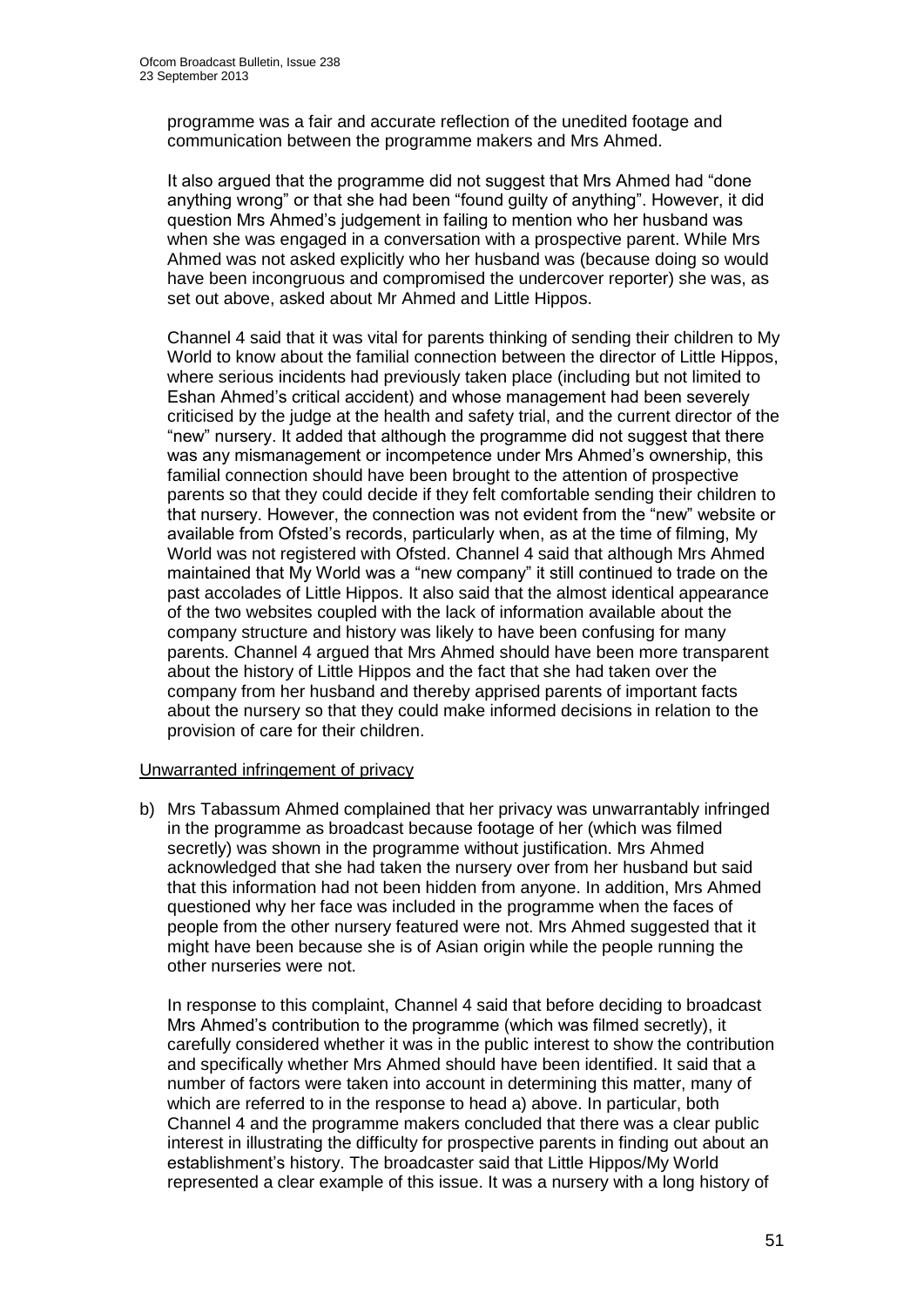critical inspection reports, where an avoidable accident which left a child fighting for his life had occurred, and, where, in the broadcaster's view, the director (Mrs Ahmed) had a duty to be transparent about the history of the nursery's ownership and her familial connection with the previous director with parents who were considering sending their children to the nursery.

Channel 4 said that both it and the programme makers vehemently refuted the suggestion that the decision not to obscure Mrs Ahmed's face in the programme was in any way racially motivated. It said that to tell the story fairly and accurately, the programme makers had to be clear about which nursery they were featuring and added that the decision to obscure the owner of another nursery was based on proportionality. Specifically, in three of the case studies featured in the programme, including Little Hippos, a child had been injured or killed. In the fourth nursery featured, the failings had not resulted in any injury. Therefore, it was decided that on balance it would not be proportionate to identify this nursery alongside other establishments where children had been injured.

Channel 4 said the interference into Mrs Ahmed's privacy through the inclusion of secretly filmed footage of her in the programme was proportionate and that, for the reasons set out above, the broadcast of this footage served the public interest. It argued that these considerations outweighed any expectation of privacy in the circumstances and therefore the infringement of Mrs Ahmed's privacy in the broadcast of the programme was clearly warranted.

### **Decision**

Ofcom's statutory duties include the application, in the case of all television and radio services, of standards which provide adequate protection to members of the public and all other persons from unjust or unfair treatment and unwarranted infringement of privacy in, or in connection with the obtaining of material included in, programmes in such services.

In carrying out its duties, Ofcom has regard to the need to secure that the application of these standards is in the manner that best guarantees an appropriate level of freedom of expression. Ofcom is also obliged to have regard, in all cases, to the principles under which regulatory activities should be transparent, accountable, proportionate and consistent and targeted only at cases in which action is needed.

In reaching its decision, Ofcom carefully considered all the relevant material provided by both parties. This included a recording of the programme as broadcast and transcript, both parties' written submissions and the unedited footage recorded secretly at the nursery and a transcript of this footage. Ofcom provided the parties with the opportunity to make representations on its Preliminary View (which was not to uphold the complaint). Neither party made any representations on the Preliminary View.

When considering complaints of unjust or unfair treatment, Ofcom has regard to whether the broadcaster's actions ensured that the programme as broadcast avoided unjust or unfair treatment of individuals and organisations, as set out in Rule 7.1 of Ofcom's Broadcasting Code ("the Code"). Ofcom had regard to this Rule when reaching its decision on the individual heads of complaint detailed below.

a) Ofcom first considered Mrs Tabassum Ahmed's complaint that she was unfairly portrayed. In particular, Mrs Ahmed said that the footage of her was severely edited and that although the undercover reporter asked her if she was a director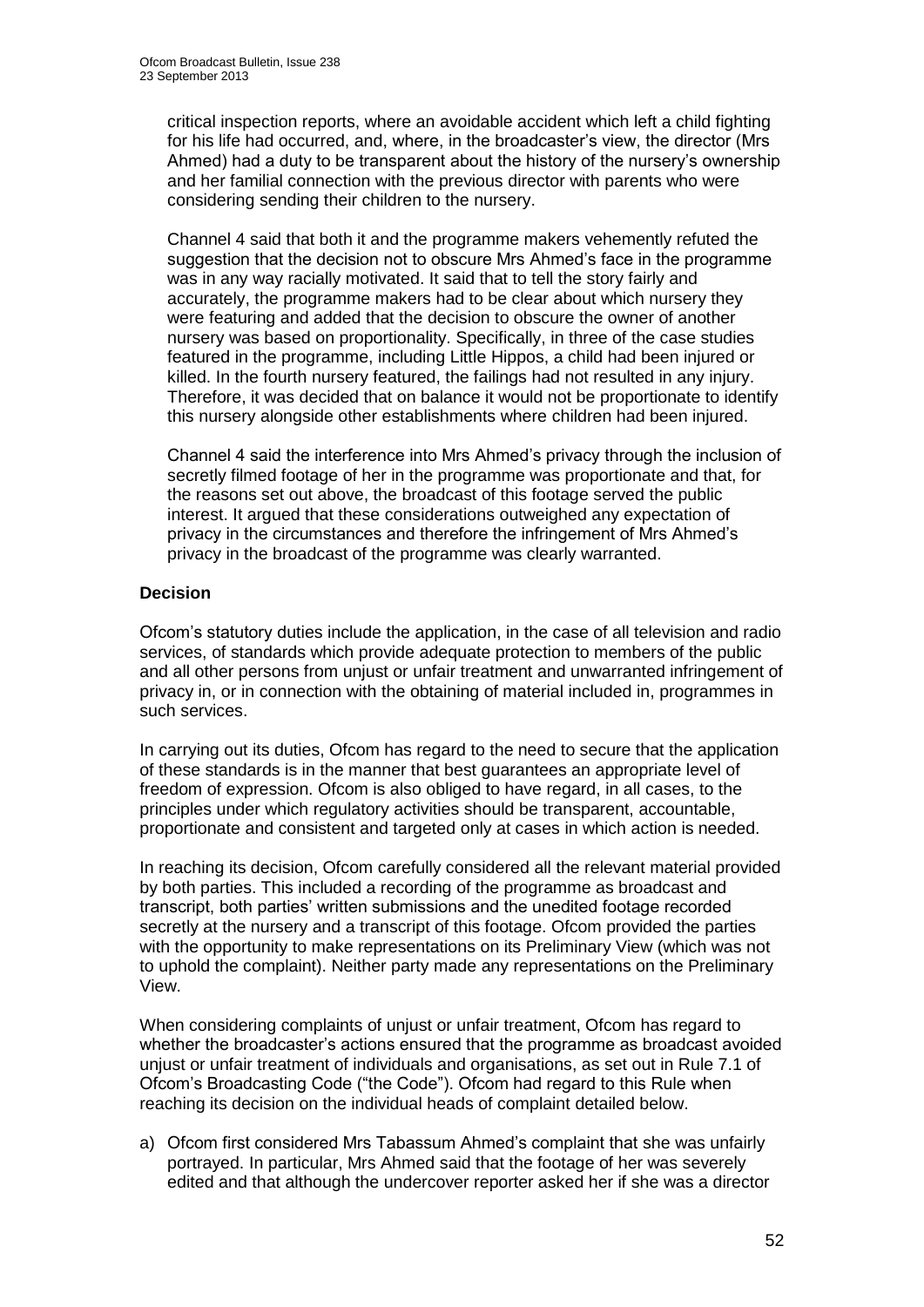of the nursery (to which she replied that she was) he did not ask her to whom she was married. She also said that there was no evidence that she had done anything wrong and she had not been found guilty of anything.

In considering this part of the complaint, Ofcom had regard to Practice 7.9 of the Code which provides that before broadcasting a factual programme, broadcasters should take reasonable care to satisfy themselves that material facts have not been presented, disregarded or omitted in a way that is unfair to the individual or organisation, and that anyone whose omission could be unfair to an individual or organisation has been offered an opportunity to contribute. It also had regard to Practice 7.6 which states that when a programme is edited, contributions should be represented fairly.

As noted above the programme considered the issue of nursery safety and in particular the practice of the re-registering of nurseries which have received a poor Ofsted report(s) and/or have histories of serious accidents.

In assessing Mrs Ahmed's complaint that she was unfairly portrayed Ofcom first considered what, if any, claims were made about her and the nursery she operated in the programme.

The relevant section of the programme included several claims of wrongdoing and incompetence with regard to the way in which the nursery operated when it traded under the name Little Hippos and on the part of its then director Mr Irshad Ahmed. In particular, the programme said that, following a serious accident, in which a child attending the nursery (Eshan Ahmed) had fallen from the top of a fire escape (and thereby severely fractured his skull) Mr Ahmed had lied to the child's mother (Mrs Sabrina Ahmed) to try to hide the nursery's negligence in not having previously carried out a risk assessment at the nursery. The programme also said that the nursery had been required to do this risk assessment by Ofsted after the regulator had found 17 breaches of its standards at Little Hippos. In addition, the programme said that following the accident a court had found that the nursery had breached health and safety legislation and fined it £16,000.

Ofcom considered that there was a reasonable basis for the inclusion of these claims in the programme, namely: Ofsted reports about Little Hippos, the report of the court hearing; and the findings against the nursery/Mr Ahmed and the testimony of Mrs Sabrina Ahmed. In addition, it noted that the programme makers gave Mr Ahmed an opportunity to respond to the claims made about him and the programme informed viewers that although Mr Ahmed did not wish to provide a formal statement in response to these claims, he had said that the nursery was under new ownership and that the decision to change its name was due to the bad publicity and there was nothing sinister about it.

Turning to Mrs Ahmed's complaint, Ofcom noted that the programme did not include any claims of incompetence on the part of the nursery since it had been operating under new ownership and a new name (i.e. during the time Mrs Tabassum Ahmed had been the director of the nursery and it had traded under the name My World). Indeed, having explained that the nursery had changed its name and that *"on company records, Irshad Ahmed is no longer linked to the company"* the presenter of the report said: *"When we went undercover the nursery seemed to have turned a corner, a new manager was in place and also a new owner Tabassum Ahmed"*.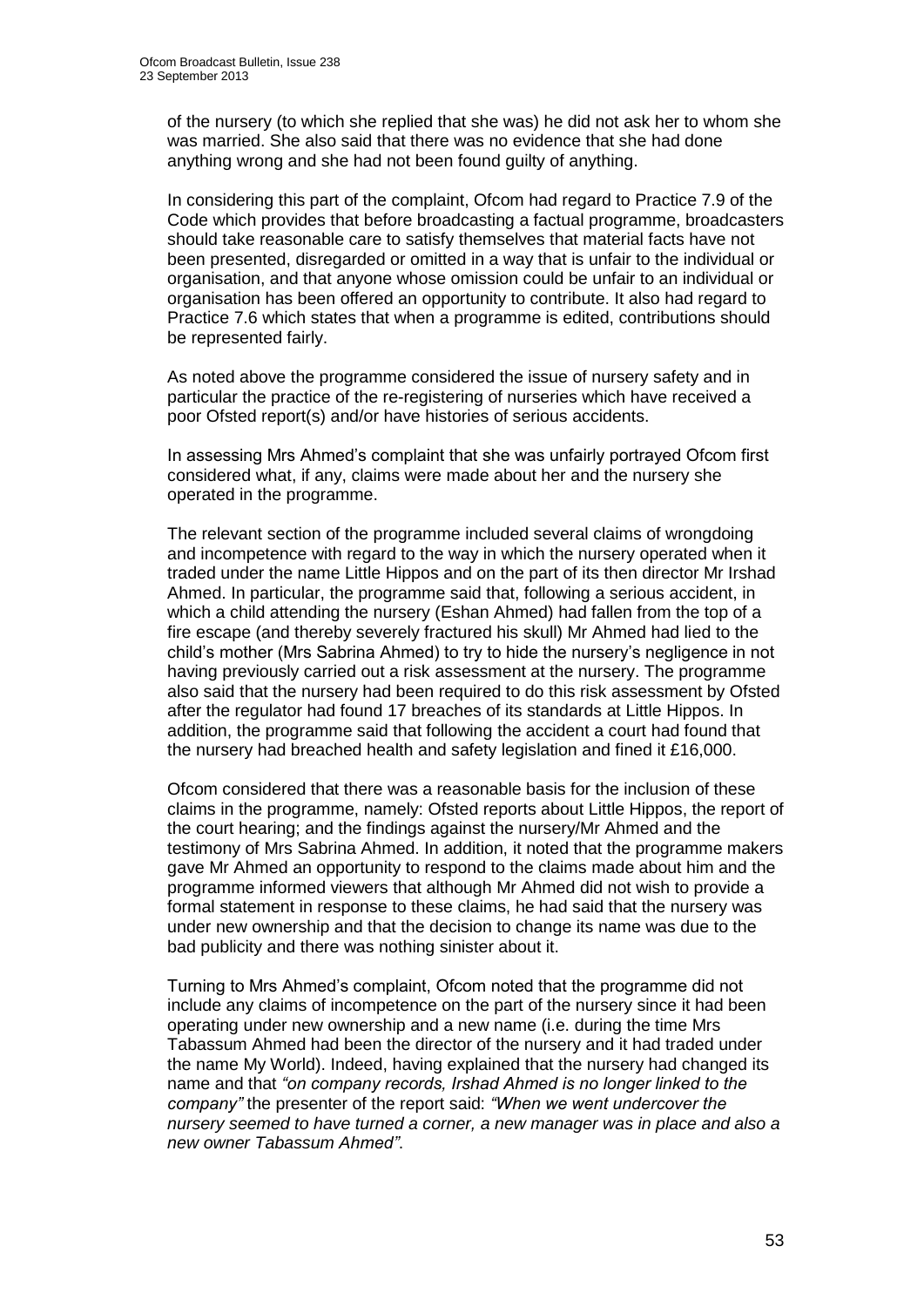There followed an exchange of comments between Mrs Tabassum Ahmed and the undercover reporter:

Reporter (undercover): *"What about Mr Ahmed the Director, is he...?*

Mrs T Ahmed: *No, we are, we are the one that take over from Mr Ahmed. You know. I'm the one who's take over. I bought this...*

Reporter: *Oh, oh OK, alright.*

Mrs T Ahmed: *I bought this company from Mr Ahmed...It's, it's not called Little Hippos it's called My World Nursery".* 

The presenter then said that Mrs Ahmed *"forgot to mention"* to the undercover reporter - whom she believed to be a parent who was considering sending his child to the nursery - *"the small fact that Mr Ahmed, the man she bought the nursery from, is her husband"*.

He went on to note the *"striking similarities"* between the websites of Little Hippos and My World and the fact that according to its website My World claimed to have received a food hygiene rating of five and three other awards as well as an endorsement from a parent *"for providing an A star private nursery"* despite the fact that it had only been operating for a week. Subsequently, Ms Marion Dowling, who was described in the programme as a childcare expert, was shown saying *"I'm afraid that they* [i.e. My World] *want it both ways. They want the unfortunate history erased and they want comments such as this* [i.e. positive comments]*, you know, kept".* 

In addition, Ofcom observed that prior to this section of the programme (which included not only secretly filmed footage of an undercover reporter visiting My World but also of a different undercover reporter visiting another nursery which had changed its name after receiving critical assessments from Ofsted) the presenter said: *"After the break we go undercover to find out if nurseries will tell the truth about previous complaints"*. It also noted that the programme made it clear that in Mrs Sabrina Ahmed's opinion, parents with children at, or thinking of sending their children to, My World had a right to know about the accident that had occurred at the nursery when it was under Mr Ahmed's direction and that in this type of circumstance it should not be possible to *"pass the nursery on"* to another member of the same family.

Taking account of all these observations Ofcom concluded that the programme had implied that, as the director of My World, Mrs Ahmed had:

- deliberately omitted to mention her close family connection to Mr Irshad Ahmed to someone whom she believed to be a parent thinking of sending his child to the nursery. This was because knowledge of the connection may have a detrimental impact on that person's impression of the nursery; and
- sought to use the positive aspects of the history of the nursery when it traded under the name Little Hippos to the advantage of the nursery under its new name (My World) while at the same time omitting any negative aspects of this history.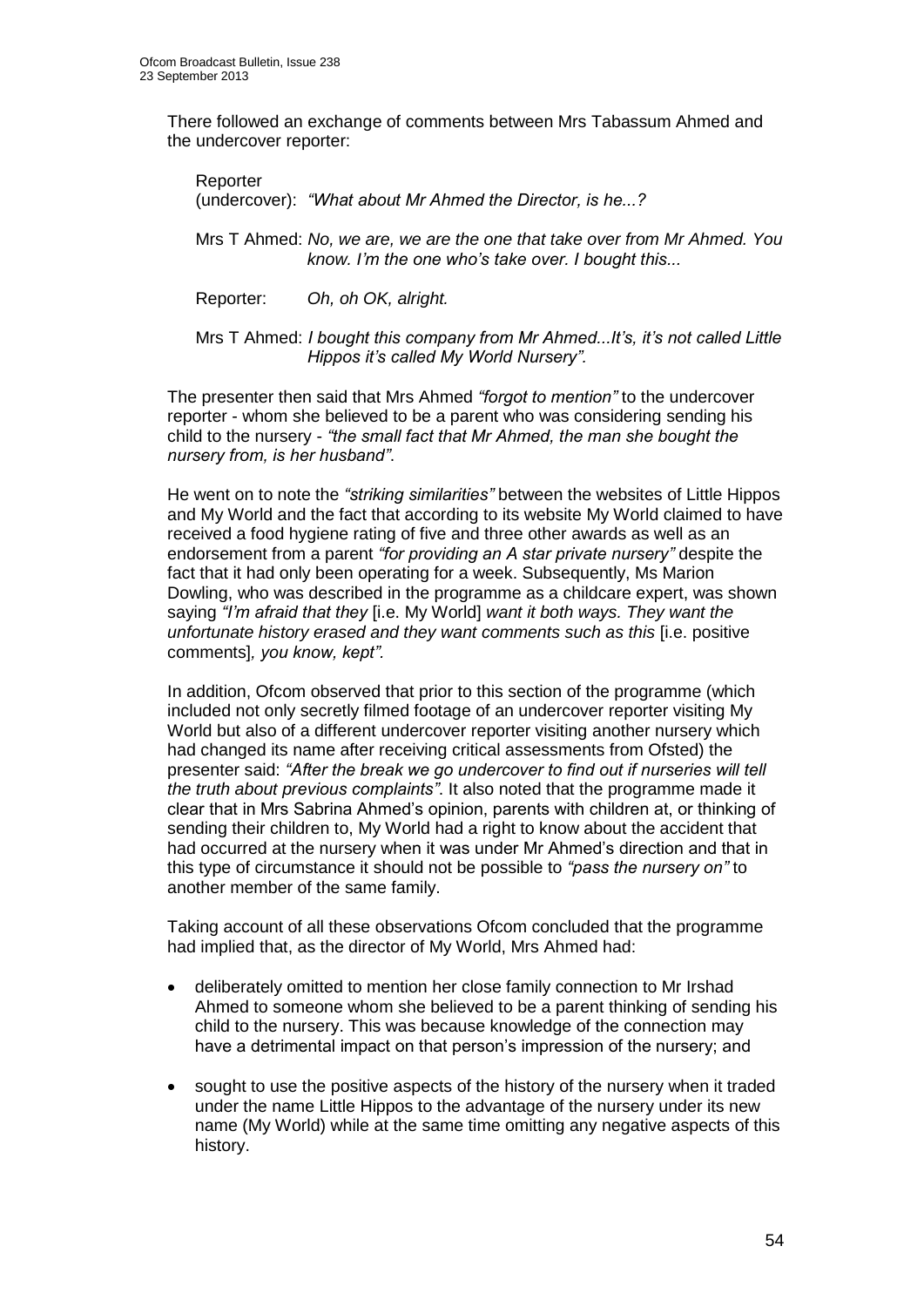Ofcom observed that in her complaint Mrs Ahmed said that there was no evidence that she had done anything wrong and she had not been found guilty of anything. It noted that the programme had not said that Mrs Ahmed was guilty of anything. However, given the inclusion of the claims above, Ofcom did consider that the programme had indicated that Mrs Ahmed had deliberately misled parents thinking of sending their children to the nursery. It therefore went on to consider the source of the information on which these claims were based.

Ofcom noted that the above claims were based on information which was publically available (notably records at Companies House and the websites of Little Hippos and My World) as well as the observations of the undercover reporter when he visited the nursery, the secretly filmed footage he recorded during that visit, and, in particular, the information which Mrs Ahmed chose to volunteer to the undercover reporter when he questioned her about Mr Ahmed during this visit. Ofcom observed that in her complaint Mrs Ahmed said that the undercover reporter had not specifically asked her to whom she was married and that Channel 4 responded to this by saying that although Mrs Ahmed was not asked explicitly who her husband was (because doing so would have been incongruous and compromised the undercover reporter) she was, as set out above, asked about Mr Ahmed and Little Hippos.

In Ofcom's opinion, given that Mrs Ahmed was clearly aware of the accident involving Eshan Ahmed, the conviction which followed and of her husband's previous role at the nursery, it would not have been unreasonable for her to have volunteered her close familial connection to Mr Ahmed in response to a question about him and the nursery's history, without specifically having been asked if she was married to him. Ofcom also considered that given that Channel 4 was investigating whether or not parents thinking of using the nursery would be told about its history and, in particular, the familial connection between Mrs Tabassum Ahmed and the former director of the nursery, Mr Irshad Ahmed, it was reasonable for the undercover reporter not to have asked Mrs Ahmed directly about her relationship to Mr Ahmed as this was not the type of question which a parent seeking information about a nursery would typically ask.

Given the evidence set out above, Ofcom concluded that there was a reasonable basis for the inclusion of the claims about Mrs Ahmed in the programme.

However, notwithstanding this conclusion, Ofcom also considered that the claims made against Mrs Ahmed were serious in nature. In effect the programme said that she had misled the undercover reporter about the history of the nursery she operated and her connection to Little Hippos through her husband (albeit through the omission of information rather than making an untrue statement). This was to prevent parents from finding out about the accident which had occurred at the nursery when it was under the directorship of her husband. The programme suggested that the My World website deliberately created a misleading impression in that it claimed accolades or positive feedback to which it was not entitled while not acknowledging the negative history of the nursery when it was called Little Hippos.

Ofcom considered that these claims amounted to an allegation of wrongdoing on Mrs Ahmed's part and noted that, as set out in Practice 7.11 of the Code, if a programme alleges wrongdoing or incompetence or makes other significant allegations, those concerned should normally be given an appropriate and timely opportunity to respond. However, Ofcom also noted that Mrs Ahmed did not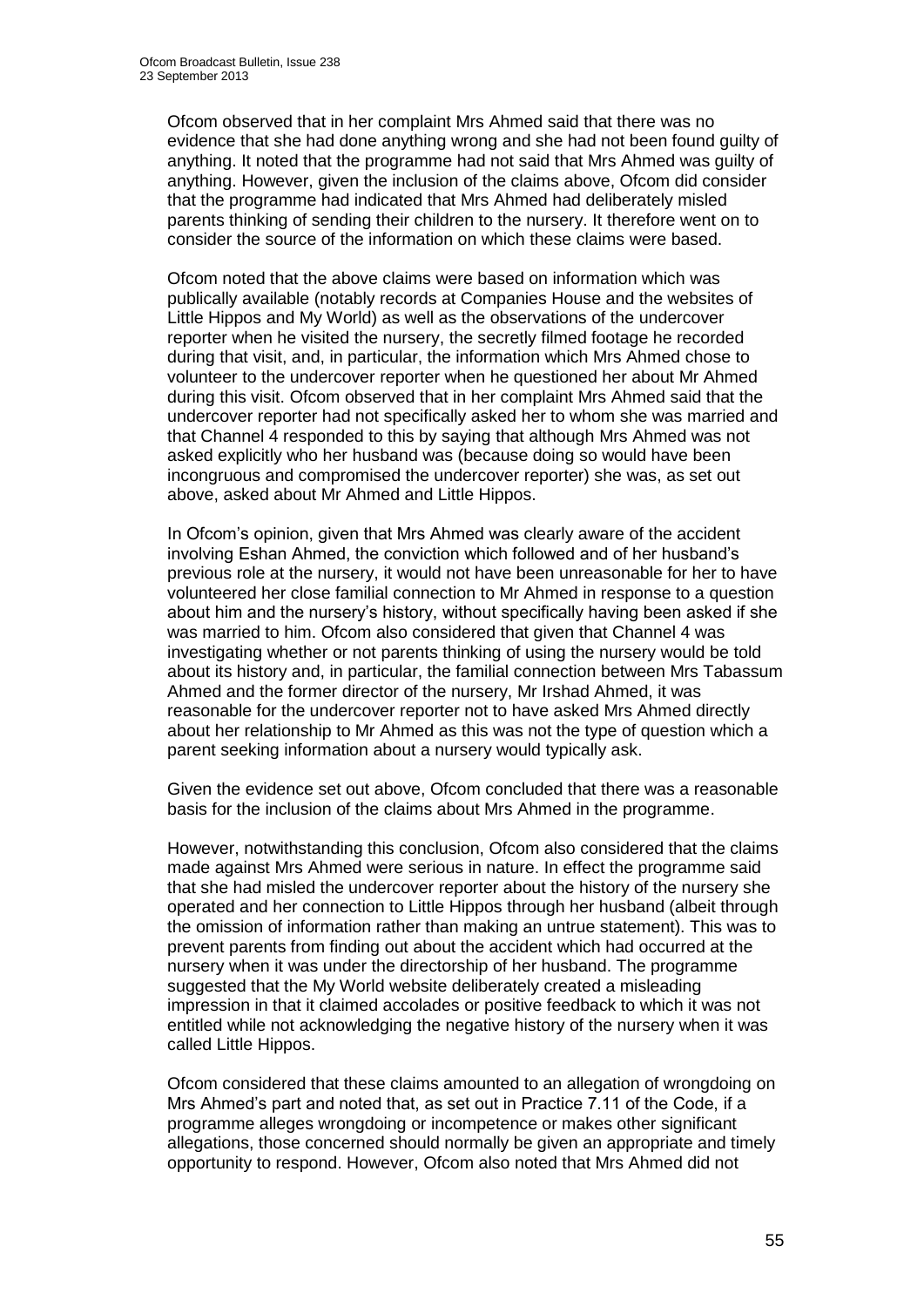specially complain that she was not given an appropriate opportunity to respond to the claims made about her in the programme.

Nevertheless, Ofcom observed that the programme makers wrote separately to both Mr and Mrs Ahmed to set out the nature of the programme and what it would say about Mr Ahmed, Little Hippos and My World. The letters also explained that an undercover reporter had secretly filmed footage at the nursery "in order to explore how frank the nursery would be about previous failings to prospective parents" and asked the recipients to comment on the programme makers' observations and explain several points including:

- Why the nursery changed its name (and if this was to distance itself from previous criticism by Ofsted and the serious accident);
- Why, if the nursery had had a genuine change in ownership, it was using testimonials on its website which were granted to its predecessor; and
- Why Mrs Ahmed was not open about the fact that she had taken over from her husband as director of the nursery.

Ofcom observed that, as noted above, the programme made it clear that although Mrs Ahmed chose not to provide a formal response to the claims being made about her and the change of ownership at the nursery she did provide a number of testimonies from parents who were happy with the nursery.

Mrs Ahmed also complained the footage of her (which was secretly filmed) was severely edited. With regard to this element of the complaint, it is important to note that the editing of a programme is an editorial matter for a broadcaster. However, broadcasters must ensure that the programme as broadcast does not result in unfairness to an individual or organisation. That said, it was not necessary for Channel 4 to have restated or reflected every comment Mrs Ahmed made in order to avoid unfairness to her.

Having assessed the unedited recording and transcript of the secretly recorded footage of Mrs Ahmed, Ofcom noted that during this footage she:

- was introduced to the undercover reporter and talked to him about how "cute" his daughter was;
- spoke to the undercover reporter about her role as director of My World and its partnerships with six other nurseries run by family members or good friends;
- explained to the undercover reporter that she had bought the nursery from Mr Ahmed, that she was its sole director and that it was no longer called little Hippos but was instead My World; and
- said that they were waiting for new registration from Ofsted and encouraged feedback from parents.

Later on Mrs Ahmed also discussed the provision of halal food in the nursery and observed that the nursery had a managing director who was on one of its other sites on that day.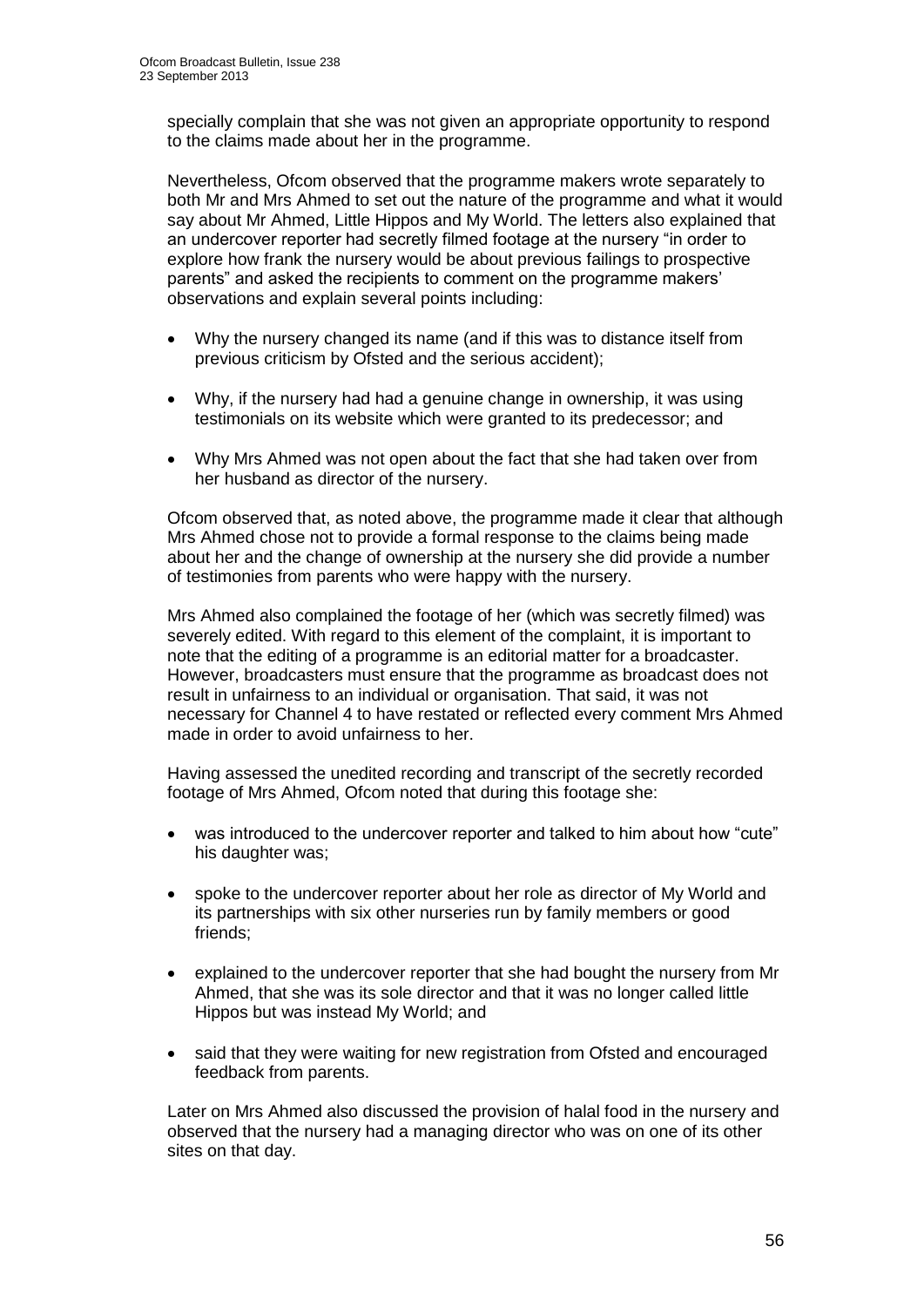Ofcom concluded that the secretly filmed footage of Mrs Ahmed in the nursery was not unfairly edited. This was because the report included the key comments which she made to the undercover reporter (namely, that she had bought the nursery from Mr Ahmed and taken over its running and that it was no longer called Little Hippos but was instead called My World), and because the report neither included nor omitted footage which was likely to have materially affected viewers' opinions of Mrs Ahmed in a way that was unfair to her.

Taking into account all the factors set out above, Ofcom considered that the programme makers took reasonable care to satisfy themselves that the programme did not present, disregard or omit material facts, with regard to the portrayal of Mrs Ahmed in a way that resulted in unfairness to her; and her contribution to the programme was not unfairly edited.

Therefore, Ofcom concluded that Mrs Ahmed was not treated unfairly in the programme as broadcast in these respects.

### Unwarranted infringement of privacy

In Ofcom's view, the individual's right to privacy has to be balanced against the competing rights of the broadcasters to freedom of expression. Neither right as such has precedence over the other and where there is a conflict between the two, it is necessary to intensely focus on the comparative importance of the specific rights. Any justification for interfering with or restricting each right must be taken into account and any interference or restriction must be proportionate.

This is reflected in how Ofcom applies Rule 8.1 of the Code which states that any infringement of privacy in programmes, or in connection with obtaining material included in programmes, must be warranted.

b) Ofcom considered Mrs Ahmed's complaint that her privacy was unwarrantably infringed in the programme as broadcast because footage of her (which was filmed secretly) was shown in the programme without justification. Mrs Ahmed acknowledged that she had taken the nursery over from her husband but said that this information had not been hidden from anyone. In addition, Mrs Ahmed questioned why her face was included in the programme when the faces of people from the other nursery featured were not. Mrs Ahmed suggested that it might have been because she is of Asian origin while the people running the other nurseries were not.

In considering this head of complaint, Ofcom had regard to Practice 8.6 of the Code which states that if the broadcast of a programme would infringe the privacy of a person, consent should be obtained before the relevant material is broadcast, unless the infringement of privacy is warranted. Ofcom also had regard to Practice 8.14 of the Code which states that material gained by surreptitious filming or recording should only be broadcast when it is warranted.

In order to establish whether or not Mrs Ahmed's privacy was unwarrantably infringed in this respect, Ofcom first assessed the extent to which she had a legitimate expectation of privacy in respect of the broadcast of the secretly filmed footage of her.

Ofcom observed that Mrs Ahmed was filmed secretly in her place of work which was a children's nursery. Some of the filming took place in the office where Mrs Ahmed worked alongside at least one of the nursery's management team. While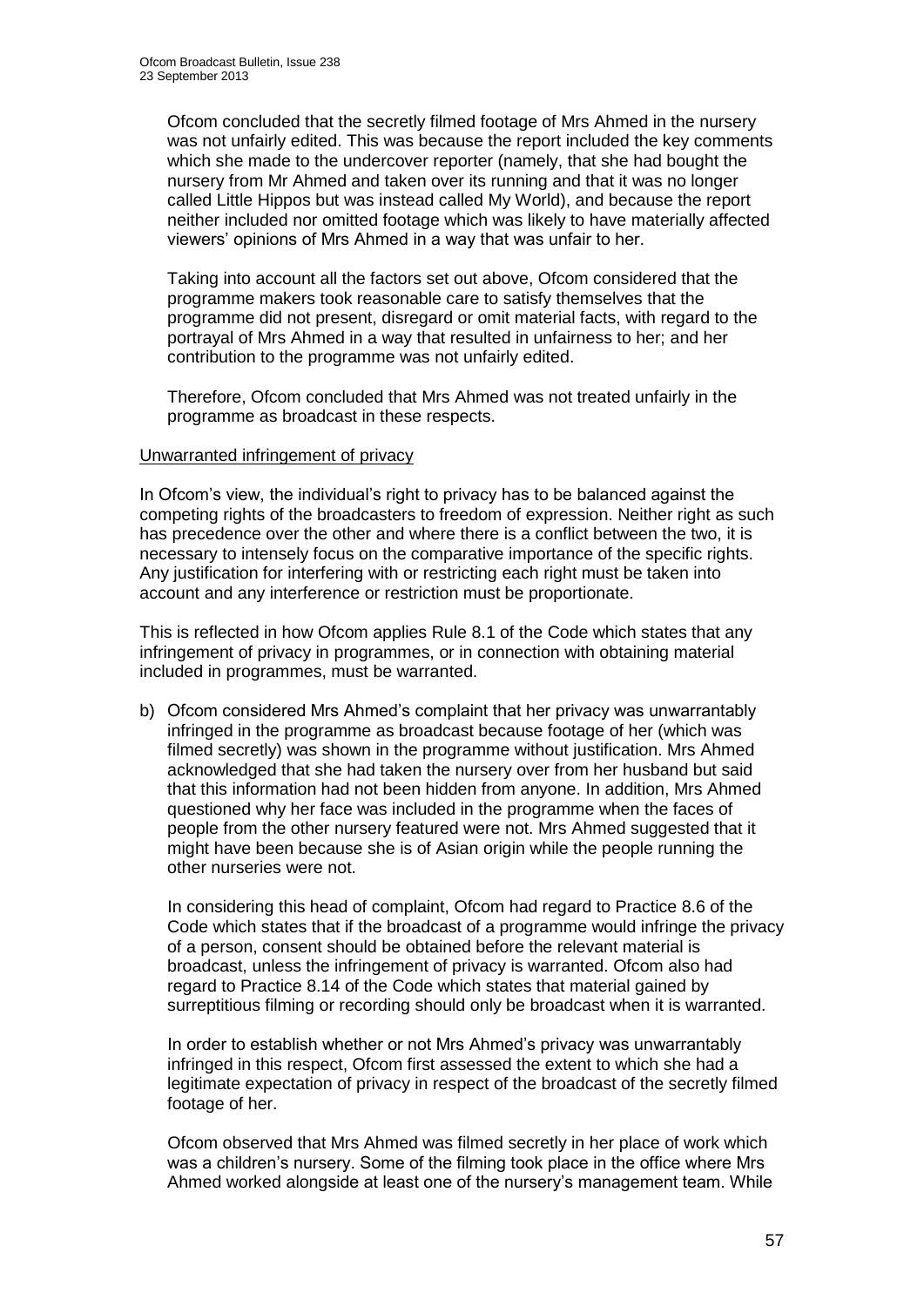1

this was not a place to which the general public had unfettered access, clearly individuals considering using the nursery were invited into this office.

The footage of Mrs Ahmed which was shown in the programme included no information about her which did not relate to her directorship of the nursery. As noted above it simply showed her welcoming the reporter who was posing as a prospective client and talking about how she had bought the nursery from Mr Ahmed and changed its name from Little Hippos to My World. In light of these observations and given that Mrs Ahmed advertised her business via its website and was willing to discuss how the nursery operated to a person posing as a prospective client, Ofcom considered that none of this footage included information which Mrs Ahmed would not be willing to impart to members of the public seeking the nursery's services.

Nonetheless, having taken the factors noted above into account, Ofcom concluded that Mrs Ahmed had a legitimate expectation of privacy with regard to the broadcast footage of part of her conversation with the undercover reporter and that her privacy had been infringed as a result of the broadcast of this material. This was because the conversation took place within an office to which the general public did not have unfettered access; Mrs Ahmed took part in the conversation on the basis that it was a private exchange of information between her as the director of the nursery and a parent; and the filming of the conversation took place without Mrs Ahmed's knowledge or consent (i.e. surreptitiously). However, this expectation was limited by the fact that some members of the public (notably parents of children attending the nursery or trades people providing services to the nursery) would regularly be invited to the office in question and no information of a personal or sensitive nature to Mrs Ahmed was included in this footage. Ofcom also observed that Mrs Ahmed did not give consent for the broadcast of the material in question (i.e. the recording of part of her conversation with the undercover reporter).

Ofcom next went on to consider whether the infringement of Mrs Ahmed's legitimate expectation of privacy in this regard was warranted. In this context "warranted" has a particular meaning. It means that, where broadcasters wish to justify an infringement of privacy as warranted, they should be able to demonstrate why in the particular circumstances of the case it is warranted.

To do this, Ofcom sought to balance the broadcaster's right to freedom of expression, the public interest which Channel 4 said was served through the inclusion of this footage in the programme and the audience's right to receive information and ideas without unnecessary interference, with Mrs Ahmed's right to privacy<sup>3</sup>. In this respect, Ofcom considered whether, in the circumstances, there was a sufficient public interest to justify the infringement of Mrs Ahmed's legitimate expectation of privacy.

Ofcom noted Channel 4's position that there was a strong public interest in illustrating the difficulty for prospective parents in finding out about a nursery's history. In particular, it observed that the broadcaster had argued that Little Hippos/My World represented a clear example of this issue. It was a nursery with a long history of critical inspection reports, where an avoidable accident which left a child fighting for his life had occurred and where, in the broadcaster's view, the

 $3$  Examples of public interest would include revealing or detecting crime, protecting public health or safety, exposing misleading claims made by individuals or organisations or disclosing incompetence that affects the public.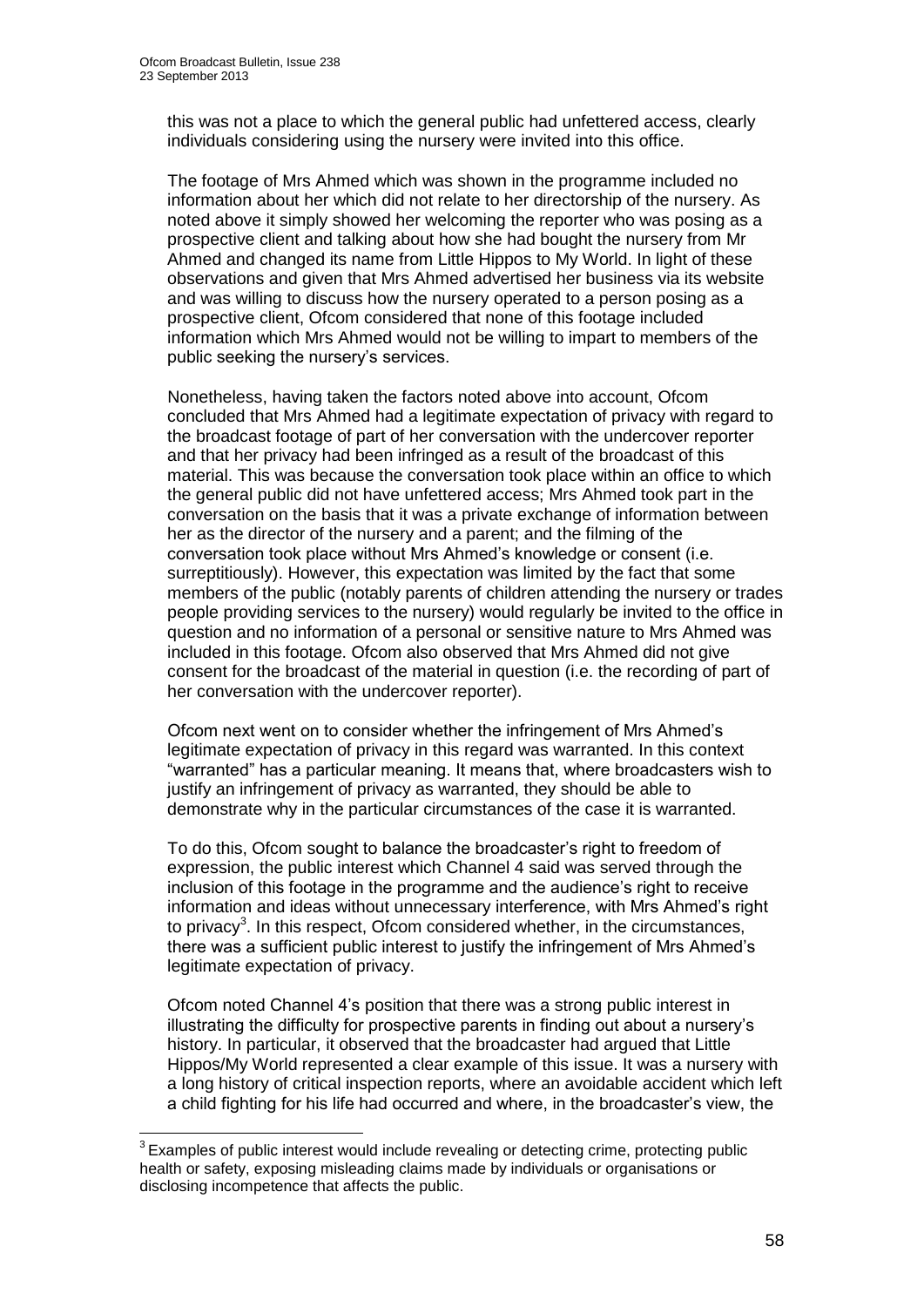director (Mrs Ahmed) had a duty to be transparent with parents who were considering sending their children to the nursery about the history of the nursery's ownership and her familial connection with the previous director. It also recognised that within the complaint Mrs Ahmed said that the information that she had taken over the nursery from her husband had not been hidden from anyone.

In Ofcom's view, the inclusion in the report of a direct illustration of a person trying and failing to elicit pertinent and full information about the history of the nursery in question (notably the close connection between the current director and the former director of the nursery, the latter of whom was in charge during a period when the nursery had received critical Ofsted inspections and when a serious accident had occurred) served the public interest. This was because this illustration helped materially to impress upon viewers the difficulty facing parents in these circumstances (i.e. those seeking to evaluate a nursery which has reregistered under a new name following either critical Ofsted inspection reports and/or serious accidents).

Ofcom therefore concluded that, on balance, the broadcaster's right to freedom of expression and the public interest in broadcasting this material in these particular circumstances outweighed Mrs Ahmed's legitimate expectation of privacy in secretly filmed footage which was broadcast without her consent.

Ofcom recognised that within her complaint Mrs Ahmed questioned why her face was included in the programme when the faces of people from the other nurseries featured were not and that she suggested that it might have been because she is of Asian origin while the people running the other nurseries were not. However, Ofcom noted that Channel 4 vehemently refuted this suggestion and that the complainant had not provided any evidence to support the claim that her face had not been obscured because she was of Asian origin.

Ofcom also observed that in its response to this aspect of the complaint the broadcaster said that in three of the four case studies featured in the programme a child had been injured or killed (one of these being Little Hippos – now My World) and the nurseries concerned (and/or managers thereof) had been identified in the programme. Only in the fourth nursery featured, where the failings had not resulted in any injury, had the nursery not been identified. Ofcom considered that it was justified for the programme to have included this footage of Mrs Ahmed without obscuring her face.

Having taken all the factors above into account, Ofcom considered that there was no unwarranted infringement of Mrs Ahmed's privacy in the programme as broadcast.

**Accordingly, Ofcom has not upheld Mrs Ahmed's complaint of unjust or unfair treatment and unwarranted infringement of privacy in the programme as broadcast.**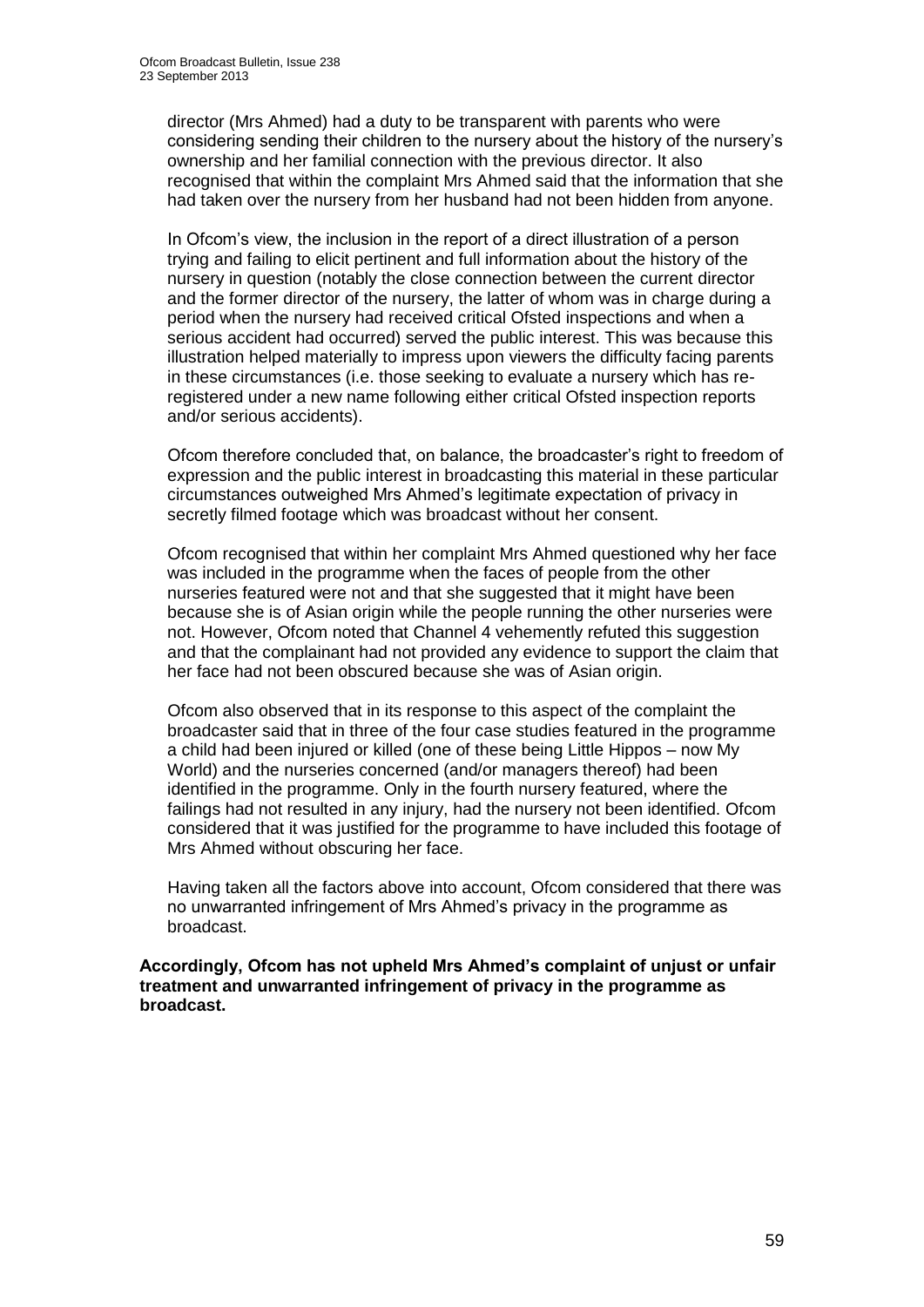# **Not Upheld**

### **Complaint by Gordons LLP on behalf of The Factory Shop Limited**

*Secrets of the Shoplifters, Channel 4, 16 April 2013*

### **Summary**

Ofcom has not upheld The Factory Shop Limited's ("The Factory Shop") complaint of unjust or unfair treatment in the programme as broadcast.

The programme followed a team of undercover police officers dealing with shoplifters in the lead up to Christmas. The programme included an interview with Mr Gavin Platts, a shoplifter, who discussed his shoplifting activities and revealed that he had previously shoplifted at The Factory Shop.

Gordons LLP complained to Ofcom on behalf of The Factory Shop that it had been treated unjustly or unfairly in the programme as broadcast.

Ofcom found that:

- The broadcaster had taken reasonable care to ensure that the programme did not present Mr Platts' comments in a way that resulted in unfairness to The Factory Shop.
- Mr Platts' comments did not amount to significant allegations, or allegations of wrongdoing or incompetence, about The Factory Shop. Therefore, it was not incumbent upon the programme makers or the broadcaster to have offered it an appropriate and timely opportunity to respond to Mr Platts' comments or to have been informed prior to broadcast that it would be featured in the programme.

In this case, the allegations made by Mr Platts did not amount to significant allegations about The Factory Shop. It is important for broadcasters to note however that when significant allegations are made, either by a contributor to the programme or by the programme itself, the broadcaster must ensure that the person concerned should normally be given an opportunity to respond and, where appropriate, for that response to be represented in the programme in a fair manner.

### **Introduction and programme summary**

On 16 April 2013, Channel 4 broadcast an edition of *Secrets of the Shoplifters*, a programme which followed a team of undercover police officers in South Yorkshire dealing with shoplifters and pickpockets in the lead up to Christmas. The programme explained that the police officers were targeting their *"top ten shoplifters in one concentrated blitz"*.

One of the shoplifters targeted was Mr Gavin Platts, also known as *"the Grinch"*. Interview footage of Mr Platts was included in the programme in which he explained how easy he found shoplifting. The exterior of The Factory Shop could be seen and a sign with the shop name "The Original Factory Shop" was visible for approximately three seconds, although the name was partially obscured by a van parked in the street. Mr Platts then stated: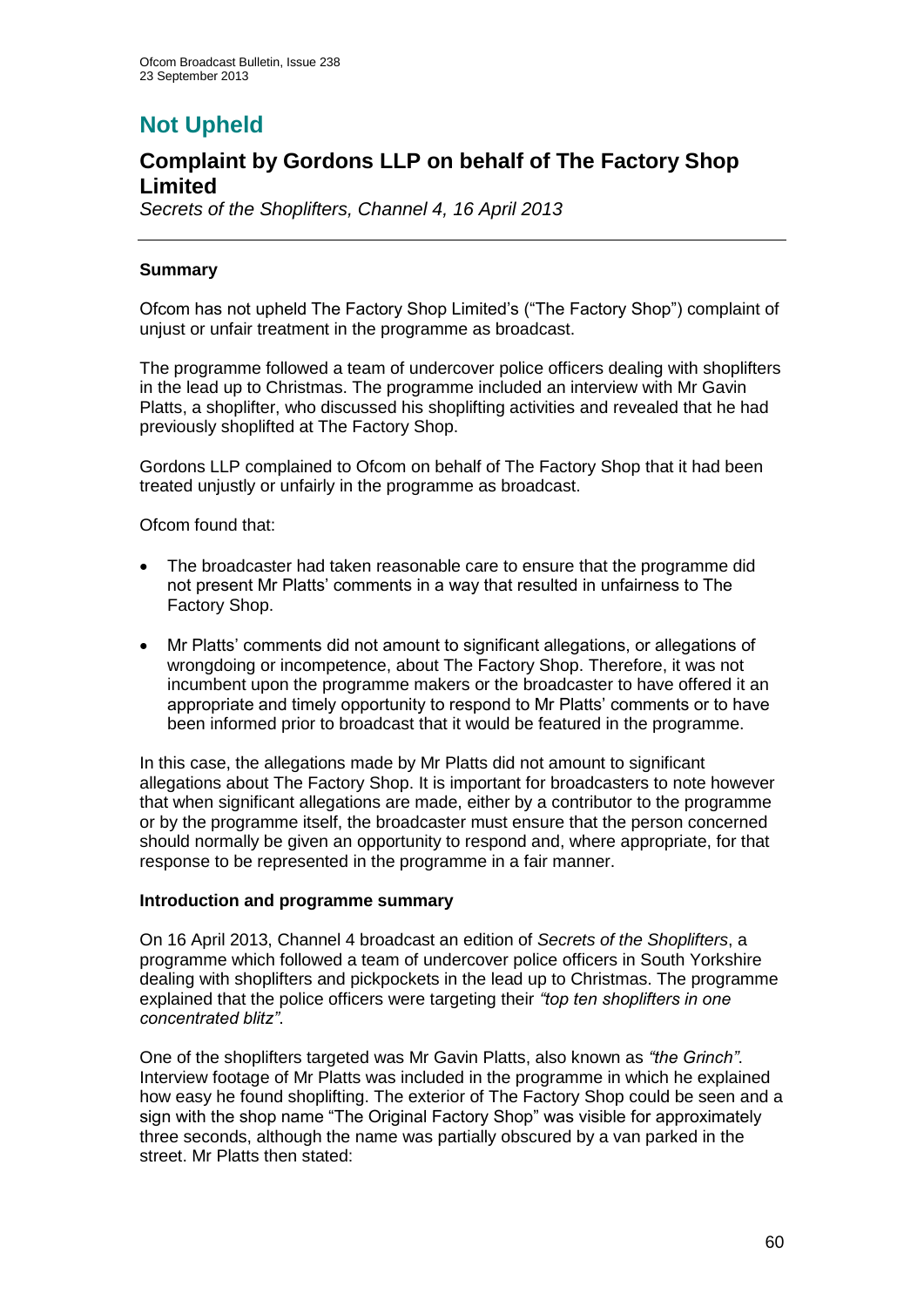*"That shop, I've hammered. Clothes and kids' toys and you know like order for Christmas an' that. I used to go in there and come out with me coat full to the brim, blatant like that, the alarms going off and everything and they just leave you to it and let you walk off".*

Later in the programme, Mr Platts was shown being arrested by police officers and being told that he would be interviewed and charged with shoplifting offences.

#### **Summary of the complaint and the broadcaster's response**

Gordons LLP complained that The Factory Shop was treated unjustly or unfairly in the programme as broadcast because:

a) The programme gave the incorrect impression that The Factory Shop was vulnerable to shoplifters, poorly run and allowed shoplifting activity to go unchecked, thereby damaging The Factory Shop's reputation.

Before addressing the specific heads of complaint, Channel 4 said that the programme dealt with a serious issue of public interest in highlighting the extent of shoplifting in the UK. Channel 4 also said that by following the shoplifters and the police officers, the programme showed how difficult it was for the police and the shops to catch the professional shoplifters who had become adept at evading detection or arrest.

In response to the complaint that the programme gave the incorrect impression that The Factory Shop was vulnerable, Channel 4 said that Mr Platts' comments during his interview were his own opinions and descriptions of his experience of shoplifting from The Factory Shop. Channel 4 stated that Mr Platts' comment about The Factory Shop's alarm system made the audience aware that it had security systems in place and that, in spite of this, Mr Platts claimed to have shoplifted from the shop. It said that these comments were the boasts of a prolific shoplifter who stole to order and made a living from shoplifting. Channel 4 said that viewers would accept that there was a certain element of bravado, bragging and exaggeration in Mr Platts' comments about his shoplifting abilities and experiences. Channel 4 argued too that it would be clear to viewers that any retail shop was vulnerable to being targeted for shoplifting by Mr Platts and other career shoplifters. It went on to say that the audience would understand that Mr Platts was not a chance shoplifter, but an expert and frequent shoplifter who unashamedly stole from shops and was not deterred by the security measures that were in place in those shops.

Further to this, Channel 4 said that the programme did not create an incorrect and unfair impression of The Factory Shop because, at the time of filming, the police had informed the programme makers that The Factory Shop was one of a few shops known to them to be targeted by shoplifters. It said the police also confirmed to the programme makers that The Factory Shop had, at the time of filming, poor security with only a couple of cameras of poor quality and coverage and that, to their knowledge, there were no security personnel. Channel 4 said that any impression that viewers may have formed as to the vulnerability of The Factory Shop to shoplifting by professional shoplifters and the adequacy of its security would have been accurate and therefore there is no inherent unfairness to The Factory Shop in the programme.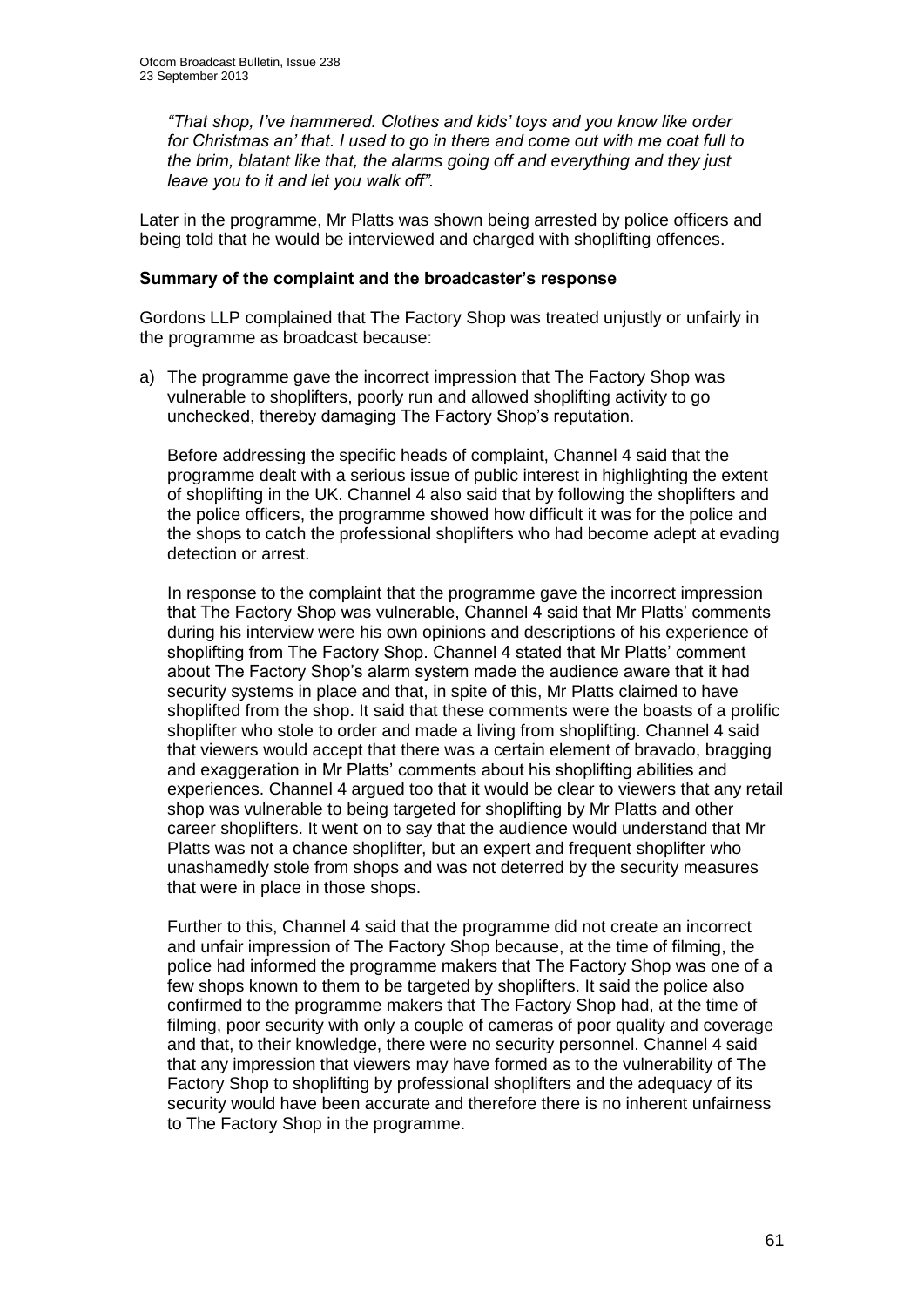b) The Factory Shop was not informed that it would be featured in the programme, nor given the opportunity to respond to the assertions made in the programme about the shoplifting activities of Mr Platts.

Channel 4 said that the comments made by Mr Platts did not cast negative aspersions on The Factory Shop. Channel 4 explained that all the shops featured in the programme, including The Factory Shop, were portrayed as victims of crime. It also said that Mr Platts' comments were his own opinions of his shoplifting activities and not those of the programme itself. For these reasons, Channel 4 considered the allegations made by The Factory Shop did not necessitate a right to reply.

### **Decision**

Ofcom's statutory duties include the application, in the case of all television and radio services, of standards which provide adequate protection to members of the public and all other persons from unjust or unfair treatment and unwarranted infringement of privacy in, or in connection with the obtaining of material included in, programmes in such services.

In carrying out its duties, Ofcom has regard to the need to secure that the application of these standards is in the manner that best guarantees an appropriate level of freedom of expression. Ofcom is also obliged to have regard, in all cases, to the principles under which regulatory activities should be transparent, accountable, proportionate and consistent and targeted only at cases in which action is needed.

In reaching its decision, Ofcom carefully considered all the relevant material provided by both parties. This included a recording of the programme as broadcast, a transcript of the programme and both parties' written submissions. Ofcom provided the parties with the opportunity to make representations on Ofcom's Preliminary View (which was not to uphold the complaint). Neither party made any representations on the Preliminary View.

When considering complaints of unjust or unfair treatment, Ofcom has regard to whether the broadcaster's actions ensured that the programme as broadcast avoided unjust or unfair treatment of individuals and organisations, as set out in Rule 7.1 of Ofcom's Broadcasting Code ("the Code").

a) Ofcom first considered the complaint that the programme gave the incorrect impression that The Factory Shop was vulnerable to shoplifters, poorly run and allowed shoplifting activity to go unchecked, thereby damaging The Factory Shop's reputation.

In considering this part of the complaint, Ofcom had regard to Practice 7.9 of the Code which states that before broadcasting a factual programme, broadcasters should take reasonable care to satisfy themselves that material facts have not been presented, disregarded or omitted in a way that is unfair to an individual or organisation.

Ofcom viewed the programme as broadcast and noted the comments made by Mr Platts about shoplifting from The Factory Shop. Ofcom took particular notice of Mr Platts' comment:

*"That shop, I've hammered. Clothes and kids' toys and you know like order for Christmas an' that. I used to go in there and come out with me*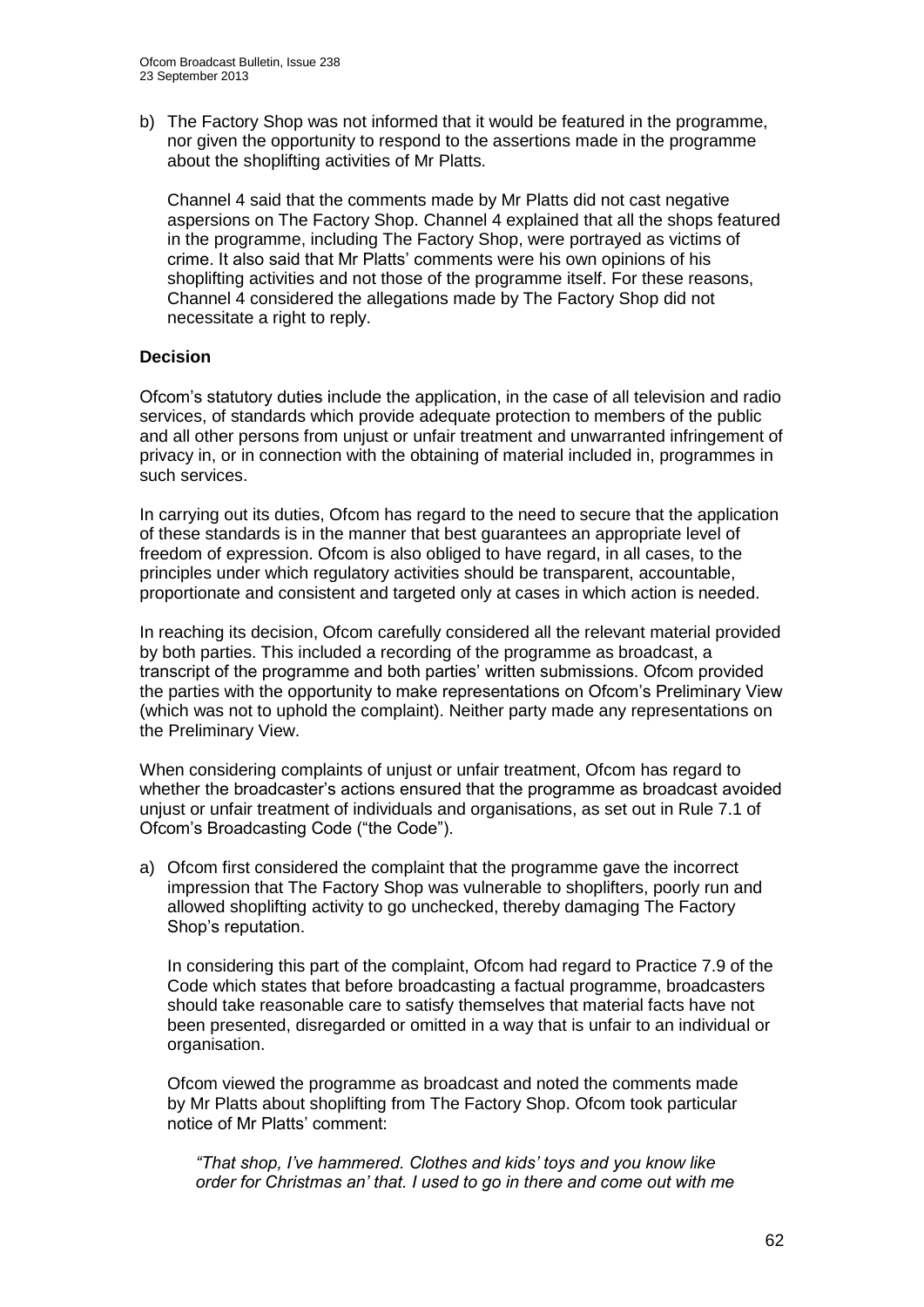*coat full to the brim, blatant like that, the alarms going off and everything and they just leave you to it and let you walk off".*

With regard to Mr Platts' contribution, it is important to note that it is not Ofcom's role to establish whether the substance of Mr Platts' comments were correct or not, but to determine whether in broadcasting his comments, the broadcaster took reasonable care not to present, disregard or omit material facts in a way that was unfair to The Factory Shop. In doing so, Ofcom considered the context of Mr Platts' comments as expressed in the programme and whether the programme's presentation of his opinion resulted in unfairness to the company.

Ofcom noted that Mr Platts was introduced to the programme as *"Gavin the Grinch"* and a *"prolific shoplifter"* and it took the view that the audience would have understood that the purpose of his contribution was to express his outlook on shoplifting based on his experience as a *"prolific shoplifter"*. Based upon Mr Platts' experience of shoplifting, which was clearly signposted to viewers by the programme's introduction of him, Ofcom considered that it was legitimate for the programme to include Mr Platts' comments. It noted too that the purpose of the programme was to provide an insight into the work of the undercover retail police in South Yorkshire as they attempted to catch the top ten most prolific shoplifters before Christmas, and Mr Platts was contributing to the programme because he was one of the shoplifters on this list.

In these circumstances, Ofcom went on to consider whether or not the presentation of Mr Platts' comments resulted in any unfairness to The Factory Shop. Ofcom again noted the manner in which Mr Platts was introduced in the programme (see paragraph above) and that he was shown voicing his own opinion as an experienced shoplifter who claimed to have stolen items from The Factory Shop. Ofcom noted too that within this part of the programme in which Mr Platts talked about how he carried out his shoplifting activities, CCTV footage of him shoplifting was also shown and it was explained that he was on *"the top ten list"* of most prolific shoplifters in the area.

While Ofcom recognised that Mr Platts' comments that the shop *"just leave you to it and let you walk off"* had the potential to imply that its security was lacking, it assessed that viewers would have been likely to have taken Mr Platts' comments to be exaggerated and would have seen the shop as a victim, rather than being in some way responsible for Mr Platts' recidivist criminality. In this context, Ofcom considered it was relevant to include Mr Platts' comments about The Factory Shop because they emphasised the vulnerability of shops to shoplifters regardless of the security measures they have in place.

Ofcom considered that Mr Platts was entitled to express his views about his experience of shoplifting, which included his claim to have stolen items from The Factory Shop which he said "leave you to it", and for the broadcaster to include them in the programme.

Ofcom also considered the other steps taken by Channel 4 to ensure the facts were presented fairly. Channel 4 had been told by the police at the time of filming that the footage from the CCTV cameras in The Factory Shop was poor in quality and that it did not employ security guards. Ofcom acknowledged that this information was not included in the programme as broadcast, but it considered that this demonstrated that the programme makers had gathered information from another source, i.e. the police, that corroborated to some extent the comments made by Mr Platts about the shop.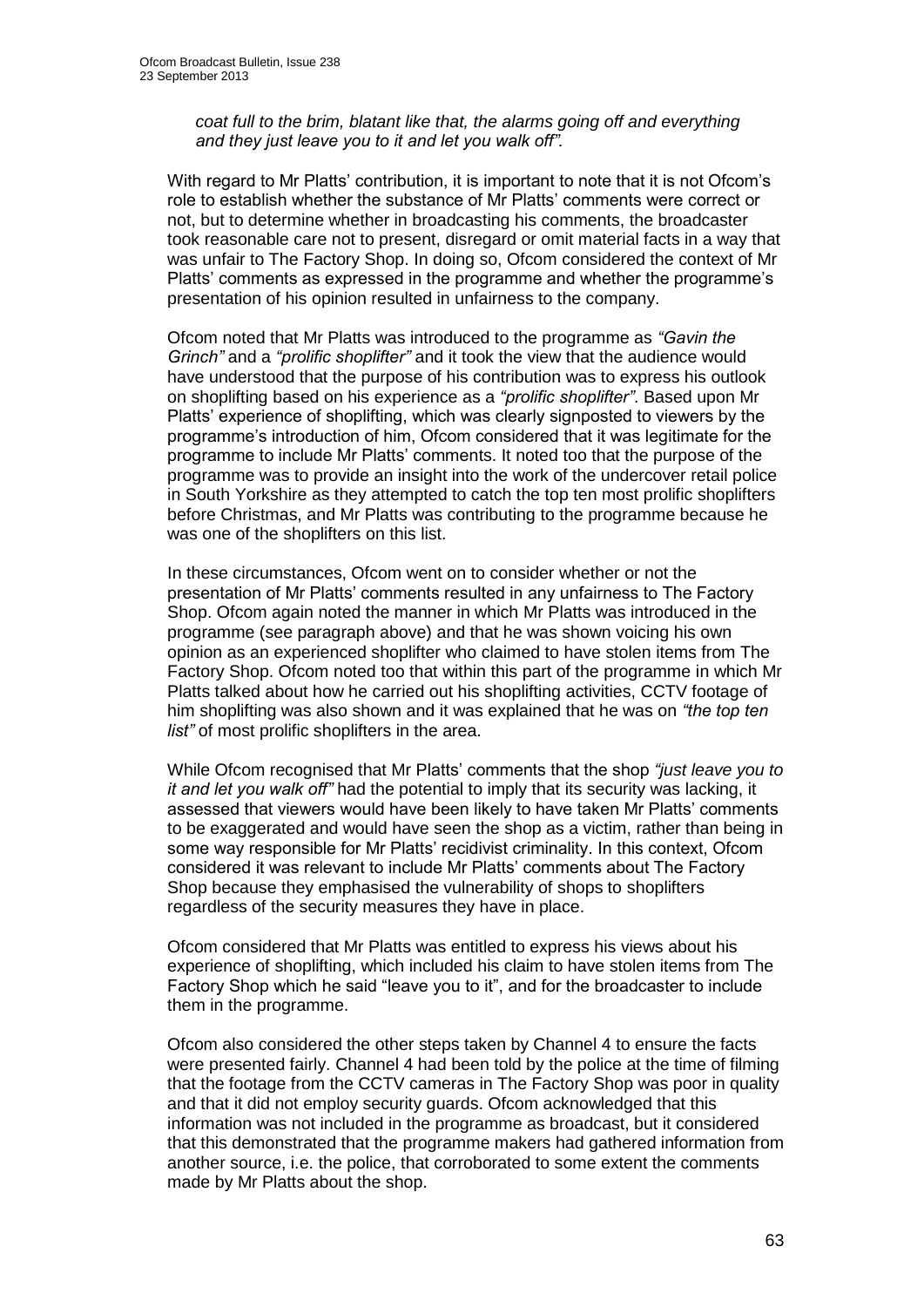Taking all the factors above into account, Ofcom acknowledged that the context in which Mr Platts' comments were made and the manner in which they were presented was such that viewers would have understood them to be his personal opinions based on his experience and were not an authoritative critique of the security measures employed by The Factory Shop. For this reason, Ofcom took the view that it was unlikely that Mr Platts' comments would have materially and adversely affected viewers' perceptions of The Factory Shop. In these circumstances, Ofcom considered that the broadcasters had taken reasonable care to ensure that the programme did not present Mr Platts' comments in a way that resulted in unfairness to The Factory Shop.

b) Ofcom then considered the complaint that The Factory Shop was not informed that it would be featured in the programme, nor given the opportunity to respond to the assertions made in the programme about the shoplifting activities of the contributor Mr Gavin Platts.

In considering this aspect of the complaint, Ofcom took account of Practice 7.11 of the Code which states that if a programme alleges wrongdoing or incompetence or makes other significant allegations, those concerned should normally be given an appropriate and timely opportunity to respond.

Again, Ofcom noted Mr Platts' comments in relation to stealing from The Factory Shop (see head a) above) and it considered whether the nature of his comments amounted to significant allegations that would place a requirement on the broadcaster to give The Factory Shop an opportunity to respond.

Ofcom noted Channel 4's submission that "Mr Platts' comments were his own opinions of his shoplifting activities and not those of the programme itself" and that it was for "these reasons [that] Channel 4 considered the allegations made by The Factory Shop did not necessitate a right to reply". Ofcom appreciated that a contributor is entitled to present his or her own opinions in a programme. However, if those opinions amount to allegations of wrongdoing, incompetence or other significant allegations about an individual or organisation, the broadcaster must ensure that that the individual or organisation concerned should normally be given an opportunity to respond and, where appropriate, for that response to be represented in the programme in a fair manner. The important point is that if significant allegations against an individual or organisation are made (whether by a contributor to a programme or by the programme itself), the right of reply should normally be offered.

As in head a) above, Ofcom considered that the comments made by Mr Platts were expressed as his own opinions and were not presented as an authoritative critique of The Factory Shop or the security measures it employed. Given that Ofcom did not consider that Mr Platts' comments amounted to significant allegations, or allegations of wrongdoing or incompetence, about The Factory Shop, it considered that it was not incumbent upon the programme makers or the broadcaster to have offered it an appropriate and timely opportunity to respond to Mr Platts' comments or to have been informed prior to broadcast that it would be featured in the programme.

**Accordingly, Ofcom has not upheld The Factory Shop's complaint of unjust or unfair treatment in the programme as broadcast.**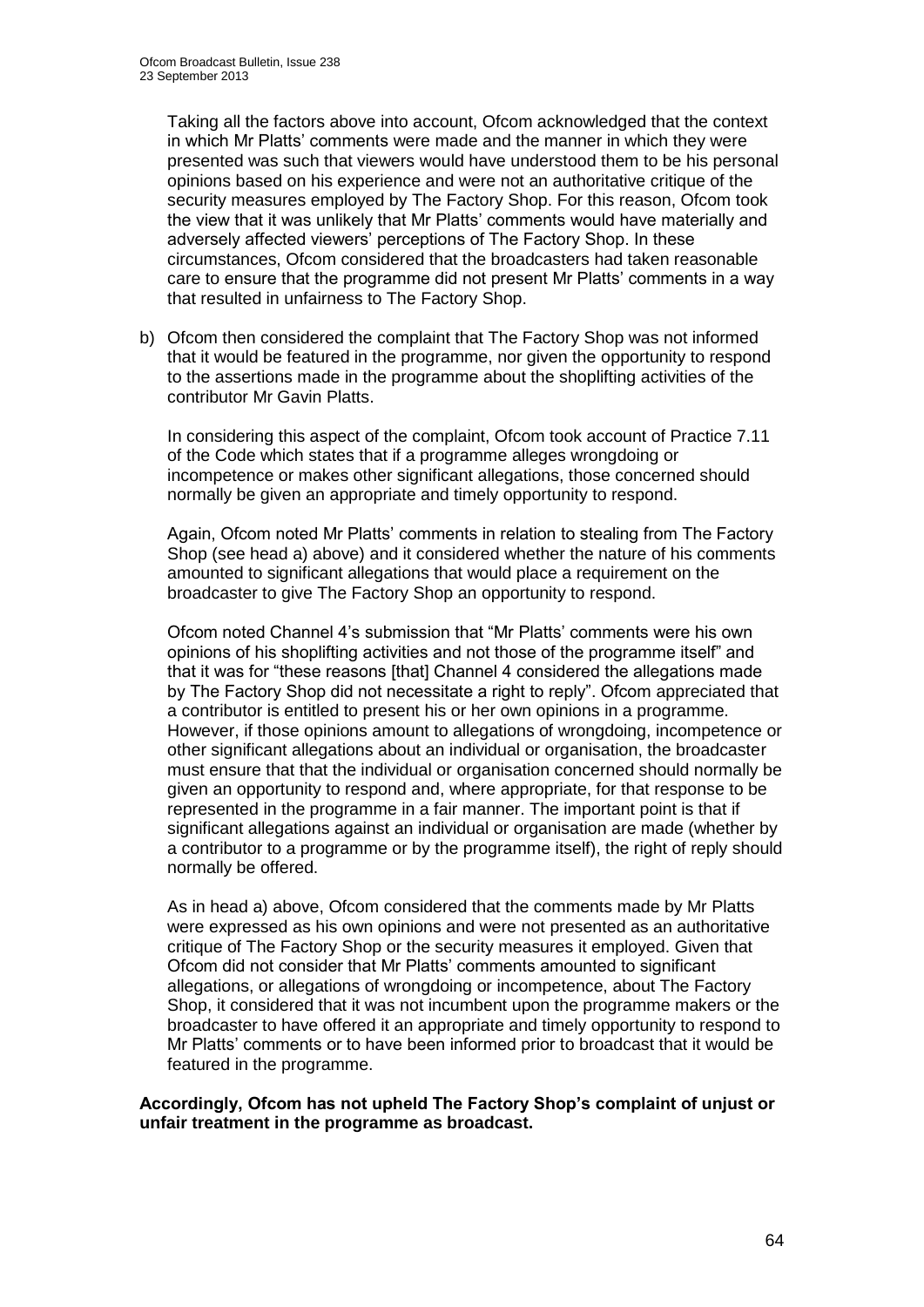## **Other Programmes Not in Breach**

## **Up to 9 September 2013**

| Programme                                           | <b>Broadcaster   Transmission</b><br>Date | <b>Categories</b>      |
|-----------------------------------------------------|-------------------------------------------|------------------------|
| Bavaria Beer's sponsorship   ITV1<br>of The Job Lot | 13/05/2013                                | Sponsorship<br>credits |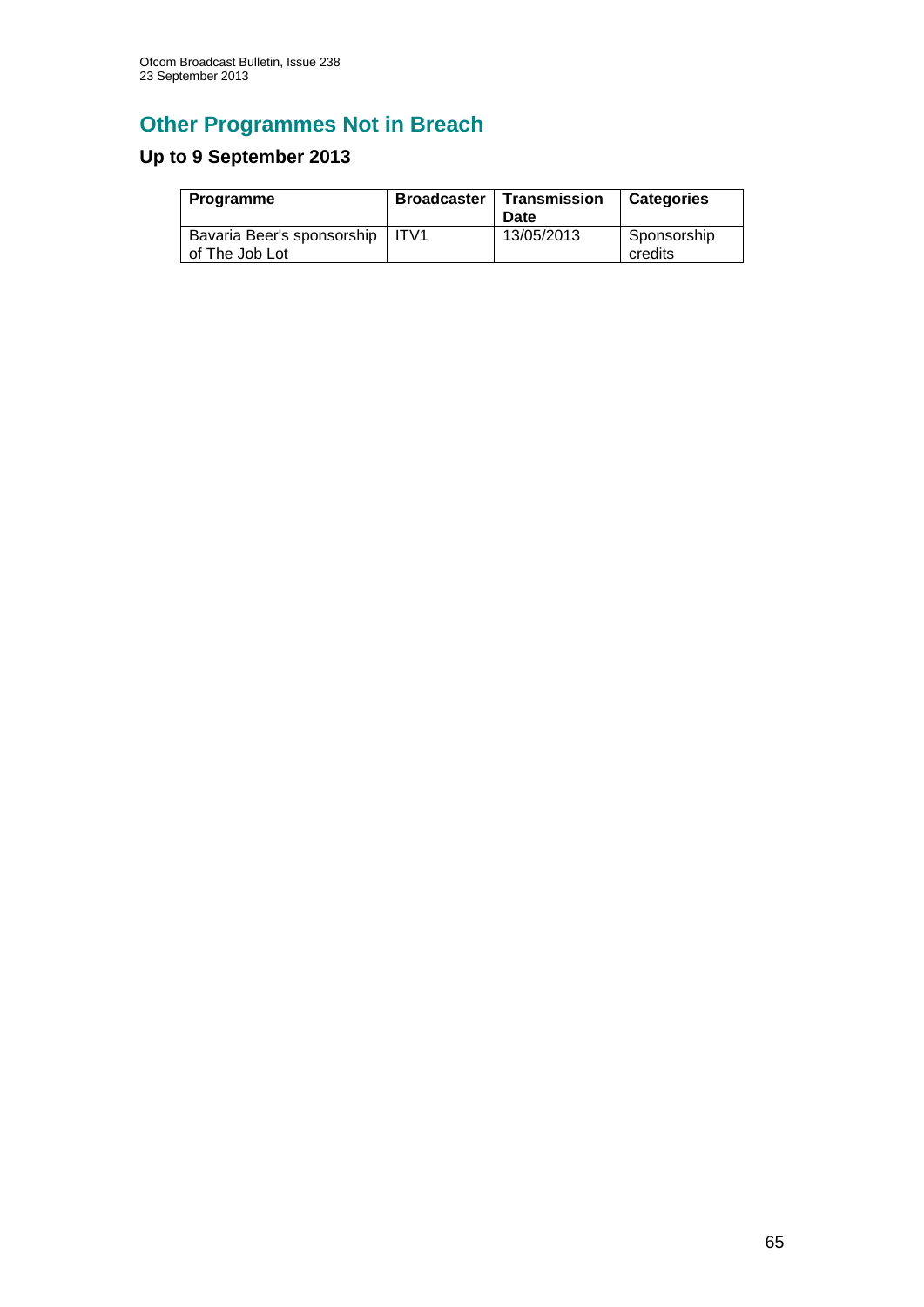## **Complaints Assessed, Not Investigated**

### **Between 27 August and 9 September 2013**

This is a list of complaints that, after careful assessment, Ofcom has decided not to pursue because they did not raise issues warranting investigation.

| Programme                                             | <b>Broadcaster</b>         | <b>Transmission</b><br>Date | <b>Categories</b>                    | Number of<br>complaints |
|-------------------------------------------------------|----------------------------|-----------------------------|--------------------------------------|-------------------------|
| 10 Things I Hate About<br>You                         | Channel 4                  | 01/09/2013                  | Scheduling                           | 1                       |
| 118 118's sponsorship<br>of ITV Movies                | ITV4                       | 29/08/2013                  | Harm                                 | 1                       |
| 15 Minute Drama: How<br>to Have a Perfect<br>Marriage | <b>BBC Radio 4</b>         | 13/08/2013                  | Sexual material                      | 1                       |
| 20th Century<br><b>Battlefields</b>                   | BBC <sub>4</sub>           | 20/08/2013                  | Generally accepted<br>standards      | 1                       |
| 4OD promotion                                         | Channel 4                  | 22/08/2013                  | Generally accepted<br>standards      | $\mathbf{1}$            |
| 4OD promotion                                         | Channel 4                  | 30/08/2013                  | Generally accepted<br>standards      | $\mathbf{1}$            |
| 4OD promotion                                         | Film 4                     | 25/08/2013                  | Generally accepted<br>standards      | $\overline{2}$          |
| 5 Live Breakfast                                      | <b>BBC Radio 5</b><br>Live | 09/09/2013                  | Generally accepted<br>standards      | $\overline{1}$          |
| 8 Out of 10 Cats                                      | E <sub>4</sub>             | 04/09/2013                  | Generally accepted<br>standards      | $\overline{1}$          |
| 8 Out of 10 Cats                                      | E <sub>4</sub>             | 05/09/2013                  | Generally accepted<br>standards      | $\mathbf{1}$            |
| 9/11: 102 Minutes That<br>Changed America             | Channel 4                  | 31/08/2013                  | Advertising<br>scheduling            | $\mathbf{1}$            |
| 9/11: 102 Minutes That<br>Changed America             | Channel 4                  | 31/08/2013                  | Outside of remit /<br>other          | $\mathbf{1}$            |
| 9/11: 102 Minutes That<br>Changed America             | Channel 4                  | 31/08/2013                  | Scheduling                           | $\mathbf{1}$            |
| Ade Adepitan: Journey<br>of My Lifetime               | Channel 4                  | 19/08/2013                  | Materially misleading                | $\mathbf{1}$            |
| <b>Adventure Time</b>                                 | Cartoon<br><b>Network</b>  | 30/07/2013                  | Scheduling                           | $\mathbf{1}$            |
| <b>Adventure Time</b>                                 | Cartoon<br><b>Network</b>  | 06/08/2013                  | Violence and<br>dangerous behaviour  | 1                       |
| <b>Adventure Time</b>                                 | Cartoon<br>Network         | 27/08/2013                  | Scheduling                           | 1                       |
| Advertisements                                        | <b>True Movies</b>         | Various                     | Advertising minutage                 | $\overline{1}$          |
| Afternoon Drama                                       | <b>BBC Radio 4</b>         | Various                     | Offensive language                   | 1                       |
| Airplane!                                             | Film 4                     | 23/08/2013                  | Nudity                               | 1                       |
| Aldi's sponsorship of<br>Neighbours                   | Channel 5                  | 30/08/2013                  | Scheduling                           | $\overline{1}$          |
| AMA                                                   | Sunrise<br>Radio           | 11/07/2013                  | Due impartiality/bias                | $\mathbf{1}$            |
| An Idiot Abroad                                       | Pick TV                    | 25/08/2013                  | Generally accepted<br>standards      | $\overline{2}$          |
| Anadin's sponsorship<br>of Deal or No Deal            | Channel 4                  | 30/08/2013                  | Gender<br>discrimination/offence     | $\mathbf{1}$            |
| <b>Ashes Cricket</b>                                  | <b>Sky Sports</b><br>Ashes | 21/08/2013                  | Advertising/editorial<br>distinction | $\mathbf 1$             |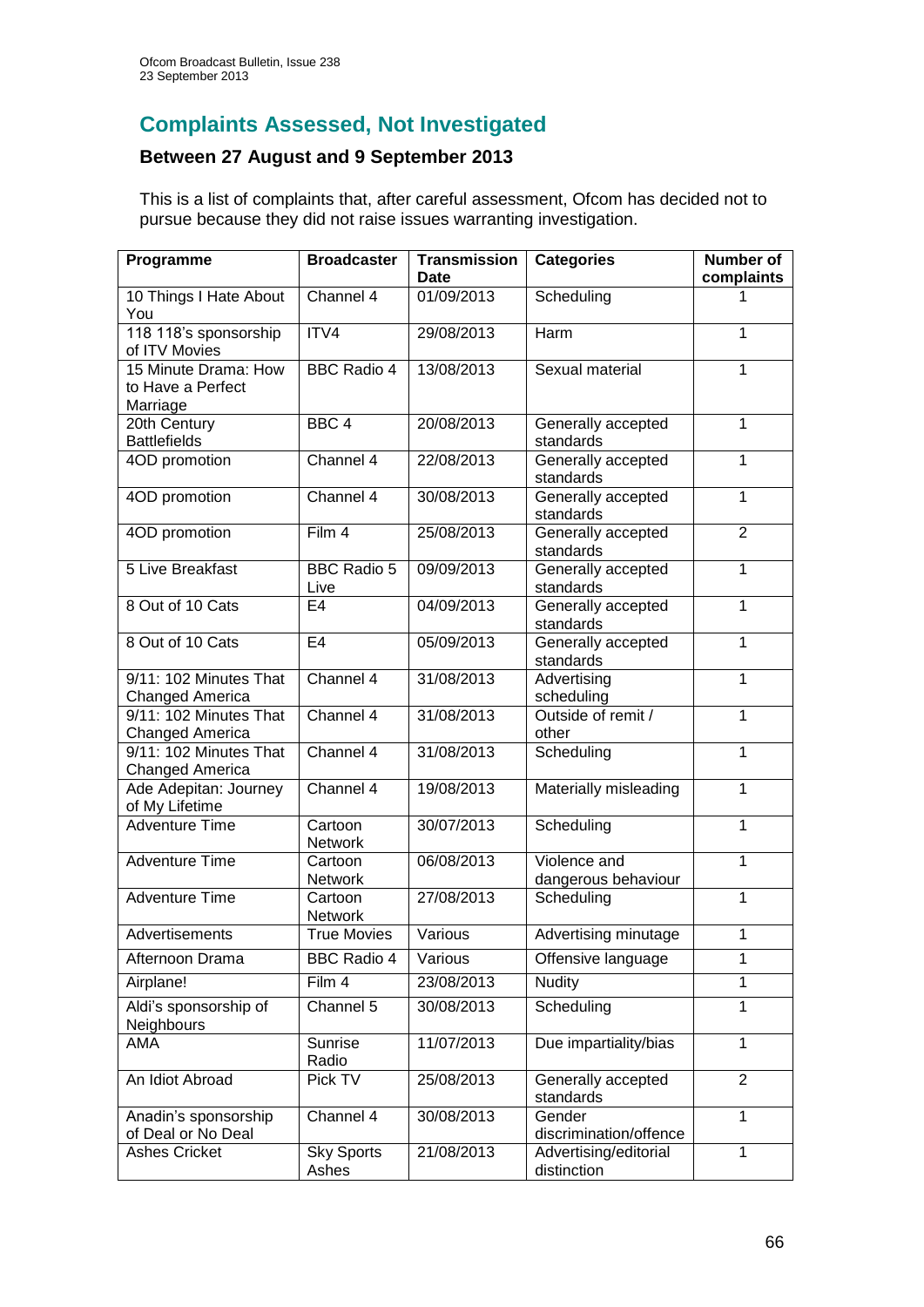| <b>Badults</b>                                 | BBC <sub>3</sub>                        | 14/08/2013 | Offensive language                          | $\mathbf{1}$   |
|------------------------------------------------|-----------------------------------------|------------|---------------------------------------------|----------------|
| <b>BBC London</b>                              | BBC <sub>1</sub>                        | 28/08/2013 | Race<br>discrimination/offence              | 1              |
| <b>BBC Look North</b>                          | BBC <sub>1</sub>                        | 03/09/2013 | Outside of remit /<br>other                 | $\overline{4}$ |
| <b>BBC News</b>                                | <b>BBC News</b><br>Channel              | 14/08/2013 | Violence and<br>dangerous behaviour         | $\mathbf{1}$   |
| <b>BBC News at Six</b>                         | BBC <sub>1</sub>                        | 30/08/2013 | Outside of remit /<br>other                 | 1              |
| <b>BBC News at Ten</b>                         | BBC 1                                   | 22/08/2013 | Transgender<br>discrimination/offence       | $\mathbf{1}$   |
| <b>BBC News at Ten</b>                         | BBC <sub>1</sub>                        | 29/08/2013 | Generally accepted<br>standards             | $\mathbf{1}$   |
| <b>BBC News at Ten</b>                         | BBC <sub>1</sub>                        | 29/08/2013 | Outside of remit /<br>other                 | $\mathbf{1}$   |
| <b>BBC Points West</b>                         | BBC <sub>1</sub>                        | 16/08/2013 | Scheduling                                  | $\mathbf{1}$   |
| Bear Grylls: Born<br>Survivor                  | Various                                 | Various    | Animal welfare                              | 1              |
| Ben and Holly's little<br>Kingdom              | Nickelodeon                             | 28/08/2013 | Generally accepted<br>standards             | $\mathbf{1}$   |
| <b>Benefits Britain 1949</b>                   | Channel 4                               | 12/08/2013 | Generally accepted<br>standards             | 10             |
| Benefits Britain 1949                          | Channel 4                               | 12/08/2013 | Materially misleading                       | 33             |
| Benefits Britain 1949                          | Channel 4                               | 19/08/2013 | Discrimination and<br>Inciting hate         | $\mathbf{1}$   |
| Benefits Britain 1949                          | Channel 4                               | 19/08/2013 | Generally accepted<br>standards             | $\mathbf{1}$   |
| Benefits Britain 1949                          | Channel 4                               | 19/08/2013 | Race<br>discrimination/offence              | $\overline{2}$ |
| <b>Benefits Britain 1949</b>                   | Channel 4                               | 26/08/2013 | Materially misleading                       | $\overline{1}$ |
| Big                                            | <b>Sky Comedy</b><br>HD                 | 24/08/2013 | Offensive language                          | $\mathbf{1}$   |
| <b>Big Bad World</b>                           | Comedy<br>Central                       | 04/09/2013 | Violence and<br>dangerous behaviour         | $\mathbf{1}$   |
| <b>Big School</b>                              | BBC 1                                   | 06/09/2013 | Generally accepted<br>standards             | $\mathbf{1}$   |
| Boogie's Big Saturday<br>Show                  | Forth One                               | 31/08/2013 | Drugs, smoking,<br>solvents or alcohol      | 1.             |
| Born to Kill? (trailer)                        | Channel 5                               | Various    | Violence and<br>dangerous behaviour         | $\mathbf{1}$   |
| <b>Bouncers</b>                                | Channel 4                               | 05/09/2013 | Generally accepted<br>standards             | 3              |
| <b>Breakfast Show</b>                          | Absolute<br>Radio                       | 22/08/2013 | Generally accepted<br>standards             | 1              |
| <b>Breakfast with Stuart</b><br><b>Banford</b> | <b>City Beat</b><br>96.7FM<br>(Belfast) | 11/08/2013 | Generally accepted<br>standards             | 1              |
| <b>Breaking The Set</b>                        | RT                                      | Various    | Due impartiality/bias                       | $\mathbf{1}$   |
| Britain and Ireland's<br>Next Top Model        | Living                                  | 29/07/2013 | Generally accepted<br>standards             | 1              |
| BT Sport promotion                             | BT Sport 1                              | 30/07/2013 | Materially misleading                       | 1              |
| <b>BT</b> Sport promotion                      | BT Sport 1                              | 05/08/2013 | Materially misleading                       | $\mathbf{1}$   |
| <b>BT</b> Sport promotion                      | BT Sport 1                              | 10/08/2013 | Materially misleading                       | $\mathbf{1}$   |
| Casualty                                       | BBC <sub>1</sub>                        | 24/08/2013 | Materially misleading                       | 1              |
| Casualty                                       | BBC <sub>1</sub>                        | 31/08/2013 | <b>Disability</b><br>discrimination/offence | 2              |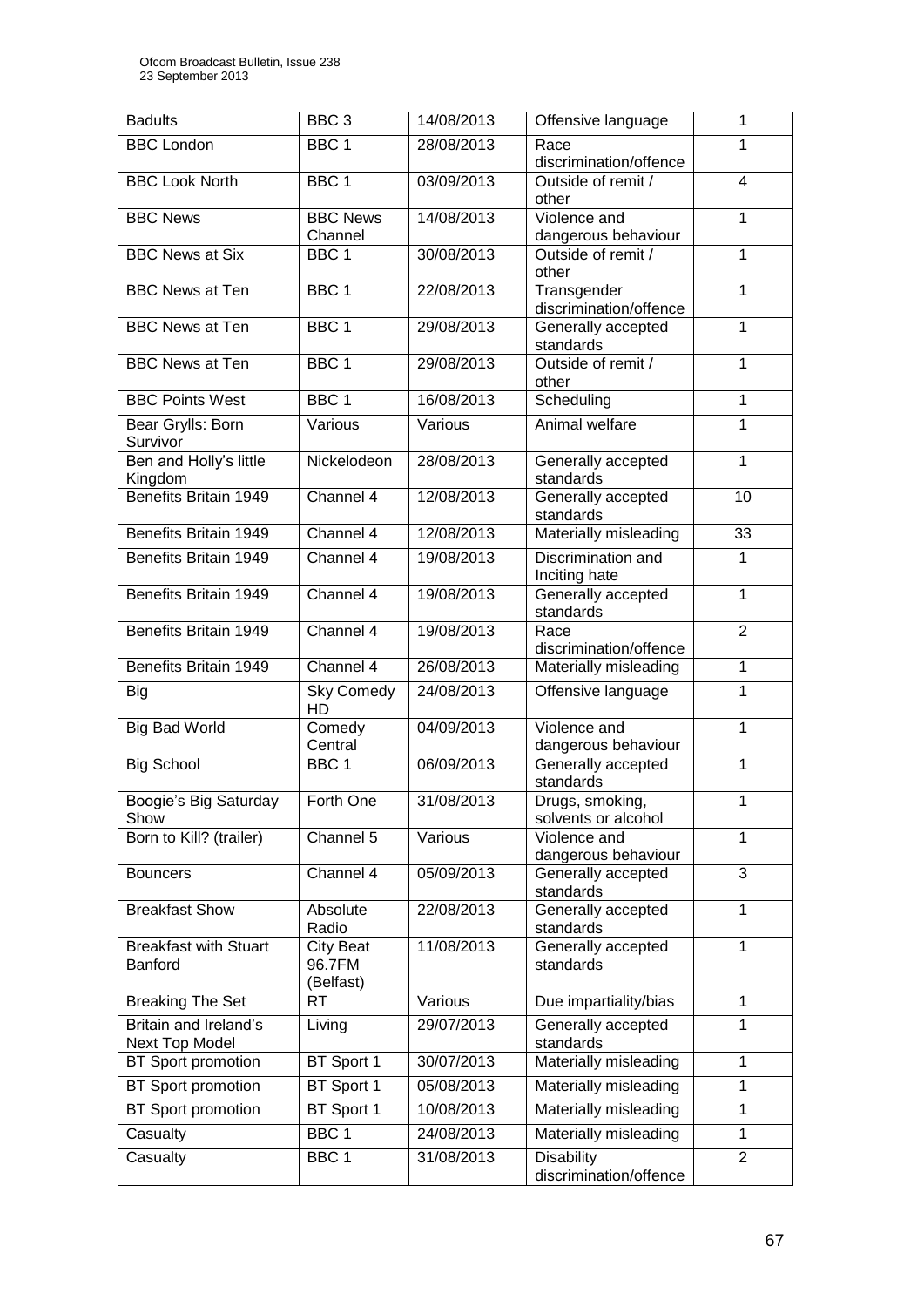| <b>Celebrity Juice</b>                                                  | ITV <sub>2</sub>           | 29/08/2013 | Animal welfare                              | 1              |
|-------------------------------------------------------------------------|----------------------------|------------|---------------------------------------------|----------------|
| <b>Celebrity Juice</b>                                                  | ITV <sub>2</sub>           | 05/09/2013 | Generally accepted<br>standards             | 1              |
| Celebrity Juice (trailer)                                               | ITV2                       | 29/08/2013 | Generally accepted<br>standards             | 1              |
| Channel 4 News                                                          | Channel 4                  | 07/08/2013 | Generally accepted<br>standards             | 1              |
| Channel 4 News                                                          | Channel 4                  | 14/08/2013 | Due impartiality/bias                       | $\mathbf{1}$   |
| Channel 4 News                                                          | Channel 4                  | 22/08/2013 | Generally accepted<br>standards             | $\mathbf{1}$   |
| Channel 4 News                                                          | Channel 4                  | 27/08/2013 | Due accuracy                                | $\mathbf{1}$   |
| Channel 4 News                                                          | Channel 4                  | 02/09/2013 | Due impartiality/bias                       | $\overline{2}$ |
| Channel 4 Racing                                                        | Channel 4                  | 24/08/2013 | Advertising/editorial<br>distinction        | $\mathbf{1}$   |
| Channel ident                                                           | <b>ITV</b>                 | 28/08/2013 | Animal welfare                              | $\mathbf{1}$   |
| Channel ident                                                           | ITV2                       | 23/08/2013 | Generally accepted<br>standards             | 1              |
| Channel ident                                                           | ITV <sub>2</sub>           | Various    | Animal welfare                              | $\mathbf{1}$   |
| CheekyBingo.com's<br>sponsorship of The<br>Jeremy Kyle Show             | ITV <sub>2</sub>           | 30/08/2013 | Crime                                       | 1              |
| Chickens                                                                | Sky1                       | 22/08/2013 | Generally accepted<br>standards             | $\mathbf{1}$   |
| Chickens                                                                | Sky1                       | 29/08/2013 | Generally accepted<br>standards             | $\overline{2}$ |
| Chickens (trailer)                                                      | <b>Sky Sports</b><br>Ashes | 17/08/2013 | Scheduling                                  | $\mathbf{1}$   |
| Citroen Van's<br>sponsorship of<br>documentaries on<br><b>Discovery</b> | <b>Discovery</b>           | Various    | Race<br>discrimination/offence              | 1              |
| Classic Car                                                             | Quest                      | 29/08/2013 | Generally accepted<br>standards             | 1              |
| Colin Murray                                                            | Talksport                  | 03/09/2013 | Race<br>discrimination/offence              | $\mathbf{1}$   |
| Competition promotion                                                   | More>Movies                | 24/08/2013 | Scheduling                                  | $\mathbf{1}$   |
| <b>Coronation Street</b>                                                | <b>ITV</b>                 | 23/08/2013 | <b>Disability</b><br>discrimination/offence | 1              |
| <b>Coronation Street</b>                                                | <b>ITV</b>                 | 26/08/2013 | Generally accepted<br>standards             | 1              |
| <b>Coronation Street</b>                                                | <b>ITV</b>                 | 26/08/2013 | Race<br>discrimination/offence              | $\mathbf{1}$   |
| <b>Coronation Street</b>                                                | <b>ITV</b>                 | 28/08/2013 | Product placement                           | $\mathbf{1}$   |
| <b>Coronation Street</b>                                                | <b>ITV</b>                 | 02/09/2013 | Generally accepted<br>standards             | $\overline{2}$ |
| <b>Coronation Street</b>                                                | <b>ITV</b>                 | 08/09/2013 | Violence and<br>dangerous behaviour         | $\mathbf{1}$   |
| <b>Coronation Street</b>                                                | <b>ITV</b>                 | Various    | Generally accepted<br>standards             | 1              |
| <b>Coronation Street</b>                                                | <b>ITV</b>                 | Various    | Outside of remit /<br>other                 | $\mathbf 1$    |
| <b>Coronation Street</b>                                                | <b>ITV</b>                 | Various    | Promotion of<br>products/services           | $\mathbf{1}$   |
| <b>Crossing Continents</b>                                              | <b>BBC Radio 4</b>         | 02/09/2013 | Scheduling                                  | $\mathbf{1}$   |
| Dara O'Briain's Science<br>Club                                         | BBC <sub>2</sub>           | 27/07/2013 | Race<br>discrimination/offence              | $\mathbf{1}$   |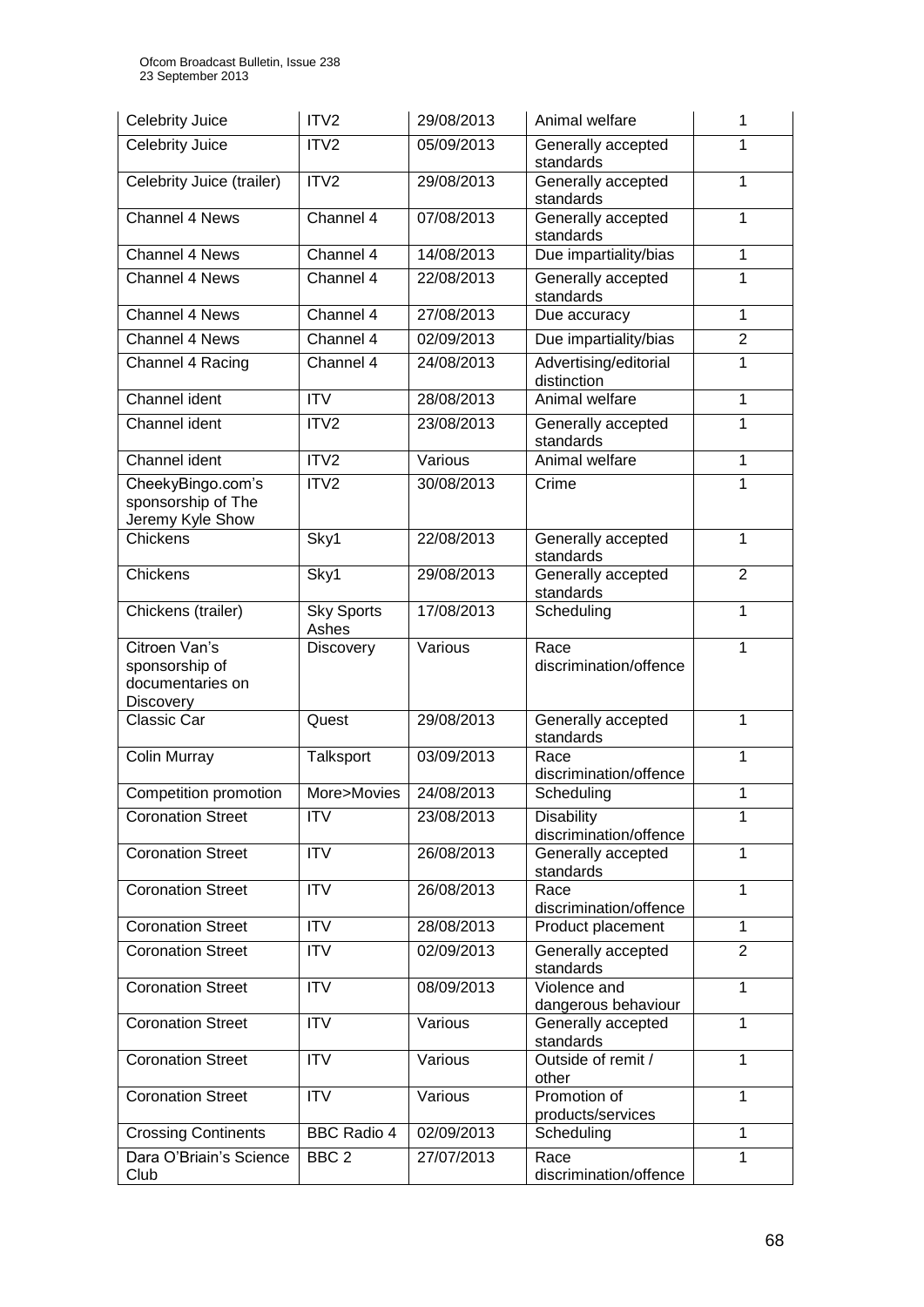| Dave (trailer)                                                       | Dave               | 07/09/2013 | Scheduling                                   | 1              |
|----------------------------------------------------------------------|--------------------|------------|----------------------------------------------|----------------|
| Daybreak                                                             | <b>ITV</b>         | 23/08/2013 | Scheduling                                   | 1              |
| Daybreak                                                             | <b>ITV</b>         | 03/09/2013 | Materially misleading                        | $\mathbf{1}$   |
| <b>DCI Banks</b>                                                     | ITV3               | 03/09/2013 | Violence and<br>dangerous behaviour          | 1              |
| Diary of the Dead                                                    | Film4              | 26/08/2013 | Violence and<br>dangerous behaviour          | $\mathbf{1}$   |
| <b>Drivetime</b>                                                     | Talksport          | 05/09/2013 | Sexual orientation<br>discrimination/offence | 1              |
| EastEnders                                                           | BBC <sub>1</sub>   | 12/08/2013 | <b>Disability</b><br>discrimination/offence  | $\overline{1}$ |
| EastEnders                                                           | BBC <sub>1</sub>   | 30/08/2013 | Violence and<br>dangerous behaviour          | $\overline{2}$ |
| EastEnders (trailer)                                                 | BBC <sub>1</sub>   | 03/09/2013 | Scheduling                                   | $\overline{1}$ |
| Emmerdale                                                            | <b>ITV</b>         | 16/08/2013 | Scheduling                                   | $\overline{2}$ |
| Emmerdale                                                            | $\overline{IV}$    | 26/08/2013 | Scheduling                                   | $\overline{7}$ |
| Emmerdale                                                            | <b>ITV</b>         | Various    | Generally accepted<br>standards              | 1              |
| <b>England vs Scotland</b><br>Football (trailer)                     | <b>STV</b>         | 05/08/2013 | Generally accepted<br>standards              | $\mathbf{1}$   |
| <b>England vs Scotland</b><br>Football (trailer)                     | <b>STV</b>         | 07/08/2013 | Generally accepted<br>standards              | $\mathbf{1}$   |
| <b>England vs Scotland</b><br>Football (trailer)                     | <b>STV</b>         | 08/08/2013 | Generally accepted<br>standards              | 1              |
| <b>England vs Scotland</b><br>Football (trailer)                     | STV                | 09/08/2013 | Generally accepted<br>standards              | 1              |
| <b>England vs Scotland</b><br>Football (trailer)                     | <b>STV</b>         | 10/08/2013 | Generally accepted<br>standards              | 1              |
| <b>England vs Scotland</b><br>Football (trailer)                     | <b>STV</b>         | 13/08/2013 | Generally accepted<br>standards              | $\mathbf{1}$   |
| <b>England vs Scotland</b><br>Football (trailer)                     | STV                | 14/08/2013 | Generally accepted<br>standards              | $\mathbf{1}$   |
| Every Which Way But<br>Loose                                         | ITV4               | 01/09/2013 | Outside of remit /<br>other                  | $\mathbf{1}$   |
| <b>Family Guy</b>                                                    | BBC <sub>3</sub>   | 24/08/2013 | Generally accepted<br>standards              | 1              |
| <b>Family Tree</b>                                                   | BBC <sub>2</sub>   | 23/07/2013 | <b>Disability</b><br>discrimination/offence  | 1              |
| Femfresh's<br>sponsorship of Feel<br>Good Entertainment on<br>Really | Really             | 15/08/2013 | Religious/Beliefs<br>discrimination/offence  | 1              |
| Femfresh's<br>sponsorship of Feel<br>Good Entertainment on<br>Really | Really             | 19/08/2013 | Religious/Beliefs<br>discrimination/offence  | 1              |
| Femfresh's<br>sponsorship of Feel<br>Good Entertainment on<br>Really | Really             | 25/08/2013 | Religious/Beliefs<br>discrimination/offence  | 1              |
| Four Weddings                                                        | Sky Living         | 26/08/2013 | Generally accepted<br>standards              | $\mathbf{1}$   |
| Friday Fright Night<br>Trailer                                       | $5*$               | 09/08/2013 | Generally accepted<br>standards              | 1              |
| From Our Own<br>Correspondent                                        | <b>BBC Radio 4</b> | 24/08/2013 | Transgender<br>discrimination/offence        | 1              |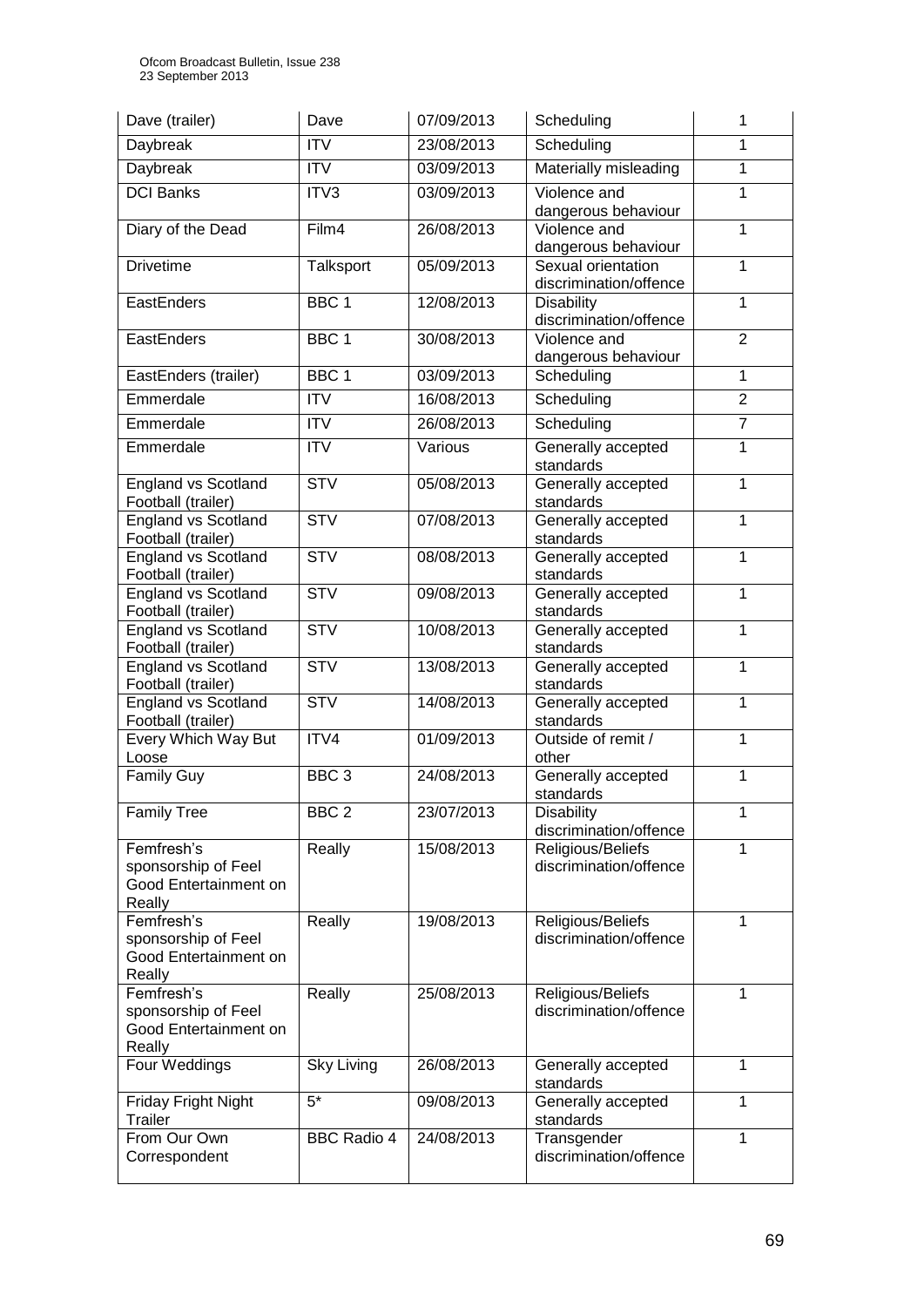| Geetan Di Bahaar                                      | <b>Kismat Radio</b> | 15/08/2013 | Religious/Beliefs<br>discrimination/offence | 1              |
|-------------------------------------------------------|---------------------|------------|---------------------------------------------|----------------|
| Gold radio promotion                                  | Gold                | 27/08/2013 | Materially misleading                       | 1              |
| Halfords' sponsorship<br>of Happy Motoring on<br>Dave | Dave                | 09/08/2013 | Generally accepted<br>standards             | 1              |
| Halfords' sponsorship<br>of Happy Motoring on<br>Dave | Dave                | 21/08/2013 | Generally accepted<br>standards             | $\mathbf{1}$   |
| Halfords' sponsorship<br>of Happy Motoring on<br>Dave | Dave                | Various    | Generally accepted<br>standards             | $\mathbf{1}$   |
| Have I Got a Bit More<br>News for You                 | BBC <sub>1</sub>    | 12/08/2013 | Religious/Beliefs<br>discrimination/offence | $\mathbf{1}$   |
| Hawksbee and Jacobs                                   | Talksport           | 08/08/2013 | Under 18s in<br>programmes                  | 1              |
| <b>Headline News</b>                                  | <b>RT</b>           | 28/08/2013 | Due impartiality/bias                       | 1              |
| <b>Heart Travel</b>                                   | Radio 4             | 16/08/2013 | Commercial<br>communications on<br>radio    | 1              |
| Hell's Kitchen USA<br>(trailer)                       | ITV2                | 27/08/2013 | Outside of remit /<br>other                 | 1              |
| Here Comes Honey<br>Boo Boo                           | <b>TLC</b>          | Various    | Scheduling                                  | $\mathbf{1}$   |
| Hollyoaks                                             | Channel 4           | 22/08/2013 | Scheduling                                  | $\overline{2}$ |
| Hollyoaks                                             | Channel 4           | 26/08/2013 | Scheduling                                  | $\mathbf{1}$   |
| Hollyoaks                                             | Channel 4           | 03/09/2013 | Violence and<br>dangerous behaviour         | $\overline{2}$ |
| Hollyoaks                                             | Channel 4           | 04/09/2013 | Scheduling                                  | $\overline{1}$ |
| Hollyoaks                                             | E <sub>4</sub>      | 24/08/2013 | Generally accepted<br>standards             | 1              |
| How Not to Get Old                                    | Channel 4           | 14/08/2013 | Materially misleading                       | 3              |
| How Not to Get Old                                    | Channel 4           | 04/09/2013 | <b>Nudity</b>                               | $\mathbf{1}$   |
| I'm Spazticus                                         | Channel 4           | 14/08/2013 | <b>Disability</b><br>discrimination/offence | 1              |
| I'm Spazticus                                         | Channel 4           | 28/08/2013 | <b>Disability</b><br>discrimination/offence | $\overline{2}$ |
| I'm Spazticus                                         | Channel 4           | 04/09/2013 | <b>Disability</b><br>discrimination/offence | 1              |
| I'm Spazticus                                         | Channel 4           | 07/09/2013 | <b>Disability</b><br>discrimination/offence | $\overline{2}$ |
| Inside Out                                            | BBC <sub>1</sub>    | 02/09/2013 | Outside of remit /<br>other                 | $\mathbf{1}$   |
| <b>International Football</b><br>Live                 | ITV                 | 06/09/2013 | Gambling                                    | $\mathbf{1}$   |
| <b>ITN News</b>                                       | $\overline{ITV}$    | 28/08/2013 | Due impartiality/bias                       | $\mathbf{1}$   |
| <b>ITV News and Weather</b>                           | <b>ITV</b>          | 29/08/2013 | Due accuracy                                | $\mathbf{1}$   |
| <b>ITV News Cymru</b><br>Wales                        | <b>ITV Wales</b>    | 08/08/2013 | Due impartiality/bias                       | $\mathbf{1}$   |
| <b>ITV News London</b>                                | <b>ITV London</b>   | 26/08/2013 | Outside of remit /<br>other                 | 1              |
| Jackpot247                                            | <b>ITV</b>          | 28/07/2013 | Participation TV -<br>Misleadingness        | $\mathbf{1}$   |
| James Max                                             | <b>LBC 97.3FM</b>   | 24/08/2013 | Generally accepted<br>standards             | $\mathbf{1}$   |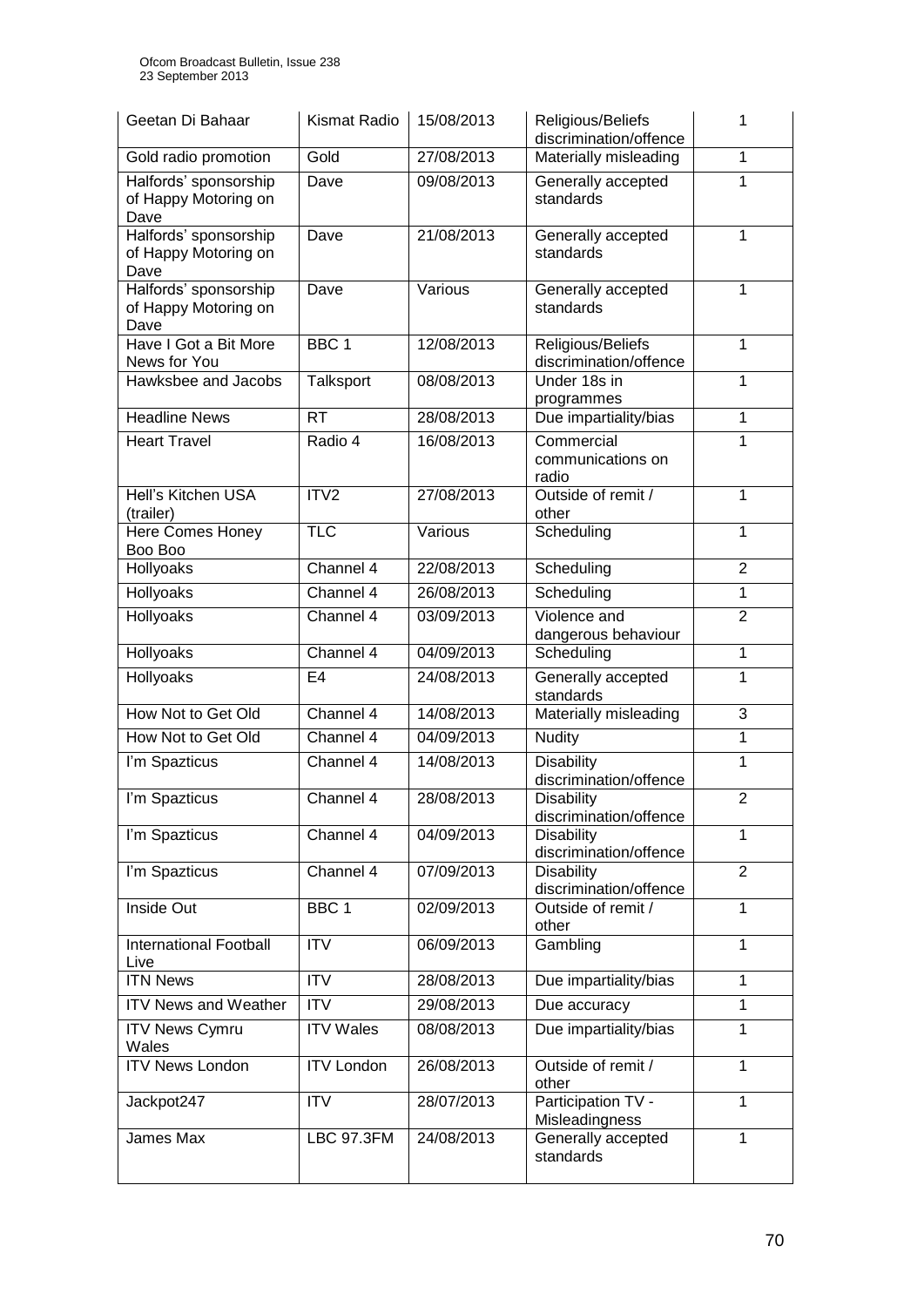| James O'Brien                                                        | LBC 97.3 FM                          | 03/09/2013 | Generally accepted<br>standards                           | 1              |
|----------------------------------------------------------------------|--------------------------------------|------------|-----------------------------------------------------------|----------------|
| Jessie                                                               | Disney<br>Channel HD                 | 27/08/2013 | Violence and<br>dangerous behaviour                       | $\mathbf{1}$   |
| Keeping up with the<br>Kardashians                                   | Ε!                                   | 20/08/2013 | Animal welfare                                            | 1              |
| Law and Order: UK                                                    | ITV3                                 | 09/08/2013 | Generally accepted<br>standards                           | 1              |
| Live International<br>Football                                       | Sky Sports 1                         | 14/08/2013 | Materially misleading                                     | 1              |
| <b>Lunchtime News</b>                                                | <b>ITV</b>                           | 12/08/2013 | Generally accepted<br>standards                           | 1              |
| McCain's sponsorship<br>of Film 4                                    | Film 4                               | 10/08/2013 | Harm                                                      | 1              |
| McVities' sponsorship<br>of slices of comedy on<br>Gold              | Gold                                 | 27/08/2013 | Violence and<br>dangerous behaviour                       | $\mathbf{1}$   |
| <b>Meet David Sedaris:</b><br>Memory Lapse - If I<br>Ruled the World | <b>BBC Radio 4</b>                   | 08/08/2013 | Religious/Beliefs<br>discrimination/offence               | $\overline{2}$ |
| <b>MFR</b> news                                                      | <b>MFR</b><br>Inverness              | 28/08/2013 | Outside of remit /<br>other                               | $\mathbf{1}$   |
| Mythbusters                                                          | <b>Discovery</b>                     | 27/08/2013 | Scheduling                                                | 1              |
| Nature's Newborns                                                    | <b>ITV</b>                           | 30/07/2013 | Crime                                                     | 1              |
| <b>New Tricks</b>                                                    | BBC <sub>1</sub>                     | 27/08/2013 | Information/warnings                                      | $\mathbf{1}$   |
| <b>New Tricks</b>                                                    | BBC <sub>1</sub>                     | 27/08/2013 | Sexual material                                           | 1              |
| <b>News</b>                                                          | Various                              | Various    | Religious/Beliefs<br>discrimination/offence               | $\mathbf{1}$   |
| News Update                                                          | BBC <sub>1</sub>                     | 06/09/2013 | Offensive language                                        | 1              |
| Newsnight                                                            | BBC <sub>2</sub>                     | 27/08/2013 | Outside of remit /<br>other                               | $\mathbf{1}$   |
| Newsnight                                                            | BBC <sub>2</sub>                     | 29/08/2013 | Outside of remit /<br>other                               | 1              |
| Once Upon a Time                                                     | Channel 5                            | 01/09/2013 | Violence and<br>dangerous behaviour                       | 1              |
| Pete Price                                                           | Radio City<br>96.7FM                 | 29/08/2013 | Generally accepted<br>standards                           | 1              |
| PhoneShop                                                            | E4                                   | 15/08/2013 | Flashing images/risk<br>to viewers who have<br><b>PSE</b> | 1              |
| <b>Premier League</b><br>Football                                    | Sky Sports 1                         | 19/08/2013 | Religious/Beliefs<br>discrimination/offence               | 1              |
| Programming                                                          | Ramadhan<br>87.9FM<br><b>Bristol</b> | 06/08/2013 | Sexual orientation<br>discrimination/offence              | 1              |
| QI                                                                   | Dave                                 | 01/09/2013 | Offensive language                                        | $\mathbf{1}$   |
| <b>Random Acts</b>                                                   | Channel 4                            | 15/08/2013 | Race<br>discrimination/offence                            | 1              |
| Random Acts                                                          | Channel 4                            | 27/08/2013 | Race<br>discrimination/offence                            | $\overline{2}$ |
| <b>Regular Show</b>                                                  | Cartoon<br><b>Network</b>            | 18/08/2013 | Scheduling                                                | 1              |
| <b>River Monsters</b>                                                | <b>ITV</b>                           | 09/08/2013 | Animal welfare                                            | $\mathbf{1}$   |
| Rude Tube                                                            | Channel 4                            | 30/07/2013 | Generally accepted<br>standards                           | 1              |
| <b>Secret Dealers</b>                                                | <b>ITV</b>                           | 05/08/2013 | Competitions                                              | $\mathbf{1}$   |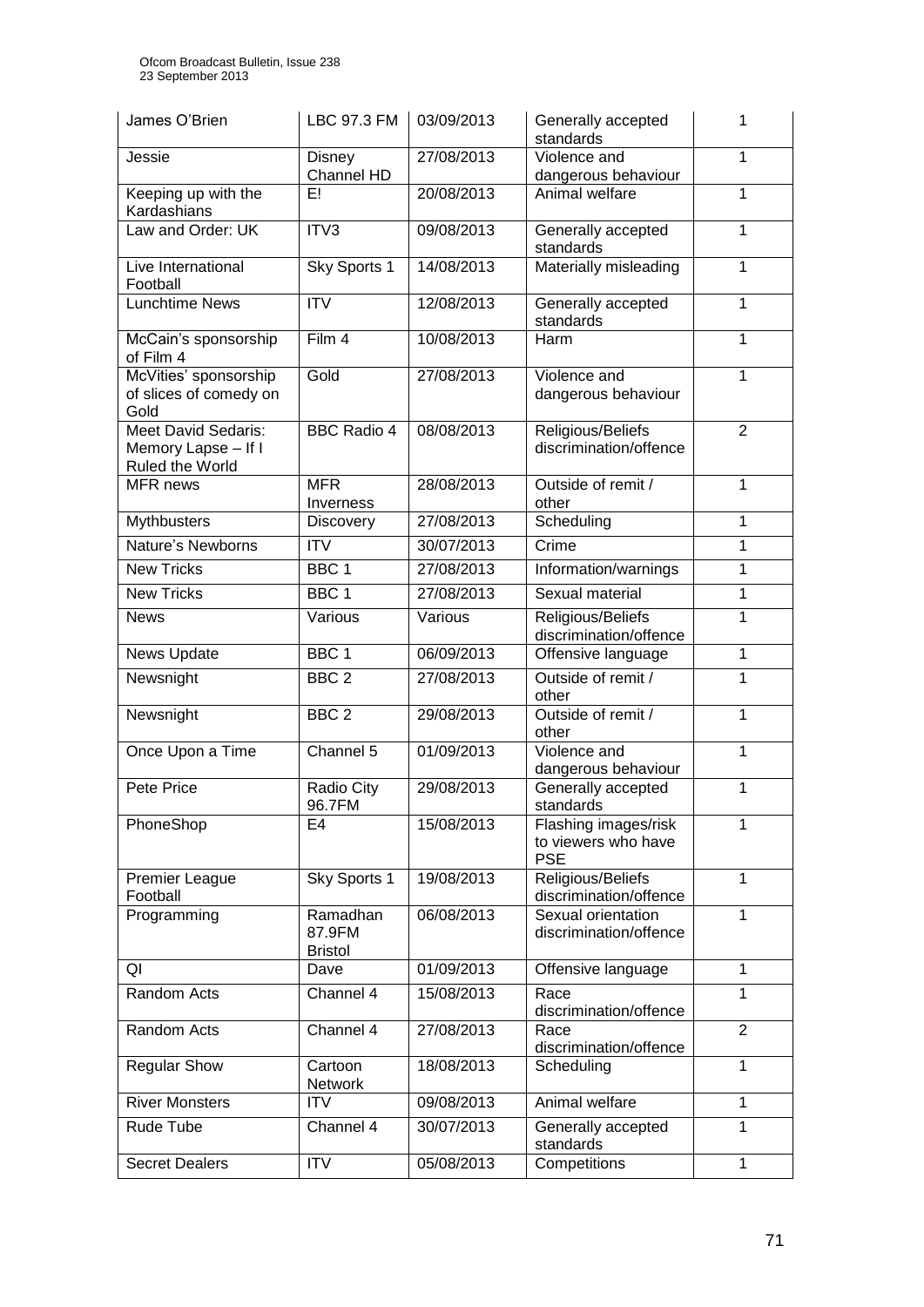| Secrets of the<br>Pickpockets              | Channel 4                    | 06/09/2013 | Generally accepted<br>standards             | 1              |
|--------------------------------------------|------------------------------|------------|---------------------------------------------|----------------|
| Seven Seas                                 | <b>ITV</b>                   | 12/08/2013 | Generally accepted                          | 1              |
| Multivitamins'                             |                              |            | standards                                   |                |
| sponsorship of ITV                         |                              |            |                                             |                |
| National Weather<br>Sex Hospital           | <b>TLC</b>                   | Various    | Scheduling                                  | $\overline{1}$ |
|                                            |                              |            |                                             |                |
| Shab e Bharat                              | <b>GEO TV</b>                | 29/07/2013 | Promotion of<br>products/services           | 1              |
| Sky Broadband's                            | <b>ITV</b>                   | 05/09/2013 | Generally accepted                          | 1              |
| sponsorship of ITV                         |                              |            | standards                                   |                |
| Showcase Drama                             |                              | 10/08/2013 |                                             |                |
| <b>Sky News</b>                            | <b>Sky News</b>              |            | Due impartiality/bias                       | 1              |
| <b>Sky News</b>                            | <b>Sky News</b>              | 20/08/2013 | Promotion of<br>products/services           | 1              |
| <b>Sky News</b>                            | <b>Sky News</b>              | 30/08/2013 | Generally accepted<br>standards             | $\overline{2}$ |
| <b>Sky News</b>                            | <b>Sky News</b>              | 06/09/2013 | Outside of remit /<br>other                 | 1              |
| <b>Sky Sports News</b>                     | <b>Sky Sports</b>            | 14/08/2013 | Promotion of                                | 1              |
|                                            | <b>News</b>                  |            | products/services                           |                |
| South East Today                           | BBC <sub>1</sub>             | 06/09/2013 | Offensive language                          | 1              |
| Sportsound                                 | <b>BBC Radio</b><br>Scotland | 04/09/2013 | Outside of remit /<br>other                 | 1              |
| State of Emergency                         | <b>Sky News</b>              | 07/09/2013 | Materially misleading                       | $\overline{1}$ |
| Stephen Nolan                              | <b>BBC Radio 5</b>           | 10/08/2013 | Outside of remit /                          | 1              |
|                                            | Live                         |            | other                                       |                |
| <b>Strike it Rich</b>                      | Challenge                    | 21/08/2013 | Race<br>discrimination/offence              | $\overline{2}$ |
| Sunday Brunch                              | Channel 4                    | 25/08/2013 | Undue prominence                            | $\mathbf{1}$   |
| Sunrise                                    | <b>Sky News</b>              | 22/08/2013 | Transgender                                 | 1              |
|                                            |                              |            | discrimination/offence                      |                |
| Sunrise Radio                              | <b>Sunrise</b>               | 08/09/2013 | Appeals for funds                           | 1              |
|                                            | Radio                        |            |                                             |                |
| Super Scoreboard                           | Clyde 1                      | Various    | Due impartiality/bias                       | 1              |
| Swansea Market                             | BBC <sub>2</sub>             | 02/09/2013 | Outside of remit /<br>other                 | 1              |
| Take on the Twisters                       | <b>ITV</b>                   | Various    | Outside of remit /                          | 1              |
|                                            |                              |            | other                                       |                |
| <b>Test Cricket</b>                        | <b>Sky Sports</b><br>Ashes   | 22/08/2013 | Flashing images/risk<br>to viewers who have | 1              |
|                                            |                              |            | <b>PSE</b>                                  |                |
| <b>Test Cricket: The</b>                   | <b>Sky Sports</b>            | 25/08/2013 | Race                                        | 1              |
| Ashes                                      | Ashes                        |            | discrimination/offence                      |                |
| That Puppet Game<br>Show                   | BBC <sub>1</sub>             | 17/08/2013 | Violence and<br>dangerous behaviour         | 1              |
| That Puppet Game                           | BBC 1                        | 07/09/2013 | Scheduling                                  | 1              |
| Show                                       |                              |            |                                             |                |
| The Alan Brazil Sports<br><b>Breakfast</b> | Talksport                    | 29/08/2013 | Generally accepted<br>standards             | $\mathbf{1}$   |
| The Billion Dollar<br><b>Wreck Hunt</b>    | Channel 5                    | 19/08/2013 | Materially misleading                       | $\mathbf{1}$   |
| The Chase                                  | <b>ITV</b>                   | 05/09/2013 | Outside of remit /<br>other                 | 1              |
| The Goonies                                | Watch                        | 25/08/2013 | Scheduling                                  | $\mathbf{1}$   |
| The Great British Bake                     | BBC <sub>2</sub>             | 27/08/2013 | Generally accepted                          | 6              |
| Off                                        |                              |            | standards                                   |                |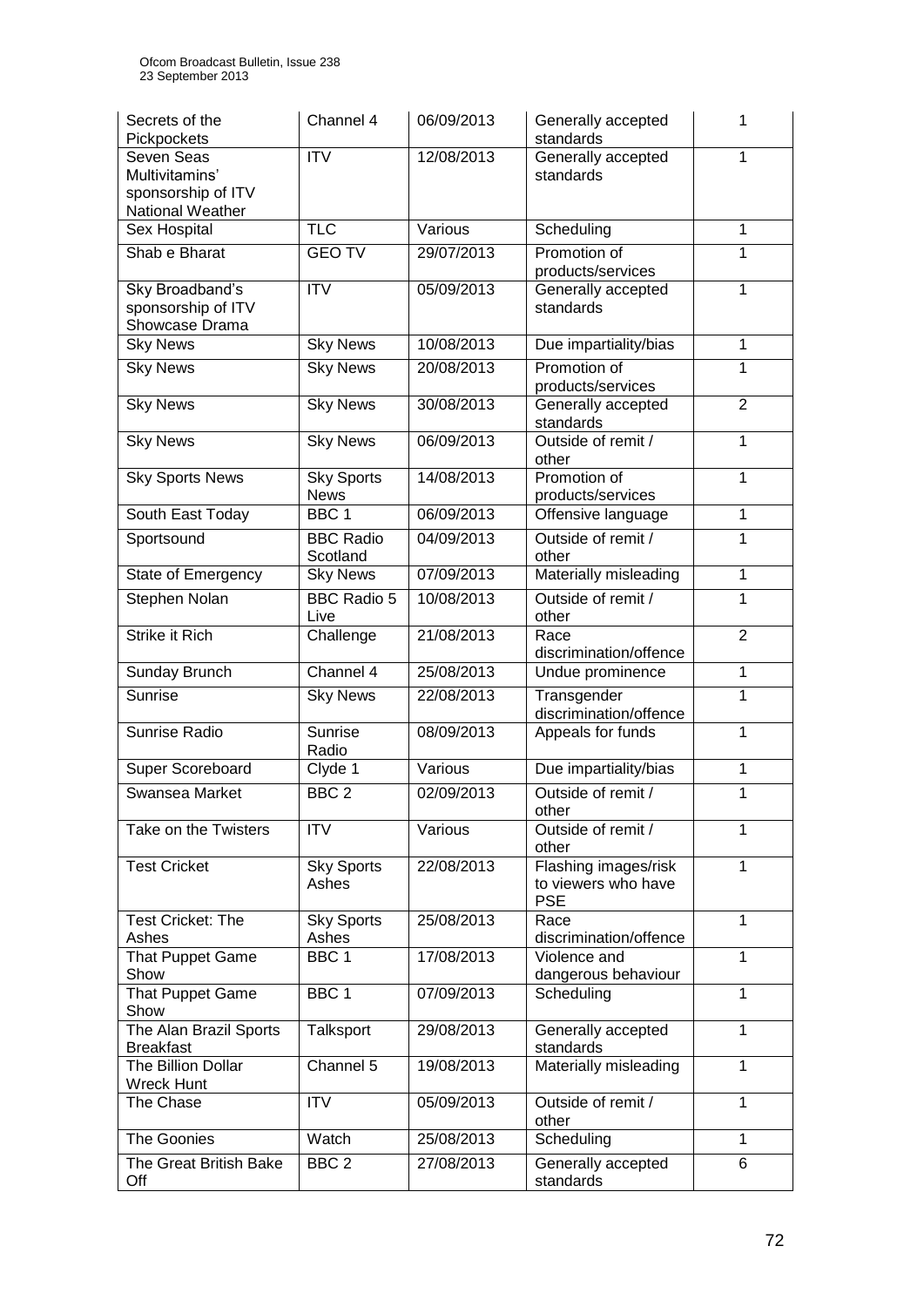| The Hotel Inspector                          | Channel 5              | 28/08/2013 | <b>Nudity</b>                                                    | 1              |
|----------------------------------------------|------------------------|------------|------------------------------------------------------------------|----------------|
| The Hotel Inspector                          | Channel 5              | 28/08/2013 | Scheduling                                                       | 1              |
| The Jeremy Kyle Show                         | $\overline{\text{IV}}$ | 05/09/2013 | Under 18s in                                                     | 1              |
| The Jeremy Kyle Show                         | $\overline{IV}$        | 06/09/2013 | programmes<br>Outside of remit /<br>other                        | $\overline{1}$ |
| The Jeremy Kyle Show                         | ITV <sub>2</sub>       | 30/08/2013 | Age<br>discrimination/offence                                    | $\mathbf{1}$   |
| The Last Leg                                 | Channel 4              | 31/08/2013 | Generally accepted<br>$\mathbf{1}$<br>standards                  |                |
| The Mill                                     | Channel 4              | 28/07/2013 | Scheduling<br>$\overline{4}$                                     |                |
| The Mill                                     | Channel 4              | 11/08/2013 | Scheduling                                                       | $\mathbf{1}$   |
| The Mummy                                    | <b>ITV</b>             | 11/08/2013 | Scheduling                                                       | 1              |
| The News Quiz                                | <b>BBC Radio 4</b>     | 09/08/2013 | Generally accepted<br>standards                                  | 1              |
| The One Show                                 | BBC <sub>1</sub>       | 29/08/2013 | Offensive language                                               | $\mathbf{1}$   |
| The Prophecy                                 | Movie Mix              | 28/08/2013 | Under 18s in<br>programmes                                       | $\overline{1}$ |
| The Railway: First<br><b>Great Western</b>   | Channel 5              | 29/08/2013 | Generally accepted<br>standards                                  | $\mathbf{1}$   |
| The Railway: First<br><b>Great Western</b>   | Channel 5              | 05/09/2013 | Offensive language                                               | $\mathbf{1}$   |
| The Towering Inferno                         | Film4                  | 11/08/2013 | Offensive language                                               | $\mathbf{1}$   |
| The Work Experience                          | E <sub>4</sub>         | 17/08/2013 | Religious/Beliefs<br>discrimination/offence                      | 1              |
| The Wright Stuff                             | Channel 5              | 02/09/2013 | Age<br>discrimination/offence                                    | $\mathbf{1}$   |
| The X Factor                                 | <b>ITV</b>             | 31/08/2013 | Generally accepted<br>standards                                  | $\mathbf{1}$   |
| The X Factor                                 | <b>ITV</b>             | 07/09/2013 | <b>Disability</b><br>discrimination/offence                      | 34             |
| The X Factor                                 | <b>ITV</b>             | 08/09/2013 | Offensive language                                               | $\overline{2}$ |
| The X Factor (trailer)                       | ITV2                   | 22/08/2013 | Harm                                                             | $\mathbf{1}$   |
| This Morning                                 | <b>ITV</b>             | 05/08/2013 | Generally accepted<br>standards                                  | $\mathbf{1}$   |
| Through the Keyhole                          | <b>ITV</b>             | 31/08/2013 | Generally accepted<br>4<br>standards                             |                |
| Through the Keyhole                          | <b>ITV</b>             | 07/09/2013 | Generally accepted<br>standards - race<br>discrimination/offence | $\mathbf{1}$   |
| <b>Tipping Point</b>                         | <b>ITV</b>             | 25/08/2013 | Outside of remit /<br>other                                      | $\mathbf{1}$   |
| <b>Toddlers and Tiaras</b>                   | <b>TLC</b>             | 31/08/2013 | Under 18s in<br>programmes                                       | $\mathbf{1}$   |
| Tonight                                      | <b>ITV</b>             | 05/09/2013 | Materially misleading                                            | $\mathbf{1}$   |
| Top Boy                                      | Channel 4              | 03/09/2013 | Race<br>discrimination/offence                                   | $\mathbf{1}$   |
| <b>Top Gear</b>                              | BBC <sub>3</sub>       | 28/07/2013 | Outside of remit /<br>other                                      | $\mathbf{1}$   |
| <b>Total Wipeout USA</b>                     | Dave                   | 28/08/2013 | Offensive language                                               | $\mathbf{1}$   |
| Toyota's sponsorship of<br><b>ITV Movies</b> | <b>ITV</b>             | 17/08/2013 | Sponsorship credits<br>$\mathbf{1}$                              |                |
| Two and a Half Men                           | Comedy<br>Central      | 30/08/2013 | Scheduling                                                       | 1              |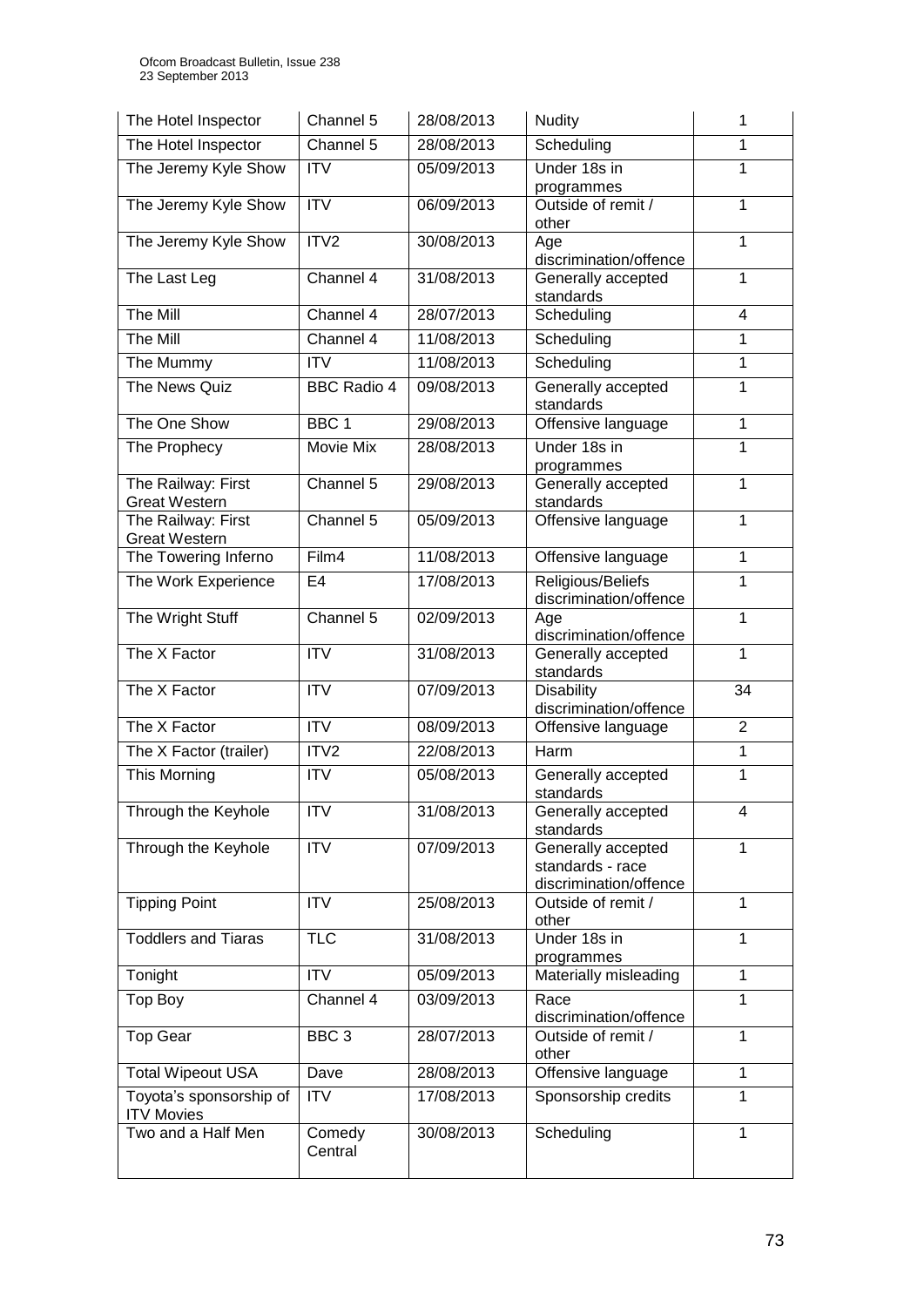| Under the Dome<br>(trailer)                      | Channel 5                  | 21/08/2013 | Generally accepted<br>standards             |   |
|--------------------------------------------------|----------------------------|------------|---------------------------------------------|---|
| US Open 2013                                     | Sky Sports 1               | 08/09/2013 | Materially misleading                       | 1 |
| <b>UTV Live</b>                                  | <b>UTV</b>                 | 04/08/2013 | Due impartiality/bias                       |   |
| Victoria Derbyshire                              | <b>BBC Radio 5</b><br>Live | 28/08/2013 | Generally accepted<br>standards             |   |
| <b>Washington Heights</b>                        | <b>MTV</b>                 | 13/08/2013 | Race<br>discrimination/offence              | 1 |
| Waterloo Road                                    | BBC <sub>1</sub>           | 05/09/2013 | <b>Disability</b><br>discrimination/offence | 1 |
| Wentworth                                        | Channel 5                  | 28/08/2013 | Violence and<br>dangerous behaviour         | 1 |
| What to Eat Now                                  | BBC <sub>2</sub>           | 08/09/2013 | Animal welfare                              | 1 |
| Whitechapel                                      | <b>ITV</b>                 | 04/09/2013 | Violence and<br>dangerous behaviour         |   |
| <b>World Cup Qualifier</b>                       | <b>ITV</b>                 | 06/09/2013 | Generally accepted<br>standards             | 1 |
| <b>World's Greatest</b><br>Motorcycle Rides      | Travel<br>Channel          | 13/08/2013 | Race<br>discrimination/offence              | 1 |
| Yosemite Park Slayer:<br>Born to Kill? (trailer) | Channel 5                  | 31/08/2013 | Scheduling                                  | 1 |
| You've Been Framed                               | <b>ITV</b>                 | 03/08/2013 | Generally accepted<br>standards             | 1 |
| You've Been Framed!                              | <b>ITV</b>                 | 07/09/2013 | Generally accepted<br>standards             | 2 |